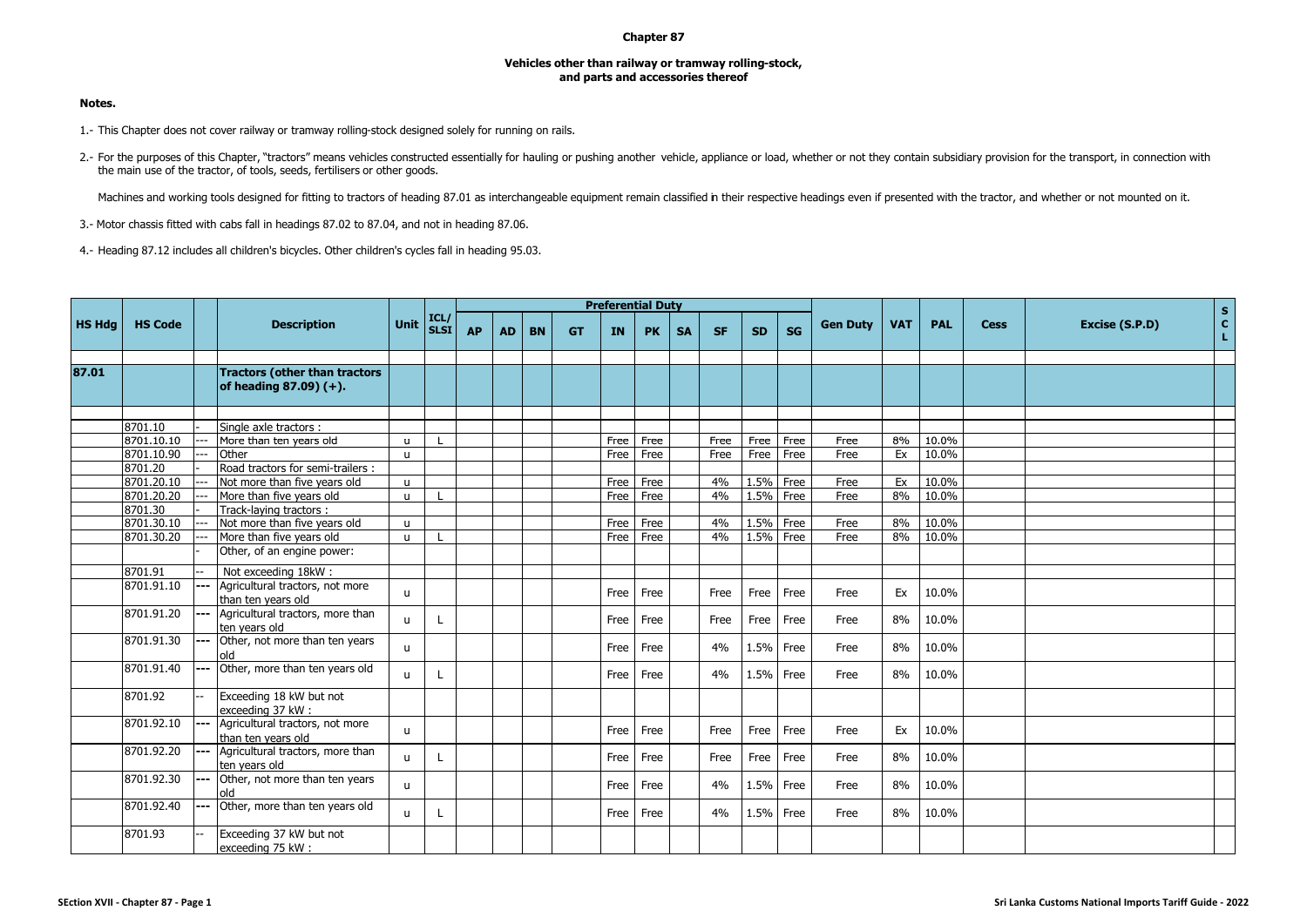|               |                |       |                                                                                                                                            |              |                     |           |           |           |           |      | <b>Preferential Duty</b> |           |           |           |           |                 |            |            |             | $\mathbf S$                          |
|---------------|----------------|-------|--------------------------------------------------------------------------------------------------------------------------------------------|--------------|---------------------|-----------|-----------|-----------|-----------|------|--------------------------|-----------|-----------|-----------|-----------|-----------------|------------|------------|-------------|--------------------------------------|
| <b>HS Hdg</b> | <b>HS Code</b> |       | <b>Description</b>                                                                                                                         | Unit         | ICL/<br><b>SLSI</b> | <b>AP</b> | <b>AD</b> | <b>BN</b> | <b>GT</b> | IN   | <b>PK</b>                | <b>SA</b> | <b>SF</b> | <b>SD</b> | <b>SG</b> | <b>Gen Duty</b> | <b>VAT</b> | <b>PAL</b> | <b>Cess</b> | $\mathbf{C}$<br>Excise (S.P.D)<br>L. |
|               | 8701.93.10     |       | Agricultural tractors, not more<br>than ten vears old                                                                                      | $\mathsf{u}$ |                     |           |           |           |           | Free | Free                     |           | Free      | Free      | Free      | Free            | Ex         | 10.0%      |             |                                      |
|               | 8701.93.20     |       | Agricultural tractors, more than<br>ten vears old                                                                                          | $\mathsf{u}$ | $\mathbf{I}$        |           |           |           |           | Free | Free                     |           | Free      | Free      | Free      | Free            | 8%         | 10.0%      |             |                                      |
|               | 8701.93.30     |       | Other, not more than ten years<br>hlo                                                                                                      | $\mathsf{u}$ |                     |           |           |           |           | Free | Free                     |           | 4%        | 1.5%      | Free      | Free            | 8%         | 10.0%      |             |                                      |
|               | 8701.93.40     | $---$ | Other, more than ten years old                                                                                                             | $\mathsf{u}$ | L                   |           |           |           |           | Free | Free                     |           | 4%        | 1.5%      | Free      | Free            | 8%         | 10.0%      |             |                                      |
|               | 8701.94        |       | Exceeding 75 kW but not<br>exceeding 130 kW:                                                                                               |              |                     |           |           |           |           |      |                          |           |           |           |           |                 |            |            |             |                                      |
|               | 8701.94.10     | ---   | Agricultural tractors, not more<br>than ten vears old                                                                                      | $\mathsf{u}$ |                     |           |           |           |           | Free | Free                     |           | Free      | Free      | Free      | Free            | Ex         | 10.0%      |             |                                      |
|               | 8701.94.20     | $---$ | Agricultural tractors, more than<br>ten years old                                                                                          | $\mathsf{u}$ | L                   |           |           |           |           | Free | Free                     |           | Free      | Free      | Free      | Free            | 8%         | 10.0%      |             |                                      |
|               | 8701.94.30     | ---   | Other, not more than ten years<br>blo                                                                                                      | $\mathsf{u}$ |                     |           |           |           |           | Free | Free                     |           | 4%        | 1.5%      | Free      | Free            | 8%         | 10.0%      |             |                                      |
|               | 8701.94.40     | ---   | Other, more than ten years old                                                                                                             | $\mathbf{u}$ | $\mathsf{L}$        |           |           |           |           | Free | Free                     |           | 4%        | 1.5%      | Free      | Free            | 8%         | 10.0%      |             |                                      |
|               | 8701.95        |       | Exceeding 130 kW:                                                                                                                          |              |                     |           |           |           |           |      |                          |           |           |           |           |                 |            |            |             |                                      |
|               | 8701.95.10     | ---   | Agricultural tractors, not more<br>than ten vears old                                                                                      | $\mathbf{u}$ |                     |           |           |           |           | Free | Free                     |           | Free      | Free      | Free      | Free            | Ex         | 10.0%      |             |                                      |
|               | 8701.95.20     |       | Agricultural tractors, more than<br>ten years old                                                                                          | $\mathsf{u}$ | $\mathsf{L}$        |           |           |           |           | Free | Free                     |           | Free      | Free      | Free      | Free            | 8%         | 10.0%      |             |                                      |
|               | 8701.95.30     | ---   | Other, not more than ten years<br>hlo                                                                                                      | $\mathsf{u}$ |                     |           |           |           |           | Free | Free                     |           | 4%        | 1.5%      | Free      | Free            | 8%         | 10.0%      |             |                                      |
|               | 8701.95.40     | ---   | Other, more than ten years old                                                                                                             | $\mathsf{u}$ | L                   |           |           |           |           | Free | Free                     |           | 4%        | 1.5%      | Free      | Free            | 8%         | 10.0%      |             |                                      |
|               |                |       |                                                                                                                                            |              |                     |           |           |           |           |      |                          |           |           |           |           |                 |            |            |             |                                      |
| 87.02         |                |       | Motor vehicles for the<br>transport of ten or more<br>persons, including the driver.                                                       |              |                     |           |           |           |           |      |                          |           |           |           |           |                 |            |            |             |                                      |
|               |                |       |                                                                                                                                            |              |                     |           |           |           |           |      |                          |           |           |           |           |                 |            |            |             |                                      |
|               | 8702.10        |       | With only compression-ignition<br>internal combustion piston engine<br>(diesel or semi-diesel) :                                           |              |                     |           |           |           |           |      |                          |           |           |           |           |                 |            |            |             |                                      |
|               |                |       | Motor vehicles for the transport<br>of less than 13 persons (adults)<br>including the driver, not more<br>than three and a half years old: |              |                     |           |           |           |           |      |                          |           |           |           |           |                 |            |            |             |                                      |
|               | 8702.10.12     |       | Modified Vehicles of heading<br>87.03, not more than two years<br>blo                                                                      | u            | <b>TS</b>           |           |           |           |           |      |                          |           |           |           |           | 15%             | 8%         | Ex         |             | 300%                                 |
|               | 8702.10.13     |       | Modified Vehicles of heading<br>87.03, more than two years old.                                                                            | $\mathsf{u}$ | <b>TB</b>           |           |           |           |           |      |                          |           |           |           |           | 15%             | 8%         | Ex         |             | 300%                                 |
|               | 8702.10.19     |       | Other                                                                                                                                      | $\mathbf{u}$ | <b>TS</b>           |           |           |           |           |      |                          |           |           |           |           | 15%             | 8%         | Ex         |             | 200%                                 |
|               |                |       | Motor vehicles for the transport<br>of less than 13 persons (adults)<br>including the driver, more than<br>three and a half years old:     |              |                     |           |           |           |           |      |                          |           |           |           |           |                 |            |            |             |                                      |
|               | 8702.10.21     |       | Modified Vehicles of heading<br>87.03                                                                                                      | $\mathsf{u}$ | TB                  |           |           |           |           |      |                          |           |           |           |           | 15%             | 8%         | Ex         |             | 300%                                 |
|               | 8702.10.29     |       | Other                                                                                                                                      | $\mathbf{u}$ | TB                  |           |           |           |           |      |                          |           |           |           |           | 15%             | 8%         | Ex         |             | 200%                                 |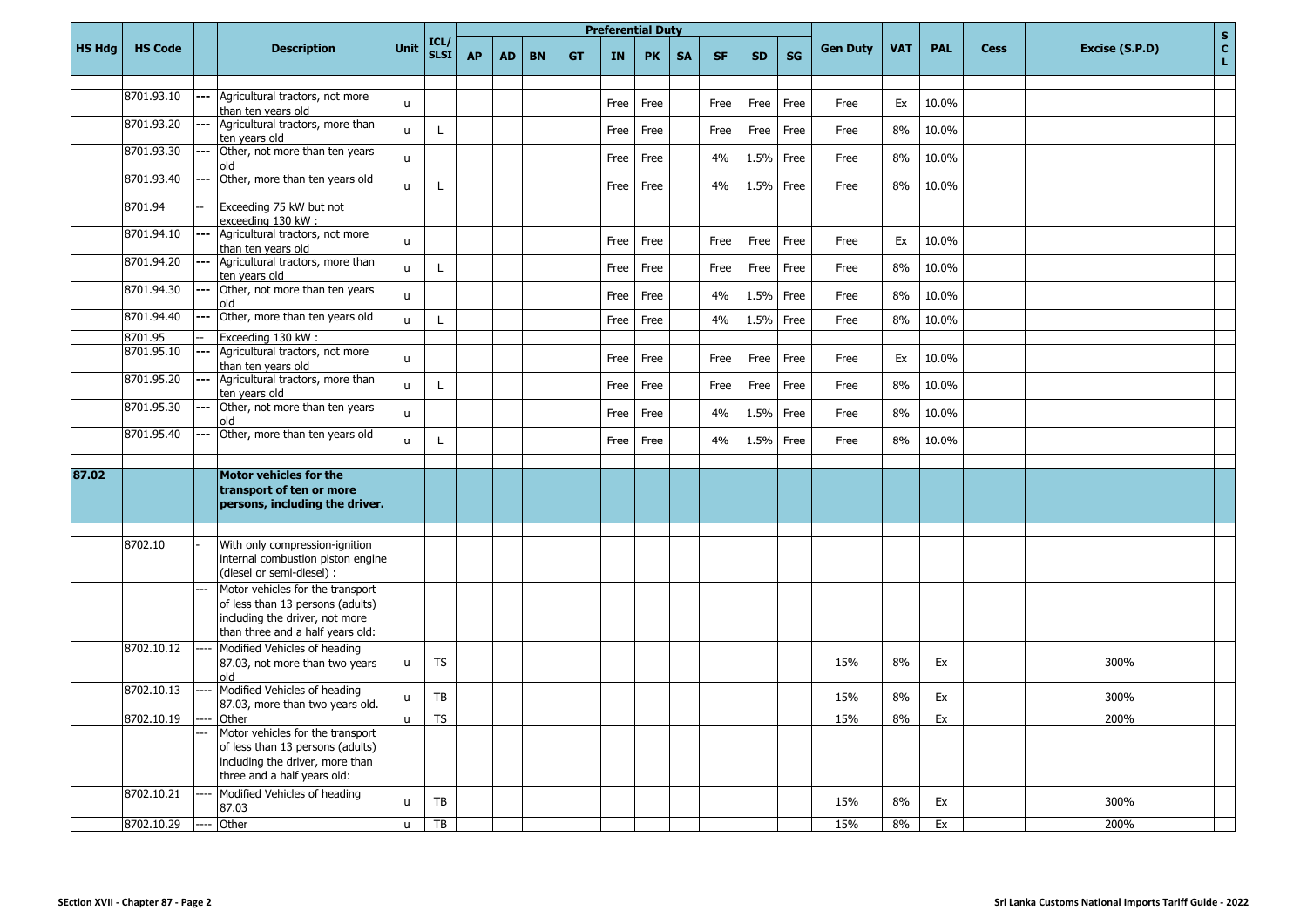|               |                |                                                                                                                                                                    |              |                 |           |           |           |           | <b>Preferential Duty</b> |           |           |           |           |           |                 |            |            |             |                         | $\mathbf{s}$         |
|---------------|----------------|--------------------------------------------------------------------------------------------------------------------------------------------------------------------|--------------|-----------------|-----------|-----------|-----------|-----------|--------------------------|-----------|-----------|-----------|-----------|-----------|-----------------|------------|------------|-------------|-------------------------|----------------------|
| <b>HS Hdg</b> | <b>HS Code</b> | <b>Description</b>                                                                                                                                                 | <b>Unit</b>  | $ICL /$<br>SLSI | <b>AP</b> | <b>AD</b> | <b>BN</b> | <b>GT</b> | IN.                      | <b>PK</b> | <b>SA</b> | <b>SF</b> | <b>SD</b> | <b>SG</b> | <b>Gen Duty</b> | <b>VAT</b> | <b>PAL</b> | <b>Cess</b> | Excise (S.P.D)          | $\mathbf{C}^-$<br>L, |
|               |                |                                                                                                                                                                    |              |                 |           |           |           |           |                          |           |           |           |           |           |                 |            |            |             |                         |                      |
|               |                | Motor vehicles for the transport<br>of 13 or more persons (adults)<br>but less than 25 persons (adults)<br>including the driver, not more<br>than five years old : |              |                 |           |           |           |           |                          |           |           |           |           |           |                 |            |            |             |                         |                      |
|               | 8702.10.32     | Modified Vehicles of heading<br>87.03, not more than two years<br>old                                                                                              | u            | <b>TS</b>       |           |           |           |           |                          |           |           |           |           |           | 15%             | 8%         | Ex         |             | 300%                    |                      |
|               | 8702.10.33     | Modified Vehicles of heading<br>87.03, more than two years old                                                                                                     | $\mathsf{u}$ | TB              |           |           |           |           |                          |           |           |           |           |           | 15%             | 8%         | Ex         |             | 300%                    |                      |
|               | 8702.10.39     | Other                                                                                                                                                              | $\mathbf{u}$ | <b>TS</b>       |           |           |           |           |                          |           |           |           |           |           | 15%             | Ex         | Ex         |             | Rs.4,500,000/- per unit |                      |
|               |                | Motor vehicles for the transport<br>of 13 or more persons (adults)<br>but less than 25 persons (adults)<br>including the driver, more than<br>five years old :     |              |                 |           |           |           |           |                          |           |           |           |           |           |                 |            |            |             |                         |                      |
|               | 8702.10.41     | Modified Vehicles of heading<br>87.03                                                                                                                              | $\mathsf{u}$ | TB              |           |           |           |           |                          |           |           |           |           |           | 15%             | 8%         | Ex         |             | 300%                    |                      |
|               | 8702.10.49     | Other                                                                                                                                                              | $\mathsf{u}$ | $\overline{TB}$ |           |           |           |           |                          |           |           |           |           |           | 15%             | 8%         | Ex         |             | Rs.6,000,000/- per unit |                      |
|               |                | Motor vehicles for the transport<br>of 25 or more persons (adults)<br>but less than 35 persons (adults)<br>including the driver, not more<br>than ten years old :  |              |                 |           |           |           |           |                          |           |           |           |           |           |                 |            |            |             |                         |                      |
|               | 8702.10.53     | Modified Vehicles of heading<br>87.03, not more than two years<br>old                                                                                              | u            | <b>TS</b>       |           |           |           |           |                          |           |           |           |           |           | 15%             | 8%         | Ex         |             | 300%                    |                      |
|               | 8702.10.54     | Modified Vehicles of heading<br>87.03, more than two years old                                                                                                     | u            | TB              |           |           |           |           |                          |           |           |           |           |           | 15%             | 8%         | Ex         |             | 300%                    |                      |
|               | 8702.10.55     | Other, not more than five years<br>old                                                                                                                             | u.           | <b>TS</b>       |           |           |           |           |                          |           |           |           |           | Free      | Free            | Ex         | 10.0%      |             |                         |                      |
|               | 8702.10.59     | Other                                                                                                                                                              | $\mathbf{u}$ | <b>TS</b>       |           |           |           |           |                          |           |           |           |           | Free      | Free            | Ex         | Ex         |             | Rs.1,500,000/- per unit |                      |
|               |                | Motor vehicles for the transport<br>of 25 or more persons (adults)<br>but less than 35 persons (adults)<br>including the driver, more than<br>ten years old :      |              |                 |           |           |           |           |                          |           |           |           |           |           |                 |            |            |             |                         |                      |
|               | 8702.10.61     | Modified Vehicles of heading<br>87.03                                                                                                                              | $\mathsf{u}$ | TB              |           |           |           |           |                          |           |           |           |           |           | 15%             | 8%         | Ex         |             | 300%                    |                      |
|               | 8702.10.69     | Other<br>Other, not more than ten years                                                                                                                            | $\mathsf{u}$ | TB              |           |           |           |           |                          |           |           |           |           | Free      | Free            | 8%         | Ex         |             | Rs.2,500,000/- per unit |                      |
|               |                | $\cdot$ hlo                                                                                                                                                        |              |                 |           |           |           |           |                          |           |           |           |           |           |                 |            |            |             |                         |                      |
|               | 8702.10.73     | Modified Vehicles of heading<br>87.03, not more than two years<br>old                                                                                              | u            | <b>TS</b>       |           |           |           |           |                          |           |           |           |           |           | 15%             | 8%         | Ex         |             | 300%                    |                      |
|               | 8702.10.74     | Modified Vehicles of heading<br>87.03, more than two years old                                                                                                     | u            | TB              |           |           |           |           |                          |           |           |           |           |           | 15%             | 8%         | Ex         |             | 300%                    |                      |
|               | 8702.10.75     | Other, not more than five years<br>old                                                                                                                             | u            | <b>TS</b>       |           |           |           |           |                          |           |           |           |           | Free      | Free            | Ex         | 10.0%      |             |                         |                      |
|               | 8702.10.79     | Other                                                                                                                                                              | u            | <b>TS</b>       |           |           |           |           |                          |           |           |           |           | Free      | Free            | $8\%$      | Ex         |             | Rs.1,500,000/- per unit |                      |
|               |                | Other, more than ten years old :                                                                                                                                   |              |                 |           |           |           |           |                          |           |           |           |           |           |                 |            |            |             |                         |                      |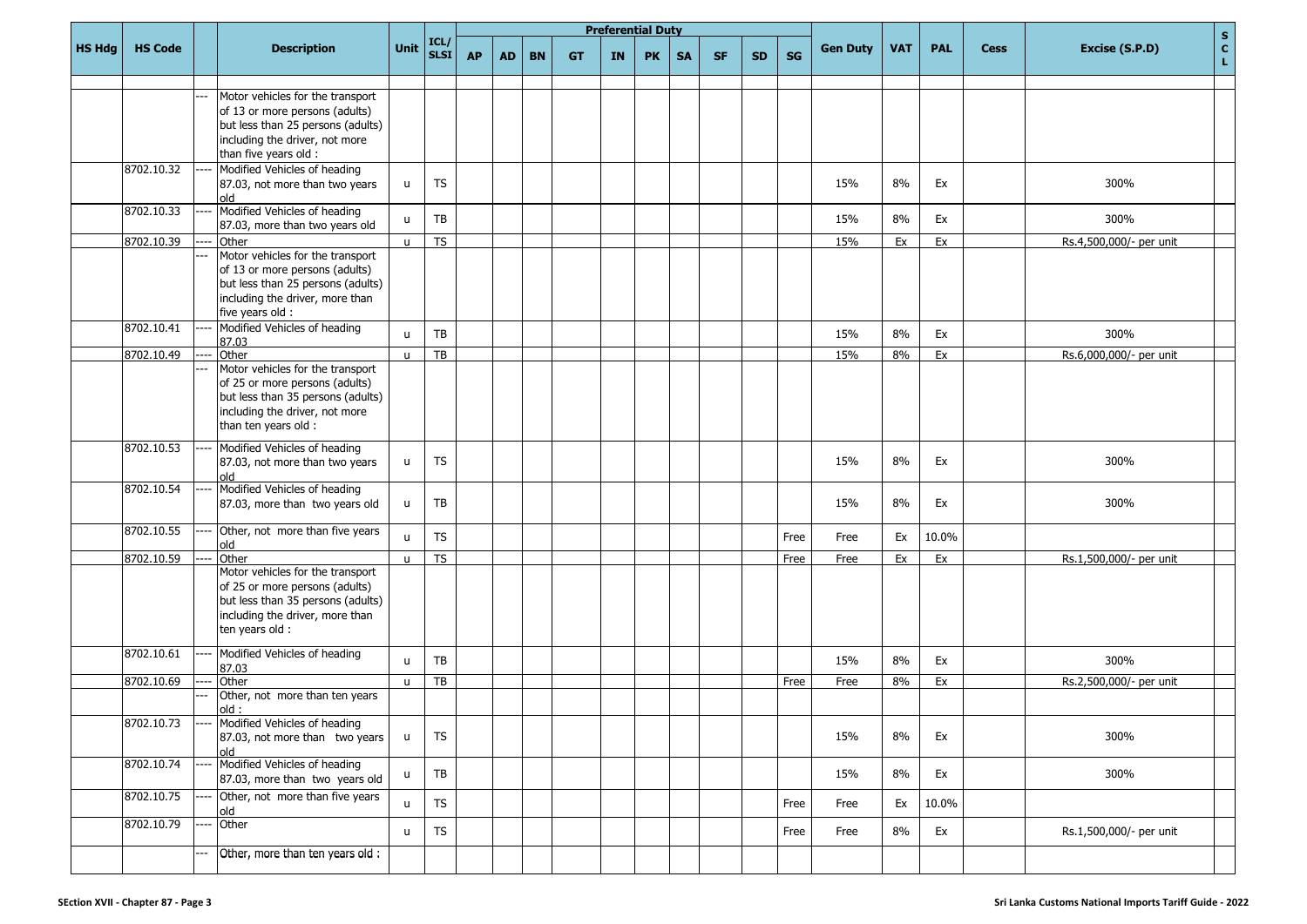|               |                |                |                                                                     |              |                     |           |           |           |           | <b>Preferential Duty</b> |           |           |           |           |           |                 |            |            |             |                         |                    |
|---------------|----------------|----------------|---------------------------------------------------------------------|--------------|---------------------|-----------|-----------|-----------|-----------|--------------------------|-----------|-----------|-----------|-----------|-----------|-----------------|------------|------------|-------------|-------------------------|--------------------|
| <b>HS Hdg</b> | <b>HS Code</b> |                | <b>Description</b>                                                  | Unit         | ICL/<br><b>SLSI</b> | <b>AP</b> | <b>AD</b> | <b>BN</b> | <b>GT</b> | <b>IN</b>                | <b>PK</b> | <b>SA</b> | <b>SF</b> | <b>SD</b> | <b>SG</b> | <b>Gen Duty</b> | <b>VAT</b> | <b>PAL</b> | <b>Cess</b> | Excise (S.P.D)          | $\frac{s}{c}$<br>L |
|               |                |                |                                                                     |              |                     |           |           |           |           |                          |           |           |           |           |           |                 |            |            |             |                         |                    |
|               | 8702.10.81     |                | Modified Vehicles of heading<br>87.03                               | $\mathbf{u}$ | TB                  |           |           |           |           |                          |           |           |           |           |           | 15%             | 8%         | Ex         |             | 300%                    |                    |
|               | 8702.10.89     |                | Other                                                               | $\mathbf{u}$ | $\overline{TB}$     |           |           |           |           |                          |           |           |           |           | Free      | Free            | 8%         | Ex         |             | Rs.2,500,000/- per unit |                    |
|               | 8702.20        |                | With both compression-ignition                                      |              |                     |           |           |           |           |                          |           |           |           |           |           |                 |            |            |             |                         |                    |
|               |                |                | internal combustion piston engine                                   |              |                     |           |           |           |           |                          |           |           |           |           |           |                 |            |            |             |                         |                    |
|               |                |                | (diesel or semi-diesel) and                                         |              |                     |           |           |           |           |                          |           |           |           |           |           |                 |            |            |             |                         |                    |
|               |                |                | electric motor as motors for<br>propulsion:                         |              |                     |           |           |           |           |                          |           |           |           |           |           |                 |            |            |             |                         |                    |
|               |                |                | Motor vehicles for the transport                                    |              |                     |           |           |           |           |                          |           |           |           |           |           |                 |            |            |             |                         |                    |
|               |                |                | of less than 13 persons (adults)                                    |              |                     |           |           |           |           |                          |           |           |           |           |           |                 |            |            |             |                         |                    |
|               |                |                | including the driver, not more                                      |              |                     |           |           |           |           |                          |           |           |           |           |           |                 |            |            |             |                         |                    |
|               | 8702.20.11     |                | than three and a half years old:<br>Modified Vehicles of heading    |              |                     |           |           |           |           |                          |           |           |           |           |           |                 |            |            |             |                         |                    |
|               |                |                | 87.03, not more than two years                                      | u            | <b>TS</b>           |           |           |           |           |                          |           |           |           |           |           | 15%             | 8%         | Ex         |             | 300%                    |                    |
|               |                |                | old                                                                 |              |                     |           |           |           |           |                          |           |           |           |           |           |                 |            |            |             |                         |                    |
|               | 8702.20.12     |                | Modified Vehicles of heading                                        |              | TB                  |           |           |           |           |                          |           |           |           |           |           | 15%             | 8%         | Ex         |             | 300%                    |                    |
|               |                |                | 87.03, more than two years old                                      | u            |                     |           |           |           |           |                          |           |           |           |           |           |                 |            |            |             |                         |                    |
|               | 8702.20.19     | ---            | Other                                                               | $\mathsf{u}$ | <b>TS</b>           |           |           |           |           |                          |           |           |           |           |           | 15%             | 8%         | Ex         |             | 200%                    |                    |
|               |                |                | Motor vehicles for the transport                                    |              |                     |           |           |           |           |                          |           |           |           |           |           |                 |            |            |             |                         |                    |
|               |                |                | of less than 13 persons (adults)<br>including the driver, more than |              |                     |           |           |           |           |                          |           |           |           |           |           |                 |            |            |             |                         |                    |
|               |                |                | three and a half years old:                                         |              |                     |           |           |           |           |                          |           |           |           |           |           |                 |            |            |             |                         |                    |
|               |                |                |                                                                     |              |                     |           |           |           |           |                          |           |           |           |           |           |                 |            |            |             |                         |                    |
|               | 8702.20.21     |                | Modified vehicles of heading<br>87.03                               | $\mathbf{u}$ | TB                  |           |           |           |           |                          |           |           |           |           |           | 15%             | 8%         | Ex         |             | 300%                    |                    |
|               | 8702.20.29     | $---$          | Other                                                               | $\mathsf{u}$ | TB                  |           |           |           |           |                          |           |           |           |           |           | 15%             | 8%         | Ex         |             | 200%                    |                    |
|               |                | $\overline{a}$ | Motor vehicles for the transport                                    |              |                     |           |           |           |           |                          |           |           |           |           |           |                 |            |            |             |                         |                    |
|               |                |                | of 13 or more persons (adults)                                      |              |                     |           |           |           |           |                          |           |           |           |           |           |                 |            |            |             |                         |                    |
|               |                |                | but less than 25 persons (adults)                                   |              |                     |           |           |           |           |                          |           |           |           |           |           |                 |            |            |             |                         |                    |
|               |                |                | including the driver, not more<br>than five years old :             |              |                     |           |           |           |           |                          |           |           |           |           |           |                 |            |            |             |                         |                    |
|               | 8702.20.31     |                | Modified vehicles of heading                                        |              |                     |           |           |           |           |                          |           |           |           |           |           |                 |            |            |             |                         |                    |
|               |                |                | 87.03, not more than two years                                      | $\sf u$      | <b>TS</b>           |           |           |           |           |                          |           |           |           |           |           | 15%             | 8%         | Ex         |             | 300%                    |                    |
|               |                |                | old                                                                 |              |                     |           |           |           |           |                          |           |           |           |           |           |                 |            |            |             |                         |                    |
|               | 8702.20.32     |                | Modified vehicles of heading                                        | u            | TB                  |           |           |           |           |                          |           |           |           |           |           | 15%             | 8%         | Ex         |             | 300%                    |                    |
|               |                |                | 87.03, more than two years old                                      |              |                     |           |           |           |           |                          |           |           |           |           |           |                 |            |            |             |                         |                    |
|               | 8702.20.39     | ---            | Other<br>Motor vehicles for the transport                           | $\mathsf{u}$ | <b>TS</b>           |           |           |           |           |                          |           |           |           |           |           | 15%             | 8%         | Ex         |             | Rs.4,250,000/- per unit |                    |
|               |                |                | of 13 or more persons (adults)                                      |              |                     |           |           |           |           |                          |           |           |           |           |           |                 |            |            |             |                         |                    |
|               |                |                | but less than 25 persons (adults)                                   |              |                     |           |           |           |           |                          |           |           |           |           |           |                 |            |            |             |                         |                    |
|               |                |                | including the driver, more than                                     |              |                     |           |           |           |           |                          |           |           |           |           |           |                 |            |            |             |                         |                    |
|               |                |                | five years old :                                                    |              |                     |           |           |           |           |                          |           |           |           |           |           |                 |            |            |             |                         |                    |
|               | 8702.20.41     |                | Modified vehicles of heading<br>87.03                               | $\sf u$      | TB                  |           |           |           |           |                          |           |           |           |           |           | 15%             | 8%         | Ex         |             | 300%                    |                    |
|               | 8702.20.49     | $---$          | Other                                                               | $\mathsf{u}$ | $\overline{TB}$     |           |           |           |           |                          |           |           |           |           |           | 15%             | 8%         | Ex         |             | Rs.5,500,000/- per unit |                    |
|               |                | $\overline{a}$ | Motor vehicles for the transport                                    |              |                     |           |           |           |           |                          |           |           |           |           |           |                 |            |            |             |                         |                    |
|               |                |                | of 25 or more persons (adults)                                      |              |                     |           |           |           |           |                          |           |           |           |           |           |                 |            |            |             |                         |                    |
|               |                |                | but less than 35 persons (adults)<br>including the driver, not more |              |                     |           |           |           |           |                          |           |           |           |           |           |                 |            |            |             |                         |                    |
|               |                |                | than ten years old :                                                |              |                     |           |           |           |           |                          |           |           |           |           |           |                 |            |            |             |                         |                    |
|               | 8702.20.51     | ---            | Modified vehicles of heading                                        |              |                     |           |           |           |           |                          |           |           |           |           |           |                 |            |            |             |                         |                    |
|               |                |                | 87.03, not more than two years<br>hlo                               | u            | <b>TS</b>           |           |           |           |           |                          |           |           |           |           |           | 15%             | 8%         | Ex         |             | 300%                    |                    |
|               |                |                |                                                                     |              |                     |           |           |           |           |                          |           |           |           |           |           |                 |            |            |             |                         |                    |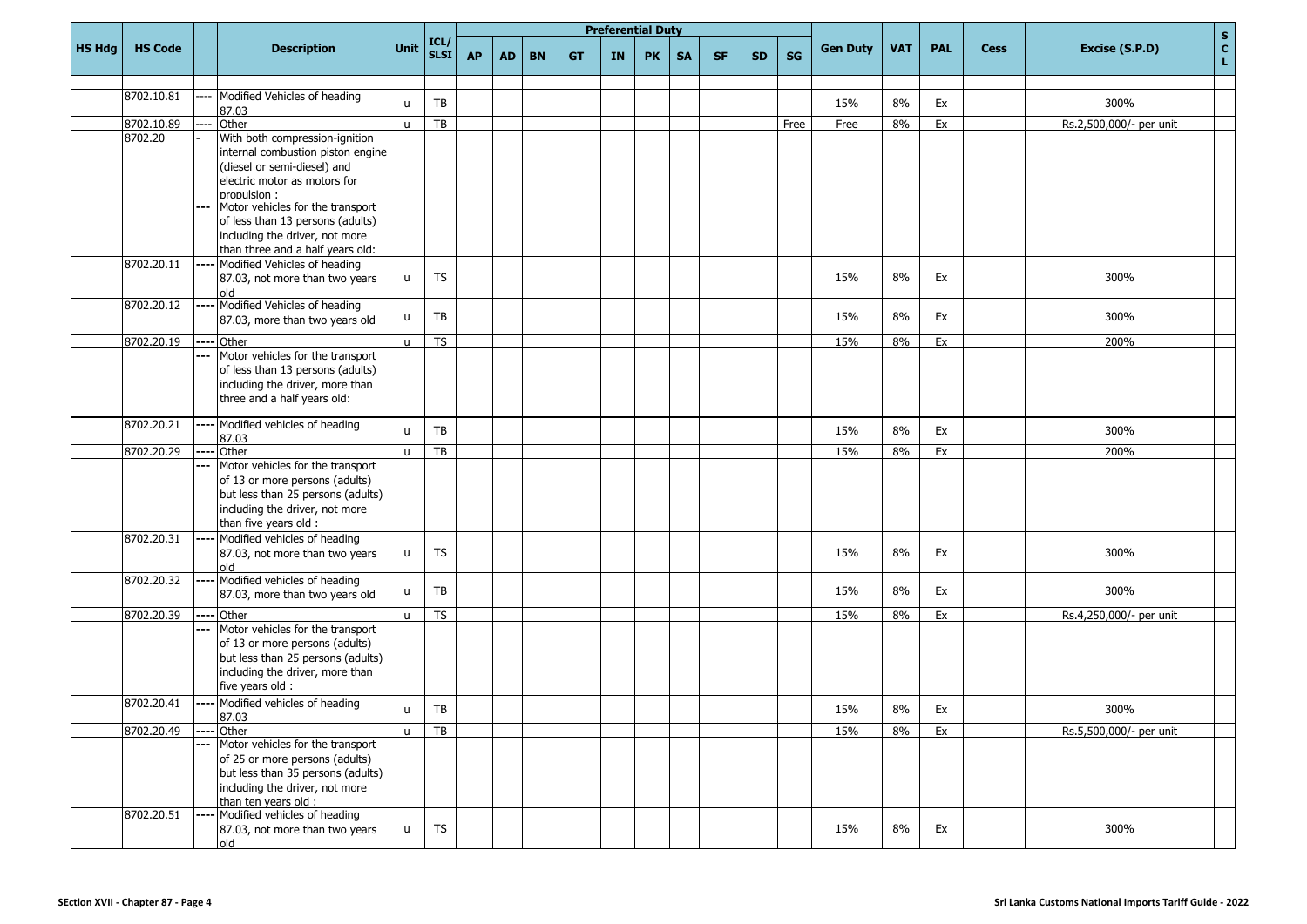|               |                |       |                                                                                                                                                               |              |                     |           |           |           |           |           | <b>Preferential Duty</b> |           |           |           |           |                 |            |            |             | $\mathbf s$                          |
|---------------|----------------|-------|---------------------------------------------------------------------------------------------------------------------------------------------------------------|--------------|---------------------|-----------|-----------|-----------|-----------|-----------|--------------------------|-----------|-----------|-----------|-----------|-----------------|------------|------------|-------------|--------------------------------------|
| <b>HS Hdg</b> | <b>HS Code</b> |       | <b>Description</b>                                                                                                                                            | Unit         | ICL/<br><b>SLSI</b> | <b>AP</b> | <b>AD</b> | <b>BN</b> | <b>GT</b> | <b>IN</b> | <b>PK</b>                | <b>SA</b> | <b>SF</b> | <b>SD</b> | <b>SG</b> | <b>Gen Duty</b> | <b>VAT</b> | <b>PAL</b> | <b>Cess</b> | $\mathbf{c}$<br>Excise (S.P.D)<br>L. |
|               |                |       |                                                                                                                                                               |              |                     |           |           |           |           |           |                          |           |           |           |           |                 |            |            |             |                                      |
|               | 8702.20.52     |       | Modified vehicles of heading<br>87.03, more than two years old                                                                                                | u            | TB                  |           |           |           |           |           |                          |           |           |           |           | 15%             | 8%         | Ex         |             | 300%                                 |
|               | 8702.20.53     |       | Other, not more than five years<br>old                                                                                                                        | $\mathbf{u}$ | <b>TS</b>           |           |           |           |           |           |                          |           |           |           | Free      | Free            | 8%         | 10.0%      |             |                                      |
|               | 8702.20.59     |       | Other                                                                                                                                                         | $\mathsf{u}$ | <b>TS</b>           |           |           |           |           |           |                          |           |           |           | Free      | Free            | 8%         | Ex         |             | Rs.1,500,000/- per unit              |
|               |                |       | Motor vehicles for the transport<br>of 25 or more persons (adults)<br>but less than 35 persons (adults)<br>including the driver, more than<br>ten years old : |              |                     |           |           |           |           |           |                          |           |           |           |           |                 |            |            |             |                                      |
|               | 8702.20.61     |       | Modified vehicles of heading<br>87.03                                                                                                                         | $\mathsf{u}$ | TB                  |           |           |           |           |           |                          |           |           |           |           | 15%             | 8%         | Ex         |             | 300%                                 |
|               | 8702.20.69     | $---$ | Other                                                                                                                                                         | $\mathsf{u}$ | <b>TB</b>           |           |           |           |           |           |                          |           |           |           | Free      | Free            | 8%         | Ex         |             | Rs.2,500,000/- per unit              |
|               |                |       | Other, not more than ten years<br>old:                                                                                                                        |              |                     |           |           |           |           |           |                          |           |           |           |           |                 |            |            |             |                                      |
|               | 8702.20.71     |       | Modified vehicles of heading<br>87.03, not more than two years<br>old                                                                                         | $\mathsf{u}$ | <b>TS</b>           |           |           |           |           |           |                          |           |           |           |           | 15%             | 8%         | Ex         |             | 300%                                 |
|               | 8702.20.72     |       | Modified vehicles of heading<br>87.03. more than two vears old                                                                                                | $\mathsf{u}$ | TB                  |           |           |           |           |           |                          |           |           |           |           | 15%             | 8%         | Ex         |             | 300%                                 |
|               | 8702.20.73     |       | Other, not more than five years<br>old                                                                                                                        | $\mathsf{u}$ | <b>TS</b>           |           |           |           |           |           |                          |           |           |           | Free      | Free            | 8%         | 10.0%      |             |                                      |
|               | 8702.20.79     |       | Other                                                                                                                                                         | $\mathsf{u}$ | <b>TS</b>           |           |           |           |           |           |                          |           |           |           | Free      | Free            | 8%         | Ex         |             | Rs.1,500,000/- per unit              |
|               |                | ---   | Other, more than ten years old :                                                                                                                              |              |                     |           |           |           |           |           |                          |           |           |           |           |                 |            |            |             |                                      |
|               | 8702.20.81     | ----  | Modified vehicles of heading<br>87.03                                                                                                                         | $\mathsf{u}$ | TB                  |           |           |           |           |           |                          |           |           |           |           | 15%             | 8%         | Ex         |             | 300%                                 |
|               | 8702.20.89     |       | Other                                                                                                                                                         | $\mathsf{u}$ | TB                  |           |           |           |           |           |                          |           |           |           | Free      | Free            | 8%         | Ex         |             | Rs.2,500,000/- per unit              |
|               | 8702.30        |       | With both spark-ignition internal<br>combustion reciprocating piston<br>engine and electric motor as<br>motors for propulsion:                                |              |                     |           |           |           |           |           |                          |           |           |           |           |                 |            |            |             |                                      |
|               |                |       | Motor vehicles for the transport<br>of less than 13 persons (adults)<br>including the driver, not more<br>than three and a half years old:                    |              |                     |           |           |           |           |           |                          |           |           |           |           |                 |            |            |             |                                      |
|               | 8702.30.11     |       | Modified vehicles of heading<br>87.03, not more than two years<br>blo                                                                                         | $\mathsf{u}$ | <b>TS</b>           |           |           |           |           |           |                          |           |           |           |           | 15%             | 8%         | Ex         |             | 300%                                 |
|               | 8702.30.12     |       | Modified vehicles of heading<br>87.03, more than two years old                                                                                                | u            | TB                  |           |           |           |           |           |                          |           |           |           |           | 15%             | 8%         | Ex         |             | 300%                                 |
|               | 8702.30.19     | ----  | Other                                                                                                                                                         | $\mathbf{u}$ | <b>TS</b>           |           |           |           |           |           |                          |           |           |           |           | 15%             | 8%         | Ex         |             | 200%                                 |
|               |                |       | Motor vehicles for the transport<br>of less than 13 persons (adults)<br>including the driver, more than<br>three and a half years old:                        |              |                     |           |           |           |           |           |                          |           |           |           |           |                 |            |            |             |                                      |
|               | 8702.30.21     |       | Modified vehicles of heading<br>87.03                                                                                                                         | $\mathsf{u}$ | TB                  |           |           |           |           |           |                          |           |           |           |           | 15%             | 8%         | Ex         |             | 300%                                 |
|               | 8702.30.29     | $---$ | Other                                                                                                                                                         | u            | TB                  |           |           |           |           |           |                          |           |           |           |           | 15%             | 8%         | Ex         |             | 200%                                 |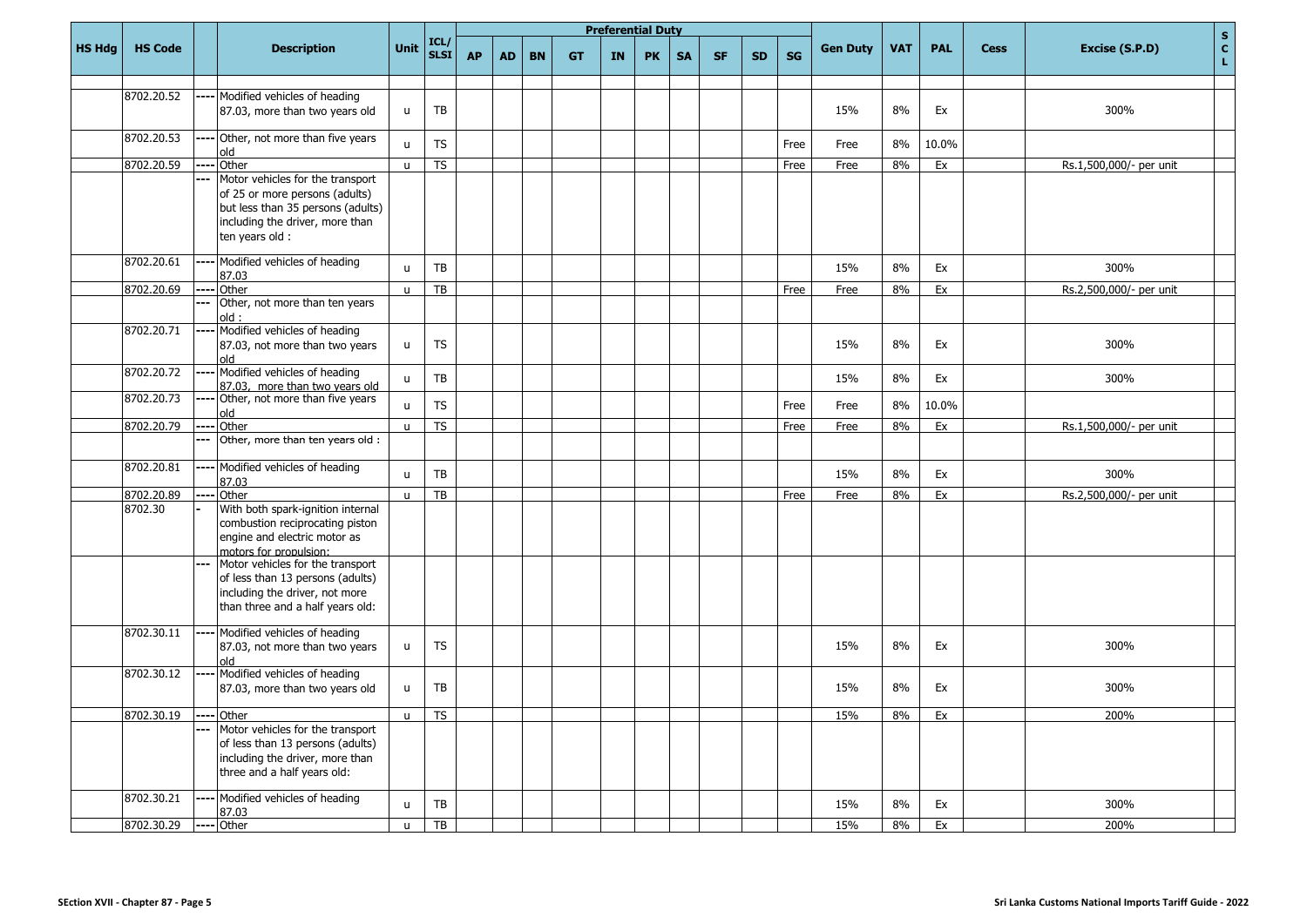|               |                |      |                                                                                                                                                                        |              |                     |           |           |           |           | <b>Preferential Duty</b> |           |           |           |           |           |                 |            |            |             | S                                                 |
|---------------|----------------|------|------------------------------------------------------------------------------------------------------------------------------------------------------------------------|--------------|---------------------|-----------|-----------|-----------|-----------|--------------------------|-----------|-----------|-----------|-----------|-----------|-----------------|------------|------------|-------------|---------------------------------------------------|
| <b>HS Hdg</b> | <b>HS Code</b> |      | <b>Description</b>                                                                                                                                                     | Unit         | ICL/<br><b>SLSI</b> | <b>AP</b> | <b>AD</b> | <b>BN</b> | <b>GT</b> | IN                       | <b>PK</b> | <b>SA</b> | <b>SF</b> | <b>SD</b> | <b>SG</b> | <b>Gen Duty</b> | <b>VAT</b> | <b>PAL</b> | <b>Cess</b> | $\frac{\mathsf{c}}{\mathsf{L}}$<br>Excise (S.P.D) |
|               |                |      | Motor vehicles for the transport<br>of 13 or more persons (adults)<br>but less than 25 persons (adults)<br>including the driver, not more<br>than five years old :     |              |                     |           |           |           |           |                          |           |           |           |           |           |                 |            |            |             |                                                   |
|               | 8702.30.31     |      | Modified vehicles of heading<br>87.03, not more than two years<br>blo                                                                                                  | u            | TS                  |           |           |           |           |                          |           |           |           |           |           | 15%             | 8%         | Ex         |             | 300%                                              |
|               | 8702.30.32     |      | Modified vehicles of heading<br>87.03, more than two years old                                                                                                         | u.           | TB                  |           |           |           |           |                          |           |           |           |           |           | 15%             | 8%         | Ex         |             | 300%                                              |
|               | 8702.30.39     |      | $---$ Other                                                                                                                                                            | $\mathsf{u}$ | <b>TS</b>           |           |           |           |           |                          |           |           |           |           |           | 15%             | 8%         | Ex         |             | Rs.4,000,000/- per unit                           |
|               |                |      | Motor vehicles for the transport<br>of 13 or more persons (adults)<br>but less than 25 persons (adults)<br>including the driver, more than<br>five years old :         |              |                     |           |           |           |           |                          |           |           |           |           |           |                 |            |            |             |                                                   |
|               | 8702.30.41     |      | Modified vehicles of heading                                                                                                                                           | u            | TB                  |           |           |           |           |                          |           |           |           |           |           | 15%             | 8%         | Ex         |             | 300%                                              |
|               | 8702.30.49     |      | 87.03<br>Other                                                                                                                                                         | $\mathsf{u}$ | TB                  |           |           |           |           |                          |           |           |           |           |           | 15%             | 8%         | Ex         |             | Rs.5,000,000/- per unit                           |
|               |                |      | Motor vehicles for the transport<br>of 25 or more persons (adults)<br>but less than 35 persons (adults)<br>including the driver, not more<br>than ten years old :      |              |                     |           |           |           |           |                          |           |           |           |           |           |                 |            |            |             |                                                   |
|               | 8702.30.51     |      | Modified vehicles of heading<br>87.03, not more than two years<br>blo                                                                                                  | u            | <b>TS</b>           |           |           |           |           |                          |           |           |           |           |           | 15%             | 8%         | Ex         |             | 300%                                              |
|               | 8702.30.52     |      | Modified vehicles of heading<br>87.03, more than two years old                                                                                                         | u            | TB                  |           |           |           |           |                          |           |           |           |           |           | 15%             | 8%         | Ex         |             | 300%                                              |
|               | 8702.30.53     |      | ---- Other, not more than five years<br>old                                                                                                                            | $\mathsf{u}$ | <b>TS</b>           |           |           |           |           |                          |           |           |           |           | Free      | Free            | 8%         | 10.0%      |             |                                                   |
|               | 8702.30.59     | ---- | Other<br>Motor vehicles for the transport<br>of 25 or more persons (adults)<br>but less than 35 persons (adults)<br>including the driver, more than<br>ten years old : | u            | <b>TS</b>           |           |           |           |           |                          |           |           |           |           | Free      | Free            | 8%         | Ex         |             | Rs.1,500,000/- per unit                           |
|               | 8702.30.61     | .    | Modified vehicles of heading<br>87.03                                                                                                                                  | u            | TB                  |           |           |           |           |                          |           |           |           |           |           | 15%             | 8%         | Ex         |             | 300%                                              |
|               | 8702.30.69     | ---  | $---$ Other<br>Other, not more than ten years                                                                                                                          | u.           | TB                  |           |           |           |           |                          |           |           |           |           | Free      | Free            | 8%         | Ex         |             | Rs.2,500,000/- per unit                           |
|               | 8702.30.71     |      | old:<br>Modified vehicles of heading<br>87.03, not more than two years<br>old                                                                                          | u.           | <b>TS</b>           |           |           |           |           |                          |           |           |           |           |           | 15%             | 8%         | Ex         |             | 300%                                              |
|               | 8702.30.72     | ---  | Modified vehicles of heading<br>87.03, more than two years old                                                                                                         | u.           | TB                  |           |           |           |           |                          |           |           |           |           |           | 15%             | 8%         | Ex         |             | 300%                                              |
|               | 8702.30.73     |      | Other, not more than five years<br>old                                                                                                                                 | u            | ${\sf TS}$          |           |           |           |           |                          |           |           |           |           | Free      | Free            | 8%         | 10.0%      |             |                                                   |
|               | 8702.30.79     |      | ---- Other                                                                                                                                                             | $\mathsf{u}$ | TS                  |           |           |           |           |                          |           |           |           |           | Free      | Free            | 8%         | Ex         |             | Rs.1,500,000/- per unit                           |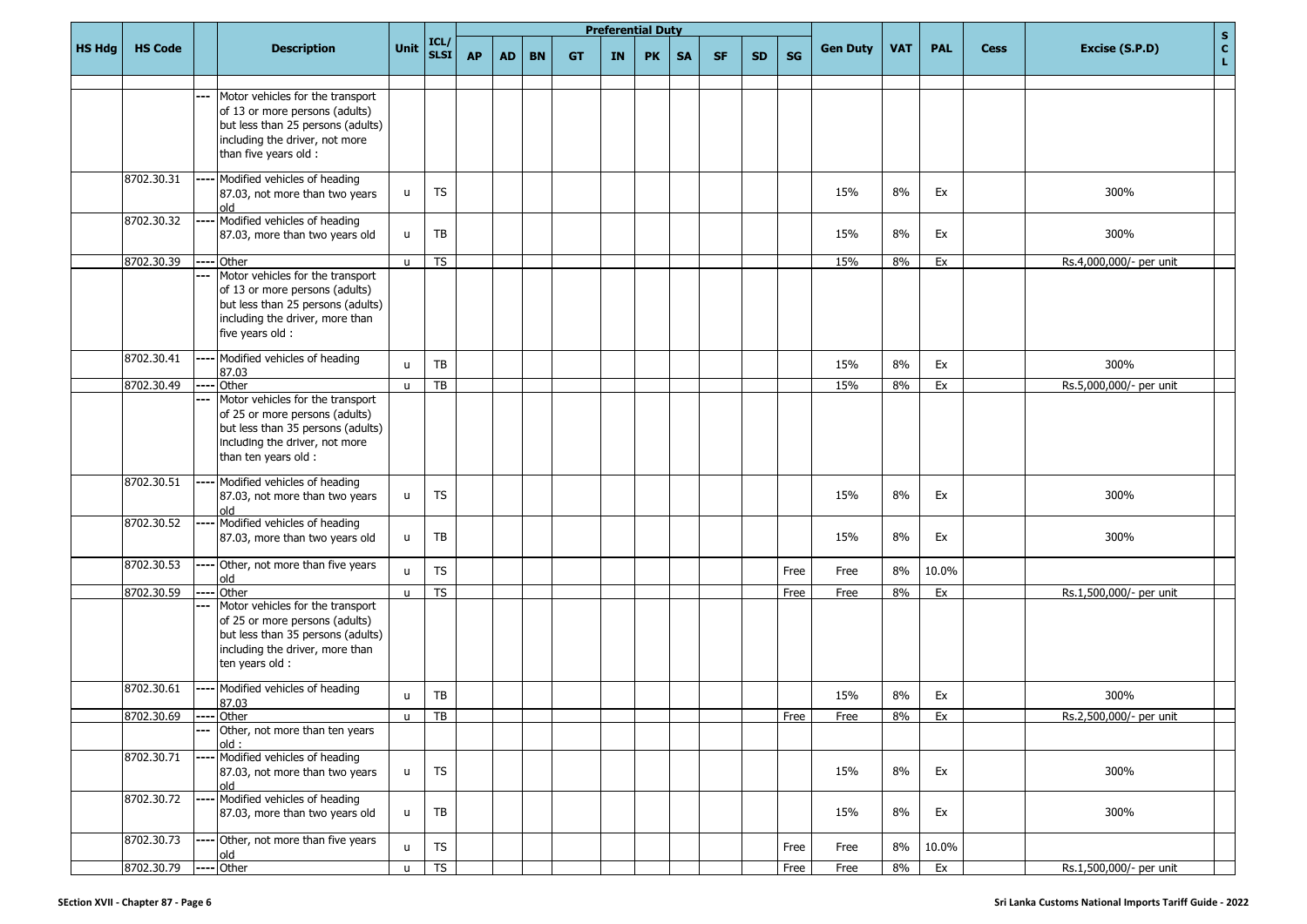|               |                |       |                                                                                                                                                                    |              |                              |           |           |           |           | <b>Preferential Duty</b> |           |           |           |           |      |                 |            |            |             |                         | $\mathbf{s}$      |
|---------------|----------------|-------|--------------------------------------------------------------------------------------------------------------------------------------------------------------------|--------------|------------------------------|-----------|-----------|-----------|-----------|--------------------------|-----------|-----------|-----------|-----------|------|-----------------|------------|------------|-------------|-------------------------|-------------------|
| <b>HS Hdg</b> | <b>HS Code</b> |       | <b>Description</b>                                                                                                                                                 | Unit         | $\vert$ ICL/ $\vert$<br>SLSI | <b>AP</b> | <b>AD</b> | <b>BN</b> | <b>GT</b> | IN                       | <b>PK</b> | <b>SA</b> | <b>SF</b> | <b>SD</b> | SG   | <b>Gen Duty</b> | <b>VAT</b> | <b>PAL</b> | <b>Cess</b> | Excise (S.P.D)          | $\mathbf{c}$<br>L |
|               |                |       |                                                                                                                                                                    |              |                              |           |           |           |           |                          |           |           |           |           |      |                 |            |            |             |                         |                   |
|               |                | ---   | Other, more than ten years old :                                                                                                                                   |              |                              |           |           |           |           |                          |           |           |           |           |      |                 |            |            |             |                         |                   |
|               | 8702.30.81     |       | Modified vehicles of heading<br>87.03                                                                                                                              | $\mathsf{u}$ | TB                           |           |           |           |           |                          |           |           |           |           |      | 15%             | 8%         | Ex         |             | 300%                    |                   |
|               | 8702.30.89     |       | Other                                                                                                                                                              | $\mathsf{u}$ | TB                           |           |           |           |           |                          |           |           |           |           | Free | Free            | 8%         | Ex         |             | Rs.2,500,000/- per unit |                   |
|               | 8702.40        |       | With only electric motor for<br>propulsion:                                                                                                                        |              |                              |           |           |           |           |                          |           |           |           |           |      |                 |            |            |             |                         |                   |
|               |                | $---$ | Motor vehicles for the transport<br>of less than 13 persons (adults)<br>including the driver, not more<br>than three and a half years old:                         |              |                              |           |           |           |           |                          |           |           |           |           |      |                 |            |            |             |                         |                   |
|               | 8702.40.11     |       | Modified vehicles of heading<br>87.03, not more than two years<br>hlo                                                                                              | u            | <b>TS</b>                    |           |           |           |           |                          |           |           |           |           |      | 15%             | 8%         | Ex         |             | 300%                    |                   |
|               | 8702.40.12     | ---   | Modified vehicles of heading<br>87.03, more than two years old                                                                                                     | u            | TB                           |           |           |           |           |                          |           |           |           |           |      | 15%             | 8%         | Ex         |             | 300%                    |                   |
|               | 8702.40.19     | $---$ | Other                                                                                                                                                              | $\mathsf{u}$ | <b>TS</b>                    |           |           |           |           |                          |           |           |           |           |      | 15%             | 8%         | Ex         |             | 200%                    |                   |
|               |                | ---   | Motor vehicles for the transport<br>of less than 13 persons (adults)<br>including the driver, more than<br>three and a half years old :                            |              |                              |           |           |           |           |                          |           |           |           |           |      |                 |            |            |             |                         |                   |
|               | 8702.40.21     |       | Modified vehicles of heading<br>87.03                                                                                                                              | $\mathbf{u}$ | TB                           |           |           |           |           |                          |           |           |           |           |      | 15%             | 8%         | Ex         |             | 300%                    |                   |
|               | 8702.40.29     | $---$ | Other                                                                                                                                                              | $\mathsf{u}$ | TB                           |           |           |           |           |                          |           |           |           |           |      | 15%             | 8%         | Ex         |             | 200%                    |                   |
|               |                |       | Motor vehicles for the transport<br>of 13 or more persons (adults)<br>but less than 25 persons (adults)<br>including the driver, not more<br>than five years old : |              |                              |           |           |           |           |                          |           |           |           |           |      |                 |            |            |             |                         |                   |
|               | 8702.40.31     |       | Modified vehicles of heading<br>87.03, not more than two years<br>blo                                                                                              | u            | <b>TS</b>                    |           |           |           |           |                          |           |           |           |           |      | 15%             | 8%         | Ex         |             | 300%                    |                   |
|               | 8702.40.32     |       | Modified vehicles of heading<br>87.03, more than two years old                                                                                                     | u            | TB                           |           |           |           |           |                          |           |           |           |           |      | 15%             | 8%         | Ex         |             | 300%                    |                   |
|               | 8702.40.39     | ----  | Other                                                                                                                                                              | $\mathsf{u}$ | <b>TS</b>                    |           |           |           |           |                          |           |           |           |           |      | 15%             | 8%         | Ex         |             | Rs.3,500,000/- per unit |                   |
|               |                | ---   | Motor vehicles for the transport<br>of 13 or more persons (adults)<br>but less than 25 persons (adults)<br>including the driver, more than<br>five years old :     |              |                              |           |           |           |           |                          |           |           |           |           |      |                 |            |            |             |                         |                   |
|               | 8702.40.41     |       | Modified vehicles of heading<br>87.03                                                                                                                              | $\mathsf{u}$ | TB                           |           |           |           |           |                          |           |           |           |           |      | 15%             | 8%         | Ex         |             | 300%                    |                   |
|               | 8702.40.49     |       | Other                                                                                                                                                              | $\mathsf{u}$ | $\overline{TB}$              |           |           |           |           |                          |           |           |           |           |      | 15%             | 8%         | Ex         |             | Rs.4,000,000/- per unit |                   |
|               |                | ---   | Motor vehicles for the transport<br>of 25 or more persons (adults)<br>but less than 35 persons (adults)<br>including the driver, not more<br>than ten years old :  |              |                              |           |           |           |           |                          |           |           |           |           |      |                 |            |            |             |                         |                   |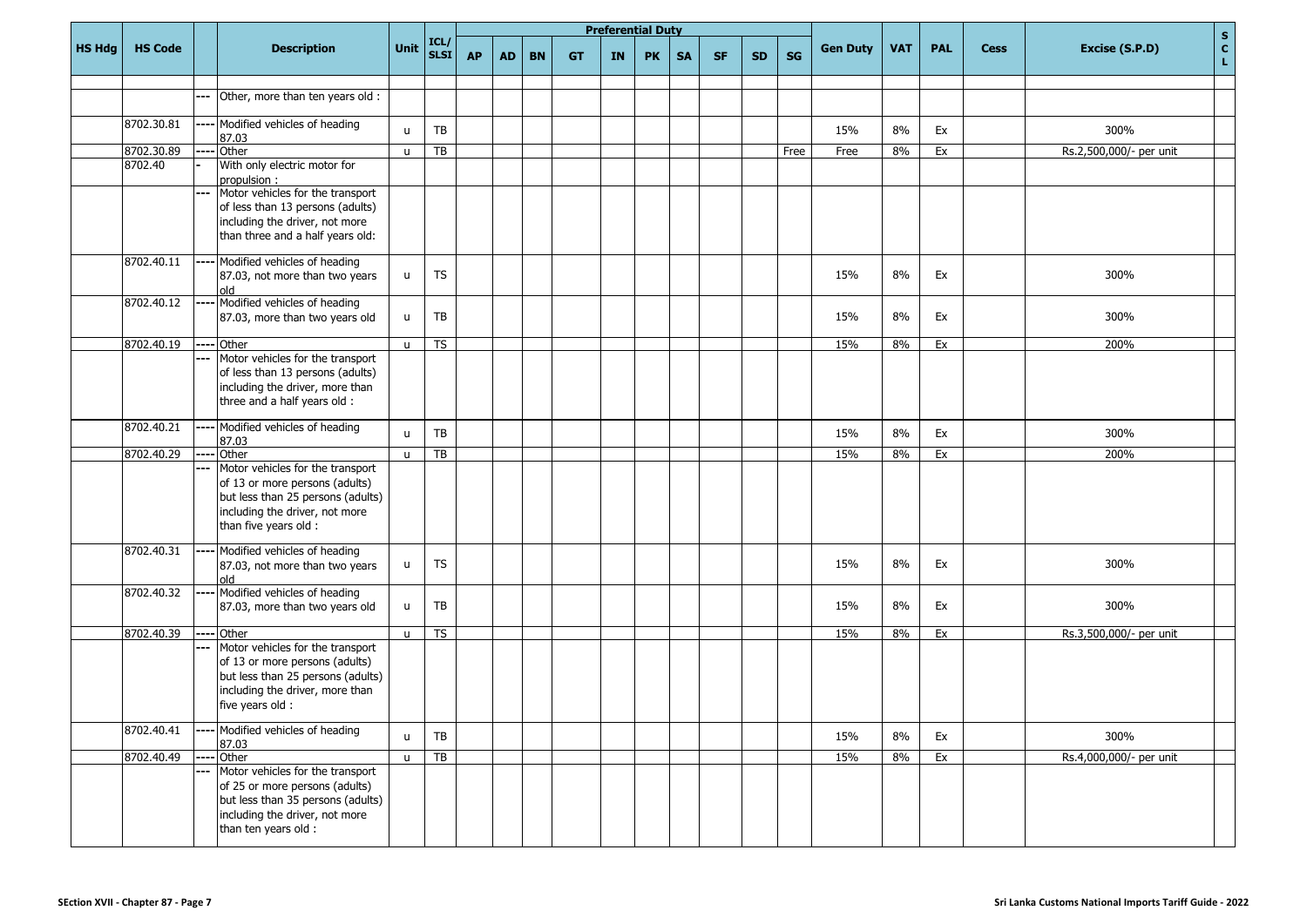|               |                |      |                                                                                                                                                               |               |                     |           |           |           |           | <b>Preferential Duty</b> |           |           |           |           |      |                 |            |            |             |                         | $\mathbf S$        |
|---------------|----------------|------|---------------------------------------------------------------------------------------------------------------------------------------------------------------|---------------|---------------------|-----------|-----------|-----------|-----------|--------------------------|-----------|-----------|-----------|-----------|------|-----------------|------------|------------|-------------|-------------------------|--------------------|
| <b>HS Hdg</b> | <b>HS Code</b> |      | <b>Description</b>                                                                                                                                            | Unit          | ICL/<br><b>SLSI</b> | <b>AP</b> | <b>AD</b> | <b>BN</b> | <b>GT</b> | IN                       | <b>PK</b> | <b>SA</b> | <b>SF</b> | <b>SD</b> | SG   | <b>Gen Duty</b> | <b>VAT</b> | <b>PAL</b> | <b>Cess</b> | Excise (S.P.D)          | $\mathbf{c}$<br>L. |
|               |                |      |                                                                                                                                                               |               |                     |           |           |           |           |                          |           |           |           |           |      |                 |            |            |             |                         |                    |
|               | 8702.40.51     |      | Modified Vehicles of heading<br>87.03, not more than two years<br>old                                                                                         | u             | TS                  |           |           |           |           |                          |           |           |           |           |      | 15%             | 8%         | Ex         |             | 300%                    |                    |
|               | 8702.40.52     |      | Modified Vehicles of heading<br>87.03, more than two years old                                                                                                | u             | TB                  |           |           |           |           |                          |           |           |           |           |      | 15%             | 8%         | Ex         |             | 300%                    |                    |
|               | 8702.40.53     |      | Other, not more than five years<br>old                                                                                                                        | $\mathbf{u}$  | <b>TS</b>           |           |           |           |           |                          |           |           |           |           | Free | Free            | 8%         | 10.0%      |             |                         |                    |
|               | 8702.40.59     |      | Other                                                                                                                                                         | $\mathbf{u}$  | <b>TS</b>           |           |           |           |           |                          |           |           |           |           | Free | Free            | 8%         | Ex         |             | Rs.1,500,000/- per unit |                    |
|               |                |      | Motor vehicles for the transport<br>of 25 or more persons (adults)<br>but less than 35 persons (adults)<br>including the driver, more than<br>ten years old : |               |                     |           |           |           |           |                          |           |           |           |           |      |                 |            |            |             |                         |                    |
|               | 8702.40.61     | ---- | Modified vehicles of heading<br>87.03                                                                                                                         | $\mathsf{u}$  | TB                  |           |           |           |           |                          |           |           |           |           |      | 15%             | 8%         | Ex         |             | 300%                    |                    |
|               | 8702.40.69     | ---- | Other                                                                                                                                                         | $\mathsf{u}$  | TB                  |           |           |           |           |                          |           |           |           |           |      | 15%             | 8%         | Ex         |             | Rs.2,500,000/- per unit |                    |
|               |                | ---  | Other, not more than ten years<br>old:                                                                                                                        |               |                     |           |           |           |           |                          |           |           |           |           |      |                 |            |            |             |                         |                    |
|               | 8702.40.71     |      | Modified vehicles of heading<br>87.03, not more than two years<br>old                                                                                         | u             | <b>TS</b>           |           |           |           |           |                          |           |           |           |           |      | 15%             | 8%         | Ex         |             | 300%                    |                    |
|               | 8702.40.72     |      | Modified vehicles of heading<br>87.03, more than two years old                                                                                                | $\mathsf{u}%$ | TB                  |           |           |           |           |                          |           |           |           |           |      | 15%             | 8%         | Ex         |             | 300%                    |                    |
|               | 8702.40.73     |      | Other, not more than five years<br>old                                                                                                                        | $\mathbf{u}$  | <b>TS</b>           |           |           |           |           |                          |           |           |           |           | Free | Free            | 8%         | 10.0%      |             |                         |                    |
|               | 8702.40.79     |      | Other                                                                                                                                                         | $\mathsf{u}$  | <b>TS</b>           |           |           |           |           |                          |           |           |           |           | Free | Free            | 8%         | Ex         |             | Rs.1,500,000/- per unit |                    |
|               |                |      | Other, more than ten years old:                                                                                                                               |               |                     |           |           |           |           |                          |           |           |           |           |      |                 |            |            |             |                         |                    |
|               | 8702.40.81     |      | Modified vehicles of heading<br>87.03                                                                                                                         | $\mathsf{u}$  | TB                  |           |           |           |           |                          |           |           |           |           |      | 15%             | 8%         | Ex         |             | 300%                    |                    |
|               | 8702.40.89     |      | Other                                                                                                                                                         | $\mathbf{u}$  | $\overline{TB}$     |           |           |           |           |                          |           |           |           |           |      | 15%             | 8%         | Ex         |             | Rs.2,500,000/- per unit |                    |
|               | 8702.90        |      | Other:                                                                                                                                                        |               |                     |           |           |           |           |                          |           |           |           |           |      |                 |            |            |             |                         |                    |
|               |                |      | Motor vehicles for the transport<br>of less than 13 persons (adults)<br>including the driver, not more<br>than three and a half years old :                   |               |                     |           |           |           |           |                          |           |           |           |           |      |                 |            |            |             |                         |                    |
|               | 8702.90.12     |      | Modified Vehicles of heading<br>87.03, not more than two years<br>hlo                                                                                         | $\mathsf{u}%$ | <b>TS</b>           |           |           |           |           |                          |           |           |           |           |      | 15%             | 8%         | Ex         |             | 240%                    |                    |
|               | 8702.90.13     |      | Modified Vehicles of heading<br>87.03, more than two years old                                                                                                | u             | TB                  |           |           |           |           |                          |           |           |           |           |      | 15%             | 8%         | Ex         |             | 240%                    |                    |
|               | 8702.90.19     |      | Other                                                                                                                                                         | $\mathsf{u}$  | <b>TS</b>           |           |           |           |           |                          |           |           |           |           |      | 15%             | 8%         | Ex         |             | 150%                    |                    |
|               |                |      | Motor vehicles for the transport<br>of less than 13 persons (adults)<br>including the driver, more than<br>three and a half years old :                       |               |                     |           |           |           |           |                          |           |           |           |           |      |                 |            |            |             |                         |                    |
|               | 8702.90.21     |      | Modified Vehicles of heading<br>87.03                                                                                                                         | $\mathsf{u}$  | ${\sf TB}$          |           |           |           |           |                          |           |           |           |           |      | 15%             | 8%         | Ex         |             | 240%                    |                    |
|               | 8702.90.29     |      | Other                                                                                                                                                         | $\mathsf{u}$  | TB                  |           |           |           |           |                          |           |           |           |           |      | 15%             | 8%         | Ex         |             | 150%                    |                    |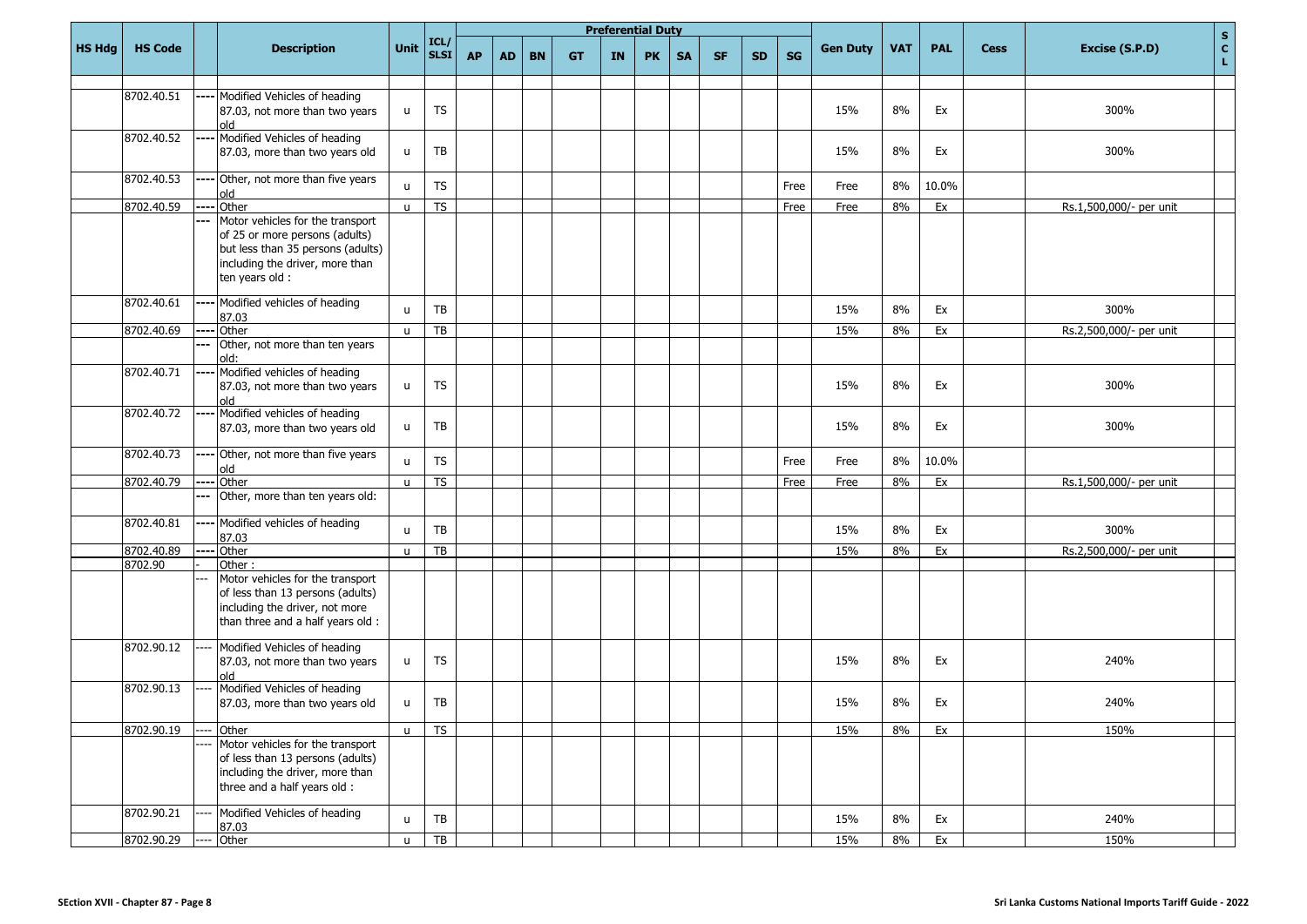|               |                |                                                                                                                                                                        |              |                     |           |           |           |           | <b>Preferential Duty</b> |           |           |           |           |           |                 |            |            |             | S                                                 |
|---------------|----------------|------------------------------------------------------------------------------------------------------------------------------------------------------------------------|--------------|---------------------|-----------|-----------|-----------|-----------|--------------------------|-----------|-----------|-----------|-----------|-----------|-----------------|------------|------------|-------------|---------------------------------------------------|
| <b>HS Hdg</b> | <b>HS Code</b> | <b>Description</b>                                                                                                                                                     | Unit         | ICL/<br><b>SLSI</b> | <b>AP</b> | <b>AD</b> | <b>BN</b> | <b>GT</b> | IN                       | <b>PK</b> | <b>SA</b> | <b>SF</b> | <b>SD</b> | <b>SG</b> | <b>Gen Duty</b> | <b>VAT</b> | <b>PAL</b> | <b>Cess</b> | $\frac{\mathsf{c}}{\mathsf{L}}$<br>Excise (S.P.D) |
|               |                | Motor vehicles for the transport<br>of 13 or more persons (adults)<br>but less than 25 persons (adults)<br>including the driver, not more<br>than five years old :     |              |                     |           |           |           |           |                          |           |           |           |           |           |                 |            |            |             |                                                   |
|               | 8702.90.32     | Modified Vehicles of heading<br>87.03, not more than two years<br>blo                                                                                                  | u            | TS                  |           |           |           |           |                          |           |           |           |           |           | 15%             | 8%         | Ex         |             | 240%                                              |
|               | 8702.90.33     | Modified Vehicles of heading<br>87.03, more than two years old                                                                                                         | u.           | TB                  |           |           |           |           |                          |           |           |           |           |           | 15%             | 8%         | Ex         |             | 240%                                              |
|               | 8702.90.39     | Other                                                                                                                                                                  | $\mathsf{u}$ | <b>TS</b>           |           |           |           |           |                          |           |           |           |           |           | 15%             | 8%         | Ex         |             | Rs.1,750/- per cm3                                |
|               |                | Motor vehicles for the transport<br>of 13 or more persons (adults)<br>but less than 25 persons (adults)<br>including the driver, more than<br>five years old :         |              |                     |           |           |           |           |                          |           |           |           |           |           |                 |            |            |             |                                                   |
|               | 8702.90.41     | Modified Vehicles of heading<br>87.03                                                                                                                                  | $\mathsf{u}$ | TB                  |           |           |           |           |                          |           |           |           |           |           | 15%             | 8%         | Ex         |             | 240%                                              |
|               | 8702.90.49     | Other                                                                                                                                                                  | $\mathsf{u}$ | TB                  |           |           |           |           |                          |           |           |           |           |           | 15%             | 8%         | Ex         |             | Rs.1,750/- per cm3                                |
|               |                | Motor vehicles for the transport<br>of 25 or more persons (adults)<br>but less than 35 persons (adults)<br>including the driver, not more<br>than ten years old :      |              |                     |           |           |           |           |                          |           |           |           |           |           |                 |            |            |             |                                                   |
|               | 8702.90.53     | Modified Vehicles of heading<br>87.03, not more than two years<br>blo                                                                                                  | u            | <b>TS</b>           |           |           |           |           |                          |           |           |           |           |           | 15%             | 8%         | Ex         |             | 240%                                              |
|               | 8702.90.54     | Modified Vehicles of heading<br>87.03, more than two years old                                                                                                         | u            | TB                  |           |           |           |           |                          |           |           |           |           |           | 15%             | 8%         | Ex         |             | 240%                                              |
|               | 8702.90.55     | Other, not more than five years<br>old                                                                                                                                 | $\mathsf{u}$ | <b>TS</b>           |           |           |           |           |                          |           |           |           |           | Free      | Free            | 8%         | 10.0%      |             |                                                   |
|               | 8702.90.59     | Other<br>Motor vehicles for the transport<br>of 25 or more persons (adults)<br>but less than 35 persons (adults)<br>including the driver, more than<br>ten years old : | u            | <b>TS</b>           |           |           |           |           |                          |           |           |           |           | Free      | Free            | 8%         | Ex         |             | Rs.1,500,000/- per unit                           |
|               | 8702.90.61     | Modified Vehicles of heading<br>87.03                                                                                                                                  | u            | TB                  |           |           |           |           |                          |           |           |           |           |           | 15%             | 8%         | Ex         |             | 240%                                              |
|               | 8702.90.69     | $ -----$ Other<br>Other, not more than ten years                                                                                                                       | $\mathsf{u}$ | $\overline{TB}$     |           |           |           |           |                          |           |           |           |           | Free      | Free            | 8%         | Ex         |             | Rs.2,500,000/- per per unit                       |
|               | 8702.90.73     | old:<br>Modified Vehicles of heading<br>87.03, not more than two<br>years old                                                                                          | u            | <b>TS</b>           |           |           |           |           |                          |           |           |           |           |           | 15%             | 8%         | Ex         |             | 240%                                              |
|               | 8702.90.74     | Modified Vehicles of heading<br>87.03, more than two years old                                                                                                         | u.           | TB                  |           |           |           |           |                          |           |           |           |           |           | 15%             | 8%         | Ex         |             | 240%                                              |
|               | 8702.90.75     | Other, not more than five years<br>old                                                                                                                                 | $\mathsf{u}$ | <b>TS</b>           |           |           |           |           |                          |           |           |           |           | Free      | Free            | 8%         | 10.0%      |             |                                                   |
|               | 8702.90.79     | Other                                                                                                                                                                  | $\mathsf{u}$ | TS                  |           |           |           |           |                          |           |           |           |           | Free      | Free            | 8%         | Ex         |             | Rs.1,500,000/- per unit                           |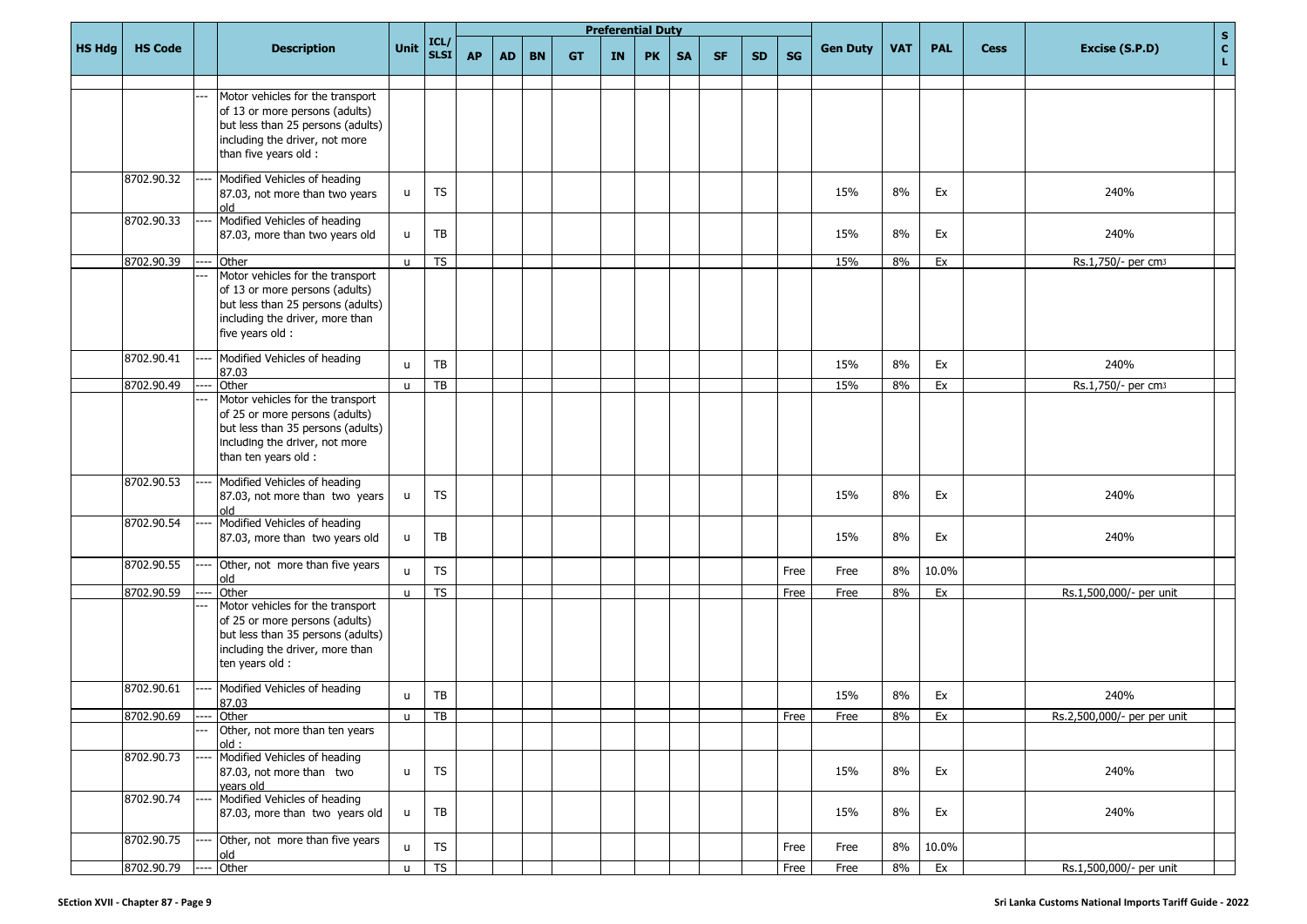|               |                          |     |                                                                                                                                                       |              |                              |           |           |           |           |    | <b>Preferential Duty</b> |           |           |           |           |                                     |            |            |             | $\mathbf S$                              |
|---------------|--------------------------|-----|-------------------------------------------------------------------------------------------------------------------------------------------------------|--------------|------------------------------|-----------|-----------|-----------|-----------|----|--------------------------|-----------|-----------|-----------|-----------|-------------------------------------|------------|------------|-------------|------------------------------------------|
| <b>HS Hdg</b> | <b>HS Code</b>           |     | <b>Description</b>                                                                                                                                    | Unit         | ICL/<br>SLSI                 | <b>AP</b> | <b>AD</b> | <b>BN</b> | <b>GT</b> | IN | <b>PK</b>                | <b>SA</b> | <b>SF</b> | <b>SD</b> | <b>SG</b> | <b>Gen Duty</b>                     | <b>VAT</b> | <b>PAL</b> | <b>Cess</b> | $\mathbf{c}$<br>Excise (S.P.D)<br>L.     |
|               |                          |     |                                                                                                                                                       |              |                              |           |           |           |           |    |                          |           |           |           |           |                                     |            |            |             |                                          |
|               |                          |     | Other, more than ten years old :                                                                                                                      |              |                              |           |           |           |           |    |                          |           |           |           |           |                                     |            |            |             |                                          |
|               | 8702.90.81               |     | Modified Vehicles of heading                                                                                                                          |              |                              |           |           |           |           |    |                          |           |           |           |           |                                     |            |            |             |                                          |
|               |                          |     | 87.03                                                                                                                                                 | u            | TB                           |           |           |           |           |    |                          |           |           |           |           | 15%                                 | 8%         | Ex         |             | 240%                                     |
|               | 8702.90.89               |     | Other                                                                                                                                                 | $\mathbf{u}$ | TB                           |           |           |           |           |    |                          |           |           |           | Free      | Free                                | 8%         | Ex         |             | Rs.2,500,000/- per unit                  |
| 87.03         |                          |     | Motor cars and other motor                                                                                                                            |              |                              |           |           |           |           |    |                          |           |           |           |           |                                     |            |            |             |                                          |
|               |                          |     | vehicles principally designed<br>for the transport of persons<br>(other than those of heading<br>87.02), including station<br>wagons and racing cars. |              |                              |           |           |           |           |    |                          |           |           |           |           |                                     |            |            |             |                                          |
|               |                          |     |                                                                                                                                                       |              |                              |           |           |           |           |    |                          |           |           |           |           |                                     |            |            |             |                                          |
|               | 8703.10                  |     | Vehicles specially designed for<br>travelling on snow; golf cars and                                                                                  |              |                              |           |           |           |           |    |                          |           |           |           |           |                                     |            |            |             |                                          |
|               |                          |     | similar vehicles :                                                                                                                                    |              |                              |           |           |           |           |    |                          |           |           |           |           |                                     |            |            |             |                                          |
|               |                          |     | Not more than three years old :                                                                                                                       | <b>u</b>     |                              |           |           |           |           |    |                          |           |           |           |           |                                     |            |            |             |                                          |
|               |                          |     |                                                                                                                                                       |              |                              |           |           |           |           |    |                          |           |           |           |           |                                     |            |            |             |                                          |
|               | 8703.10.11<br>8703.10.19 |     | Electric Golf cars<br>Other                                                                                                                           |              | TS<br>$\overline{\text{TS}}$ |           |           |           |           |    |                          |           |           |           | Free      | Free<br>15%                         | 8%<br>8%   | Ex<br>Ex   |             | Rs.7,500 per kW<br>Rs.400,000/- per unit |
|               |                          | --- | More than three years old :                                                                                                                           | $\mathbf{u}$ |                              |           |           |           |           |    |                          |           |           |           |           |                                     |            |            |             |                                          |
|               | 8703.10.21               |     | Electric Golf cars                                                                                                                                    |              | $\overline{TB}$              |           |           |           |           |    |                          |           |           |           | Free      | Free                                | 8%         | Ex         |             | Rs.7,500 per kW                          |
|               | 8703.10.29               |     | Other                                                                                                                                                 |              | $\overline{TB}$              |           |           |           |           |    |                          |           |           |           |           | 15%                                 | 8%         | Ex         |             | Rs.400,000/- per unit                    |
|               |                          |     | Other vehicles, with only spark-<br>ignition internal combustion<br>reciprocating piston engine:                                                      |              |                              |           |           |           |           |    |                          |           |           |           |           |                                     |            |            |             |                                          |
|               | 8703.21                  |     | Of cylinder capacity not<br>exceeding 1,000 cc:                                                                                                       |              |                              |           |           |           |           |    |                          |           |           |           |           |                                     |            |            |             |                                          |
|               | 8703.21.10               |     | Ambulances and prison vans not<br>more than three years old                                                                                           | u            |                              |           |           |           |           |    |                          |           |           |           |           | 15% or<br>Rs.1,500,000<br>per unit  | 8%         | 10.0%      |             |                                          |
|               | 8703.21.20               |     | Ambulances and prison vans<br>more than three years old                                                                                               | u            | TB                           |           |           |           |           |    |                          |           |           |           |           | 15% or<br>Rs.1,500,00<br>O per unit | 8%         | 10.0%      |             |                                          |
|               | 8703.21.30               |     | Hearses not more than three<br>years old                                                                                                              | u            |                              |           |           |           |           |    |                          |           |           |           |           | 15%                                 | 8%         | Ex         |             | Rs.1,750/- per cm3                       |
|               | 8703.21.40               |     | Hearses more than three years<br>old                                                                                                                  | u            | TB                           |           |           |           |           |    |                          |           |           |           |           | 15%                                 | 8%         | Ex         |             | Rs.1,750/- per cm3                       |
|               | 8703.21.51               | --- | Auto-trishaws:<br>With two-stroke petrol engine                                                                                                       | $\mathbf{u}$ | TB                           |           |           |           |           |    |                          |           |           |           |           | 15%                                 | 8%         | Ex         |             | Rs.2.400/- per cm3                       |
|               | 8703.21.52               |     | Other, driven by liquefied                                                                                                                            |              |                              |           |           |           |           |    |                          |           |           |           |           |                                     |            |            |             |                                          |
|               |                          |     | petroleum (LP) gas, not more<br>than two years old                                                                                                    | u            | <b>TS</b>                    |           |           |           |           |    |                          |           |           |           |           | 15%                                 | 8%         | Ex         |             | Rs.2,400/- per cm3                       |
|               | 8703.21.53               |     | Other, driven by liquefied<br>petroleum (LP) gas, more than<br>two years old                                                                          | u            | TB                           |           |           |           |           |    |                          |           |           |           |           | 15%                                 | 8%         | Ex         |             | Rs.2,400/- per cm3                       |
|               | 8703.21.54               |     | Other, not more than two years<br>old                                                                                                                 | u            | TS                           |           |           |           |           |    |                          |           |           |           |           | 15%                                 | 8%         | Ex         |             | Rs.2,400/- per cm3                       |
|               | 8703.21.55               |     | Other, more than two years old                                                                                                                        | <b>u</b>     | TB                           |           |           |           |           |    |                          |           |           |           |           | 15%                                 | $8\%$      | Ex         |             | Rs.2,400/- per cm3                       |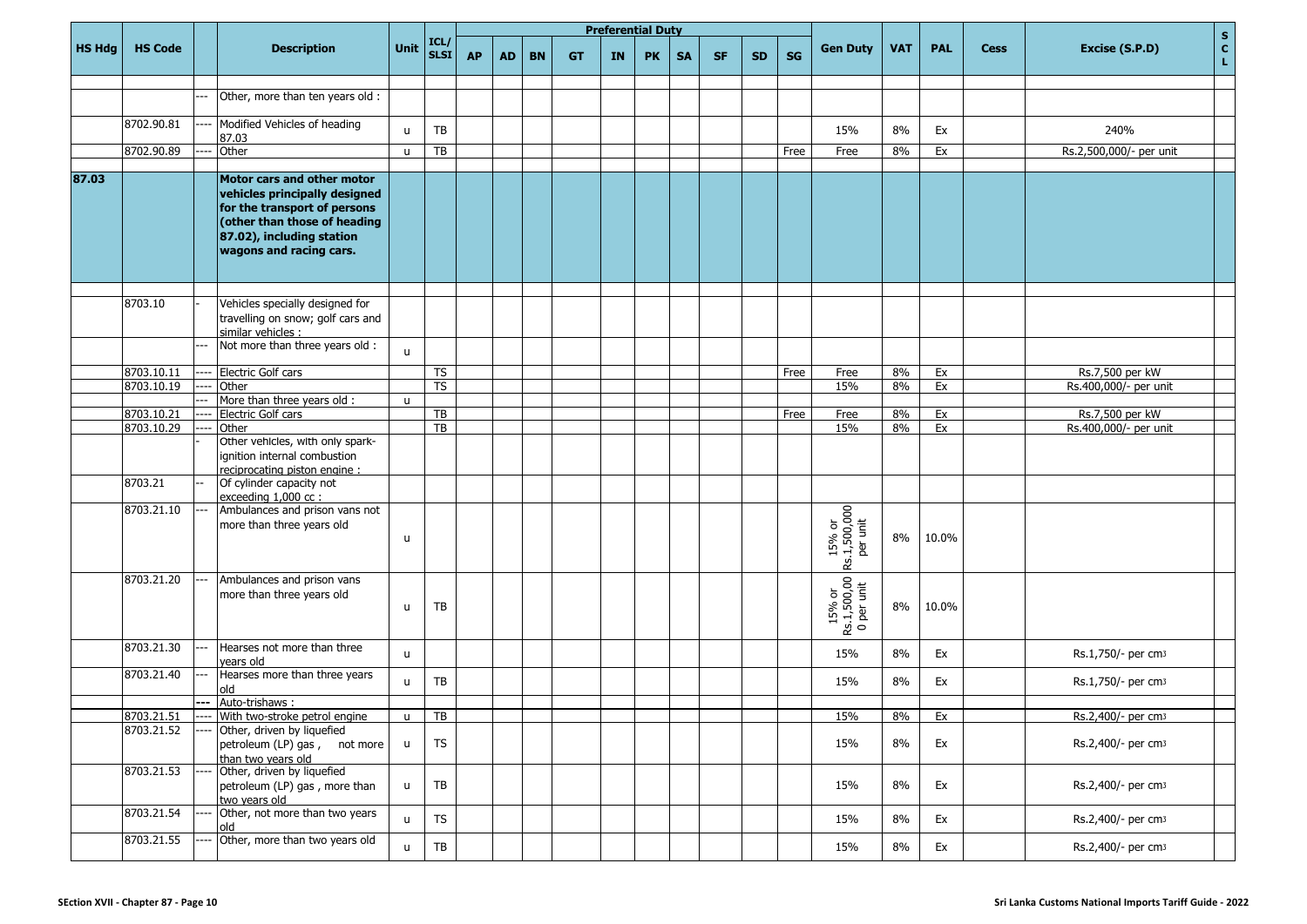|               |                |     |                                                                                          |              |                          |           |           |           |           | <b>Preferential Duty</b> |           |           |           |           |           |                                      |            |            |             | $\mathbf{s}$                                                                                                                                                                |
|---------------|----------------|-----|------------------------------------------------------------------------------------------|--------------|--------------------------|-----------|-----------|-----------|-----------|--------------------------|-----------|-----------|-----------|-----------|-----------|--------------------------------------|------------|------------|-------------|-----------------------------------------------------------------------------------------------------------------------------------------------------------------------------|
| <b>HS Hdg</b> | <b>HS Code</b> |     | <b>Description</b>                                                                       | Unit         | ICL/<br><b>SLST</b>      | <b>AP</b> | <b>AD</b> | <b>BN</b> | <b>GT</b> | IN                       | <b>PK</b> | <b>SA</b> | <b>SF</b> | <b>SD</b> | <b>SG</b> | <b>Gen Duty</b>                      | <b>VAT</b> | <b>PAL</b> | <b>Cess</b> | $\mathbf{C}$<br>Excise (S.P.D)<br>$\mathbf{L}$ .                                                                                                                            |
|               |                |     |                                                                                          |              |                          |           |           |           |           |                          |           |           |           |           |           |                                      |            |            |             |                                                                                                                                                                             |
|               |                |     | Motor cars including station<br>wagons and racing cars, not                              |              |                          |           |           |           |           |                          |           |           |           |           |           |                                      |            |            |             |                                                                                                                                                                             |
|               |                |     | more than three years old:                                                               |              |                          |           |           |           |           |                          |           |           |           |           |           |                                      |            |            |             |                                                                                                                                                                             |
|               | 8703.21.62     |     | Go-Karts                                                                                 | u            | ${\sf TS}$               |           |           |           | Free      |                          |           |           |           |           |           | Free                                 | 8%         | 10.0%      |             |                                                                                                                                                                             |
|               | 8703.21.63     |     | Other, of cylinder capacity not                                                          |              |                          |           |           |           |           |                          |           |           |           |           |           |                                      |            |            |             |                                                                                                                                                                             |
|               |                |     | exceeding 300 cc including                                                               | u            | <b>TS</b>                |           |           |           | 12%       |                          |           |           |           |           |           | 15%                                  | 8%         | Ex         |             | Rs.400,000/- per unit                                                                                                                                                       |
|               | 8703.21.64     |     | Ouadricycle<br>All - terrain vehicle (ATV)                                               | u            | $\overline{\mathsf{TS}}$ |           |           |           |           |                          |           |           |           |           | Free      | Free                                 | 8%         | 10.0%      |             |                                                                                                                                                                             |
|               | 8703.21.69     |     | Other                                                                                    |              |                          |           |           |           |           |                          |           |           |           |           |           |                                      |            |            |             | Rs.1,650,000/-per unit or Rs.2,000/-                                                                                                                                        |
|               |                |     |                                                                                          | u            | <b>TS</b>                |           |           |           | 12%       |                          |           |           |           |           |           | 15%                                  | 8%         | Ex         |             | per cm <sub>3</sub> of the engine which ever is<br>higher                                                                                                                   |
|               |                |     | Motor cars including station                                                             |              |                          |           |           |           |           |                          |           |           |           |           |           |                                      |            |            |             |                                                                                                                                                                             |
|               |                |     | wagons and racing cars, more                                                             |              |                          |           |           |           |           |                          |           |           |           |           |           |                                      |            |            |             |                                                                                                                                                                             |
|               | 8703.21.72     |     | than three vears old:                                                                    |              |                          |           |           |           |           |                          |           |           |           |           |           |                                      |            |            |             |                                                                                                                                                                             |
|               |                |     | Other, of cylinder capacity not<br>exceeding 300 cc including                            | u            | TB                       |           |           |           | 12%       |                          |           |           |           |           |           | 15%                                  | 8%         | Ex         |             | Rs.400,000/- per unit                                                                                                                                                       |
|               |                |     | Ouadricycle                                                                              |              |                          |           |           |           |           |                          |           |           |           |           |           |                                      |            |            |             |                                                                                                                                                                             |
|               | 8703.21.73     |     | All - terrain vehicle (ATV)                                                              | $\mathsf{u}$ | TS                       |           |           |           |           |                          |           |           |           |           | Free      | Free                                 | 8%         | 10.0%      |             |                                                                                                                                                                             |
|               | 8703.21.79     |     | Other                                                                                    | u            | TB                       |           |           |           | 12%       |                          |           |           |           |           |           | 15%                                  | 8%         | Ex         |             | Rs.1,650,000/-per unit or Rs.2,000/-<br>per cm <sub>3</sub> of the engine which ever is<br>higher                                                                           |
|               |                |     | Other:                                                                                   |              |                          |           |           |           |           |                          |           |           |           |           |           |                                      |            |            |             |                                                                                                                                                                             |
|               | 8703.21.92     |     | Not more than three years old                                                            | u            | <b>TS</b>                |           |           |           | 12%       |                          |           |           |           |           |           | 15%                                  | 8%         | Ex         |             | Rs.1,650,000/-per unit or Rs.2,000/-<br>per cm <sub>3</sub> of the engine which ever is<br>higher                                                                           |
|               | 8703.21.93     |     | More than three years old                                                                | u            | TB                       |           |           |           | 12%       |                          |           |           |           |           |           | 15%                                  | 8%         | Ex         |             | Rs.1,650,000/-per unit or Rs.2,000/-<br>per cm <sub>3</sub> of the engine which ever is<br>higher                                                                           |
|               | 8703.22        |     | Of a cylinder capacity exceeding<br>1,000 cc but not exceeding 1,500<br>rr.              |              |                          |           |           |           |           |                          |           |           |           |           |           |                                      |            |            |             |                                                                                                                                                                             |
|               | 8703.22.10     |     | Ambulances and prison vans, not<br>more than three years old                             | u            |                          |           |           |           |           |                          |           |           |           |           |           | 15% or<br>Rs.1,500,000<br>Per unit   | 8%         | 10.0%      |             |                                                                                                                                                                             |
|               | 8703.22.20     |     | Ambulances and prison vans,<br>more than three years old                                 | u            | TB                       |           |           |           |           |                          |           |           |           |           |           | 15% or<br>Rs.1,500,000  <br>Per unit | 8%         | 10.0%      |             |                                                                                                                                                                             |
|               | 8703.22.30     | --- | Hearses not more than three<br>years old                                                 | u.           |                          |           |           |           |           |                          |           |           |           |           |           | 15%                                  | 8%         | Ex         |             | Rs.2,500/- per cm3                                                                                                                                                          |
|               | 8703.22.40     |     | Hearses more than three years<br>old                                                     | u            | TB                       |           |           |           |           |                          |           |           |           |           |           | 15%                                  | 8%         | Ex         |             | Rs.2,500/- per cm <sub>3</sub>                                                                                                                                              |
|               | 8703.22.50     |     | Motor cars including station<br>wagons and racing cars, not<br>more than three years old | u            | <b>TS</b>                |           |           |           |           |                          |           |           |           |           |           | 15%                                  | 8%         | Ex         |             | 1000 cm <sub>3</sub> < x ≤ 1300 cm <sub>3</sub> = Rs.3, 200/-<br>per cm <sub>3</sub><br>1300 cm <sup>3</sup> < x ≤ 1500 cm <sup>3</sup> = Rs.3,700/-<br>per cm <sub>3</sub> |
|               | 8703.22.60     |     | Motor cars including station<br>wagons and racing cars, more<br>than three years old     | u            | TB                       |           |           |           |           |                          |           |           |           |           |           | 15%                                  | 8%         | Ex         |             | 1000 cm <sup>3</sup> < x ≤ 1300 cm <sup>3</sup> = Rs.3, 200/-<br>per cm <sub>3</sub><br>1300 cm <sub>3</sub> < x ≤ 1500 cm <sub>3</sub> = Rs.3,700/-<br>per cm <sub>3</sub> |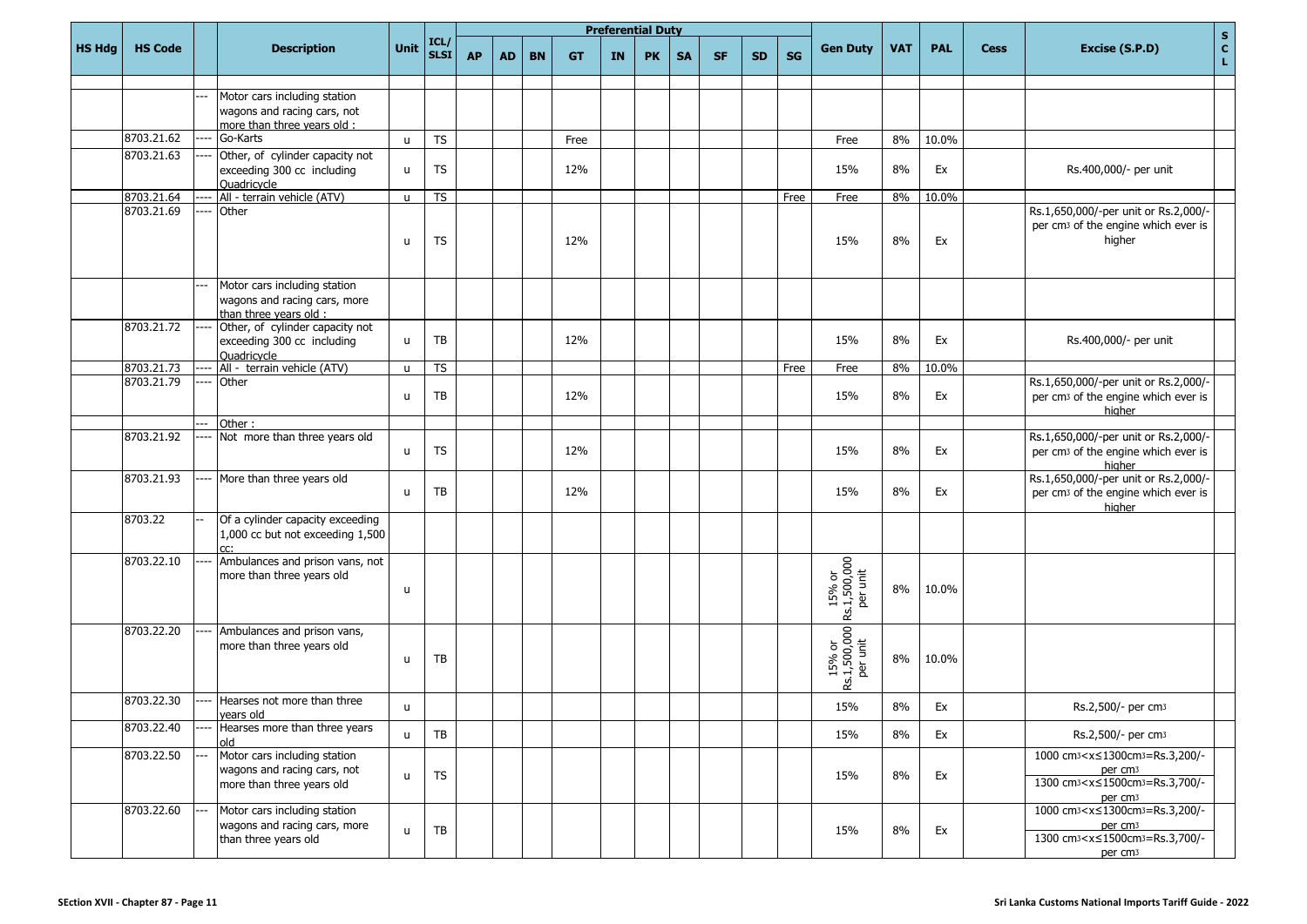|               |                |                          |                                                                             |                                                       |           |           |           |           |           | <b>Preferential Duty</b> |           |           |           |           |           |                                        |            |            |             |                                                                                                                                                                               | $\mathbf{s}$     |
|---------------|----------------|--------------------------|-----------------------------------------------------------------------------|-------------------------------------------------------|-----------|-----------|-----------|-----------|-----------|--------------------------|-----------|-----------|-----------|-----------|-----------|----------------------------------------|------------|------------|-------------|-------------------------------------------------------------------------------------------------------------------------------------------------------------------------------|------------------|
| <b>HS Hdg</b> | <b>HS Code</b> |                          | <b>Description</b>                                                          | $\vert$ Unit $\vert_{\text{SLSI}}^{\text{ICL/}}\vert$ |           | <b>AP</b> | <b>AD</b> | <b>BN</b> | <b>GT</b> | <b>IN</b>                | <b>PK</b> | <b>SA</b> | <b>SF</b> | <b>SD</b> | <b>SG</b> | <b>Gen Duty</b>                        | <b>VAT</b> | <b>PAL</b> | <b>Cess</b> | Excise (S.P.D)                                                                                                                                                                | $\mathbf c$<br>L |
|               |                |                          |                                                                             |                                                       |           |           |           |           |           |                          |           |           |           |           |           |                                        |            |            |             |                                                                                                                                                                               |                  |
|               | 8703.22.70     | $---$                    | Other, not more than three years<br>lold                                    | u                                                     | <b>TS</b> |           |           |           |           |                          |           |           |           |           |           | 15%                                    | 8%         | Ex         |             | 1000 cm <sub>3</sub> < x ≤ 1300 cm <sub>3</sub> = Rs. 3, 200/-<br>per cm <sub>3</sub><br>1300 cm <sub>3</sub> < x ≤ 1500 cm <sub>3</sub> = Rs. 3,700/-<br>per cm <sub>3</sub> |                  |
|               | 8703.22.80     | $\overline{\phantom{a}}$ | Other, more than three years old                                            | u                                                     | TB        |           |           |           |           |                          |           |           |           |           |           | 15%                                    | 8%         | Ex         |             | 1000 cm <sub>3</sub> < x ≤ 1300 cm <sub>3</sub> = Rs. 3, 200/-<br>per cm <sub>3</sub><br>1300 cm <sub>3</sub> < x ≤ 1500 cm <sub>3</sub> = Rs. 3,700/-<br>per cm <sub>3</sub> |                  |
|               | 8703.23        | <b>1-</b>                | Of a cylinder capacity exceeding<br>1,500 cc but not exceeding 3,000<br>cc: |                                                       |           |           |           |           |           |                          |           |           |           |           |           |                                        |            |            |             |                                                                                                                                                                               |                  |
|               | 8703.23.10     | $---$                    | Ambulances and prison vans not<br>more than three years old                 | u                                                     |           |           |           |           |           |                          |           |           |           |           |           | 15% or<br>.1,500,000<br>per unit<br>చి | 8%         | 10.0%      |             |                                                                                                                                                                               |                  |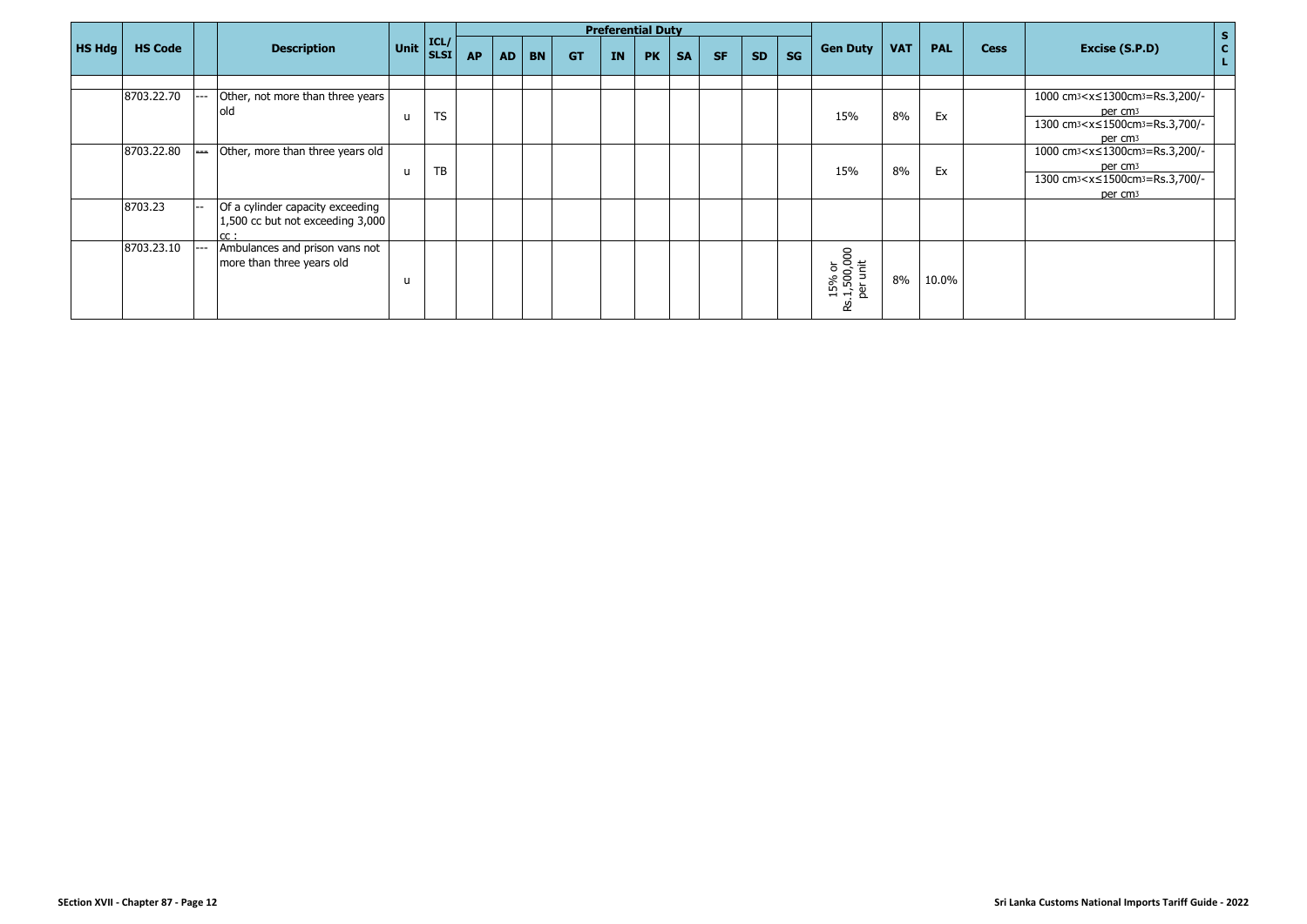|               |                |                                                                                                                                                  |              |                     |           |           |           |           |           | <b>Preferential Duty</b> |           |           |           |           |                                    |            |            |             | $\mathbf{s}$                                                                                                                                                                                                                                                         |
|---------------|----------------|--------------------------------------------------------------------------------------------------------------------------------------------------|--------------|---------------------|-----------|-----------|-----------|-----------|-----------|--------------------------|-----------|-----------|-----------|-----------|------------------------------------|------------|------------|-------------|----------------------------------------------------------------------------------------------------------------------------------------------------------------------------------------------------------------------------------------------------------------------|
| <b>HS Hdg</b> | <b>HS Code</b> | <b>Description</b>                                                                                                                               | Unit         | ICL/<br><b>SLSI</b> | <b>AP</b> | <b>AD</b> | <b>BN</b> | <b>GT</b> | <b>IN</b> | <b>PK</b>                | <b>SA</b> | <b>SF</b> | <b>SD</b> | <b>SG</b> | <b>Gen Duty</b>                    | <b>VAT</b> | <b>PAL</b> | <b>Cess</b> | $\mathbf{C}$<br>Excise (S.P.D)<br>L.                                                                                                                                                                                                                                 |
|               | 8703.23.20     | Ambulances and prison vans<br>more than three years old                                                                                          | u            | TB                  |           |           |           |           |           |                          |           |           |           |           | 15% or<br>Rs.1,500,000<br>per unit | 8%         | 10.0%      |             |                                                                                                                                                                                                                                                                      |
|               | 8703.23.30     | Hearses not more than three<br>vears old                                                                                                         | $\mathbf{u}$ |                     |           |           |           |           |           |                          |           |           |           |           | 15%                                | 8%         | Ex         |             | Rs.3,500/- per cm3                                                                                                                                                                                                                                                   |
|               | 8703.23.40     | Hearses more than three years<br>old                                                                                                             | $\mathbf{H}$ | <b>TB</b>           |           |           |           |           |           |                          |           |           |           |           | 15%                                | 8%         | Ex         |             | Rs.3,500/- per cm3                                                                                                                                                                                                                                                   |
|               |                | Motor cars including station<br>wagons and racing cars of a<br>cylinder capacity not exceeding<br>2,000 cc, not more than three<br>vears old:    |              |                     |           |           |           |           |           |                          |           |           |           |           |                                    |            |            |             |                                                                                                                                                                                                                                                                      |
|               | 8703.23.52     | Of a cylinder capacity not<br>exceeding 1,600 cc                                                                                                 | u            | <b>TS</b>           |           |           |           | 10%       |           |                          |           |           |           |           | 15%                                | 8%         | Ex         |             | Rs.4,250/- per cm3                                                                                                                                                                                                                                                   |
|               | 8703.23.55     | Of a cylinder capacity exceeding<br>1,600 cc, but not exceeding<br>1,800 cc                                                                      | $\mathbf{u}$ | TS.                 |           |           |           | 10%       |           |                          |           |           |           |           | 15%                                | 8%         | Ex         |             | Rs.5,300/- per cm <sub>3</sub>                                                                                                                                                                                                                                       |
|               | 8703.23.59     | Other                                                                                                                                            | $\mathbf{u}$ | <b>TS</b>           |           |           |           | 10%       |           |                          |           |           |           |           | 15%                                | 8%         | Ex         |             | Rs.6,350/- per cm3                                                                                                                                                                                                                                                   |
|               |                | Motor cars including station<br>wagons and racing cars of a<br>cylinder capacity not exceeding<br>2,000 cc, more than three years<br>$\cdot$ hlo |              |                     |           |           |           |           |           |                          |           |           |           |           |                                    |            |            |             |                                                                                                                                                                                                                                                                      |
|               | 8703.23.62     | Of a cylinder capacity not<br>exceeding 1,600 cc                                                                                                 | u            | TB                  |           |           |           | 10%       |           |                          |           |           |           |           | 15%                                | 8%         | Ex         |             | Rs.4,250/- per cm <sub>3</sub>                                                                                                                                                                                                                                       |
|               | 8703.23.65     | Of a cylinder capacity exceeding<br>1,600 cc, but not exceeding<br>1,800 cc                                                                      | u            | ТB                  |           |           |           | 10%       |           |                          |           |           |           |           | 15%                                | 8%         | Ex         |             | Rs.5,300/- per cm <sub>3</sub>                                                                                                                                                                                                                                       |
|               | 8703.23.69     | Other                                                                                                                                            | $\mathbf{u}$ | TB                  |           |           |           | 10%       |           |                          |           |           |           |           | 15%                                | 8%         | Ex         |             | Rs.6,350/- per cm3                                                                                                                                                                                                                                                   |
|               | 8703.23.70     | Motor cars including station<br>wagons and racing cars of a<br>cylinder capacity exceeding 2,000<br>cc, not more than three years<br>old         | $\mathbf{u}$ | <b>TS</b>           |           |           |           | 13.5%     |           |                          |           |           |           |           | 15%                                | 8%         | Ex         |             | 2000 cm <sub>3</sub> < x ≤ 2500 cm <sub>3</sub> = Rs. 7,000/-<br>per cm <sub>3</sub><br>2500 cm <sub>3</sub> < x ≤ 2750 cm <sub>3</sub> = Rs.8,000/-<br>per cm <sub>3</sub><br>2750 cm <sub>3</sub> <x≤3000cm<sub>3=Rs.9,000/-<br/>per cm<sub>3</sub></x≤3000cm<sub> |
|               | 8703.23.80     | Motor cars including station<br>wagons and racing cars of a<br>cylinder capacity exceeding 2,000<br>cc, more than three years old                | $\mathbf{u}$ | TB                  |           |           |           | 13.5%     |           |                          |           |           |           |           | 15%                                | 8%         | Ex         |             | 2000 cm <sup>3</sup> < x ≤ 2500 cm <sup>3</sup> = Rs. 7,000/-<br>per cm <sub>3</sub><br>2500 cm <sup>3</sup> < x ≤ 2750 cm <sup>3</sup> = Rs.8,000/-<br>per cm <sub>3</sub><br>2750 cm <sub>3</sub> <x≤3000cm<sub>3=Rs.9,000/-<br/>per cm<sub>3</sub></x≤3000cm<sub> |
|               |                | Other:                                                                                                                                           |              |                     |           |           |           |           |           |                          |           |           |           |           |                                    |            |            |             |                                                                                                                                                                                                                                                                      |
|               | 8703.23.92     | Of a cylinder capacity not<br>exceeding 2,000 cc, not more<br>than three vears old                                                               | u            | <b>TS</b>           |           |           |           | 10%       |           |                          |           |           |           |           | 15%                                | 8%         | Ex         |             | Rs.6,350/- per cm <sub>3</sub>                                                                                                                                                                                                                                       |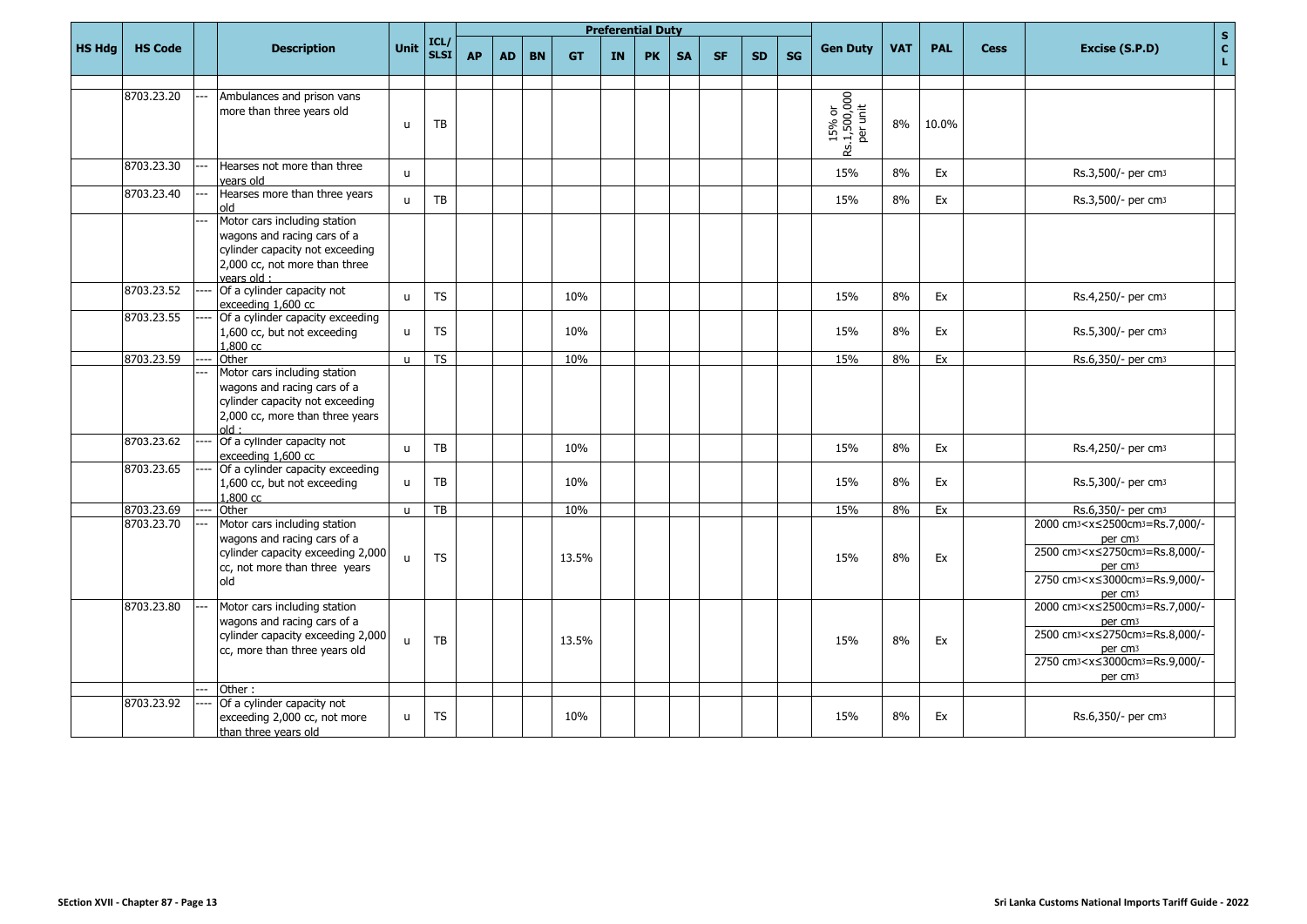|               |                |                                                                                          |              |                    |           |           |           |           |           | <b>Preferential Duty</b> |           |           |           |           |                                     |            |            |             |                                                                                                                                                                                                                                                                       | $\mathbf{s}$  |
|---------------|----------------|------------------------------------------------------------------------------------------|--------------|--------------------|-----------|-----------|-----------|-----------|-----------|--------------------------|-----------|-----------|-----------|-----------|-------------------------------------|------------|------------|-------------|-----------------------------------------------------------------------------------------------------------------------------------------------------------------------------------------------------------------------------------------------------------------------|---------------|
| <b>HS Hdg</b> | <b>HS Code</b> | <b>Description</b>                                                                       | Unit         | ICL<br><b>SLSI</b> | <b>AP</b> | <b>AD</b> | <b>BN</b> | <b>GT</b> | <b>IN</b> | <b>PK</b>                | <b>SA</b> | <b>SF</b> | <b>SD</b> | <b>SG</b> | <b>Gen Duty</b>                     | <b>VAT</b> | <b>PAL</b> | <b>Cess</b> | Excise (S.P.D)                                                                                                                                                                                                                                                        | $\frac{c}{L}$ |
|               |                |                                                                                          |              |                    |           |           |           |           |           |                          |           |           |           |           |                                     |            |            |             |                                                                                                                                                                                                                                                                       |               |
|               | 8703.23.94     | Of a cylinder capacity not<br>exceeding 2,000 cc, more than<br>three vears old           | $\mathsf{u}$ | TB                 |           |           |           | 13.5%     |           |                          |           |           |           |           | 15%                                 | 8%         | Ex         |             | Rs.6,350/- per cm3                                                                                                                                                                                                                                                    |               |
|               | 8703.23.96     | Of a cylinder capacity exceeding<br>2,000 cc, not more than three<br>vears old           | u            | <b>TS</b>          |           |           |           | 13.5%     |           |                          |           |           |           |           | 15%                                 | 8%         | Ex         |             | 2000 cm <sub>3</sub> <x≤2500cm<sub>3=Rs.7,000/-<br/>per cm<sub>3</sub><br/>2500 cm<sub>3</sub><x≤2750cm<sub>3=Rs.8,000/-<br/>per cm<sub>3</sub><br/>2750 cm<sub>3</sub><x≤3000cm<sub>3=Rs.9,000/-<br/>per cm<sub>3</sub></x≤3000cm<sub></x≤2750cm<sub></x≤2500cm<sub> |               |
|               | 8703.23.98     | Of a cylinder capacity exceeding<br>2000cc., more than three years<br>blo                | u            | TB                 |           |           |           | 13.5%     |           |                          |           |           |           |           | 15%                                 | 8%         | Ex         |             | 2000 cm <sub>3</sub> <x≤2500cm<sub>3=Rs.7,000/-<br/>per cm<sub>3</sub><br/>2500 cm<sub>3</sub><x≤2750cm<sub>3=Rs.8,000/-<br/>per cm<sub>3</sub><br/>2750 cm<sub>3</sub><x≤3000cm<sub>3=Rs.9,000/-<br/>per cm<sub>3</sub></x≤3000cm<sub></x≤2750cm<sub></x≤2500cm<sub> |               |
|               | 8703.24        | Of a cylinder capacity exceeding<br>$3.000$ cc:                                          |              |                    |           |           |           |           |           |                          |           |           |           |           |                                     |            |            |             |                                                                                                                                                                                                                                                                       |               |
|               | 8703.24.10     | Ambulances and prison vans not<br>more than three years old                              | u            |                    |           |           |           |           |           |                          |           |           |           |           | 15% or<br>Rs.1,500,000<br>per unit  | 8%         | 10.0%      |             |                                                                                                                                                                                                                                                                       |               |
|               | 8703.24.20     | Ambulances and prison vans<br>more than three years old                                  | $\mathbf{u}$ | TB                 |           |           |           |           |           |                          |           |           |           |           | 15% or<br>Rs.1,500,00<br>0 per unit | 8%         | 10.0%      |             |                                                                                                                                                                                                                                                                       |               |
|               | 8703.24.30     | Hearses not more than three<br>vears old                                                 | $\mathbf{u}$ |                    |           |           |           |           |           |                          |           |           |           |           | 15%                                 | 8%         | Ex         |             | Rs.4,000/- per cm3                                                                                                                                                                                                                                                    |               |
|               | 8703.24.40     | Hearses more than three years<br>old                                                     | u            | TB                 |           |           |           |           |           |                          |           |           |           |           | 15%                                 | 8%         | Ex         |             | Rs.4,000/- per cm <sub>3</sub>                                                                                                                                                                                                                                        |               |
|               | 8703.24.50     | Motor cars including station<br>wagons and racing cars, not<br>more than three years old | $\mathbf{u}$ | <b>TS</b>          |           |           |           | 13.5%     |           |                          |           |           |           |           | 15%                                 | 8%         | Ex         |             | 3000 cm <sub>3</sub> <x≤4000cm<sub>3=Rs.10,000/-<br/>per cm<sub>3</sub><br/>4000cm<sub>3</sub> &lt;= Rs.11,000/- per cm<sub>3</sub></x≤4000cm<sub>                                                                                                                    |               |
|               | 8703.24.60     | Motor cars including station<br>wagons and racing cars, more<br>than three years old     | $\mathsf{u}$ | TB                 |           |           |           | 13.5%     |           |                          |           |           |           |           | 15%                                 | 8%         | Ex         |             | 3000 cm <sub>3</sub> <x≤4000cm<sub>3=Rs.10,000/-<br/>per cm<sub>3</sub><br/>4000cm<sup>3</sup> &lt;= Rs.11,000/- per cm<sup>3</sup></x≤4000cm<sub>                                                                                                                    |               |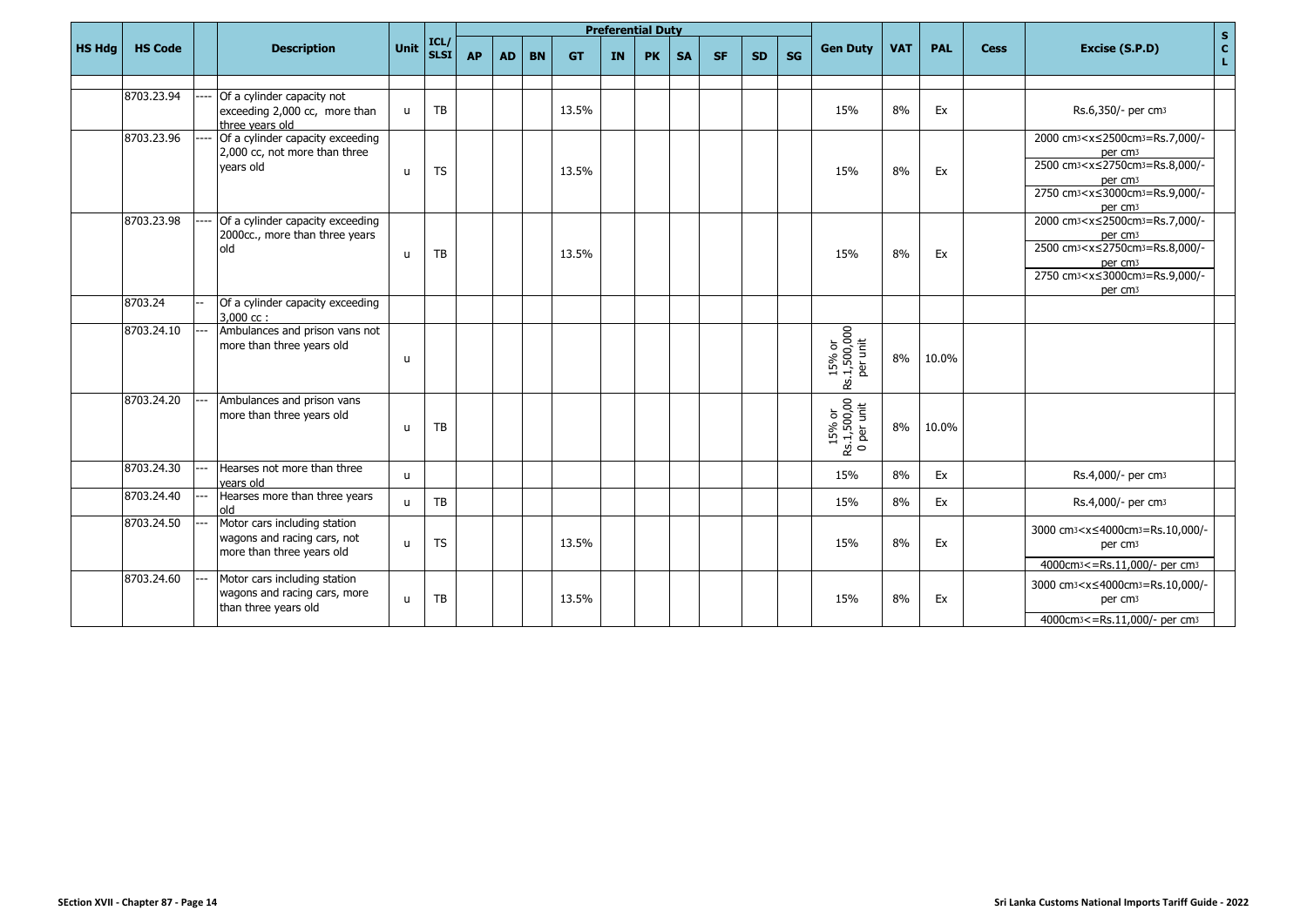|               |                |     |                                                                                                                     |                              |                     |           |           |           |           |    | <b>Preferential Duty</b> |           |           |           |           |                                                                                            |            |            |             |                                                                                                                                                |               |
|---------------|----------------|-----|---------------------------------------------------------------------------------------------------------------------|------------------------------|---------------------|-----------|-----------|-----------|-----------|----|--------------------------|-----------|-----------|-----------|-----------|--------------------------------------------------------------------------------------------|------------|------------|-------------|------------------------------------------------------------------------------------------------------------------------------------------------|---------------|
| <b>HS Hdg</b> | <b>HS Code</b> |     | <b>Description</b>                                                                                                  | <b>Unit</b>                  | ICL/<br><b>SLSI</b> | <b>AP</b> | <b>AD</b> | <b>BN</b> | <b>GT</b> | IN | <b>PK</b>                | <b>SA</b> | <b>SF</b> | <b>SD</b> | <b>SG</b> | <b>Gen Duty</b>                                                                            | <b>VAT</b> | <b>PAL</b> | <b>Cess</b> | Excise (S.P.D)                                                                                                                                 | $\frac{S}{C}$ |
|               |                |     |                                                                                                                     |                              |                     |           |           |           |           |    |                          |           |           |           |           |                                                                                            |            |            |             |                                                                                                                                                |               |
|               | 8703.24.70     |     | Other, not more than three years<br>old                                                                             | u                            | <b>TS</b>           |           |           |           | 13.5%     |    |                          |           |           |           |           | 15%                                                                                        | 8%         | Ex         |             | 3000 cm <sup>3</sup> < x ≤ 4000cm <sup>3</sup> = Rs. 10,000/-<br>per cm <sub>3</sub><br>4000cm <sub>3</sub> <= Rs.11,000/- per cm <sub>3</sub> |               |
|               | 8703.24.80     |     | Other, more than three years old                                                                                    | u                            | TB                  |           |           |           | 13.5%     |    |                          |           |           |           |           | 15%                                                                                        | 8%         | Ex         |             | 3000 cm3 <x≤4000cm3=rs.10,000 -<br="">per cm<sub>3</sub><br/>4000cm<sub>3</sub> &lt;= Rs.11,000/- per cm<sub>3</sub></x≤4000cm3=rs.10,000>     |               |
|               |                |     | Other vehicles, with only<br>compression-ignition internal<br>combustion piston engine (diesel<br>or semi-diesel) : |                              |                     |           |           |           |           |    |                          |           |           |           |           |                                                                                            |            |            |             |                                                                                                                                                |               |
|               | 8703.31        |     | Of a cylinder capacity not<br>exceeding 1,500 cc :                                                                  |                              |                     |           |           |           |           |    |                          |           |           |           |           |                                                                                            |            |            |             |                                                                                                                                                |               |
|               | 8703.31.10     |     | Ambulances and prison vans not<br>more than three years old                                                         | u                            |                     |           |           |           |           |    |                          |           |           |           |           | 15% or<br>Rs.2,000,000<br>per unit                                                         | 8%         | 10.0%      |             |                                                                                                                                                |               |
|               | 8703.31.20     |     | Ambulances and prison vans<br>more than three years old                                                             | u                            | TB                  |           |           |           |           |    |                          |           |           |           |           | 15% or<br>Rs.2,000,000<br>per unit                                                         | 8%         | 10.0%      |             |                                                                                                                                                |               |
|               | 8703.31.30     |     | Hearses not more than three<br>vears old                                                                            | $\mathsf{u}$                 |                     |           |           |           |           |    |                          |           |           |           |           | 15%                                                                                        | 8%         | Ex         |             | Rs.3,000/- per cm3                                                                                                                             |               |
|               | 8703.31.40     |     | Hearses more than three years<br>old                                                                                | u                            | TB                  |           |           |           |           |    |                          |           |           |           |           | 15%                                                                                        | 8%         | Ex         |             | Rs.3,000/- per cm <sub>3</sub>                                                                                                                 |               |
|               | 8703.31.50     |     | Auto-trishaws not more than two<br>vears old                                                                        | $\mathsf{u}$                 | <b>TS</b>           |           |           |           |           |    |                          |           |           |           |           | 15%                                                                                        | 8%         | Ex         |             | Rs.1,450/- per cm <sub>3</sub>                                                                                                                 |               |
|               | 8703.31.60     |     | Auto-trishaws more than two<br>years old                                                                            | $\mathsf{u}$                 | TB                  |           |           |           |           |    |                          |           |           |           |           | 15%                                                                                        | 8%         | Ex         |             | Rs.1,450/- per cm <sub>3</sub>                                                                                                                 |               |
|               | 8703.31.70     |     | Motor cars including station<br>wagons and racing cars, not<br>more than three years old                            | $\mathsf{u}$                 | <b>TS</b>           |           |           |           | 12%       |    |                          |           |           |           |           | 15%                                                                                        | 8%         | Ex         |             | Rs.4,600/- per cm <sub>3</sub>                                                                                                                 |               |
|               | 8703.31.80     |     | Motor cars including station<br>wagons and racing cars, more<br>than three years old                                | u                            | TB                  |           |           |           | 12%       |    |                          |           |           |           |           | 15%                                                                                        | 8%         | Ex         |             | Rs.4,600/- per cm <sub>3</sub>                                                                                                                 |               |
|               | 8703.31.92     |     | Other:<br>Not more than three years old                                                                             |                              | <b>TS</b>           |           |           |           | 12%       |    |                          |           |           |           |           | 15%                                                                                        | 8%         | Ex         |             | Rs.4,600/- per cm3                                                                                                                             |               |
|               | 8703.31.94     |     | More than three years old                                                                                           | $\mathsf{u}$<br>$\mathsf{u}$ | TB                  |           |           |           | 12%       |    |                          |           |           |           |           | 15%                                                                                        | 8%         | Ex         |             | Rs.4,600/- per cm3                                                                                                                             |               |
|               | 8703.32        |     | Of a cylinder capacity exceeding<br>1,500 cc but not exceeding 2,500<br>cc:                                         |                              |                     |           |           |           |           |    |                          |           |           |           |           |                                                                                            |            |            |             |                                                                                                                                                |               |
|               | 8703.32.10     | --- | Ambulances and prison vans not<br>more than three years old                                                         | u                            |                     |           |           |           |           |    |                          |           |           |           |           | 15% or<br>Rs.2,000,000<br>per unit                                                         | 8%         | 10.0%      |             |                                                                                                                                                |               |
|               | 8703.32.20     |     | Ambulances and prison vans<br>more than three years old                                                             | u                            | TB                  |           |           |           |           |    |                          |           |           |           |           | $\begin{array}{c c} 15\% \text{ or} \\ \text{Rs.2,000,000} \\ \text{per unit} \end{array}$ | 8%         | 10.0%      |             |                                                                                                                                                |               |
|               | 8703.32.30     |     | Hearses not more than three<br>years old                                                                            | u.                           |                     |           |           |           |           |    |                          |           |           |           |           | 15%                                                                                        | 8%         | Ex         |             | Rs.4,000/- per cm3                                                                                                                             |               |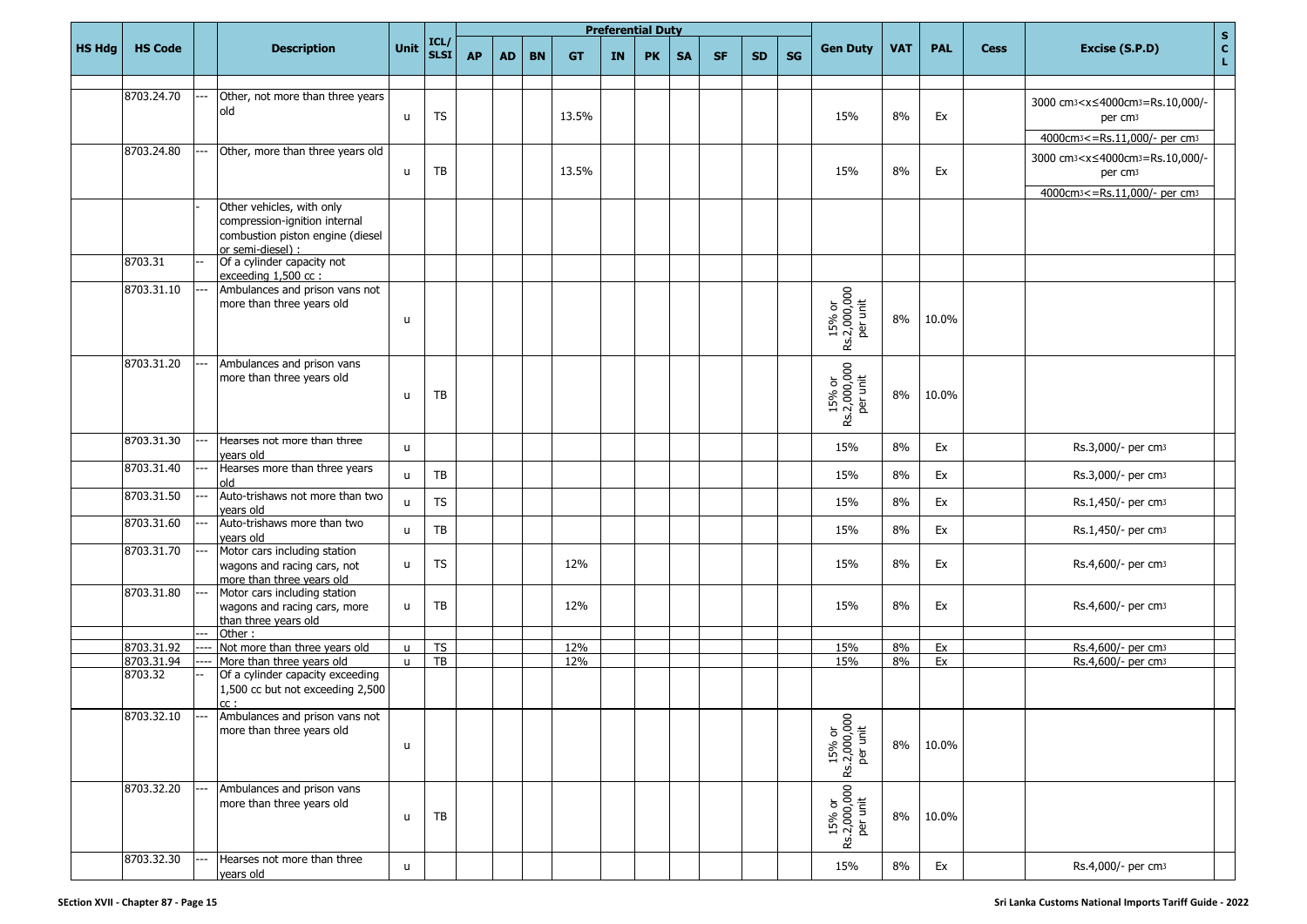|               |                |     |                                                                  |              |                     |           |           |           |           | <b>Preferential Duty</b> |           |           |           |           |    |                 |            |            |             |                                |                                      |
|---------------|----------------|-----|------------------------------------------------------------------|--------------|---------------------|-----------|-----------|-----------|-----------|--------------------------|-----------|-----------|-----------|-----------|----|-----------------|------------|------------|-------------|--------------------------------|--------------------------------------|
| <b>HS Hdg</b> | <b>HS Code</b> |     | <b>Description</b>                                               | Unit         | ICL/<br><b>SLSI</b> | <b>AP</b> | <b>AD</b> | <b>BN</b> | <b>GT</b> | <b>IN</b>                | <b>PK</b> | <b>SA</b> | <b>SF</b> | <b>SD</b> | SG | <b>Gen Duty</b> | <b>VAT</b> | <b>PAL</b> | <b>Cess</b> | Excise (S.P.D)                 | $\frac{\mathsf{s}}{\mathsf{c}}$<br>L |
|               |                |     |                                                                  |              |                     |           |           |           |           |                          |           |           |           |           |    |                 |            |            |             |                                |                                      |
|               | 8703.32.40     |     | Hearses more than three years<br>old                             | $\mathbf{u}$ | TB                  |           |           |           |           |                          |           |           |           |           |    | 15%             | 8%         | Ex         |             | Rs.4,000/- per cm <sub>3</sub> |                                      |
|               |                |     | Motor cars including station                                     |              |                     |           |           |           |           |                          |           |           |           |           |    |                 |            |            |             |                                |                                      |
|               |                |     | wagons and racing cars of a                                      |              |                     |           |           |           |           |                          |           |           |           |           |    |                 |            |            |             |                                |                                      |
|               |                |     | cylinder capacity not exceeding<br>2,000 cc, not more than three |              |                     |           |           |           |           |                          |           |           |           |           |    |                 |            |            |             |                                |                                      |
|               |                |     | vears old:                                                       |              |                     |           |           |           |           |                          |           |           |           |           |    |                 |            |            |             |                                |                                      |
|               | 8703.32.52     |     | Of a cylinder capacity not                                       | $\mathbf{u}$ | <b>TS</b>           |           |           |           | 10%       |                          |           |           |           |           |    | 15%             | 8%         | Ex         |             | Rs.5,750/- per cm <sub>3</sub> |                                      |
|               |                |     | exceeding 1,600 cc                                               |              |                     |           |           |           |           |                          |           |           |           |           |    |                 |            |            |             |                                |                                      |
|               | 8703.32.55     |     | Of a cylinder capacity exceeding                                 |              |                     |           |           |           |           |                          |           |           |           |           |    |                 |            |            |             |                                |                                      |
|               |                |     | 1,600 cc, but not exceeding<br>1,800 cc                          | u            | <b>TS</b>           |           |           |           | 10%       |                          |           |           |           |           |    | 15%             | 8%         | Ex         |             | Rs.6,900/- per cm <sub>3</sub> |                                      |
|               | 8703.32.59     |     | Other                                                            | $\mathsf{u}$ | <b>TS</b>           |           |           |           | 10%       |                          |           |           |           |           |    | 15%             | 8%         | Ex         |             | Rs.8,000/- per cm3             |                                      |
|               |                |     | Motor cars including station                                     |              |                     |           |           |           |           |                          |           |           |           |           |    |                 |            |            |             |                                |                                      |
|               |                |     | wagons and racing cars of a                                      |              |                     |           |           |           |           |                          |           |           |           |           |    |                 |            |            |             |                                |                                      |
|               |                |     | cylinder capacity not exceeding                                  |              |                     |           |           |           |           |                          |           |           |           |           |    |                 |            |            |             |                                |                                      |
|               |                |     | 2,000 cc, more than three years                                  |              |                     |           |           |           |           |                          |           |           |           |           |    |                 |            |            |             |                                |                                      |
|               | 8703.32.63     |     | $:$ blo<br>Of a cylinder capacity not                            |              |                     |           |           |           |           |                          |           |           |           |           |    |                 |            |            |             |                                |                                      |
|               |                |     | exceeding 1,600 cc                                               | $\mathsf{u}$ | TB                  |           |           |           | 10%       |                          |           |           |           |           |    | 15%             | 8%         | Ex         |             | Rs.5,750/- per cm3             |                                      |
|               | 8703.32.65     |     | Of a cylinder capacity exceeding                                 |              |                     |           |           |           |           |                          |           |           |           |           |    |                 |            |            |             |                                |                                      |
|               |                |     | 1,600 cc, but not exceeding                                      | u            | TB                  |           |           |           | 10%       |                          |           |           |           |           |    | 15%             | 8%         | Ex         |             | Rs.6,900/- per cm <sub>3</sub> |                                      |
|               |                |     | 1,800 cc                                                         |              |                     |           |           |           |           |                          |           |           |           |           |    |                 |            |            |             |                                |                                      |
|               | 8703.32.69     |     | Other<br>Motor cars including station                            | $\mathsf{u}$ | TB                  |           |           |           | 10%       |                          |           |           |           |           |    | 15%             | 8%         | Ex         |             | Rs.8,000/- per cm3             |                                      |
|               |                |     | wagons and racing cars of a                                      |              |                     |           |           |           |           |                          |           |           |           |           |    |                 |            |            |             |                                |                                      |
|               |                |     | cylinder capacity exceeding 2,000                                |              |                     |           |           |           |           |                          |           |           |           |           |    |                 |            |            |             |                                |                                      |
|               |                |     | cc, not more than three years old                                |              |                     |           |           |           |           |                          |           |           |           |           |    |                 |            |            |             |                                |                                      |
|               |                |     |                                                                  |              |                     |           |           |           |           |                          |           |           |           |           |    |                 |            |            |             |                                |                                      |
|               | 8703.32.71     |     | Vehicles for the transport of 7 or                               |              |                     |           |           |           |           |                          |           |           |           |           |    |                 |            |            |             |                                |                                      |
|               |                |     | more persons (adults) including                                  |              |                     |           |           |           |           |                          |           |           |           |           |    |                 |            |            |             |                                |                                      |
|               |                |     | the driver, with non-monocoque                                   |              |                     |           |           |           |           |                          |           |           |           |           |    |                 |            |            |             |                                |                                      |
|               |                |     | body bolted on ladder type heavy<br>duty chassis, with permanent |              | <b>TS</b>           |           |           |           | 13.5%     |                          |           |           |           |           |    | 15%             | 8%         |            |             | Rs.8,000/- per cm3             |                                      |
|               |                |     | four-wheel drive capability, and a                               | $\mathbf{u}$ |                     |           |           |           |           |                          |           |           |           |           |    |                 |            | Ex         |             |                                |                                      |
|               |                |     | total payload (of persons and                                    |              |                     |           |           |           |           |                          |           |           |           |           |    |                 |            |            |             |                                |                                      |
|               |                |     | cargo) of over 800 kg.                                           |              |                     |           |           |           |           |                          |           |           |           |           |    |                 |            |            |             |                                |                                      |
|               |                |     |                                                                  |              |                     |           |           |           |           |                          |           |           |           |           |    |                 |            |            |             |                                |                                      |
|               | 8703.32.79     |     | Other                                                            | $\mathsf{u}$ | <b>TS</b>           |           |           |           | 13.5%     |                          |           |           |           |           |    | 15%             | 8%         | Ex         |             | Rs.8,000/- per cm3             |                                      |
|               | 8703.32.80     |     | Motor cars including station                                     |              |                     |           |           |           |           |                          |           |           |           |           |    |                 |            |            |             |                                |                                      |
|               |                |     | wagons and racing cars of a<br>cylinder capacity exceeding 2,000 | u            | TB                  |           |           |           | 13.5%     |                          |           |           |           |           |    | 15%             | 8%         | Ex         |             | Rs.8,000/- per cm3             |                                      |
|               |                |     | cc, more than three years old                                    |              |                     |           |           |           |           |                          |           |           |           |           |    |                 |            |            |             |                                |                                      |
|               |                |     |                                                                  |              |                     |           |           |           |           |                          |           |           |           |           |    |                 |            |            |             |                                |                                      |
|               |                | --- | Other:                                                           |              |                     |           |           |           |           |                          |           |           |           |           |    |                 |            |            |             |                                |                                      |
|               | 8703.32.92     |     | Of a cylinder capacity not                                       |              |                     |           |           |           |           |                          |           |           |           |           |    |                 |            |            |             |                                |                                      |
|               |                |     | exceeding 2,000 cc, not more<br>than three years old             | $\mathsf{u}$ | TS                  |           |           |           | 10%       |                          |           |           |           |           |    | 15%             | 8%         | Ex         |             | Rs.8,000/- per cm <sub>3</sub> |                                      |
|               | 8703.32.93     |     | Motor - homes, specially                                         |              |                     |           |           |           |           |                          |           |           |           |           |    |                 |            |            |             |                                |                                      |
|               |                |     | equipped for habitation (with                                    |              |                     |           |           |           |           |                          |           |           |           |           |    |                 |            |            |             |                                |                                      |
|               |                |     | sleeping, cooking, toilet facilities                             | $\mathsf{u}$ | <b>TS</b>           |           |           |           | 13.5%     |                          |           |           |           |           |    | 15%             | Ex         | 10.0%      |             |                                |                                      |
|               |                |     | etc) of a cylinder capacity                                      |              |                     |           |           |           |           |                          |           |           |           |           |    |                 |            |            |             |                                |                                      |
|               |                |     | exceeding 2000cc, not more                                       |              |                     |           |           |           |           |                          |           |           |           |           |    |                 |            |            |             |                                |                                      |
|               |                |     | than three years old                                             |              |                     |           |           |           |           |                          |           |           |           |           |    |                 |            |            |             |                                |                                      |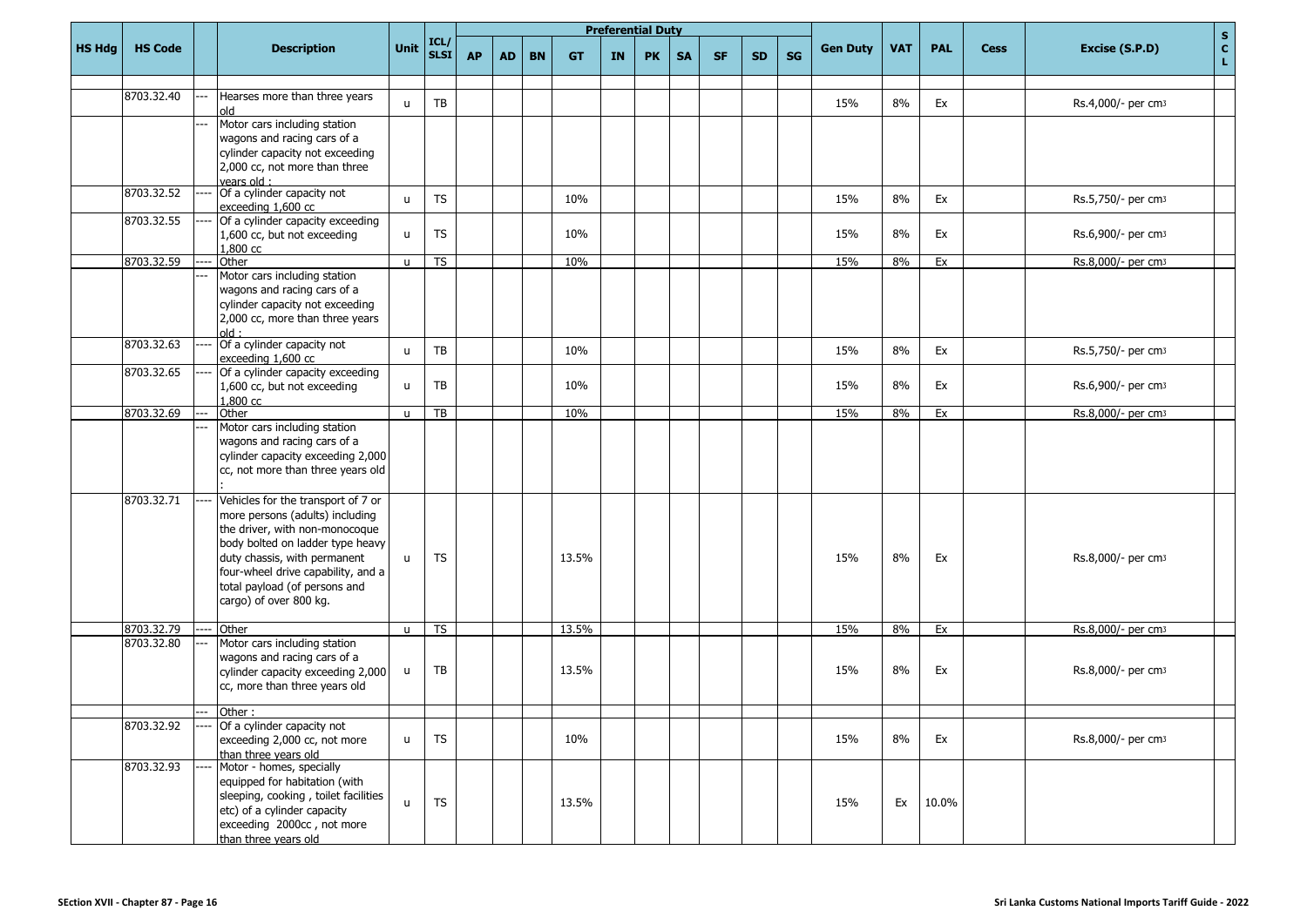|               |                |                          |                                                                                        |              |                                                 |           |           |           |           |           | <b>Preferential Duty</b> |           |           |           |           |                                    |            |            |             |                                | ${\bf S}$                   |
|---------------|----------------|--------------------------|----------------------------------------------------------------------------------------|--------------|-------------------------------------------------|-----------|-----------|-----------|-----------|-----------|--------------------------|-----------|-----------|-----------|-----------|------------------------------------|------------|------------|-------------|--------------------------------|-----------------------------|
| <b>HS Hdg</b> | <b>HS Code</b> |                          | <b>Description</b>                                                                     | Unit         | $\left  \frac{\text{ICL}}{\text{SLSI}} \right $ | <b>AP</b> | <b>AD</b> | <b>BN</b> | <b>GT</b> | <b>IN</b> | <b>PK</b>                | <b>SA</b> | <b>SF</b> | <b>SD</b> | <b>SG</b> | <b>Gen Duty</b>                    | <b>VAT</b> | <b>PAL</b> | <b>Cess</b> | Excise (S.P.D)                 | $\mathbf{c}$<br>$\mathbf L$ |
|               |                |                          |                                                                                        |              |                                                 |           |           |           |           |           |                          |           |           |           |           |                                    |            |            |             |                                |                             |
|               | 8703.32.95     |                          | Other, of a cylinder capacity<br>exceeding 2000 cc., not more<br>than three years old  | u            | <b>TS</b>                                       |           |           |           | 10%       |           |                          |           |           |           |           | 15%                                | 8%         | Ex         |             | Rs.8,000/- per cm <sub>3</sub> |                             |
|               | 8703.32.97     |                          | Other, of a cylinder capacity not<br>exceeding 2,000 cc., more than<br>three vears old | $\mathbf{u}$ | <b>TB</b>                                       |           |           |           | 13.5%     |           |                          |           |           |           |           | 15%                                | 8%         | Ex         |             | Rs.8,000/- per cm <sub>3</sub> |                             |
|               | 8703.32.99     |                          | Other, of a cylinder capacity<br>exceeding 2,000 cc., more than<br>three vears old     | u            | <b>TB</b>                                       |           |           |           | 13.5%     |           |                          |           |           |           |           | 15%                                | 8%         | Ex         |             | Rs.8,000/- per cm3             |                             |
|               | 8703.33        | $\overline{\phantom{0}}$ | Of a cylinder capacity exceeding<br>$2.500 \text{ cc}$ :                               |              |                                                 |           |           |           |           |           |                          |           |           |           |           |                                    |            |            |             |                                |                             |
|               | 8703.33.10     |                          | Ambulances and prison vans not<br>more than three years old                            | u            |                                                 |           |           |           |           |           |                          |           |           |           |           | 15% or<br>Rs.2,000,000<br>per unit | 8%         | 10.0%      |             |                                |                             |
|               | 8703.33.20     |                          | Ambulances and prison vans<br>more than three years old                                | u            | TB                                              |           |           |           |           |           |                          |           |           |           |           | 15% or<br>Rs.2,000,000<br>Per unit | 8%         | 10.0%      |             |                                |                             |
|               | 8703.33.30     |                          | Hearses not more than three<br>vears old                                               | u            |                                                 |           |           |           |           |           |                          |           |           |           |           | 15%                                | 8%         | Ex         |             | Rs.4,500/- per cm <sub>3</sub> |                             |
|               | 8703.33.40     |                          | Hearses more than three years<br>old                                                   | $\mathbf{H}$ | <b>TB</b>                                       |           |           |           |           |           |                          |           |           |           |           | 15%                                | 8%         | Ex         |             | Rs.4,500/- per cm <sub>3</sub> |                             |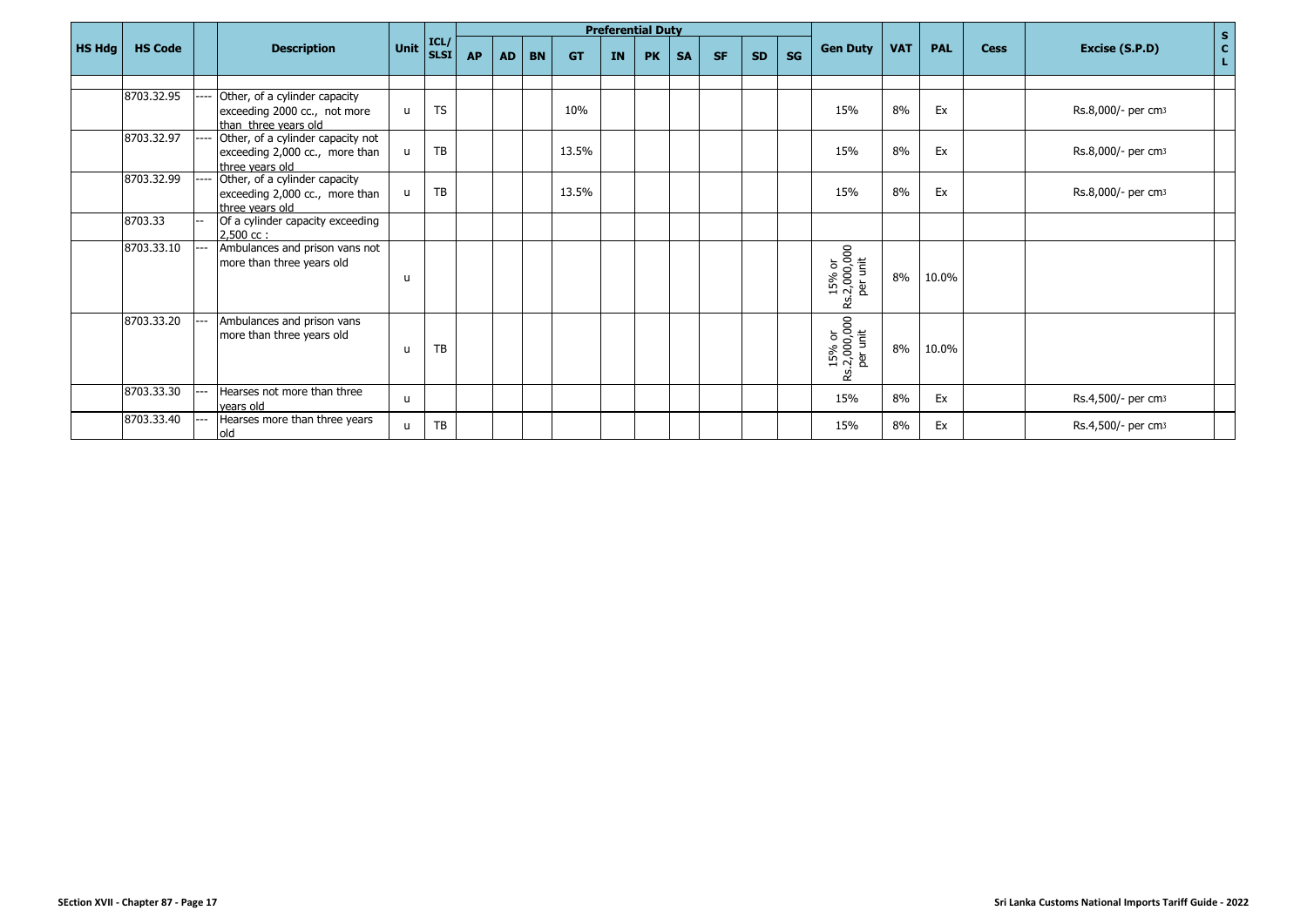|               |                |                                                                                                      |              |              |           |           |           |           | <b>Preferential Duty</b> |           |           |           |           |    |                 |            |            |             |                                                                                        | $\mathbf S$       |
|---------------|----------------|------------------------------------------------------------------------------------------------------|--------------|--------------|-----------|-----------|-----------|-----------|--------------------------|-----------|-----------|-----------|-----------|----|-----------------|------------|------------|-------------|----------------------------------------------------------------------------------------|-------------------|
| <b>HS Hdg</b> | <b>HS Code</b> | <b>Description</b>                                                                                   | <b>Unit</b>  | ICL/<br>SLSI | <b>AP</b> | <b>AD</b> | <b>BN</b> | <b>GT</b> | <b>IN</b>                | <b>PK</b> | <b>SA</b> | <b>SF</b> | <b>SD</b> | SG | <b>Gen Duty</b> | <b>VAT</b> | <b>PAL</b> | <b>Cess</b> | Excise (S.P.D)                                                                         | $\mathbf{c}$<br>L |
|               |                |                                                                                                      |              |              |           |           |           |           |                          |           |           |           |           |    |                 |            |            |             |                                                                                        |                   |
|               | 8703.33.50     | Motor cars including station<br>wagons and racing cars, not                                          |              |              |           |           |           |           |                          |           |           |           |           |    |                 |            |            |             | 2500 cm <sub>3</sub> <x≤2750cm<sub>3=Rs.9,000/-<br/>per cm<sub>3</sub></x≤2750cm<sub>  |                   |
|               |                | more than three years old                                                                            | u            | <b>TS</b>    |           |           |           | 13.5%     |                          |           |           |           |           |    | 15%             | 8%         | Ex         |             | 2750 cm <sub>3</sub> <x≤3000cm<sub>3=Rs.10,000/-<br/>per cm<sub>3</sub></x≤3000cm<sub> |                   |
|               |                |                                                                                                      |              |              |           |           |           |           |                          |           |           |           |           |    |                 |            |            |             | 3000 cm <sub>3</sub> <x≤4000cm<sub>3=Rs.11,000/-<br/>per cm<sub>3</sub></x≤4000cm<sub> |                   |
|               |                |                                                                                                      |              |              |           |           |           |           |                          |           |           |           |           |    |                 |            |            |             | 4000cm <sub>3</sub> <= Rs.12,000/- per cm <sub>3</sub>                                 |                   |
|               | 8703.33.60     | Motor cars including station<br>wagons and racing cars, more                                         |              |              |           |           |           |           |                          |           |           |           |           |    |                 |            |            |             | 2500 cm <sub>3</sub> <x≤2750cm<sub>3=Rs.9,000/-<br/>per cm<sub>3</sub></x≤2750cm<sub>  |                   |
|               |                | than three years old                                                                                 | $\mathbf{u}$ | TB           |           |           |           | 13.50%    |                          |           |           |           |           |    | 15%             | 8%         | Ex         |             | 2750 cm3 <x≤3000cm3=rs.10,000 -<br="">per cm<sub>3</sub></x≤3000cm3=rs.10,000>         |                   |
|               |                |                                                                                                      |              |              |           |           |           |           |                          |           |           |           |           |    |                 |            |            |             | 3000 cm <sup>3</sup> < x ≤ 4000 cm <sup>3</sup> = Rs.11,000/-<br>per cm <sub>3</sub>   |                   |
|               |                |                                                                                                      |              |              |           |           |           |           |                          |           |           |           |           |    |                 |            |            |             | 4000cm <sub>3</sub> <= Rs.12,000/- per cm <sub>3</sub>                                 |                   |
|               |                | Other, not more than three years<br>old:                                                             |              |              |           |           |           |           |                          |           |           |           |           |    |                 |            |            |             |                                                                                        |                   |
|               | 8703.33.71     | Motor-homes, specially equipped<br>for habitation (with sleeping,<br>cooking, toilet facilities etc) | $\mathsf{u}$ | <b>TS</b>    |           |           |           | 13.5%     |                          |           |           |           |           |    | 15%             | Ex         | 10.0%      |             |                                                                                        |                   |
|               | 8703.33.79     | Other                                                                                                |              |              |           |           |           |           |                          |           |           |           |           |    |                 |            |            |             | 2500 cm <sub>3</sub> <x≤2750cm<sub>3=Rs.9,000/-<br/>per cm<sub>3</sub></x≤2750cm<sub>  |                   |
|               |                |                                                                                                      | $\mathbf{u}$ | <b>TS</b>    |           |           |           | 13.5%     |                          |           |           |           |           |    | 15%             | 8%         | Ex         |             | 2750 cm <sub>3</sub> <x≤3000cm<sub>3=Rs.10,000/-<br/>per cm<sub>3</sub></x≤3000cm<sub> |                   |
|               |                |                                                                                                      |              |              |           |           |           |           |                          |           |           |           |           |    |                 |            |            |             | 3000 cm <sub>3</sub> <x≤4000cm<sub>3=Rs.11,000/-<br/>per cm<sub>3</sub></x≤4000cm<sub> |                   |
|               |                |                                                                                                      |              |              |           |           |           |           |                          |           |           |           |           |    |                 |            |            |             | 4000cm <sup>3</sup> <= Rs.12,000/- per cm <sup>3</sup>                                 |                   |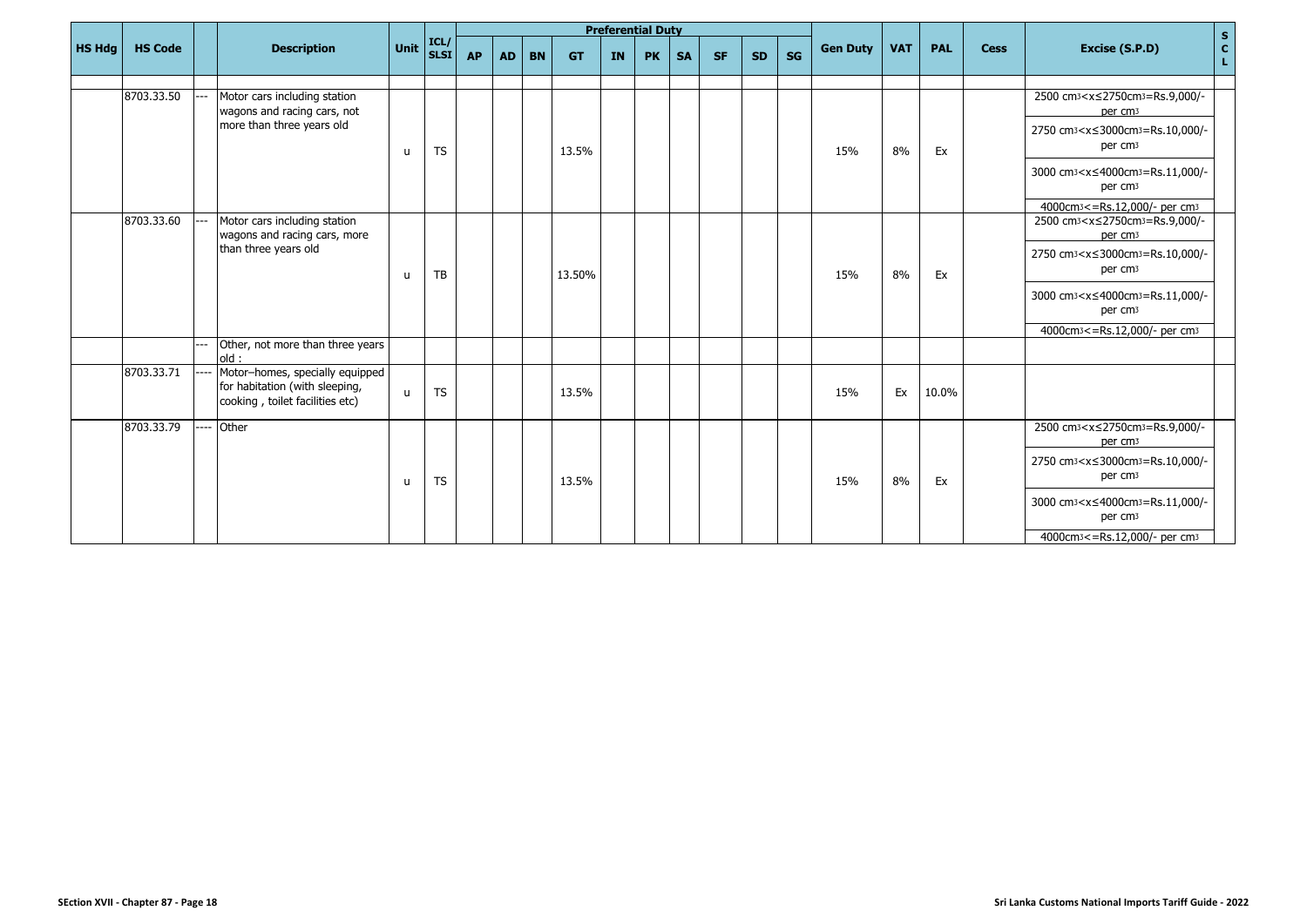|               |                |                                                                                                                                                                                                                                                         |              |                        |           |           |           |           |           | <b>Preferential Duty</b> |           |           |           |           |                 |            |            |             |                                                                                                                                                                                                                                                                  |                                       |
|---------------|----------------|---------------------------------------------------------------------------------------------------------------------------------------------------------------------------------------------------------------------------------------------------------|--------------|------------------------|-----------|-----------|-----------|-----------|-----------|--------------------------|-----------|-----------|-----------|-----------|-----------------|------------|------------|-------------|------------------------------------------------------------------------------------------------------------------------------------------------------------------------------------------------------------------------------------------------------------------|---------------------------------------|
| <b>HS Hdg</b> | <b>HS Code</b> | <b>Description</b>                                                                                                                                                                                                                                      | <b>Unit</b>  | ICL/<br><b>SLSI</b>    | <b>AP</b> | <b>AD</b> | <b>BN</b> | <b>GT</b> | <b>IN</b> | <b>PK</b>                | <b>SA</b> | <b>SF</b> | <b>SD</b> | <b>SG</b> | <b>Gen Duty</b> | <b>VAT</b> | <b>PAL</b> | <b>Cess</b> | Excise (S.P.D)                                                                                                                                                                                                                                                   | $\frac{\mathsf{s}}{\mathsf{c}}$<br>L. |
|               | 8703.33.80     | Other, more than three years old                                                                                                                                                                                                                        | u            | TB                     |           |           |           | 13.5%     |           |                          |           |           |           |           | 15%             | 8%         | Ex         |             | 2500 cm <sub>3</sub> <x≤2750cm<sub>3=Rs.9,000/-<br/>per cm<sub>3</sub><br/>2750 cm3<x≤3000cm3=rs.10,000 -<br="">per cm<sub>3</sub><br/>3000 cm<sub>3</sub><x≤4000cm<sub>3=Rs.11,000/-<br/>per cm<sub>3</sub></x≤4000cm<sub></x≤3000cm3=rs.10,000></x≤2750cm<sub> |                                       |
|               | 8703.40        | Other vehicles, with both spark-<br>ignition internal combustion<br>reciprocating piston engine and<br>electric motor as motors for<br>propulsion, other than those<br>capable of being charged by<br>plugging to external source of<br>electric power: |              |                        |           |           |           |           |           |                          |           |           |           |           |                 |            |            |             | 4000cm <sup>3</sup> <= Rs.12,000/- per cm <sup>3</sup>                                                                                                                                                                                                           |                                       |
|               |                | Vehicles other than motor cars<br>including station wagons and<br>racing cars, of a cylinder capacity<br>not exceeding 1,000 cc :                                                                                                                       |              |                        |           |           |           |           |           |                          |           |           |           |           |                 |            |            |             |                                                                                                                                                                                                                                                                  |                                       |
|               | 8703.40.11     | Ambulances and prison vans not<br>more than three years old                                                                                                                                                                                             | $\mathsf{u}$ |                        |           |           |           |           |           |                          |           |           |           |           | 15%             | 8%         | 10.0%      |             |                                                                                                                                                                                                                                                                  |                                       |
|               | 8703.40.12     | Ambulances and prison vans<br>more than three years                                                                                                                                                                                                     | $\mathsf{u}$ | TB                     |           |           |           |           |           |                          |           |           |           |           | 15%             | 8%         | 10.0%      |             |                                                                                                                                                                                                                                                                  |                                       |
|               | 8703.40.13     | Hearses not more than three<br>vears old                                                                                                                                                                                                                | $\mathsf{u}$ |                        |           |           |           |           |           |                          |           |           |           |           | 15%             | 8%         | Ex         |             | Rs.1,250/- per cm3                                                                                                                                                                                                                                               |                                       |
|               | 8703.40.14     | Hearses more than three years<br>old                                                                                                                                                                                                                    | $\mathbf{u}$ | TB                     |           |           |           |           |           |                          |           |           |           |           | 15%             | 8%         | Ex         |             | Rs.1,250/- per cm <sub>3</sub>                                                                                                                                                                                                                                   |                                       |
|               | 8703.40.15     | Auto-trishaws, not more than two<br>years old                                                                                                                                                                                                           | $\mathbf{u}$ | <b>TS</b>              |           |           |           |           |           |                          |           |           |           |           | 15%             | 8%         | Ex         |             | Rs.2,400/- per cm <sub>3</sub>                                                                                                                                                                                                                                   |                                       |
|               | 8703.40.16     | Auto-trishaws, more than two<br>years old                                                                                                                                                                                                               | $\mathsf{u}$ | TB                     |           |           |           |           |           |                          |           |           |           |           | 15%             | 8%         | Ex         |             | Rs.2,400/- per cm <sub>3</sub>                                                                                                                                                                                                                                   |                                       |
|               | 8703.40.18     | Other, not more than three years<br>old                                                                                                                                                                                                                 | $\mathbf{u}$ | <b>TS</b>              |           |           |           |           |           |                          |           |           |           |           | 15%             | 8%         | Ex         |             | Rs.1,500,000/- per unit                                                                                                                                                                                                                                          |                                       |
|               | 8703.40.19     | Other, more than three years old                                                                                                                                                                                                                        | $\mathsf{u}$ | TB                     |           |           |           |           |           |                          |           |           |           |           | 15%             | 8%         | Ex         |             | Rs.1,500,000/- per unit                                                                                                                                                                                                                                          |                                       |
|               |                | Motor cars including station<br>wagons and racing cars, of<br>cylinder capacity not exceeding<br>$1.000$ cc:                                                                                                                                            |              |                        |           |           |           |           |           |                          |           |           |           |           |                 |            |            |             |                                                                                                                                                                                                                                                                  |                                       |
|               | 8703.40.21     | Go-Karts, not more than three<br>years old                                                                                                                                                                                                              | u            | <b>TS</b>              |           |           |           |           |           |                          |           |           |           |           | Free            | 8%         | 10.0%      |             |                                                                                                                                                                                                                                                                  |                                       |
|               | 8703.40.22     | Go-Karts, more than three years<br>old                                                                                                                                                                                                                  | u            | $\mathsf{T}\mathsf{B}$ |           |           |           |           |           |                          |           |           |           |           | Free            | 8%         | 10.0%      |             |                                                                                                                                                                                                                                                                  |                                       |
|               | 8703.40.23     | Quadricycle of cylinder capacity<br>not exceeding 300 cc , not more<br>than three years old                                                                                                                                                             | $\mathsf{u}$ | <b>TS</b>              |           |           |           |           |           |                          |           |           |           |           | 15%             | 8%         | Ex         |             | Rs.400,000/- per unit                                                                                                                                                                                                                                            |                                       |
|               | 8703.40.24     | Quadricycle of cylinder capacity<br>not exceeding 300 cc , more<br>than three years old                                                                                                                                                                 | $\mathsf{u}$ | TB                     |           |           |           |           |           |                          |           |           |           |           | 15%             | $8\%$      | Ex         |             | Rs.400,000/- per unit                                                                                                                                                                                                                                            |                                       |
|               | 8703.40.25     | All terrain vehicle (ATV), not<br>more than three years old                                                                                                                                                                                             | $\mathsf{u}$ | ${\sf TS}$             |           |           |           |           |           |                          |           |           |           | Free      | 15%             | 8%         | 10.0%      |             |                                                                                                                                                                                                                                                                  |                                       |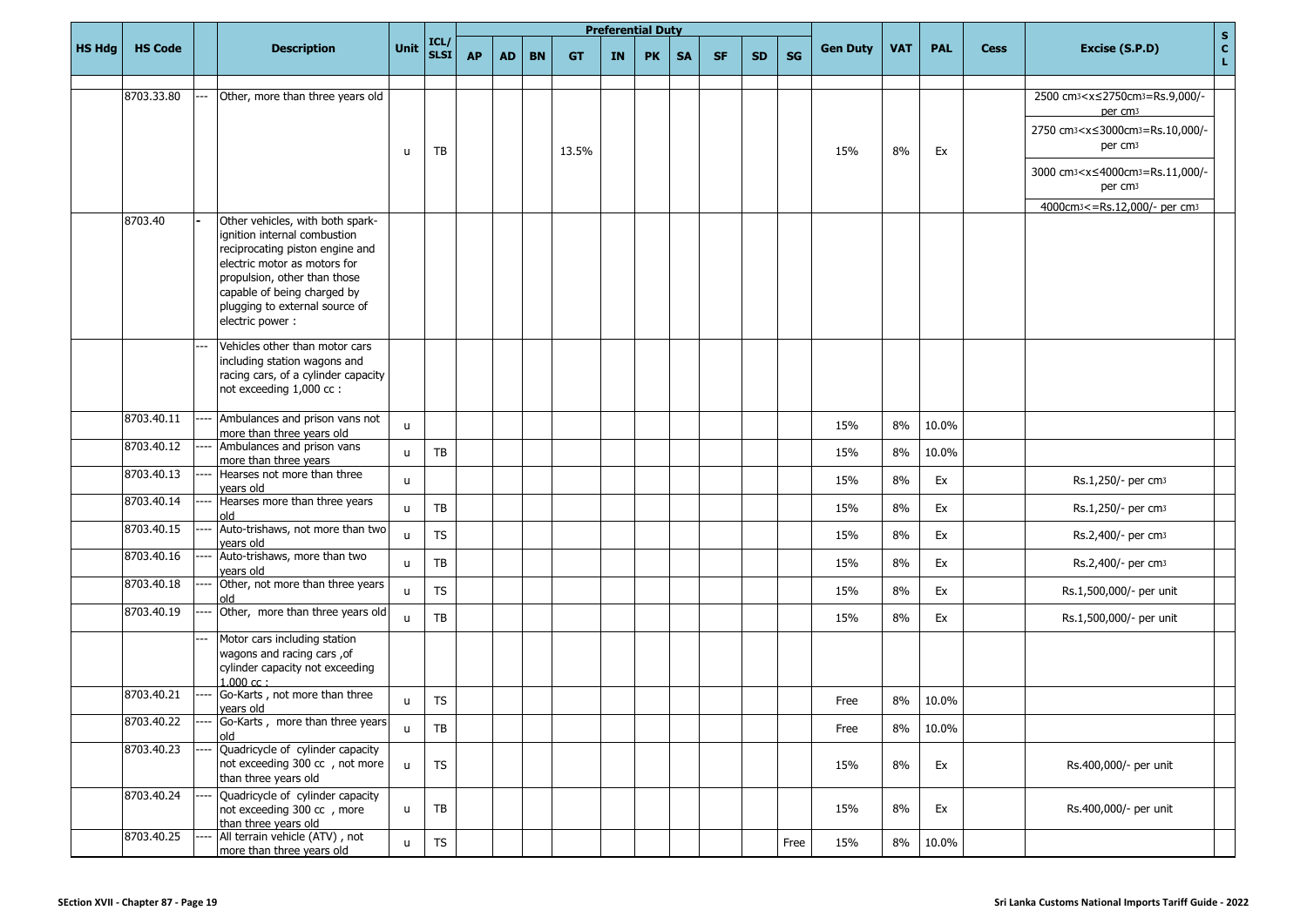|               |                |                                                                                                                                                                      |              |                     |           |           |           |           |           | <b>Preferential Duty</b> |           |           |           |      |                 |            |            |             | $\mathbf S$                                                                                                                                                                     |
|---------------|----------------|----------------------------------------------------------------------------------------------------------------------------------------------------------------------|--------------|---------------------|-----------|-----------|-----------|-----------|-----------|--------------------------|-----------|-----------|-----------|------|-----------------|------------|------------|-------------|---------------------------------------------------------------------------------------------------------------------------------------------------------------------------------|
| <b>HS Hdg</b> | <b>HS Code</b> | <b>Description</b>                                                                                                                                                   | Unit         | ICL/<br><b>SLSI</b> | <b>AP</b> | <b>AD</b> | <b>BN</b> | <b>GT</b> | <b>IN</b> | <b>PK</b>                | <b>SA</b> | <b>SF</b> | <b>SD</b> | SG   | <b>Gen Duty</b> | <b>VAT</b> | <b>PAL</b> | <b>Cess</b> | $\mathbf{c}$<br>Excise (S.P.D)<br>L.                                                                                                                                            |
|               | 8703.40.26     | All terrain vehicle (ATV), more<br>than three years old                                                                                                              | $\mathsf{u}$ | TB                  |           |           |           |           |           |                          |           |           |           | Free | 15%             | 8%         | 10.0%      |             |                                                                                                                                                                                 |
|               | 8703.40.28     | Other, not more than three<br>years old                                                                                                                              | $\mathsf{u}$ | <b>TS</b>           |           |           |           | 12%       |           |                          |           |           |           |      | 15%             | 8%         | Ex         |             | Rs.1,500,000/- per unit                                                                                                                                                         |
|               | 8703.40.29     | Other, more than three years old                                                                                                                                     | $\mathsf{u}$ | TB                  |           |           |           | 12%       |           |                          |           |           |           |      | 15%             | 8%         | Ex         |             | Rs.1,500,000/- per unit                                                                                                                                                         |
|               |                | Of a cylinder capacity exceeding<br>1,000 cc but not exceeding 1,500                                                                                                 |              |                     |           |           |           |           |           |                          |           |           |           |      |                 |            |            |             |                                                                                                                                                                                 |
|               | 8703.40.31     | Ambulances and prison vans, not<br>more than three years old                                                                                                         | $\mathsf{u}$ |                     |           |           |           |           |           |                          |           |           |           |      | 15%             | 8%         | 10.0%      |             |                                                                                                                                                                                 |
|               | 8703.40.32     | Ambulances and prison vans,<br>more than three years old                                                                                                             | $\mathbf{u}$ | TB                  |           |           |           |           |           |                          |           |           |           |      | 15%             | 8%         | 10.0%      |             |                                                                                                                                                                                 |
|               | 8703.40.33     | Hearses not more than three<br>vears old                                                                                                                             | $\mathbf{u}$ |                     |           |           |           |           |           |                          |           |           |           |      | 15%             | 8%         | Ex         |             | Rs.2,000/- per cm3                                                                                                                                                              |
|               | 8703.40.34     | Hearses more than three years<br>old                                                                                                                                 | $\mathbf{u}$ | TB                  |           |           |           |           |           |                          |           |           |           |      | 15%             | 8%         | Ex         |             | Rs.2,000/- per cm3                                                                                                                                                              |
|               | 8703.40.35     | Motor cars including station<br>wagons and racing cars, not<br>more than three years old                                                                             | $\mathsf{u}$ | <b>TS</b>           |           |           |           |           |           |                          |           |           |           |      | 15%             | 8%         | Ex         |             | 1000 cm <sub>3</sub> < x ≤ 1300 cm <sub>3</sub> = Rs. 2, 300/-<br>per cm <sub>3</sub><br>1300 cm <sub>3</sub> < x ≤ 1500 cm <sub>3</sub> = Rs. 2,850/-<br>per cm <sub>3</sub>   |
|               | 8703.40.36     | Motor cars including station<br>wagons and racing cars, more<br>than three years old                                                                                 | $\mathsf{u}$ | TB                  |           |           |           |           |           |                          |           |           |           |      | 15%             | 8%         | Ex         |             | 1000 cm <sub>3</sub> < x ≤ 1300 cm <sub>3</sub> = Rs. 2, 300/-<br>per cm <sub>3</sub><br>1300 cm <sub>3</sub> < x ≤ 1500 cm <sub>3</sub> = Rs. 2,850/-<br>per cm <sub>3</sub>   |
|               | 8703.40.38     | Other, not more than three years<br>old                                                                                                                              | $\mathsf{u}$ | <b>TS</b>           |           |           |           |           |           |                          |           |           |           |      | 15%             | 8%         | Ex         |             | 1000 cm <sub>3</sub> <x≤1300cm<sub>3=Rs.2,300/-<br/>per cm<sub>3</sub><br/>1300 cm<sub>3</sub> &lt; x ≤ 1500 cm<sub>3</sub> = Rs. 2,850/-<br/>per cm<sub>3</sub></x≤1300cm<sub> |
|               | 8703.40.39     | Other, more than three years old                                                                                                                                     | $\mathsf{u}$ | TB                  |           |           |           |           |           |                          |           |           |           |      | 15%             | 8%         | Ex         |             | 1000 cm <sub>3</sub> < x ≤ 1300 cm <sub>3</sub> = Rs.2,300/-<br>per cm <sub>3</sub><br>1300 cm <sub>3</sub> < x ≤ 1500 cm <sub>3</sub> = Rs. 2,850/-<br>per cm <sub>3</sub>     |
|               |                | Vehicles other than motor cars<br>including station wagons and<br>racing cars of a cylinder capacity<br>exceeding 1,500 cc but not<br>exceeding $2.000 \text{ cc}$ : |              |                     |           |           |           |           |           |                          |           |           |           |      |                 |            |            |             |                                                                                                                                                                                 |
|               | 8703.40.41     | Ambulances and prison vans not<br>more than three years old                                                                                                          | $\mathsf{u}$ |                     |           |           |           |           |           |                          |           |           |           |      | 15%             | 8%         | 10.0%      |             |                                                                                                                                                                                 |
|               | 8703.40.42     | Ambulances and prison vans<br>more than three years old                                                                                                              | $\mathsf{u}$ | TB                  |           |           |           |           |           |                          |           |           |           |      | 15%             | 8%         | 10.0%      |             |                                                                                                                                                                                 |
|               | 8703.40.43     | Hearses not more than three<br>vears old                                                                                                                             | $\mathsf{u}$ |                     |           |           |           |           |           |                          |           |           |           |      | 15%             | 8%         | Ex         |             | Rs.2,500/- per cm3                                                                                                                                                              |
|               | 8703.40.44     | Hearses more than three years<br>hlo                                                                                                                                 | u            | TB                  |           |           |           |           |           |                          |           |           |           |      | 15%             | 8%         | Ex         |             | Rs.2,500/- per cm3                                                                                                                                                              |
|               | 8703.40.48     | Other, not more than three<br>years old                                                                                                                              | $\mathsf{u}$ | ${\sf TS}$          |           |           |           |           |           |                          |           |           |           |      | 15%             | 8%         | Ex         |             | Rs.5,700/- per cm3                                                                                                                                                              |
|               | 8703.40.49     | Other, more than three years old                                                                                                                                     | $\mathsf{u}$ | TB                  |           |           |           |           |           |                          |           |           |           |      | 15%             | 8%         | Ex         |             | Rs.5,700/- per cm3                                                                                                                                                              |
|               |                | Motor cars including station<br>wagons and racing cars of a<br>cylinder capacity exceeding 1,500<br>cc but not exceeding 2,000 cc :                                  |              |                     |           |           |           |           |           |                          |           |           |           |      |                 |            |            |             |                                                                                                                                                                                 |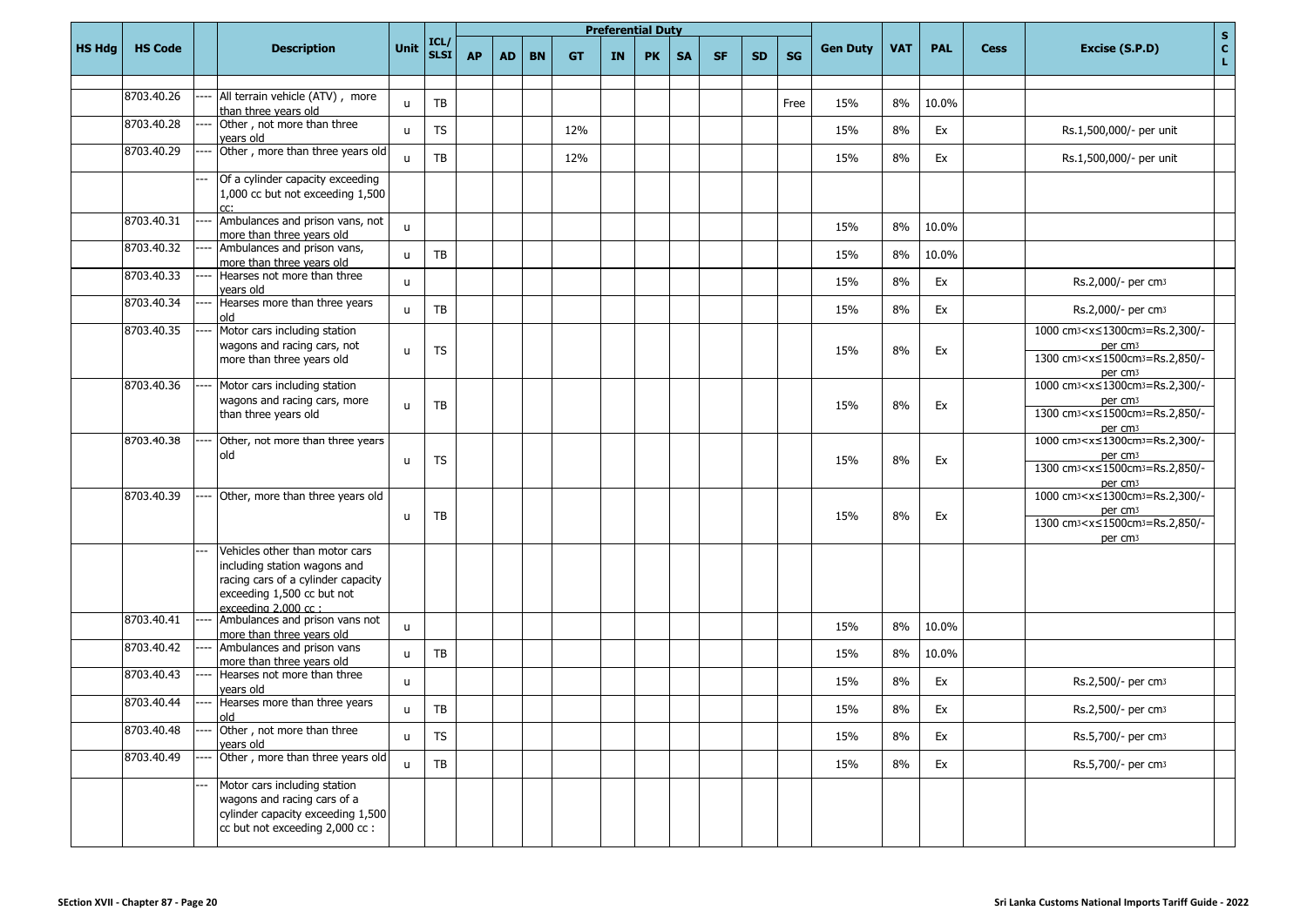|               |                |     |                                                                                                                                                         |              |                                                      |           |    |           |           |           | <b>Preferential Duty</b> |           |           |           |    |                 |            |            |             | $\mathbf{s}$                         |
|---------------|----------------|-----|---------------------------------------------------------------------------------------------------------------------------------------------------------|--------------|------------------------------------------------------|-----------|----|-----------|-----------|-----------|--------------------------|-----------|-----------|-----------|----|-----------------|------------|------------|-------------|--------------------------------------|
| <b>HS Hdg</b> | <b>HS Code</b> |     | <b>Description</b>                                                                                                                                      |              | Unit $\left  \frac{\text{ICL}}{\text{SLSI}} \right $ | <b>AP</b> | AD | <b>BN</b> | <b>GT</b> | <b>IN</b> | <b>PK</b>                | <b>SA</b> | <b>SF</b> | <b>SD</b> | SG | <b>Gen Duty</b> | <b>VAT</b> | <b>PAL</b> | <b>Cess</b> | $\mathbf{C}$<br>Excise (S.P.D)<br>L. |
|               |                |     |                                                                                                                                                         |              |                                                      |           |    |           |           |           |                          |           |           |           |    |                 |            |            |             |                                      |
|               | 8703.40.51     |     | Of a cylinder capacity not<br>exceeding 1,600 cc, not more<br>than three years old                                                                      | u            | <b>TS</b>                                            |           |    |           | 9.9%      |           |                          |           |           |           |    | 15%             | 8%         | Ex         |             | Rs.4,000/- per cm <sub>3</sub>       |
|               | 8703.40.52     |     | Of a cylinder capacity not<br>exceeding 1,600 cc, more than<br>three vears old                                                                          | u            | TB                                                   |           |    |           | 9.9%      |           |                          |           |           |           |    | 15%             | 8%         | Ex         |             | Rs.4,000/- per cm <sub>3</sub>       |
|               | 8703.40.53     |     | Of a cylinder capacity exceeding<br>1,600 cc, but not exceeding<br>1,800 cc, not more than three<br>vears old                                           | $\mathsf{u}$ | <b>TS</b>                                            |           |    |           | 9.9%      |           |                          |           |           |           |    | 15%             | 8%         | Ex         |             | Rs.5,200/- per cm <sub>3</sub>       |
|               | 8703.40.54     |     | Of a cylinder capacity exceeding<br>1,600 cc, but not exceeding<br>1,800 cc, more than three years                                                      | $\mathbf{u}$ | TB                                                   |           |    |           | 9.9%      |           |                          |           |           |           |    | 15%             | 8%         | Ex         |             | Rs.5,200/- per cm <sub>3</sub>       |
|               | 8703.40.58     |     | Other, not more than three<br>years old                                                                                                                 | $\mathbf{u}$ | <b>TS</b>                                            |           |    |           | 9.9%      |           |                          |           |           |           |    | 15%             | 8%         | Ex         |             | Rs.5,700/- per cm <sub>3</sub>       |
|               | 8703.40.59     |     | Other, more than three years old                                                                                                                        | $\mathbf{u}$ | TB                                                   |           |    |           | 9.9%      |           |                          |           |           |           |    | 15%             | 8%         | Ex         |             | Rs.5,700/- per cm <sub>3</sub>       |
|               |                | --- | Vehicles other than motor cars<br>including station wagons and<br>racing cars of a cylinder capacity<br>exceeding 2,000 cc but not<br>exceeding 3000cc: | <b>u</b>     |                                                      |           |    |           |           |           |                          |           |           |           |    |                 |            |            |             |                                      |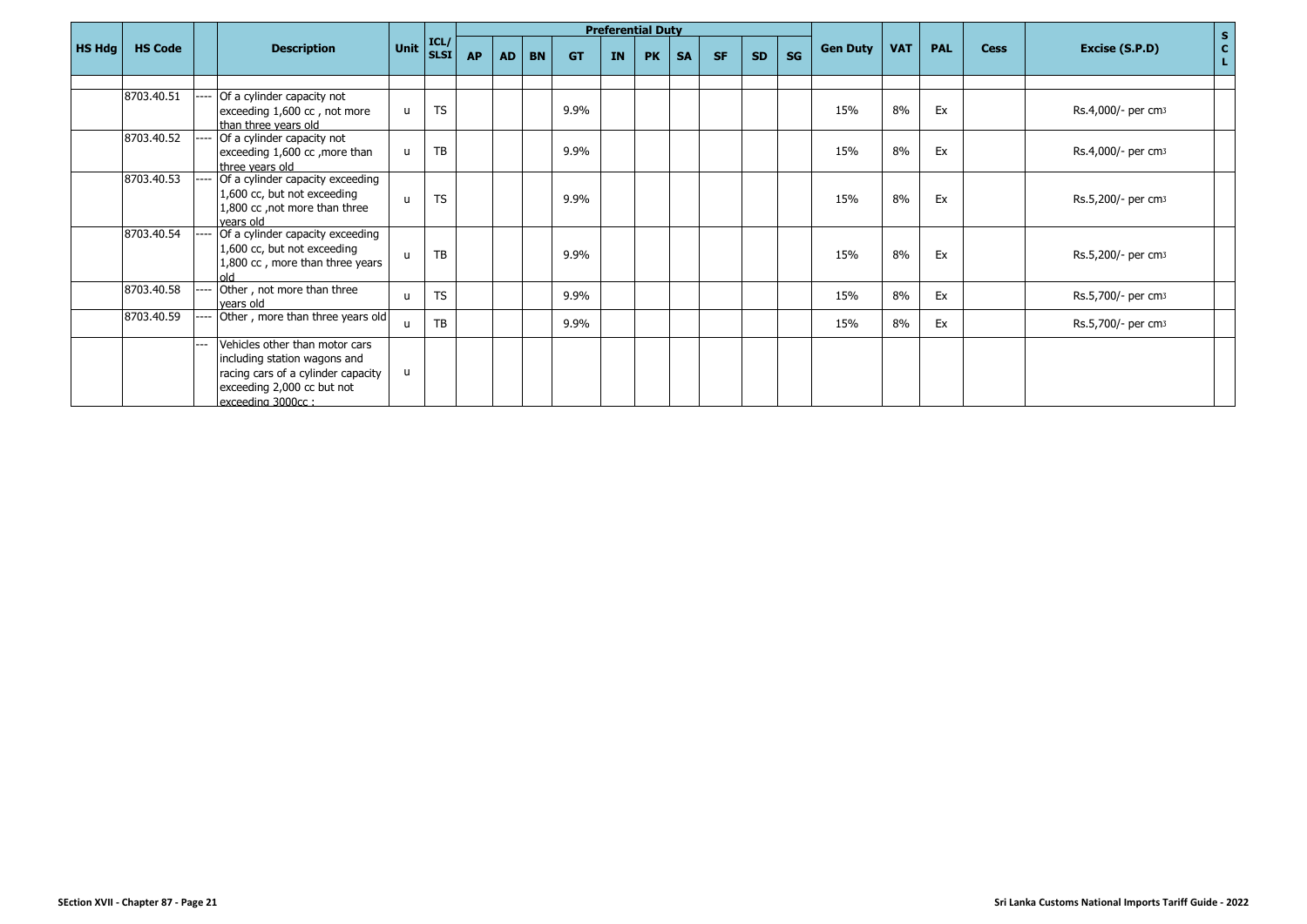|               |                |                                                                                                                                  |              |                      |           |           |           |           |    | <b>Preferential Duty</b> |           |           |           |           |                 |            |            |             |                                                                                                                                                                                                                                                                         |                     |
|---------------|----------------|----------------------------------------------------------------------------------------------------------------------------------|--------------|----------------------|-----------|-----------|-----------|-----------|----|--------------------------|-----------|-----------|-----------|-----------|-----------------|------------|------------|-------------|-------------------------------------------------------------------------------------------------------------------------------------------------------------------------------------------------------------------------------------------------------------------------|---------------------|
| <b>HS Hdg</b> | <b>HS Code</b> | <b>Description</b>                                                                                                               | <b>Unit</b>  | $\vert$ ICL/ $\vert$ | <b>AP</b> | <b>AD</b> | <b>BN</b> | <b>GT</b> | IN | <b>PK</b>                | <b>SA</b> | <b>SF</b> | <b>SD</b> | <b>SG</b> | <b>Gen Duty</b> | <b>VAT</b> | <b>PAL</b> | <b>Cess</b> | Excise (S.P.D)                                                                                                                                                                                                                                                          | $\frac{s}{c}$<br>L. |
|               |                |                                                                                                                                  |              |                      |           |           |           |           |    |                          |           |           |           |           |                 |            |            |             |                                                                                                                                                                                                                                                                         |                     |
|               | 8703.40.61     | Ambulances and prison vans not<br>more than three years old                                                                      | $\mathsf{u}$ |                      |           |           |           |           |    |                          |           |           |           |           | 15%             | 8%         | 10.0%      |             |                                                                                                                                                                                                                                                                         |                     |
|               | 8703.40.62     | Ambulances and prison vans<br>more than three years old                                                                          | $\mathbf{u}$ | TB                   |           |           |           |           |    |                          |           |           |           |           | 15%             | 8%         | 10.0%      |             |                                                                                                                                                                                                                                                                         |                     |
|               | 8703.40.63     | Hearses not more than three<br>vears old                                                                                         | $\mathbf{u}$ |                      |           |           |           |           |    |                          |           |           |           |           | 15%             | 8%         | Ex         |             | Rs.2,500/- per cm <sub>3</sub>                                                                                                                                                                                                                                          |                     |
|               | 8703.40.64     | Hearses more than three years<br>old                                                                                             | $\mathbf{u}$ | TB                   |           |           |           |           |    |                          |           |           |           |           | 15%             | 8%         | Ex         |             | Rs.2,500/- per cm <sub>3</sub>                                                                                                                                                                                                                                          |                     |
|               | 8703.40.68     | Other, not more than three<br>years old                                                                                          | $\mathbf{u}$ | <b>TS</b>            |           |           |           |           |    |                          |           |           |           |           | 15%             | 8%         | Ex         |             | 2000 cm <sub>3</sub> <x≤2500cm<sub>3=Rs.6,000/-<br/>per cm<sub>3</sub><br/>2500 cm<sup>3</sup> &lt; x ≤ 2750 cm<sup>3</sup> = Rs. 7,000/-<br/>per cm<sub>3</sub><br/>2750 cm<sub>3</sub><x≤3000cm<sub>3=Rs.8,000/-<br/>per cm<sub>3</sub></x≤3000cm<sub></x≤2500cm<sub> |                     |
|               | 8703.40.69     | Other, more than three years old                                                                                                 | u            | TB                   |           |           |           |           |    |                          |           |           |           |           | 15%             | 8%         | Ex         |             | 2000 cm <sub>3</sub> <x≤2500cm<sub>3=Rs.6,000/-<br/>per cm<sub>3</sub><br/>2500 cm<sub>3</sub><x≤2750cm<sub>3=Rs.7,000/-<br/>per cm<sub>3</sub><br/>2750 cm<sub>3</sub><x≤3000cm<sub>3=Rs.8,000/-<br/>per cm<sub>3</sub></x≤3000cm<sub></x≤2750cm<sub></x≤2500cm<sub>   |                     |
|               |                | Motor cars including station<br>wagons and racing cars of a<br>cylinder capacity exceeding 2,000<br>cc but not exceeding 3000cc: | u            |                      |           |           |           |           |    |                          |           |           |           |           |                 |            |            |             |                                                                                                                                                                                                                                                                         |                     |
|               | 8703.40.71     | Not more than three years old                                                                                                    | $\mathsf{u}$ | <b>TS</b>            |           |           |           | 13.5%     |    |                          |           |           |           |           | 15%             | 8%         | Ex         |             | 2000 cm <sub>3</sub> <x≤2500cm<sub>3=Rs.6,000/-<br/>per cm<sub>3</sub><br/>2500 cm<sub>3</sub><x≤2750cm<sub>3=Rs.7,000/-<br/>per cm<sub>3</sub><br/>2750 cm<sub>3</sub><x≤3000cm<sub>3=Rs.8,000/-<br/>per cm<sub>3</sub></x≤3000cm<sub></x≤2750cm<sub></x≤2500cm<sub>   |                     |
|               | 8703.40.72     | More than three years old                                                                                                        | u            | TB                   |           |           |           | 13.5%     |    |                          |           |           |           |           | 15%             | 8%         | Ex         |             | 2000 cm <sub>3</sub> <x≤2500cm<sub>3=Rs.6,000/-<br/>per cm<sub>3</sub><br/>2500 cm<sub>3</sub><x≤2750cm<sub>3=Rs.7,000/-<br/>per cm<sub>3</sub><br/>2750 cm<sub>3</sub><x≤3000cm<sub>3=Rs.8,000/-<br/>per cm<sub>3</sub></x≤3000cm<sub></x≤2750cm<sub></x≤2500cm<sub>   |                     |
|               |                | Vehicles other than motor cars<br>including station wagons and<br>racing cars of a cylinder capacity<br>exceeding 3000cc:        |              |                      |           |           |           |           |    |                          |           |           |           |           |                 |            |            |             |                                                                                                                                                                                                                                                                         |                     |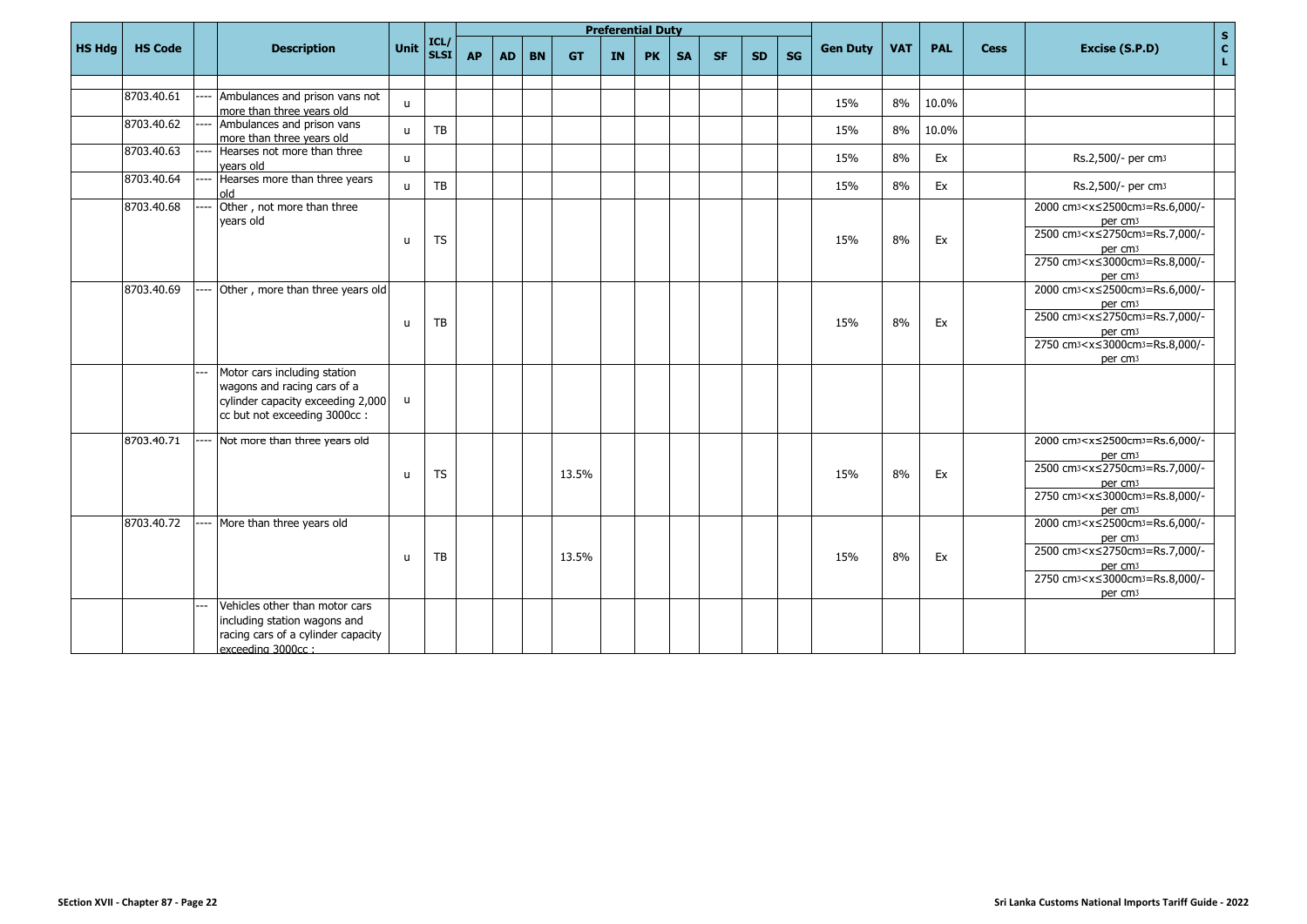|               |                |      |                                                                                                                                                                                                                                                                         |              |                        |           |           |           |           |           | <b>Preferential Duty</b> |           |           |           |           |                 |            |            |             | $\mathbf S$                                                                                                                                       |
|---------------|----------------|------|-------------------------------------------------------------------------------------------------------------------------------------------------------------------------------------------------------------------------------------------------------------------------|--------------|------------------------|-----------|-----------|-----------|-----------|-----------|--------------------------|-----------|-----------|-----------|-----------|-----------------|------------|------------|-------------|---------------------------------------------------------------------------------------------------------------------------------------------------|
| <b>HS Hdg</b> | <b>HS Code</b> |      | <b>Description</b>                                                                                                                                                                                                                                                      | Unit         | ICL/<br>SLSI           | <b>AP</b> | <b>AD</b> | <b>BN</b> | <b>GT</b> | <b>IN</b> | <b>PK</b>                | <b>SA</b> | <b>SF</b> | <b>SD</b> | <b>SG</b> | <b>Gen Duty</b> | <b>VAT</b> | <b>PAL</b> | <b>Cess</b> | c <br>Excise (S.P.D)<br>L.                                                                                                                        |
|               | 8703.40.81     |      | Ambulances and prison vans not                                                                                                                                                                                                                                          |              |                        |           |           |           |           |           |                          |           |           |           |           |                 |            |            |             |                                                                                                                                                   |
|               |                |      | more than three years old                                                                                                                                                                                                                                               | u            |                        |           |           |           |           |           |                          |           |           |           |           | 15%             | 8%         | 10.0%      |             |                                                                                                                                                   |
|               | 8703.40.82     |      | Ambulances and prison vans<br>more than three years old                                                                                                                                                                                                                 | u            | TB                     |           |           |           |           |           |                          |           |           |           |           | 15%             | 8%         | 10.0%      |             |                                                                                                                                                   |
|               | 8703.40.83     |      | Hearses not more than three<br>vears old                                                                                                                                                                                                                                | u            |                        |           |           |           |           |           |                          |           |           |           |           | 15%             | 8%         | Ex         |             | Rs.3,500/- per cm3                                                                                                                                |
|               | 8703.40.84     |      | Hearses more than three years<br>blo                                                                                                                                                                                                                                    | u            | TB                     |           |           |           |           |           |                          |           |           |           |           | 15%             | 8%         | Ex         |             | Rs.3,500/- per cm3                                                                                                                                |
|               | 8703.40.88     |      | Other, not more than three<br>years old                                                                                                                                                                                                                                 | u            | TS                     |           |           |           | 13.5%     |           |                          |           |           |           |           | 15%             | 8%         | Ex         |             | 3000 cm <sub>3</sub> <x≤4000cm<sub>3=Rs.9,000/-<br/>per cm<sub>3</sub><br/>4000cm<sub>3</sub> &lt;= Rs.10,000/- per cm<sub>3</sub></x≤4000cm<sub> |
|               | 8703.40.89     |      | Other, more than three years old                                                                                                                                                                                                                                        | u            | TB                     |           |           |           | 13.5%     |           |                          |           |           |           |           | 15%             | 8%         | Ex         |             | 3000 cm <sup>3</sup> < x ≤ 4000 cm <sup>3</sup> = Rs.9,000/-<br>per cm <sub>3</sub><br>4000cm <sub>3</sub> <= Rs. 10,000/- per cm <sub>3</sub>    |
|               |                |      | Motor cars including station<br>wagons and racing cars of a<br>cylinder capacity exceeding<br>3000cc:                                                                                                                                                                   | $\mathsf{u}$ |                        |           |           |           |           |           |                          |           |           |           |           |                 |            |            |             |                                                                                                                                                   |
|               | 8703.40.91     |      | Not more than three years old                                                                                                                                                                                                                                           | u            | <b>TS</b>              |           |           |           | 13.5%     |           |                          |           |           |           |           | 15%             | 8%         | Ex         |             | 3000 cm <sup>3</sup> < x ≤ 4000 cm <sup>3</sup> = Rs.9,000/-<br>per cm <sub>3</sub><br>4000cm <sup>3</sup> <= Rs.10,000/- per cm <sup>3</sup>     |
|               | 8703.40.92     |      | More than three years old                                                                                                                                                                                                                                               | $\mathsf{u}$ | TB                     |           |           |           | 13.5%     |           |                          |           |           |           |           | 15%             | 8%         | Ex         |             | 3000 cm <sup>3</sup> < x ≤ 4000 cm <sup>3</sup> = Rs.9,000/-<br>per cm <sub>3</sub><br>4000cm <sub>3</sub> <= Rs.10,000/- per cm <sub>3</sub>     |
|               | 8703.50        |      | Other vehicles, with both<br>compression-ignition internal<br>combustion piston engine (diesel<br>or semi-diesel) and electric motor<br>as motors for propulsion, other<br>than those capable of being<br>charged by plugging to external<br>source of electric power : |              |                        |           |           |           |           |           |                          |           |           |           |           |                 |            |            |             |                                                                                                                                                   |
|               |                |      | Vehicles other than motor cars<br>including station wagons and<br>racing cars , of cylinder capacity<br>not exceeding 1,000 cc :                                                                                                                                        |              |                        |           |           |           |           |           |                          |           |           |           |           |                 |            |            |             |                                                                                                                                                   |
|               | 8703.50.11     |      | Ambulances and prison vans not<br>more than three years old                                                                                                                                                                                                             | u            |                        |           |           |           |           |           |                          |           |           |           |           | 15%             | 8%         | 10.0%      |             |                                                                                                                                                   |
|               | 8703.50.12     |      | Ambulances and prison vans<br>more than three years                                                                                                                                                                                                                     | u            | <b>TB</b>              |           |           |           |           |           |                          |           |           |           |           | 15%             | 8%         | 10.0%      |             |                                                                                                                                                   |
|               | 8703.50.13     |      | Hearses not more than three<br>vears old                                                                                                                                                                                                                                | u            |                        |           |           |           |           |           |                          |           |           |           |           | 15%             | 8%         | Ex         |             | Rs.2,000/- per cm <sub>3</sub>                                                                                                                    |
|               | 8703.50.14     | ---- | Hearses more than three years<br>old                                                                                                                                                                                                                                    | u            | TB                     |           |           |           |           |           |                          |           |           |           |           | 15%             | $8\%$      | Ex         |             | Rs.2,000/- per cm3                                                                                                                                |
|               | 8703.50.15     |      | Auto-trishaws, not more than two<br>years old                                                                                                                                                                                                                           | $\mathsf{u}$ | <b>TS</b>              |           |           |           |           |           |                          |           |           |           |           | 15%             | 8%         | Ex         |             | Rs.1,450/- per cm <sub>3</sub>                                                                                                                    |
|               | 8703.50.16     |      | Auto-trishaws, more than two<br>years old                                                                                                                                                                                                                               | u            | ${\sf TB}$             |           |           |           |           |           |                          |           |           |           |           | 15%             | 8%         | Ex         |             | Rs.1,450/- per cm3                                                                                                                                |
|               | 8703.50.18     |      | Other, not more than three years<br>old                                                                                                                                                                                                                                 | $\mathsf{u}$ | <b>TS</b>              |           |           |           |           |           |                          |           |           |           |           | 15%             | $8\%$      | Ex         |             | Rs.3,400/- per cm3                                                                                                                                |
|               | 8703.50.19     |      | Other, more than three years old                                                                                                                                                                                                                                        | $\mathsf{u}$ | $\mathsf{T}\mathsf{B}$ |           |           |           |           |           |                          |           |           |           |           | 15%             | 8%         | Ex         |             | Rs.3,400/- per cm3                                                                                                                                |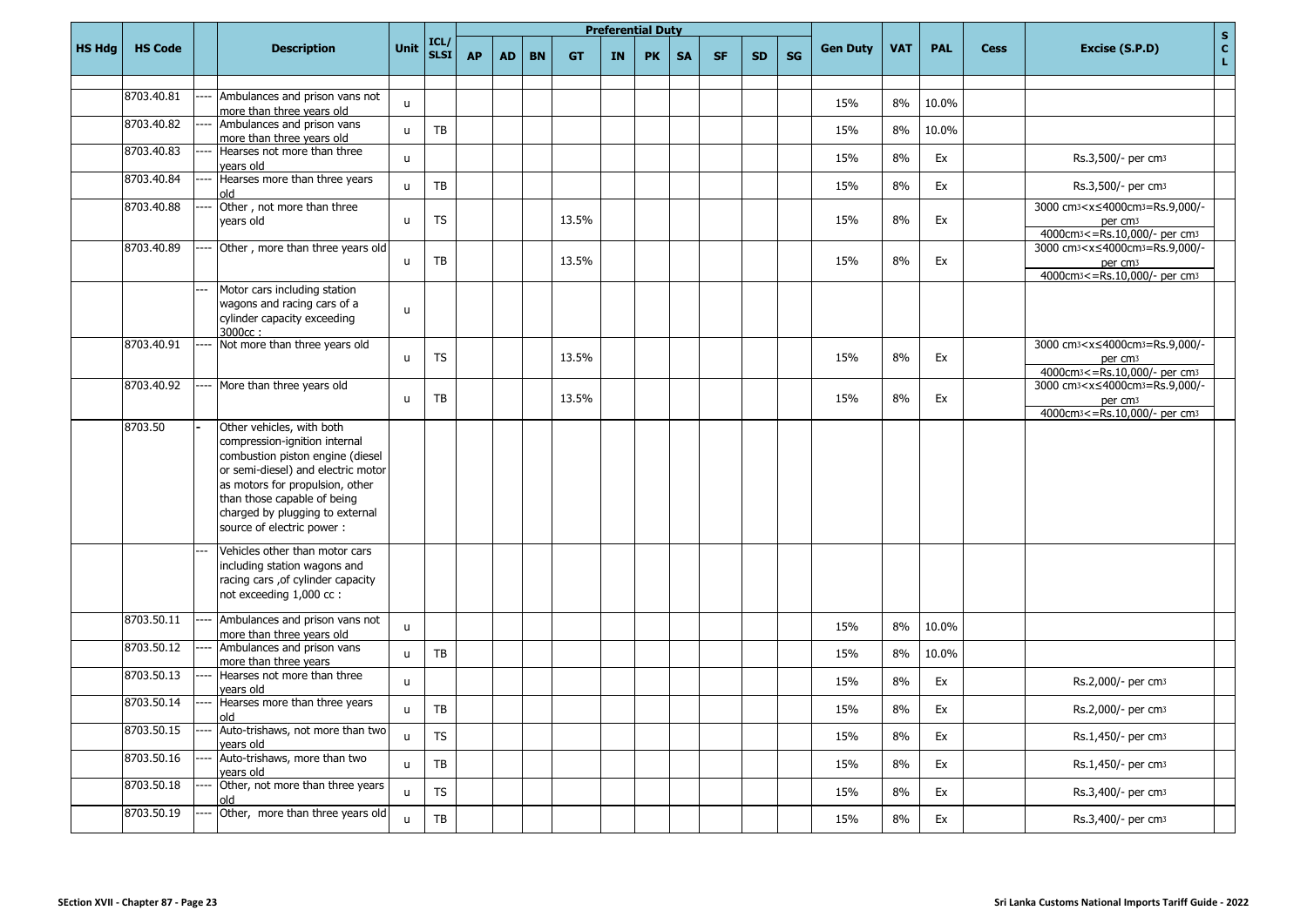|               |                |                                                                |              |                     |           |           |           |           |           | <b>Preferential Duty</b> |           |           |           |           |                 |            |            |             |                                | $\mathbf{s}$                    |
|---------------|----------------|----------------------------------------------------------------|--------------|---------------------|-----------|-----------|-----------|-----------|-----------|--------------------------|-----------|-----------|-----------|-----------|-----------------|------------|------------|-------------|--------------------------------|---------------------------------|
| <b>HS Hdg</b> | <b>HS Code</b> | <b>Description</b>                                             | Unit         | ICL/<br><b>SLSI</b> | <b>AP</b> | <b>AD</b> | <b>BN</b> | <b>GT</b> | <b>IN</b> | <b>PK</b>                | <b>SA</b> | <b>SF</b> | <b>SD</b> | <b>SG</b> | <b>Gen Duty</b> | <b>VAT</b> | <b>PAL</b> | <b>Cess</b> | Excise (S.P.D)                 | $\frac{\mathsf{c}}{\mathsf{L}}$ |
|               |                |                                                                |              |                     |           |           |           |           |           |                          |           |           |           |           |                 |            |            |             |                                |                                 |
|               |                | Motor cars including station<br>wagons and racing cars, of     |              |                     |           |           |           |           |           |                          |           |           |           |           |                 |            |            |             |                                |                                 |
|               |                | cylinder capacity not exceeding                                |              |                     |           |           |           |           |           |                          |           |           |           |           |                 |            |            |             |                                |                                 |
|               |                | $1.000 \text{ cc}$ :                                           |              |                     |           |           |           |           |           |                          |           |           |           |           |                 |            |            |             |                                |                                 |
|               | 8703.50.21     | Go-Karts, not more than three                                  | $\mathsf{u}$ | <b>TS</b>           |           |           |           |           |           |                          |           |           |           |           | Free            | 8%         | 10.0%      |             |                                |                                 |
|               |                | vears old                                                      |              |                     |           |           |           |           |           |                          |           |           |           |           |                 |            |            |             |                                |                                 |
|               | 8703.50.22     | Go-Karts, more than three years<br>blo                         | $\mathsf{u}$ | TB                  |           |           |           |           |           |                          |           |           |           |           | Free            | 8%         | 10.0%      |             |                                |                                 |
|               | 8703.50.23     | Quadricycle of cylinder capacity                               |              |                     |           |           |           |           |           |                          |           |           |           |           |                 |            |            |             |                                |                                 |
|               |                | not exceeding 300 cc, not more                                 | u.           | <b>TS</b>           |           |           |           |           |           |                          |           |           |           |           | 15%             | 8%         | Ex         |             | Rs.400,000/- per unit          |                                 |
|               |                | than three years old                                           |              |                     |           |           |           |           |           |                          |           |           |           |           |                 |            |            |             |                                |                                 |
|               | 8703.50.24     | Quadricycle of cylinder capacity                               |              |                     |           |           |           |           |           |                          |           |           |           |           |                 |            |            |             |                                |                                 |
|               |                | not exceeding 300 cc, more than                                | $\mathsf{u}$ | TB                  |           |           |           |           |           |                          |           |           |           |           | 15%             | 8%         | Ex         |             | Rs.400,000/- per unit          |                                 |
|               | 8703.50.25     | three vears old<br>All terrain vehicle (ATV), not              |              |                     |           |           |           |           |           |                          |           |           |           |           |                 |            |            |             |                                |                                 |
|               |                | more than three years old                                      | $\mathsf{u}$ | <b>TS</b>           |           |           |           |           |           |                          |           |           |           |           | 15%             | 8%         | 10.0%      |             |                                |                                 |
|               | 8703.50.26     | All terrain vehicle (ATV), more                                | $\mathsf{u}$ | TB                  |           |           |           |           |           |                          |           |           |           |           | 15%             | 8%         | 10.0%      |             |                                |                                 |
|               |                | than three years old                                           |              |                     |           |           |           |           |           |                          |           |           |           |           |                 |            |            |             |                                |                                 |
|               | 8703.50.28     | Other, not more than three                                     | $\mathsf{u}$ | <b>TS</b>           |           |           |           |           |           |                          |           |           |           |           | 15%             | 8%         | Ex         |             | Rs.3,400/- per cm3             |                                 |
|               | 8703.50.29     | years old<br>Other, more than three years old                  |              |                     |           |           |           |           |           |                          |           |           |           |           |                 |            |            |             |                                |                                 |
|               |                |                                                                | $\mathbf{u}$ | TB                  |           |           |           |           |           |                          |           |           |           |           | 15%             | 8%         | Ex         |             | Rs.3,400/- per cm3             |                                 |
|               |                | Of a cylinder capacity exceeding                               |              |                     |           |           |           |           |           |                          |           |           |           |           |                 |            |            |             |                                |                                 |
|               |                | 1,000 cc but not exceeding 1,500                               |              |                     |           |           |           |           |           |                          |           |           |           |           |                 |            |            |             |                                |                                 |
|               |                |                                                                |              |                     |           |           |           |           |           |                          |           |           |           |           |                 |            |            |             |                                |                                 |
|               | 8703.50.31     | Ambulances and prison vans, not<br>more than three vears old   | $\mathsf{u}$ |                     |           |           |           |           |           |                          |           |           |           |           | 15%             | 8%         | 10.0%      |             |                                |                                 |
|               | 8703.50.32     | Ambulances and prison vans,                                    |              |                     |           |           |           |           |           |                          |           |           |           |           |                 |            |            |             |                                |                                 |
|               |                | more than three years old                                      | u            | TB                  |           |           |           |           |           |                          |           |           |           |           | 15%             | 8%         | 10.0%      |             |                                |                                 |
|               | 8703.50.33     | Hearses not more than three                                    | u.           |                     |           |           |           |           |           |                          |           |           |           |           | 15%             | 8%         | Ex         |             | Rs.2,000/- per cm3             |                                 |
|               |                | vears old                                                      |              |                     |           |           |           |           |           |                          |           |           |           |           |                 |            |            |             |                                |                                 |
|               | 8703.50.34     | Hearses more than three years<br>blc                           | $\mathsf{u}$ | TB                  |           |           |           |           |           |                          |           |           |           |           | 15%             | 8%         | Ex         |             | Rs.2,000/- per cm3             |                                 |
|               | 8703.50.35     | Motor cars including station                                   |              |                     |           |           |           |           |           |                          |           |           |           |           |                 |            |            |             |                                |                                 |
|               |                | wagons and racing cars, not                                    | u            | <b>TS</b>           |           |           |           | 12%       |           |                          |           |           |           |           | 15%             | 8%         | Ex         |             | Rs.3,400/- per cm3             |                                 |
|               |                | more than three years old                                      |              |                     |           |           |           |           |           |                          |           |           |           |           |                 |            |            |             |                                |                                 |
|               | 8703.50.36     | Motor cars including station                                   |              |                     |           |           |           |           |           |                          |           |           |           |           |                 |            |            |             |                                |                                 |
|               |                | wagons and racing cars, more<br>than three years old           | $\mathsf{u}$ | TB                  |           |           |           | 12%       |           |                          |           |           |           |           | 15%             | 8%         | Ex         |             | Rs.3,400/- per cm3             |                                 |
|               | 8703.50.38     | Other, not more than three years                               |              |                     |           |           |           |           |           |                          |           |           |           |           |                 |            |            |             |                                |                                 |
|               |                | old                                                            | $\mathbf{u}$ | <b>TS</b>           |           |           |           |           |           |                          |           |           |           |           | 15%             | 8%         | Ex         |             | Rs.3,400/- per cm3             |                                 |
|               | 8703.50.39     | Other, more than three years old                               | $\mathsf{u}$ | TB                  |           |           |           |           |           |                          |           |           |           |           | 15%             | 8%         | Ex         |             | Rs.3,400/- per cm3             |                                 |
|               |                |                                                                |              |                     |           |           |           |           |           |                          |           |           |           |           |                 |            |            |             |                                |                                 |
|               |                | Vehicles other than motor cars<br>including station wagons and |              |                     |           |           |           |           |           |                          |           |           |           |           |                 |            |            |             |                                |                                 |
|               |                | racing cars of a cylinder capacity                             |              |                     |           |           |           |           |           |                          |           |           |           |           |                 |            |            |             |                                |                                 |
|               |                | exceeding 1,500 cc but not                                     |              |                     |           |           |           |           |           |                          |           |           |           |           |                 |            |            |             |                                |                                 |
|               |                | exceeding 2.000 cc:                                            |              |                     |           |           |           |           |           |                          |           |           |           |           |                 |            |            |             |                                |                                 |
|               | 8703.50.41     | Ambulances and prison vans not                                 | $\mathsf{u}$ |                     |           |           |           |           |           |                          |           |           |           |           | 15%             | 8%         | 10.0%      |             |                                |                                 |
|               | 8703.50.42     | more than three years old<br>Ambulances and prison vans        |              |                     |           |           |           |           |           |                          |           |           |           |           |                 |            |            |             |                                |                                 |
|               |                | more than three vears old                                      | u            | TB                  |           |           |           |           |           |                          |           |           |           |           | 15%             | 8%         | 10.0%      |             |                                |                                 |
|               | 8703.50.43     | Hearses not more than three                                    |              |                     |           |           |           |           |           |                          |           |           |           |           |                 |            |            |             |                                |                                 |
|               |                | years old                                                      | u.           |                     |           |           |           |           |           |                          |           |           |           |           | 15%             | 8%         | Ex         |             | Rs.3,000/- per cm <sub>3</sub> |                                 |
|               | 8703.50.44     | Hearses more than three years                                  | $\mathbf{u}$ | TB                  |           |           |           |           |           |                          |           |           |           |           | 15%             | 8%         | Ex         |             | Rs.3,000/- per cm <sub>3</sub> |                                 |
|               |                | old                                                            |              |                     |           |           |           |           |           |                          |           |           |           |           |                 |            |            |             |                                |                                 |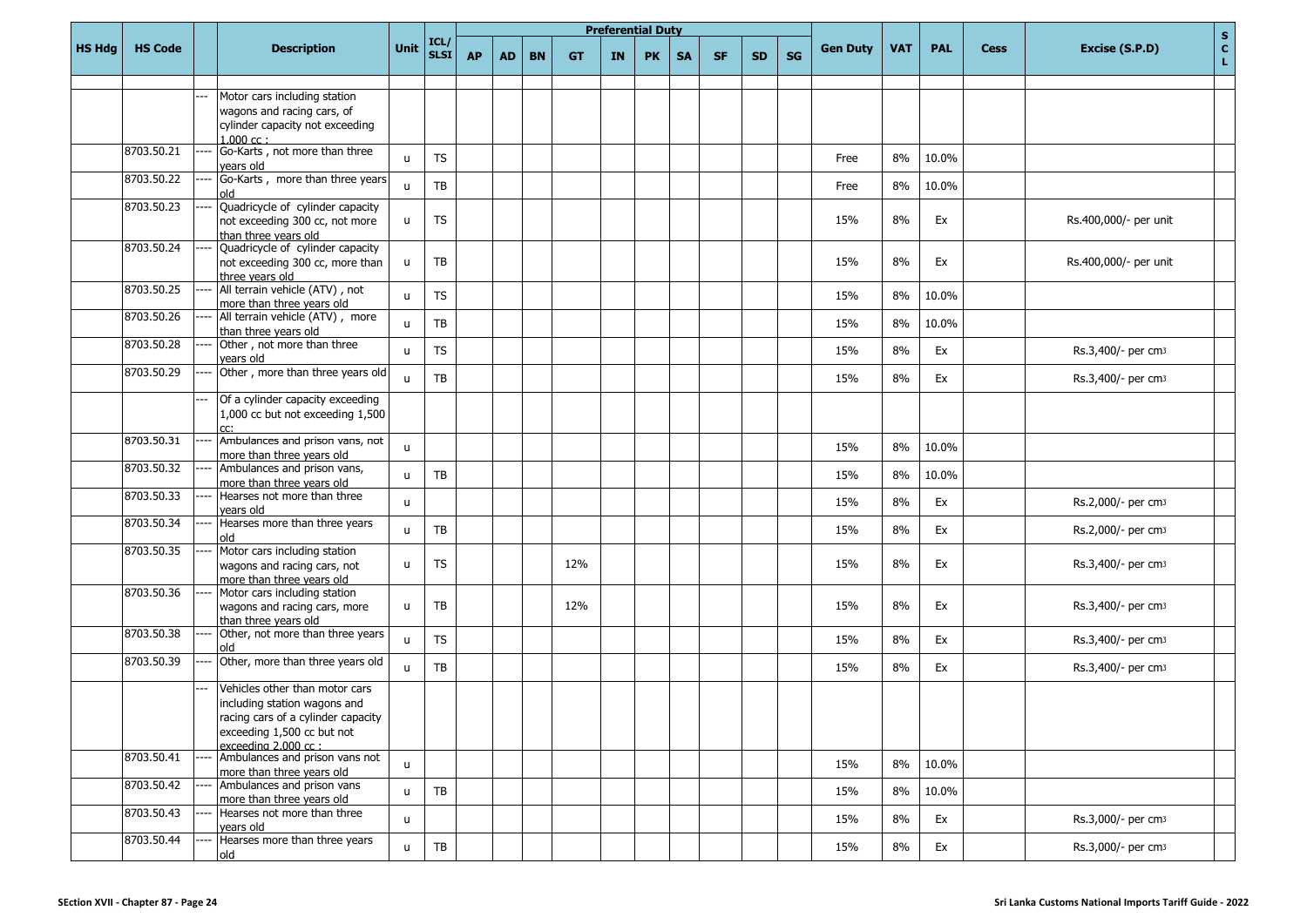|               |                |                                                                                                                                                         |              |                     |           |           |           |           |           | <b>Preferential Duty</b> |           |           |           |    |                 |            |            |             | $\mathbf S$                                   |
|---------------|----------------|---------------------------------------------------------------------------------------------------------------------------------------------------------|--------------|---------------------|-----------|-----------|-----------|-----------|-----------|--------------------------|-----------|-----------|-----------|----|-----------------|------------|------------|-------------|-----------------------------------------------|
| <b>HS Hdg</b> | <b>HS Code</b> | <b>Description</b>                                                                                                                                      | Unit         | ICL/<br><b>SLST</b> | <b>AP</b> | <b>AD</b> | <b>BN</b> | <b>GT</b> | <b>IN</b> | <b>PK</b>                | <b>SA</b> | <b>SF</b> | <b>SD</b> | SG | <b>Gen Duty</b> | <b>VAT</b> | <b>PAL</b> | <b>Cess</b> | $\mathbf{C}$<br>Excise (S.P.D)<br>$\mathbf L$ |
|               |                |                                                                                                                                                         |              |                     |           |           |           |           |           |                          |           |           |           |    |                 |            |            |             |                                               |
|               | 8703.50.48     | Other, not more than three<br>vears old                                                                                                                 | $\mathbf{H}$ | <b>TS</b>           |           |           |           |           |           |                          |           |           |           |    | 15%             | 8%         | Ex         |             | Rs.6,900/- per cm3                            |
|               | 8703.50.49     | Other, more than three years old                                                                                                                        | $\mathbf{H}$ | <b>TB</b>           |           |           |           |           |           |                          |           |           |           |    | 15%             | 8%         | Ex         |             | Rs.6,900/- per cm3                            |
|               |                | Motor cars including station<br>wagons and racing cars of a<br>cylinder capacity exceeding 1,500<br>cc but not exceeding 2,000 cc :                     |              |                     |           |           |           |           |           |                          |           |           |           |    |                 |            |            |             |                                               |
|               | 8703.50.51     | Of a cylinder capacity not<br>exceeding 1,600 cc, not more<br>than three vears old                                                                      | u            | <b>TS</b>           |           |           |           | 9.96%     |           |                          |           |           |           |    | 15%             | 8%         | Ex         |             | Rs.4,600/- per cm3                            |
|               | 8703.50.52     | Of a cylinder capacity not<br>exceeding 1,600 cc, more than<br>three vears old                                                                          | u            | TB                  |           |           |           | 9.96%     |           |                          |           |           |           |    | 15%             | 8%         | Ex         |             | Rs.4,600/- per cm3                            |
|               | 8703.50.53     | Of a cylinder capacity exceeding<br>1,600 cc, but not exceeding<br>1,800 cc , not more than three<br>vears old                                          | $\mathbf{u}$ | <b>TS</b>           |           |           |           | 9.96%     |           |                          |           |           |           |    | 15%             | 8%         | Ex         |             | Rs.5,700/- per cm3                            |
|               | 8703.50.54     | Of a cylinder capacity exceeding<br>1,600 cc, but not exceeding<br>1,800 cc, more than three years<br>hlo                                               | $\mathbf{u}$ | TB                  |           |           |           | 9.96%     |           |                          |           |           |           |    | 15%             | 8%         | Ex         |             | Rs.5,700/- per cm3                            |
|               | 8703.50.58     | Other, not more than three<br>years old                                                                                                                 | $\mathbf{H}$ | <b>TS</b>           |           |           |           | 9.96%     |           |                          |           |           |           |    | 15%             | 8%         | Ex         |             | Rs.6,900/- per cm3                            |
|               | 8703.50.59     | Other, more than three years old                                                                                                                        | $\mathbf{H}$ | <b>TB</b>           |           |           |           | 9.96%     |           |                          |           |           |           |    | 15%             | 8%         | Ex         |             | Rs.6,900/- per cm3                            |
|               |                | Vehicles other than motor cars<br>including station wagons and<br>racing cars of a cylinder capacity<br>exceeding 2,000 cc but not<br>exceeding 3000cc: |              |                     |           |           |           |           |           |                          |           |           |           |    |                 |            |            |             |                                               |
|               | 8703.50.61     | Ambulances and prison vans not<br>more than three vears old                                                                                             | $\mathbf{u}$ |                     |           |           |           |           |           |                          |           |           |           |    | 15%             | 8%         | 10.0%      |             |                                               |
|               | 8703.50.62     | Ambulances and prison vans<br>more than three years old                                                                                                 | $\mathbf{u}$ | TB                  |           |           |           |           |           |                          |           |           |           |    | 15%             | 8%         | 10.0%      |             |                                               |
|               | 8703.50.63     | Hearses not more than three<br>vears old                                                                                                                | $\mathbf{u}$ |                     |           |           |           |           |           |                          |           |           |           |    | 15%             | 8%         | Ex         |             | Rs.4,000/- per cm3                            |
|               | 8703.50.64     | Hearses more than three years<br>old                                                                                                                    | $\mathbf{u}$ | TB                  |           |           |           |           |           |                          |           |           |           |    | 15%             | 8%         | Ex         |             | Rs.4,000/- per cm3                            |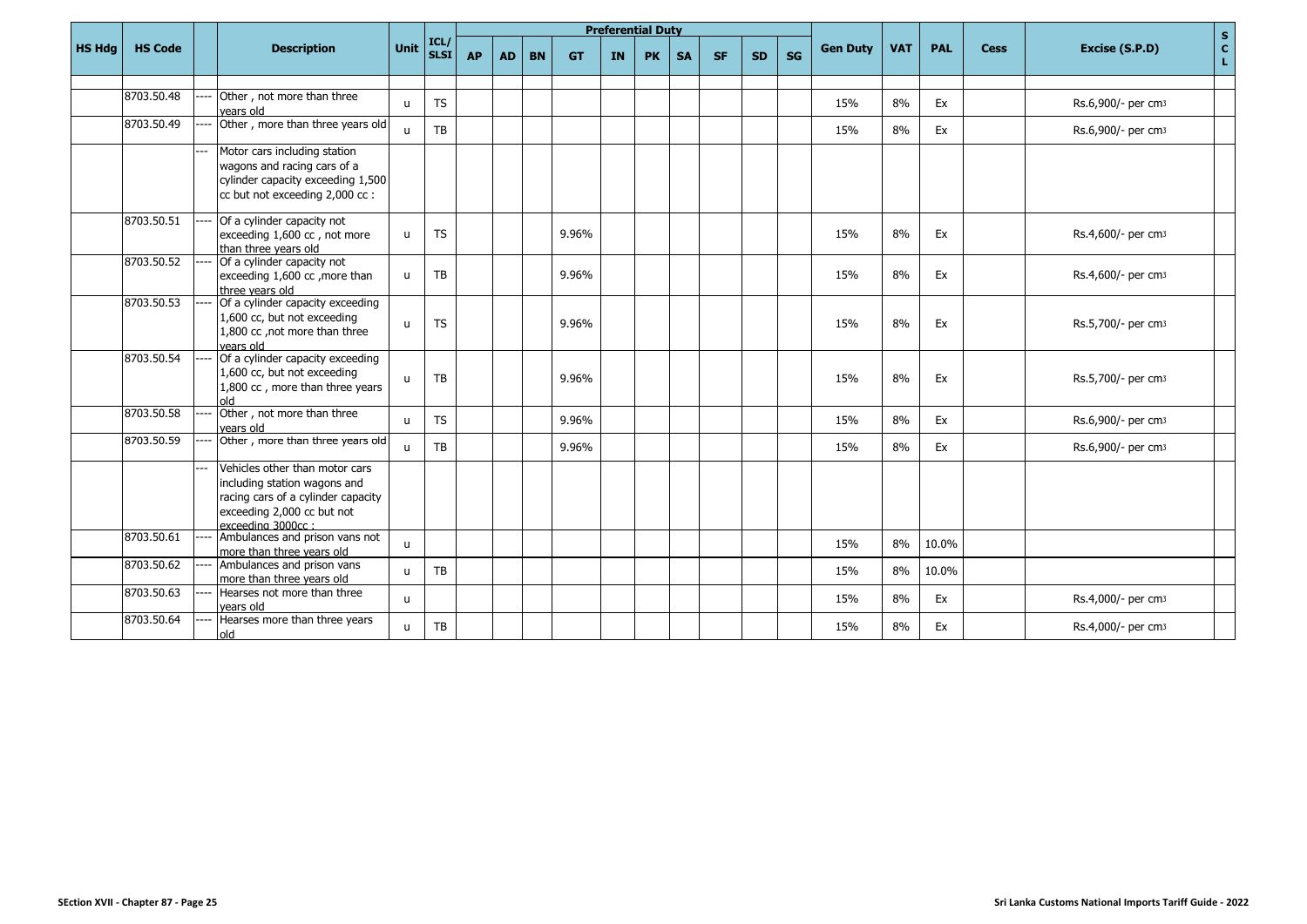|               |                |                                                                                                                                                                                                                                                                            |              |             |           |           |           |           |           | <b>Preferential Duty</b> |           |           |           |           |                 |            |            |             |                                                                                                                                                                                                                                                                                              |                     |
|---------------|----------------|----------------------------------------------------------------------------------------------------------------------------------------------------------------------------------------------------------------------------------------------------------------------------|--------------|-------------|-----------|-----------|-----------|-----------|-----------|--------------------------|-----------|-----------|-----------|-----------|-----------------|------------|------------|-------------|----------------------------------------------------------------------------------------------------------------------------------------------------------------------------------------------------------------------------------------------------------------------------------------------|---------------------|
| <b>HS Hdg</b> | <b>HS Code</b> | <b>Description</b>                                                                                                                                                                                                                                                         | Unit ICL/    | <b>SLSI</b> | <b>AP</b> | <b>AD</b> | <b>BN</b> | <b>GT</b> | <b>IN</b> | <b>PK</b>                | <b>SA</b> | <b>SF</b> | <b>SD</b> | <b>SG</b> | <b>Gen Duty</b> | <b>VAT</b> | <b>PAL</b> | <b>Cess</b> | Excise (S.P.D)                                                                                                                                                                                                                                                                               | $\frac{s}{c}$<br>L. |
|               |                |                                                                                                                                                                                                                                                                            |              |             |           |           |           |           |           |                          |           |           |           |           |                 |            |            |             |                                                                                                                                                                                                                                                                                              |                     |
|               | 8703.50.68     | Other, not more than three<br>vears old                                                                                                                                                                                                                                    | u            | TS          |           |           |           |           |           |                          |           |           |           |           | 15%             | 8%         | Ex         |             | 2000 cm <sub>3</sub> <x≤2500cm<sub>3=Rs.7,000/-<br/>per cm<sub>3</sub><br/>2500 cm<sub>3</sub><x≤2750cm<sub>3=Rs.8,000/-<br/>per cm<sub>3</sub></x≤2750cm<sub></x≤2500cm<sub>                                                                                                                |                     |
|               |                |                                                                                                                                                                                                                                                                            |              |             |           |           |           |           |           |                          |           |           |           |           |                 |            |            |             | 2750 cm <sub>3</sub> <x≤3000cm<sub>3=Rs.9,000/-</x≤3000cm<sub>                                                                                                                                                                                                                               |                     |
|               | 8703.50.69     | Other, more than three years old                                                                                                                                                                                                                                           | u            | TB          |           |           |           |           |           |                          |           |           |           |           | 15%             | 8%         | Ex         |             | per cm <sub>3</sub><br>2000 cm <sub>3</sub> <x≤2500cm<sub>3=Rs.7,000/-<br/>per cm<sub>3</sub><br/>2500 cm<sub>3</sub><x≤2750cm<sub>3=Rs.8,000/-<br/>per cm<sub>3</sub><br/>2750 cm<sub>3</sub><x≤3000cm<sub>3=Rs.9,000/-<br/>per cm<sub>3</sub></x≤3000cm<sub></x≤2750cm<sub></x≤2500cm<sub> |                     |
|               |                | Motor cars including station<br>wagons and racing cars of a<br>cylinder capacity exceeding 2,000<br>cc but not exceeding 3000cc:                                                                                                                                           |              |             |           |           |           |           |           |                          |           |           |           |           |                 |            |            |             |                                                                                                                                                                                                                                                                                              |                     |
|               | 8703.50.71     | Vehicles for the transport of 7 or<br>more persons (adults) including<br>the driver, with non-monocoque<br>body bolted on ladder type heavy<br>duty chassis, with permanent<br>four-wheel drive capability, and a<br>total payload (of persons and<br>$201$ of over 200 kg | $\mathbf{H}$ | <b>TS</b>   |           |           |           | 13.5%     |           |                          |           |           |           |           | 15%             | 8%         | Ex         |             | 2000 cm <sub>3</sub> <x≤2500cm<sub>3=Rs.7,000/-<br/>per cm<sub>3</sub><br/>2500 cm<sub>3</sub><x≤2750cm<sub>3=Rs.8,000/-<br/>per cm<sub>3</sub><br/>2750 cm<sub>3</sub><x≤3000cm<sub>3=Rs.9,000/-<br/>per cm<sub>3</sub></x≤3000cm<sub></x≤2750cm<sub></x≤2500cm<sub>                        |                     |
|               | 8703.50.72     | Motor-homes, specially equipped<br>for habitation (with sleeping,<br>cooking, toilet facilities etc), not<br>more than three years old                                                                                                                                     | u            | <b>TS</b>   |           |           |           | 13.5%     |           |                          |           |           |           |           | 15%             | Ex         | 10.0%      |             |                                                                                                                                                                                                                                                                                              |                     |
|               | 8703.50.78     | Other, not more than three years<br>old                                                                                                                                                                                                                                    | u            | <b>TS</b>   |           |           |           | 13.5%     |           |                          |           |           |           |           | 15%             | 8%         | Ex         |             | 2000 cm <sub>3</sub> <x≤2500cm<sub>3=Rs.7,000/-<br/>per cm<sub>3</sub><br/>2500 cm<sub>3</sub><x≤2750cm<sub>3=Rs.8,000/-<br/>per cm<sub>3</sub><br/>2750 cm<sub>3</sub><x≤3000cm<sub>3=Rs.9,000/-<br/>per cm<sub>3</sub></x≤3000cm<sub></x≤2750cm<sub></x≤2500cm<sub>                        |                     |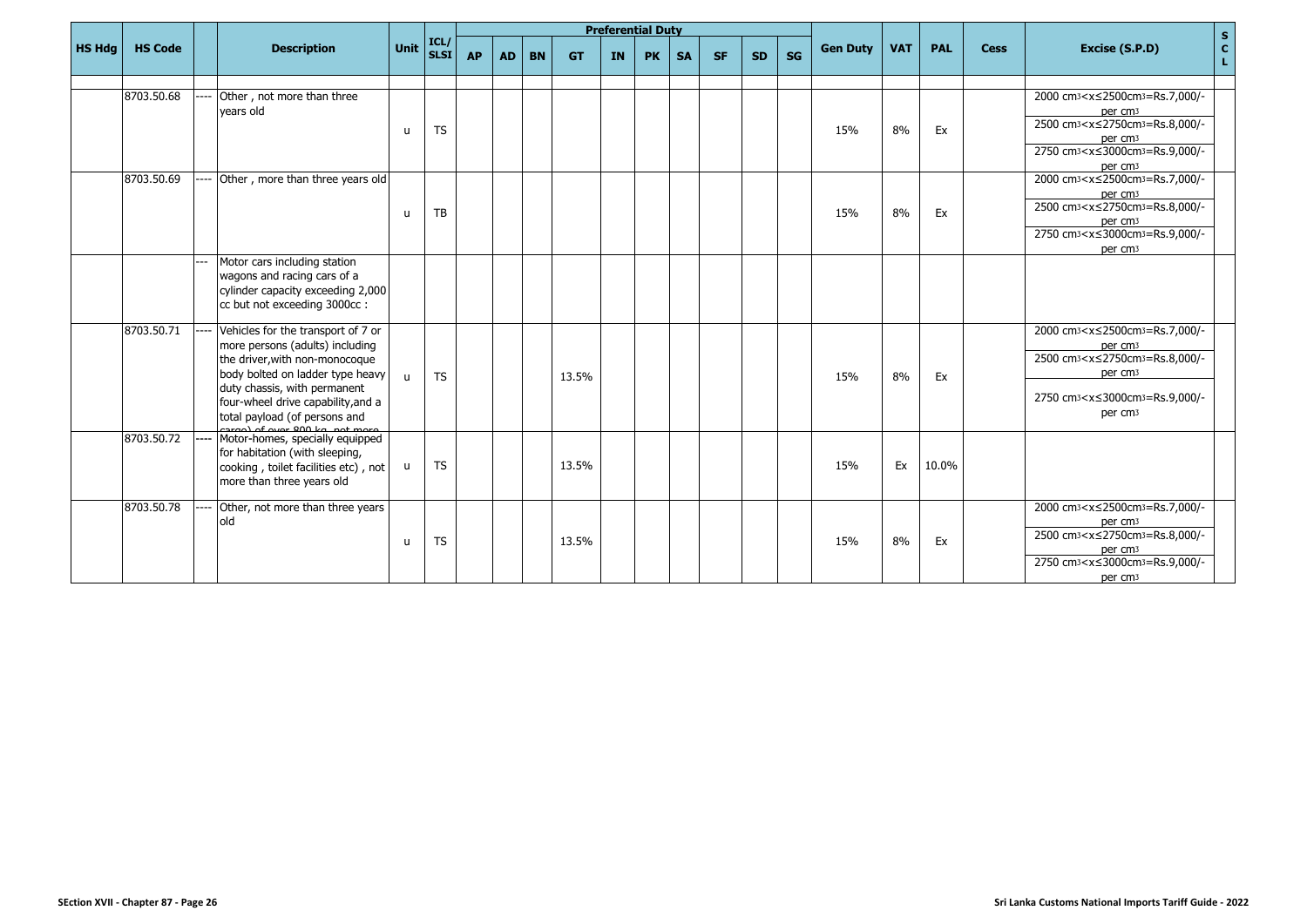|               |                |                                                                   |              |                           |           |           |           |           |           | <b>Preferential Duty</b> |           |           |           |           |                 |            |            |             |                                                                                        | $\mathbf S$       |
|---------------|----------------|-------------------------------------------------------------------|--------------|---------------------------|-----------|-----------|-----------|-----------|-----------|--------------------------|-----------|-----------|-----------|-----------|-----------------|------------|------------|-------------|----------------------------------------------------------------------------------------|-------------------|
| <b>HS Hdg</b> | <b>HS Code</b> | <b>Description</b>                                                | Unit         | ICL/<br>SLSI <sup>I</sup> | <b>AP</b> | <b>AD</b> | <b>BN</b> | <b>GT</b> | <b>IN</b> | <b>PK</b>                | <b>SA</b> | <b>SF</b> | <b>SD</b> | <b>SG</b> | <b>Gen Duty</b> | <b>VAT</b> | <b>PAL</b> | <b>Cess</b> | Excise (S.P.D)                                                                         | $\mathbf{c}$<br>L |
|               |                |                                                                   |              |                           |           |           |           |           |           |                          |           |           |           |           |                 |            |            |             |                                                                                        |                   |
|               | 8703.50.79     | Other, more than three years old                                  |              |                           |           |           |           |           |           |                          |           |           |           |           |                 |            |            |             | 2000 cm <sub>3</sub> <x≤2500cm<sub>3=Rs.7,000/-<br/>per cm<sub>3</sub></x≤2500cm<sub>  |                   |
|               |                |                                                                   | u            | TB                        |           |           |           | 13.5%     |           |                          |           |           |           |           | 15%             | 8%         | Ex         |             | 2500 cm <sup>3</sup> < x ≤ 2750 cm <sup>3</sup> = Rs.8,000/-                           |                   |
|               |                |                                                                   |              |                           |           |           |           |           |           |                          |           |           |           |           |                 |            |            |             | per cm <sub>3</sub><br>2750 cm <sub>3</sub> <x≤3000cm<sub>3=Rs.9,000/-</x≤3000cm<sub>  |                   |
|               |                | Vehicles other than motor cars                                    |              |                           |           |           |           |           |           |                          |           |           |           |           |                 |            |            |             | per cm <sub>3</sub>                                                                    |                   |
|               |                | including station wagons and                                      |              |                           |           |           |           |           |           |                          |           |           |           |           |                 |            |            |             |                                                                                        |                   |
|               |                | racing cars of a cylinder capacity<br>exceeding 3000cc:           |              |                           |           |           |           |           |           |                          |           |           |           |           |                 |            |            |             |                                                                                        |                   |
|               | 8703.50.81     | Ambulances and prison vans not<br>more than three years old       | $\mathbf{u}$ |                           |           |           |           |           |           |                          |           |           |           |           | 15%             | 8%         | 10.0%      |             |                                                                                        |                   |
|               | 8703.50.82     | Ambulances and prison vans<br>more than three years old           | $\mathbf{u}$ | TB                        |           |           |           |           |           |                          |           |           |           |           | 15%             | 8%         | 10.0%      |             |                                                                                        |                   |
|               | 8703.50.83     | Hearses not more than three<br>vears old                          | $\mathbf{u}$ |                           |           |           |           |           |           |                          |           |           |           |           | 15%             | 8%         | Ex         |             | Rs.4,000/- per cm <sub>3</sub>                                                         |                   |
|               | 8703.50.84     | Hearses more than three years<br>old                              | $\mathbf{u}$ | TB                        |           |           |           |           |           |                          |           |           |           |           | 15%             | 8%         | Ex         |             | Rs.4,000/- per cm <sub>3</sub>                                                         |                   |
|               | 8703.50.88     | Other, not more than three<br>vears old                           | u            | <b>TS</b>                 |           |           |           |           |           |                          |           |           |           |           | 15%             | 8%         | Ex         |             | 3000 cm <sub>3</sub> <x≤4000cm<sub>3=Rs.10,000/-<br/>per cm<sub>3</sub></x≤4000cm<sub> |                   |
|               |                |                                                                   |              |                           |           |           |           |           |           |                          |           |           |           |           |                 |            |            |             | 4000 cm <sup>3</sup> <= Rs.11,000/- per cm <sup>3</sup>                                |                   |
|               | 8703.50.89     | Other, more than three years old                                  |              |                           |           |           |           |           |           |                          |           |           |           |           |                 |            |            |             | 3000 cm <sup>3</sup> < x ≤ 4000cm <sup>3</sup> = Rs.10,000/-                           |                   |
|               |                |                                                                   | u            | TB                        |           |           |           |           |           |                          |           |           |           |           | 15%             | 8%         | Ex         |             | per cm <sub>3</sub>                                                                    |                   |
|               |                | Motor cars including station                                      |              |                           |           |           |           |           |           |                          |           |           |           |           |                 |            |            |             | 4000 cm <sup>3</sup> <= Rs.11,000/- per cm <sup>3</sup>                                |                   |
|               |                | wagons and racing cars of a                                       |              |                           |           |           |           |           |           |                          |           |           |           |           |                 |            |            |             |                                                                                        |                   |
|               |                | cylinder capacity exceeding<br>3000cc:                            |              |                           |           |           |           |           |           |                          |           |           |           |           |                 |            |            |             |                                                                                        |                   |
|               | 8703.50.91     | Motor-homes, specially equipped<br>for habitation (with sleeping, |              |                           |           |           |           |           |           |                          |           |           |           |           |                 |            |            |             |                                                                                        |                   |
|               |                | cooking, toilet facilities etc), not<br>more than three years old | u            | <b>TS</b>                 |           |           |           | 13.5%     |           |                          |           |           |           |           | 15%             | Ex         | 10.0%      |             |                                                                                        |                   |
|               |                |                                                                   |              |                           |           |           |           |           |           |                          |           |           |           |           |                 |            |            |             |                                                                                        |                   |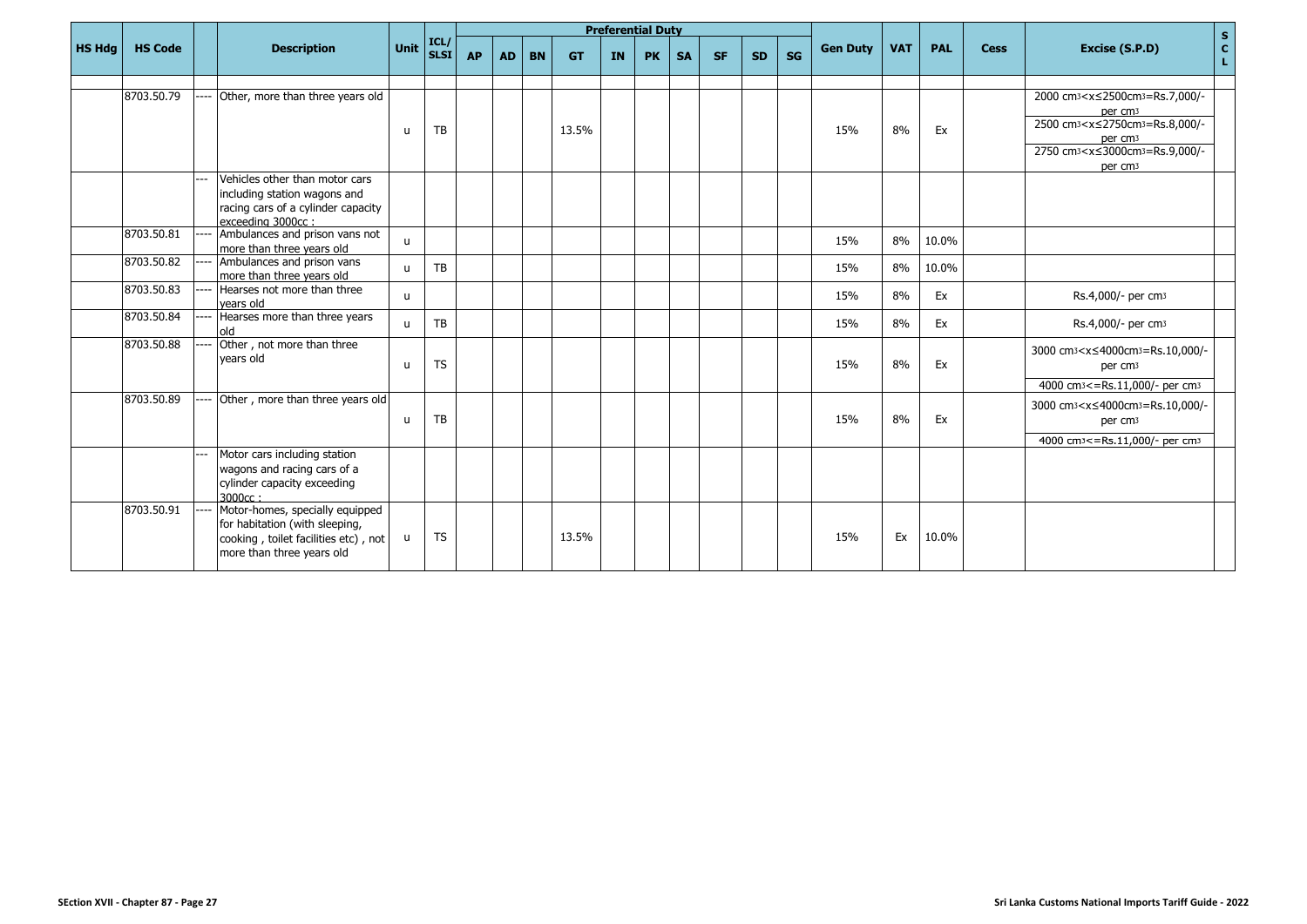|               |                |                                                                                                                                                                                                                                      |              |                        |           |           |           |           |           | <b>Preferential Duty</b> |           |           |           |           |                 |            |            |             |                                                                                        |                    |
|---------------|----------------|--------------------------------------------------------------------------------------------------------------------------------------------------------------------------------------------------------------------------------------|--------------|------------------------|-----------|-----------|-----------|-----------|-----------|--------------------------|-----------|-----------|-----------|-----------|-----------------|------------|------------|-------------|----------------------------------------------------------------------------------------|--------------------|
| <b>HS Hdg</b> | <b>HS Code</b> | <b>Description</b>                                                                                                                                                                                                                   | Unit         | ICL/<br><b>SLSI</b>    | <b>AP</b> | <b>AD</b> | <b>BN</b> | <b>GT</b> | <b>IN</b> | <b>PK</b>                | <b>SA</b> | <b>SF</b> | <b>SD</b> | <b>SG</b> | <b>Gen Duty</b> | <b>VAT</b> | <b>PAL</b> | <b>Cess</b> | Excise (S.P.D)                                                                         | $\frac{s}{c}$<br>L |
|               |                |                                                                                                                                                                                                                                      |              |                        |           |           |           |           |           |                          |           |           |           |           |                 |            |            |             |                                                                                        |                    |
|               | 8703.50.98     | Other, not more than three years<br>old                                                                                                                                                                                              | u            | <b>TS</b>              |           |           |           | 13.5%     |           |                          |           |           |           |           | 15%             | 8%         | Ex         |             | 3000 cm <sub>3</sub> <x≤4000cm<sub>3=Rs.10,000/-<br/>per cm<sub>3</sub></x≤4000cm<sub> |                    |
|               |                |                                                                                                                                                                                                                                      |              |                        |           |           |           |           |           |                          |           |           |           |           |                 |            |            |             | 4000 cm <sup>3</sup> <= Rs.11,000/- per cm <sup>3</sup>                                |                    |
|               | 8703.50.99     | Other, more than three years old                                                                                                                                                                                                     | u            | TB                     |           |           |           | 13.5%     |           |                          |           |           |           |           | 15%             | 8%         | Ex         |             | 3000 cm <sub>3</sub> <x≤4000cm<sub>3=Rs.10,000/-<br/>per cm<sub>3</sub></x≤4000cm<sub> |                    |
|               |                |                                                                                                                                                                                                                                      |              |                        |           |           |           |           |           |                          |           |           |           |           |                 |            |            |             | 4000 cm <sup>3</sup> <= Rs.11,000/- per cm <sup>3</sup>                                |                    |
|               | 8703.60        | Other vehicles, with both spark-<br>ignition internal combustion<br>reciprocating piston engine and<br>electric motor as motors for<br>propulsion, capable of being<br>charged by plugging to external<br>source of electric power : |              |                        |           |           |           |           |           |                          |           |           |           |           |                 |            |            |             |                                                                                        |                    |
|               |                | Vehicles other than motor cars<br>including station wagons and<br>racing cars, of cylinder capacity<br>not exceeding 1,000 cc :                                                                                                      |              |                        |           |           |           |           |           |                          |           |           |           |           |                 |            |            |             |                                                                                        |                    |
|               | 8703.60.11     | Ambulances and prison vans not<br>more than three years old                                                                                                                                                                          | u            |                        |           |           |           |           |           |                          |           |           |           |           | 15%             | 8%         | 10.0%      |             |                                                                                        |                    |
|               | 8703.60.12     | Ambulances and prison vans<br>more than three years                                                                                                                                                                                  | u            | TB                     |           |           |           |           |           |                          |           |           |           |           | 15%             | 8%         | 10.0%      |             |                                                                                        |                    |
|               | 8703.60.13     | Hearses not more than three<br>vears old                                                                                                                                                                                             | u            |                        |           |           |           |           |           |                          |           |           |           |           | 15%             | 8%         | Ex         |             | Rs.1,250/- per cm3                                                                     |                    |
|               | 8703.60.14     | Hearses more than three years<br>old                                                                                                                                                                                                 | u            | TB                     |           |           |           |           |           |                          |           |           |           |           | 15%             | 8%         | Ex         |             | Rs.1,250/- per cm3                                                                     |                    |
|               | 8703.60.15     | Auto-trishaws, not more than two<br>vears old                                                                                                                                                                                        | u            | <b>TS</b>              |           |           |           |           |           |                          |           |           |           |           | 15%             | 8%         | Ex         |             | Rs.2,400/- per cm <sub>3</sub>                                                         |                    |
|               | 8703.60.16     | Auto-trishaws, more than two<br>vears old                                                                                                                                                                                            | u            | TB                     |           |           |           |           |           |                          |           |           |           |           | 15%             | 8%         | Ex         |             | Rs.2,400/- per cm <sub>3</sub>                                                         |                    |
|               | 8703.60.18     | Other, not more than three years<br>old                                                                                                                                                                                              | u            | <b>TS</b>              |           |           |           |           |           |                          |           |           |           |           | 15%             | 8%         | Ex         |             | Rs.1,500,000/- per unit                                                                |                    |
|               | 8703.60.19     | Other, more than three years<br>old                                                                                                                                                                                                  | u            | TB                     |           |           |           |           |           |                          |           |           |           |           | 15%             | 8%         | Ex         |             | Rs.1,500,000/- per unit                                                                |                    |
|               |                | Motor cars including station<br>wagons and racing cars, of<br>cylinder capacity not exceeding<br>$1.000$ cc:                                                                                                                         |              |                        |           |           |           |           |           |                          |           |           |           |           |                 |            |            |             |                                                                                        |                    |
|               | 8703.60.21     | Go-Karts, not more than three<br>vears old                                                                                                                                                                                           | $\mathsf{u}$ | <b>TS</b>              |           |           |           |           |           |                          |           |           |           |           | Free            | 8%         | 10.0%      |             |                                                                                        |                    |
|               | 8703.60.22     | Go-Karts, more than three years<br>old                                                                                                                                                                                               | u            | TB                     |           |           |           |           |           |                          |           |           |           |           | Free            | 8%         | 10.0%      |             |                                                                                        |                    |
|               | 8703.60.23     | Quadricycle of cylinder capacity<br>not exceeding 300 cc , not more<br>than three years old                                                                                                                                          | $\mathsf{u}$ | <b>TS</b>              |           |           |           |           |           |                          |           |           |           |           | 15%             | 8%         | Ex         |             | Rs.400,000/- per unit                                                                  |                    |
|               | 8703.60.24     | Quadricycle of cylinder capacity<br>not exceeding 300 cc, more<br>than three years old                                                                                                                                               | u            | TB                     |           |           |           |           |           |                          |           |           |           |           | 15%             | 8%         | Ex         |             | Rs.400,000/- per unit                                                                  |                    |
|               | 8703.60.25     | All terrain vehicle (ATV), not<br>more than three years old                                                                                                                                                                          | u            | <b>TS</b>              |           |           |           |           |           |                          |           |           |           |           | 15%             | 8%         | 10.0%      |             |                                                                                        |                    |
|               | 8703.60.26     | All terrain vehicle (ATV), more<br>than three years old                                                                                                                                                                              | u            | $\mathsf{T}\mathsf{B}$ |           |           |           |           |           |                          |           |           |           |           | 15%             | 8%         | 10.0%      |             |                                                                                        |                    |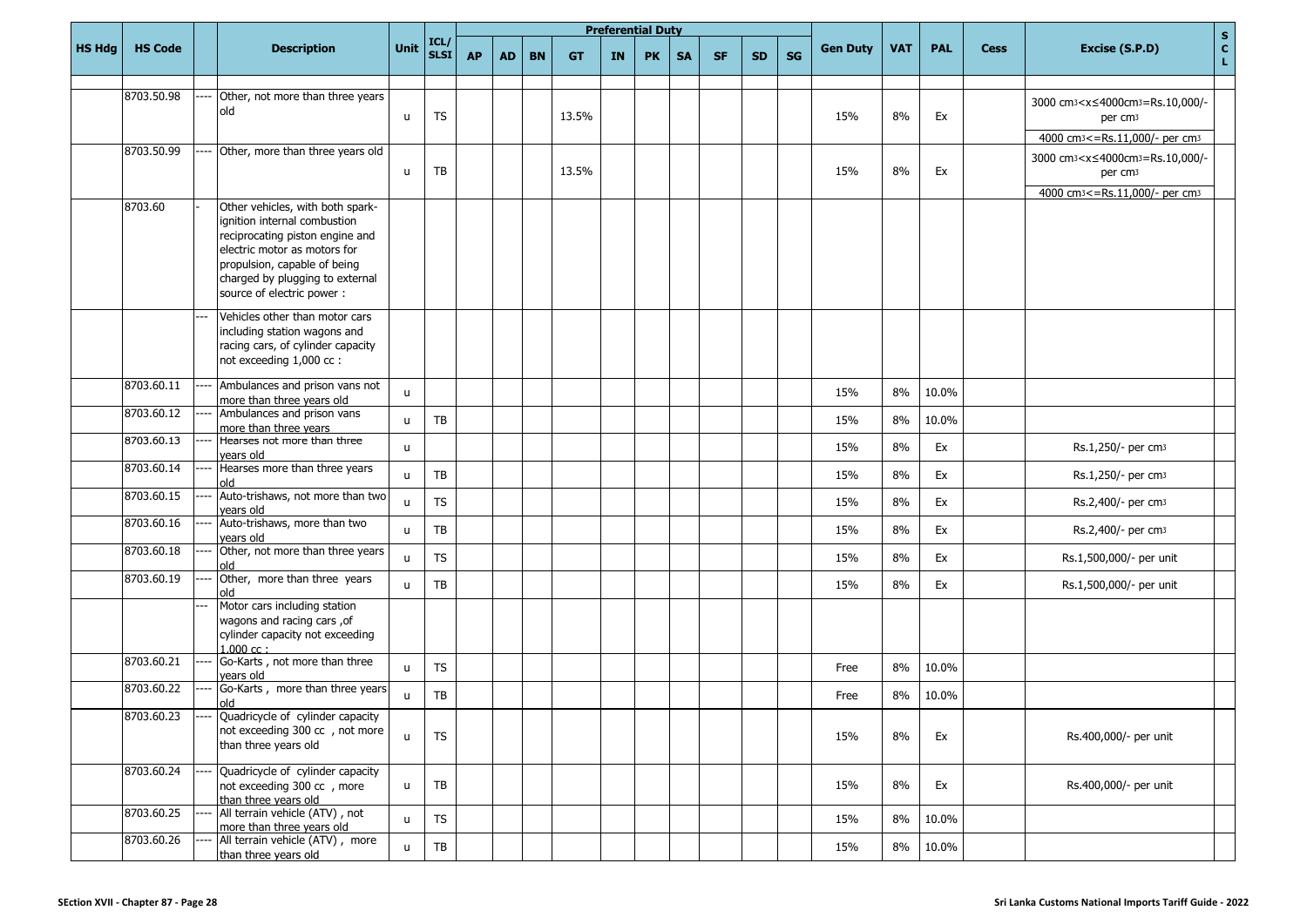|               |                |                                                                                                                                                           |              |                     |           |           |           |           |    | <b>Preferential Duty</b> |           |           |           |    |                 |            |            |             | $\mathbf S$                                                                                                                                                                   |
|---------------|----------------|-----------------------------------------------------------------------------------------------------------------------------------------------------------|--------------|---------------------|-----------|-----------|-----------|-----------|----|--------------------------|-----------|-----------|-----------|----|-----------------|------------|------------|-------------|-------------------------------------------------------------------------------------------------------------------------------------------------------------------------------|
| <b>HS Hdg</b> | <b>HS Code</b> | <b>Description</b>                                                                                                                                        | Unit         | ICL/<br><b>SLSI</b> | <b>AP</b> | <b>AD</b> | <b>BN</b> | <b>GT</b> | IN | <b>PK</b>                | <b>SA</b> | <b>SF</b> | <b>SD</b> | SG | <b>Gen Duty</b> | <b>VAT</b> | <b>PAL</b> | <b>Cess</b> | $\mathbf{c}$<br>Excise (S.P.D)<br>L.                                                                                                                                          |
|               |                |                                                                                                                                                           |              |                     |           |           |           |           |    |                          |           |           |           |    |                 |            |            |             |                                                                                                                                                                               |
|               | 8703.60.28     | Other, not more than three<br>vears old                                                                                                                   | $\mathsf{u}$ | <b>TS</b>           |           |           |           |           |    |                          |           |           |           |    | 15%             | 8%         | Ex         |             | Rs.1,500,000/- per unit                                                                                                                                                       |
|               | 8703.60.29     | Other, more than three years old                                                                                                                          | $\mathbf{u}$ | TB                  |           |           |           |           |    |                          |           |           |           |    | 15%             | 8%         | Ex         |             | Rs.1,500,000/- per unit                                                                                                                                                       |
|               |                | Of a cylinder capacity exceeding<br>1,000 cc but not exceeding 1,500                                                                                      |              |                     |           |           |           |           |    |                          |           |           |           |    |                 |            |            |             |                                                                                                                                                                               |
|               | 8703.60.31     | Ambulances and prison vans, not<br>more than three years old                                                                                              | $\mathbf{u}$ |                     |           |           |           |           |    |                          |           |           |           |    | 15%             | 8%         | 10.0%      |             |                                                                                                                                                                               |
|               | 8703.60.32     | Ambulances and prison vans,<br>more than three years old                                                                                                  | $\mathbf{u}$ | TB                  |           |           |           |           |    |                          |           |           |           |    | 15%             | 8%         | 10.0%      |             |                                                                                                                                                                               |
|               | 8703.60.33     | Hearses not more than three<br>vears old                                                                                                                  | $\mathbf{u}$ |                     |           |           |           |           |    |                          |           |           |           |    | 15%             | 8%         | Ex         |             | Rs.2,000/- per cm3                                                                                                                                                            |
|               | 8703.60.34     | Hearses more than three years<br>old                                                                                                                      | $\mathsf{u}$ | TB                  |           |           |           |           |    |                          |           |           |           |    | 15%             | 8%         | Ex         |             | Rs.2,000/- per cm3                                                                                                                                                            |
|               | 8703.60.35     | Motor cars including station<br>wagons and racing cars, not<br>more than three years old                                                                  | $\mathsf{u}$ | TS                  |           |           |           |           |    |                          |           |           |           |    | 15%             | 8%         | Ex         |             | 1000 cm <sup>3</sup> < x ≤ 1300 cm <sup>3</sup> = Rs.2,300/-<br>per cm <sub>3</sub><br>1300 cm <sub>3</sub> < x ≤ 1500 cm <sub>3</sub> = Rs. 2,850/-<br>per cm <sub>3</sub>   |
|               | 8703.60.36     | Motor cars including station<br>wagons and racing cars, more<br>than three years old                                                                      | $\mathsf{u}$ | TB                  |           |           |           |           |    |                          |           |           |           |    | 15%             | 8%         | Ex         |             | 1000 cm <sub>3</sub> < x ≤ 1300 cm <sub>3</sub> = Rs. 2, 300/-<br>per cm <sub>3</sub><br>1300 cm <sub>3</sub> < x ≤ 1500 cm <sub>3</sub> = Rs. 2,850/-<br>per cm <sub>3</sub> |
|               | 8703.60.38     | Other, not more than three years<br>old                                                                                                                   | $\mathsf{u}$ | <b>TS</b>           |           |           |           |           |    |                          |           |           |           |    | 15%             | 8%         | Ex         |             | 1000 cm <sub>3</sub> < x ≤ 1300 cm <sub>3</sub> = Rs.2,300/-<br>per cm <sub>3</sub><br>1300 cm <sub>3</sub> <x≤1500cm<sub>3=Rs.2,850/-<br/>per cm<sub>3</sub></x≤1500cm<sub>  |
|               | 8703.60.39     | Other, more than three years old                                                                                                                          | $\mathsf{u}$ | TB                  |           |           |           |           |    |                          |           |           |           |    | 15%             | 8%         | Ex         |             | 1000 cm <sub>3</sub> < x ≤ 1300 cm <sub>3</sub> = Rs.2,300/-<br>per cm <sub>3</sub><br>1300 cm <sup>3</sup> < x ≤ 1500 cm <sup>3</sup> = Rs. 2,850/-<br>per cm <sub>3</sub>   |
|               |                | Vehicles other than motor cars<br>including station wagons and<br>racing cars of a cylinder capacity<br>exceeding 1,500 cc but not<br>exceeding 2.000 cc: |              |                     |           |           |           |           |    |                          |           |           |           |    |                 |            |            |             |                                                                                                                                                                               |
|               | 8703.60.41     | Ambulances and prison vans not<br>more than three years old                                                                                               | $\mathsf{u}$ |                     |           |           |           |           |    |                          |           |           |           |    | 15%             | 8%         | 10.0%      |             |                                                                                                                                                                               |
|               | 8703.60.42     | Ambulances and prison vans<br>more than three years old                                                                                                   | $\mathsf{u}$ | TB                  |           |           |           |           |    |                          |           |           |           |    | 15%             | 8%         | 10.0%      |             |                                                                                                                                                                               |
|               | 8703.60.43     | Hearses not more than three<br>vears old                                                                                                                  | $\mathsf{u}$ |                     |           |           |           |           |    |                          |           |           |           |    | 15%             | 8%         | Ex         |             | Rs.2,500/- per cm3                                                                                                                                                            |
|               | 8703.60.44     | Hearses more than three years<br>old                                                                                                                      | $\mathsf{u}$ | TB                  |           |           |           |           |    |                          |           |           |           |    | 15%             | 8%         | Ex         |             | Rs.2,500/- per cm3                                                                                                                                                            |
|               | 8703.60.48     | Other, not more than three<br>vears old                                                                                                                   | u            | <b>TS</b>           |           |           |           |           |    |                          |           |           |           |    | 15%             | 8%         | Ex         |             | Rs.5,700/- per cm3                                                                                                                                                            |
|               | 8703.60.49     | Other, more than three years old                                                                                                                          | $\mathsf{u}$ | TB                  |           |           |           |           |    |                          |           |           |           |    | 15%             | 8%         | Ex         |             | Rs.5,700/- per cm3                                                                                                                                                            |
|               |                | Motor cars including station<br>wagons and racing cars of a<br>cylinder capacity exceeding 1,500<br>cc but not exceeding 2,000 cc :                       |              |                     |           |           |           |           |    |                          |           |           |           |    |                 |            |            |             |                                                                                                                                                                               |
|               | 8703.60.51     | Of a cylinder capacity not<br>exceeding 1,600 cc, not more<br>than three years old                                                                        | u            | TS                  |           |           |           |           |    |                          |           |           |           |    | 15%             | 8%         | Ex         |             | Rs.4,000/- per cm3                                                                                                                                                            |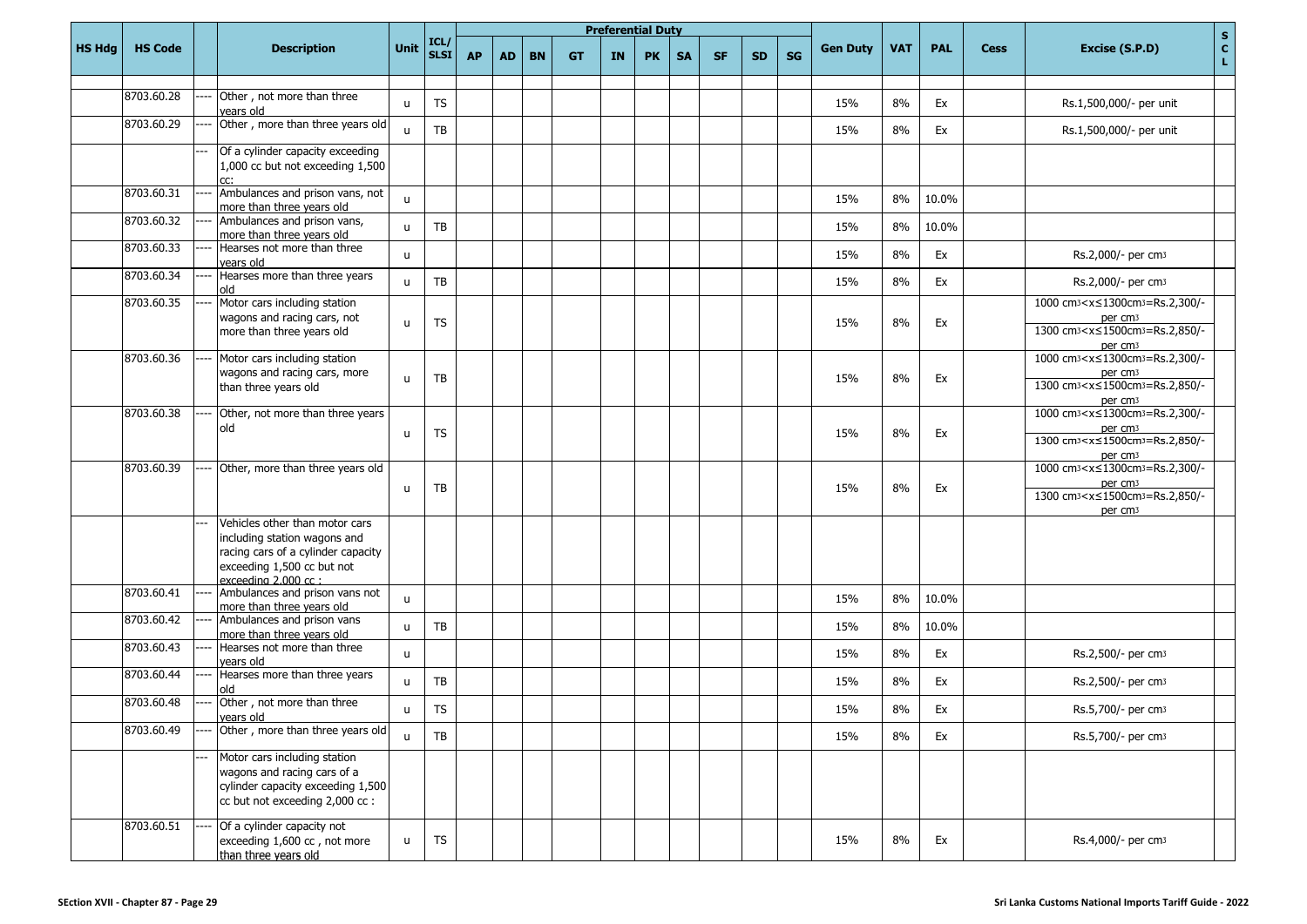|               |                |                                                                                                                                                         |              |                           |           |           |           |           |     | <b>Preferential Duty</b> |           |           |           |           |                 |            |            |             | $\mathbf{s}$                                                                                                                                                                                                                                                           |
|---------------|----------------|---------------------------------------------------------------------------------------------------------------------------------------------------------|--------------|---------------------------|-----------|-----------|-----------|-----------|-----|--------------------------|-----------|-----------|-----------|-----------|-----------------|------------|------------|-------------|------------------------------------------------------------------------------------------------------------------------------------------------------------------------------------------------------------------------------------------------------------------------|
| <b>HS Hdg</b> | <b>HS Code</b> | <b>Description</b>                                                                                                                                      | Unit         | ICL/<br>SLSI <sup>I</sup> | <b>AP</b> | <b>AD</b> | <b>BN</b> | <b>GT</b> | IN. | <b>PK</b>                | <b>SA</b> | <b>SF</b> | <b>SD</b> | <b>SG</b> | <b>Gen Duty</b> | <b>VAT</b> | <b>PAL</b> | <b>Cess</b> | $\mathbf{C}^-$<br>Excise (S.P.D)<br>L,                                                                                                                                                                                                                                 |
|               | 8703.60.52     | Of a cylinder capacity not                                                                                                                              |              |                           |           |           |           |           |     |                          |           |           |           |           |                 |            |            |             |                                                                                                                                                                                                                                                                        |
|               |                | exceeding 1,600 cc, more than<br>three vears old                                                                                                        | u            | TB                        |           |           |           |           |     |                          |           |           |           |           | 15%             | 8%         | Ex         |             | Rs.4,000/- per cm3                                                                                                                                                                                                                                                     |
|               | 8703.60.53     | Of a cylinder capacity exceeding<br>1,600 cc, but not exceeding<br>1,800 cc, not more than three<br>vears old                                           | $\mathsf{u}$ | <b>TS</b>                 |           |           |           |           |     |                          |           |           |           |           | 15%             | 8%         | Ex         |             | Rs.5,200/- per cm3                                                                                                                                                                                                                                                     |
|               | 8703.60.54     | Of a cylinder capacity exceeding<br>1,600 cc, but not exceeding<br>1,800 cc, more than three years<br>old                                               | u            | TB                        |           |           |           |           |     |                          |           |           |           |           | 15%             | 8%         | Ex         |             | Rs.5,200/- per cm3                                                                                                                                                                                                                                                     |
|               | 8703.60.58     | Other, not more than three<br>vears old                                                                                                                 | $\mathsf{u}$ | <b>TS</b>                 |           |           |           |           |     |                          |           |           |           |           | 15%             | 8%         | Ex         |             | Rs.5,700/- per cm3                                                                                                                                                                                                                                                     |
|               | 8703.60.59     | Other, more than three years old                                                                                                                        | u            | TB                        |           |           |           |           |     |                          |           |           |           |           | 15%             | 8%         | Ex         |             | Rs.5,700/- per cm3                                                                                                                                                                                                                                                     |
|               |                | Vehicles other than motor cars<br>including station wagons and<br>racing cars of a cylinder capacity<br>exceeding 2,000 cc but not<br>exceeding 3000cc: |              |                           |           |           |           |           |     |                          |           |           |           |           |                 |            |            |             |                                                                                                                                                                                                                                                                        |
|               | 8703.60.61     | Ambulances and prison vans not<br>more than three years old                                                                                             | $\mathsf{u}$ |                           |           |           |           |           |     |                          |           |           |           |           | 15%             | 8%         | 10.0%      |             |                                                                                                                                                                                                                                                                        |
|               | 8703.60.62     | Ambulances and prison vans<br>more than three years old                                                                                                 | u            | TB                        |           |           |           |           |     |                          |           |           |           |           | 15%             | 8%         | 10.0%      |             |                                                                                                                                                                                                                                                                        |
|               | 8703.60.63     | Hearses not more than three<br>vears old                                                                                                                | $\mathsf{u}$ |                           |           |           |           |           |     |                          |           |           |           |           | 15%             | 8%         | Ex         |             | Rs.2,500/- per cm3                                                                                                                                                                                                                                                     |
|               | 8703.60.64     | Hearses more than three years<br>old                                                                                                                    | $\mathsf{u}$ | TB                        |           |           |           |           |     |                          |           |           |           |           | 15%             | 8%         | Ex         |             | Rs.2,500/- per cm <sub>3</sub>                                                                                                                                                                                                                                         |
|               | 8703.60.68     | Other, not more than three<br>years old                                                                                                                 | $\mathsf{u}$ | <b>TS</b>                 |           |           |           |           |     |                          |           |           |           |           | 15%             | 8%         | Ex         |             | 2000 cm <sub>3</sub> <x≤2500cm<sub>3=Rs.6000/-<br/>per cm<sub>3</sub><br/>2500 cm<sub>3</sub><x≤2750cm<sub>3=Rs.7,000/-<br/>per cm<sub>3</sub><br/>2750 cm<sub>3</sub><x≤3000cm<sub>3=Rs.8,000/-<br/>per cm<sub>3</sub></x≤3000cm<sub></x≤2750cm<sub></x≤2500cm<sub>   |
|               | 8703.60.69     | Other, more than three years old                                                                                                                        | u            | TB                        |           |           |           |           |     |                          |           |           |           |           | 15%             | 8%         | Ex         |             | 2000 cm <sup>3</sup> < x ≤ 2500cm <sup>3</sup> = Rs.6000/-<br>per cm <sub>3</sub><br>2500 cm <sub>3</sub> <x≤2750cm<sub>3=Rs.7,000/-<br/>per cm<sub>3</sub><br/>2750 cm<sub>3</sub><x≤3000cm<sub>3=Rs.8,000/-<br/>per cm<sub>3</sub></x≤3000cm<sub></x≤2750cm<sub>     |
|               |                | Motor cars including station<br>wagons and racing cars of a<br>cylinder capacity exceeding 2,000<br>cc but not exceeding 3000cc:                        |              |                           |           |           |           |           |     |                          |           |           |           |           |                 |            |            |             |                                                                                                                                                                                                                                                                        |
|               |                | $\left 8703.60.71\right $ ---- Not more than three years old                                                                                            | u            | <b>TS</b>                 |           |           |           |           |     |                          |           |           |           |           | 15%             | 8%         | Ex         |             | 2000 cm <sup>3</sup> < x ≤ 2500cm <sup>3</sup> = Rs.6000/-<br>per cm <sub>3</sub><br>2500 cm <sup>3</sup> < x ≤ 2750 cm <sup>3</sup> = Rs. 7,000/-<br>per cm <sub>3</sub><br>2750 cm <sup>3</sup> < $x \le 3000$ cm <sup>3</sup> = Rs.8,000/-<br>per cm <sub>3</sub>   |
|               | 8703.60.72     | More than three years old                                                                                                                               | u            | TB                        |           |           |           |           |     |                          |           |           |           |           | 15%             | 8%         | Ex         |             | 2000 cm <sub>3</sub> <x≤2500cm<sub>3=Rs.6000/-<br/>per cm<sub>3</sub><br/>2500 cm<sub>3</sub> &lt; x ≤ 2750 cm<sub>3</sub> = Rs. 7,000/-<br/>per cm<sub>3</sub><br/>2750 cm<sub>3</sub><x≤3000cm<sub>3=Rs.8,000/-<br/>per cm<sub>3</sub></x≤3000cm<sub></x≤2500cm<sub> |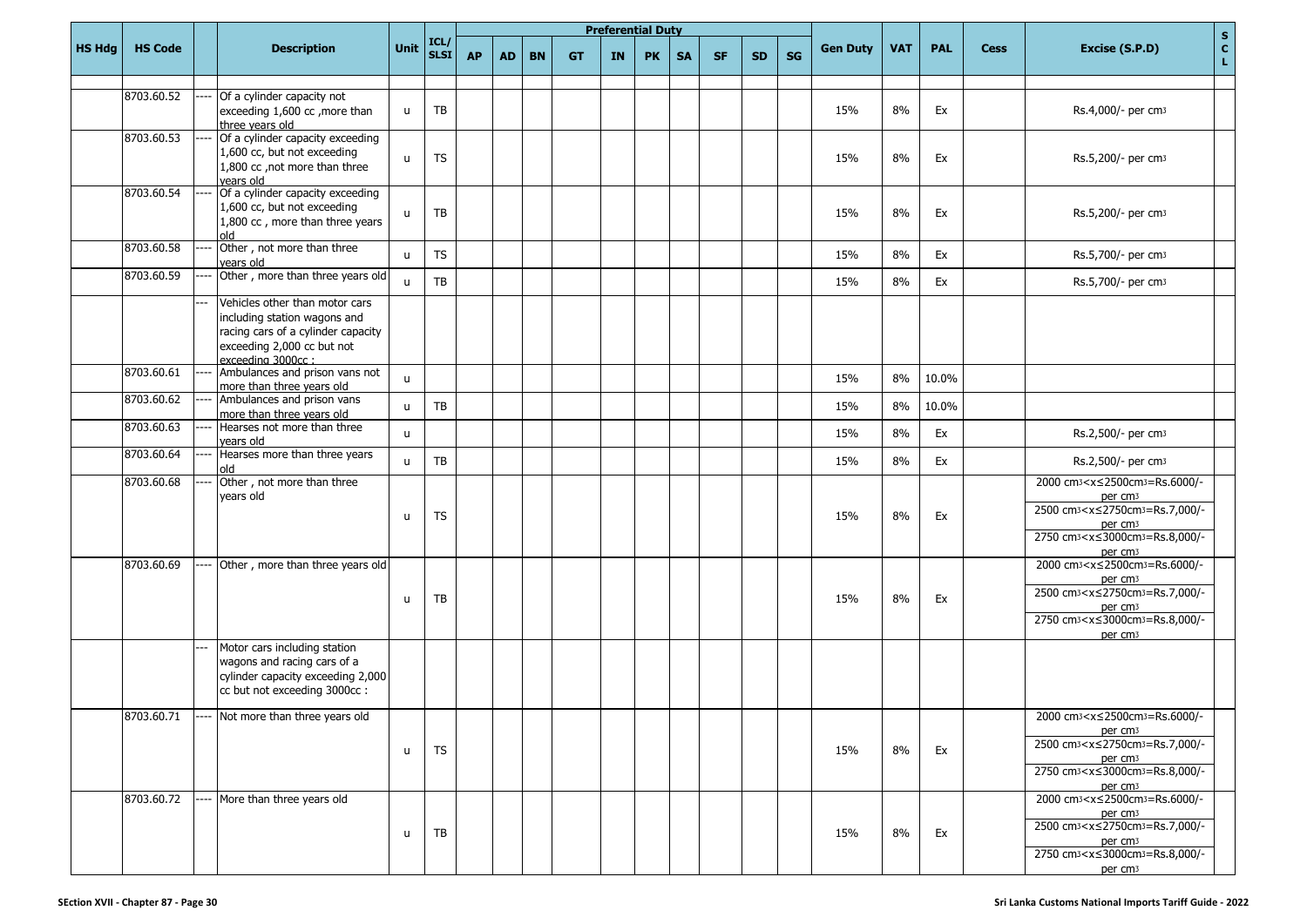|               |                |      |                                                                                                                                                                                                                                                       |      |                        |           |           |           |           |    | <b>Preferential Duty</b> |           |           |           |           |                 |            |            |             | $\mathbf S$                                                                                                                                        |
|---------------|----------------|------|-------------------------------------------------------------------------------------------------------------------------------------------------------------------------------------------------------------------------------------------------------|------|------------------------|-----------|-----------|-----------|-----------|----|--------------------------|-----------|-----------|-----------|-----------|-----------------|------------|------------|-------------|----------------------------------------------------------------------------------------------------------------------------------------------------|
| <b>HS Hdg</b> | <b>HS Code</b> |      | <b>Description</b>                                                                                                                                                                                                                                    | Unit | ICL/<br>SLSI           | <b>AP</b> | <b>AD</b> | <b>BN</b> | <b>GT</b> | IN | <b>PK</b>                | <b>SA</b> | <b>SF</b> | <b>SD</b> | <b>SG</b> | <b>Gen Duty</b> | <b>VAT</b> | <b>PAL</b> | <b>Cess</b> | c <br>Excise (S.P.D)<br>L.                                                                                                                         |
|               |                |      | Vehicles other than motor cars<br>including station wagons and<br>racing cars of a cylinder capacity<br>exceeding 3000cc:                                                                                                                             |      |                        |           |           |           |           |    |                          |           |           |           |           |                 |            |            |             |                                                                                                                                                    |
|               | 8703.60.81     |      | Ambulances and prison vans not<br>more than three years old                                                                                                                                                                                           | u    |                        |           |           |           |           |    |                          |           |           |           |           | 15%             | 8%         | 10.0%      |             |                                                                                                                                                    |
|               | 8703.60.82     |      | Ambulances and prison vans<br>more than three years old                                                                                                                                                                                               | u    | TB                     |           |           |           |           |    |                          |           |           |           |           | 15%             | 8%         | 10.0%      |             |                                                                                                                                                    |
|               | 8703.60.83     |      | Hearses not more than three<br>vears old                                                                                                                                                                                                              | u    |                        |           |           |           |           |    |                          |           |           |           |           | 15%             | 8%         | Ex         |             | Rs.3,500/- per cm3                                                                                                                                 |
|               | 8703.60.84     |      | Hearses more than three years<br>bla                                                                                                                                                                                                                  | u    | TB                     |           |           |           |           |    |                          |           |           |           |           | 15%             | 8%         | Ex         |             | Rs.3,500/- per cm3                                                                                                                                 |
|               | 8703.60.88     |      | Other, not more than three<br>years old                                                                                                                                                                                                               | u    | TS                     |           |           |           |           |    |                          |           |           |           |           | 15%             | 8%         | Ex         |             | 3000 cm <sub>3</sub> < x ≤ 4000 cm <sub>3</sub> = Rs.9,000/-<br>per cm <sub>3</sub><br>4000 cm <sup>3</sup> <= Rs.10,000/- per cm <sup>3</sup>     |
|               | 8703.60.89     |      | Other, more than three years old                                                                                                                                                                                                                      | u    | TB                     |           |           |           |           |    |                          |           |           |           |           | 15%             | 8%         | Ex         |             | 3000 cm <sub>3</sub> < x ≤ 4000 cm <sub>3</sub> = Rs.9,000/-<br>per cm <sub>3</sub><br>4000 cm <sup>3</sup> <= Rs.10,000/- per cm <sup>3</sup>     |
|               |                |      | Motor cars including station<br>wagons and racing cars of a<br>cylinder capacity exceeding<br>3000cc:                                                                                                                                                 |      |                        |           |           |           |           |    |                          |           |           |           |           |                 |            |            |             |                                                                                                                                                    |
|               | 8703.60.91     |      | Not more than three years old                                                                                                                                                                                                                         | u    | <b>TS</b>              |           |           |           |           |    |                          |           |           |           |           | 15%             | 8%         | Ex         |             | 3000 cm <sub>3</sub> <x≤4000cm<sub>3=Rs.9,000/-<br/>per cm<sub>3</sub><br/>4000 cm<sup>3</sup> &lt;= Rs.10,000/- per cm<sup>3</sup></x≤4000cm<sub> |
|               | 8703.60.92     |      | More than three years old                                                                                                                                                                                                                             | u    | TB                     |           |           |           |           |    |                          |           |           |           |           | 15%             | 8%         | Ex         |             | 3000 cm <sup>3</sup> < x ≤ 4000 cm <sup>3</sup> = Rs.9,000/-<br>per cm <sub>3</sub><br>4000 cm <sup>3</sup> <= Rs.10,000/- per cm <sup>3</sup>     |
|               | 8703.70        |      | Other vehicles, with both<br>compression-ignition internal<br>combustion piston engine (diesel<br>or semi-diesel) and electric motor<br>as motors for propulsion,<br>capable of being charged by<br>plugging to external source of<br>electric power: |      |                        |           |           |           |           |    |                          |           |           |           |           |                 |            |            |             |                                                                                                                                                    |
|               |                |      | Vehicles other than motor cars<br>including station wagons and<br>racing cars , of cylinder capacity<br>not exceeding 1,000 cc :                                                                                                                      |      |                        |           |           |           |           |    |                          |           |           |           |           |                 |            |            |             |                                                                                                                                                    |
|               | 8703.70.11     |      | Ambulances and prison vans not<br>more than three years old                                                                                                                                                                                           | u    |                        |           |           |           |           |    |                          |           |           |           |           | 15%             | 8%         | 10.0%      |             |                                                                                                                                                    |
|               | 8703.70.12     | ---- | Ambulances and prison vans<br>more than three years                                                                                                                                                                                                   | u    | TB                     |           |           |           |           |    |                          |           |           |           |           | 15%             | $8\%$      | 10.0%      |             |                                                                                                                                                    |
|               | 8703.70.13     |      | Hearses not more than three<br>years old                                                                                                                                                                                                              | u    |                        |           |           |           |           |    |                          |           |           |           |           | 15%             | 8%         | Ex         |             | Rs.2,000/- per cm3                                                                                                                                 |
|               | 8703.70.14     |      | Hearses more than three years<br>old                                                                                                                                                                                                                  | u    | $\mathsf{T}\mathsf{B}$ |           |           |           |           |    |                          |           |           |           |           | 15%             | 8%         | Ex         |             | Rs.2,000/- per cm3                                                                                                                                 |
|               | 8703.70.15     |      | Auto-trishaws, not more than two<br>years old                                                                                                                                                                                                         | u    | <b>TS</b>              |           |           |           |           |    |                          |           |           |           |           | 15%             | 8%         | Ex         |             | Rs.1,450/- per cm3                                                                                                                                 |
|               | 8703.70.16     |      | Auto-trishaws, more than two<br>years old                                                                                                                                                                                                             | u    | $\mathsf{T}\mathsf{B}$ |           |           |           |           |    |                          |           |           |           |           | 15%             | 8%         | Ex         |             | Rs.1,450/- per cm3                                                                                                                                 |
|               | 8703.70.18     |      | Other, not more than three<br>vears old                                                                                                                                                                                                               | u    | ${\sf TS}$             |           |           |           |           |    |                          |           |           |           |           | 15%             | 8%         | Ex         |             | Rs.3,400/- per cm3                                                                                                                                 |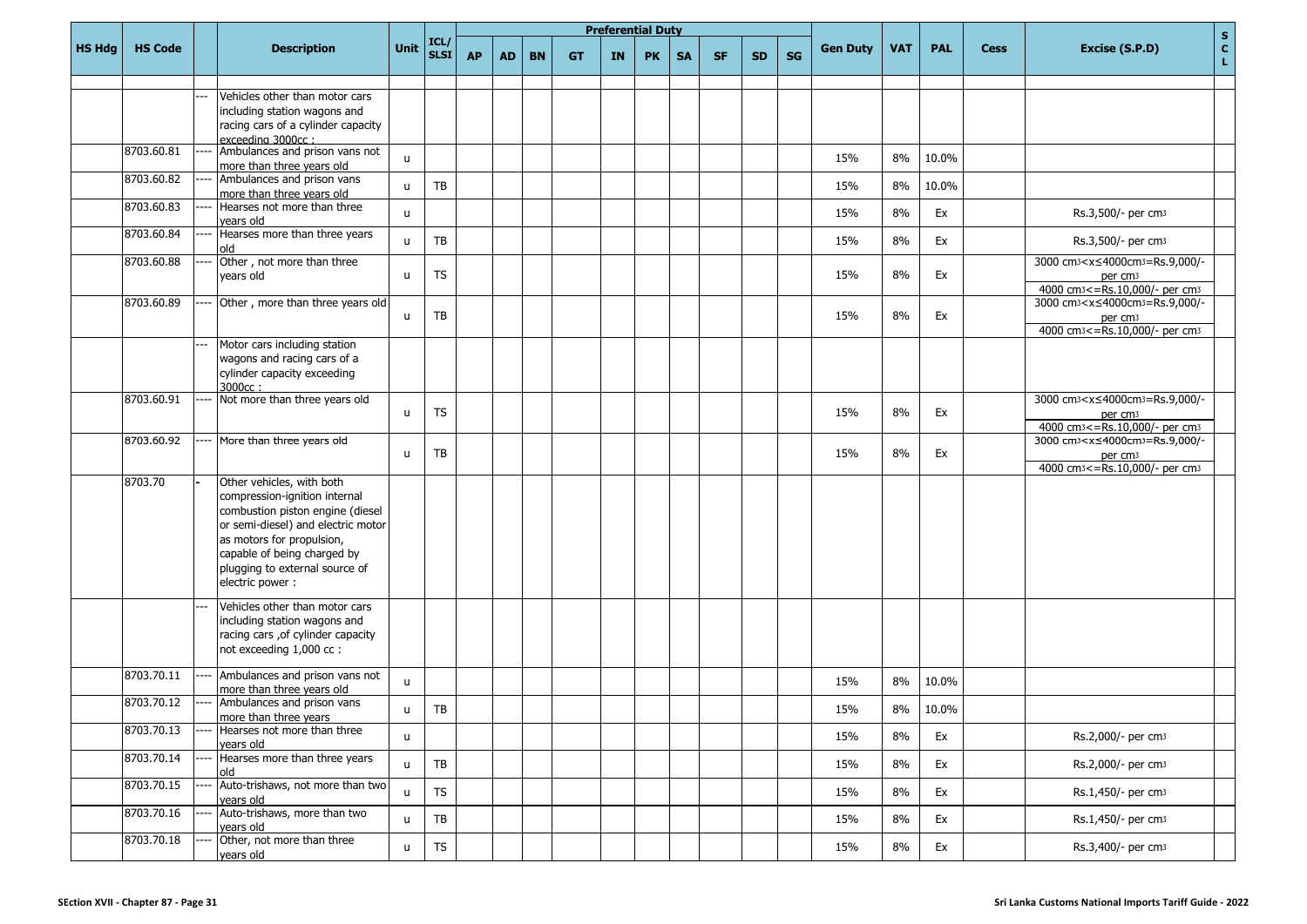|               |                |                                                                                                                                                            |                |                        |           |           |           |           | <b>Preferential Duty</b> |           |           |           |           |           |                 |            |            |             | $\mathbf{s}$                                  |
|---------------|----------------|------------------------------------------------------------------------------------------------------------------------------------------------------------|----------------|------------------------|-----------|-----------|-----------|-----------|--------------------------|-----------|-----------|-----------|-----------|-----------|-----------------|------------|------------|-------------|-----------------------------------------------|
| <b>HS Hdg</b> | <b>HS Code</b> | <b>Description</b>                                                                                                                                         | Unit           | ICL/<br>SLSI           | <b>AP</b> | <b>AD</b> | <b>BN</b> | <b>GT</b> | <b>IN</b>                | <b>PK</b> | <b>SA</b> | <b>SF</b> | <b>SD</b> | <b>SG</b> | <b>Gen Duty</b> | <b>VAT</b> | <b>PAL</b> | <b>Cess</b> | $\mathbf{c}$<br>Excise (S.P.D)<br>$\mathbf L$ |
|               | 8703.70.19     | Other, more than three years                                                                                                                               |                |                        |           |           |           |           |                          |           |           |           |           |           |                 |            |            |             |                                               |
|               |                | old                                                                                                                                                        | $\mathbf{u}$   | TB                     |           |           |           |           |                          |           |           |           |           |           | 15%             | 8%         | Ex         |             | Rs.3,400/- per cm3                            |
|               |                | Motor cars including station<br>wagons and racing cars, of<br>cylinder capacity not exceeding<br>$1.000$ cc:                                               |                |                        |           |           |           |           |                          |           |           |           |           |           |                 |            |            |             |                                               |
|               | 8703.70.21     | Go-Karts, not more than three<br>years old                                                                                                                 | $\mathsf{u}$   | <b>TS</b>              |           |           |           |           |                          |           |           |           |           |           | Free            | 8%         | 10.0%      |             |                                               |
|               | 8703.70.22     | Go-Karts, more than three years<br>old                                                                                                                     | $\mathbf{u}$   | TB                     |           |           |           |           |                          |           |           |           |           |           | Free            | 8%         | 10.0%      |             |                                               |
|               | 8703.70.23     | Quadricycle of cylinder capacity<br>not exceeding 300 cc , not more<br>than three years old                                                                | u              | <b>TS</b>              |           |           |           |           |                          |           |           |           |           |           | 15%             | 8%         | Ex         |             | Rs.400,000/- per unit                         |
|               | 8703.70.24     | Quadricycle of cylinder capacity<br>not exceeding 300 cc , more<br>than three years old                                                                    | u              | TB                     |           |           |           |           |                          |           |           |           |           |           | 15%             | 8%         | Ex         |             | Rs.400,000/- per unit                         |
|               | 8703.70.25     | All terrain vehicle (ATV), not<br>more than three years old                                                                                                | u              | <b>TS</b>              |           |           |           |           |                          |           |           |           |           |           | 15%             | 8%         | 10.0%      |             |                                               |
|               | 8703.70.26     | All terrain vehicle (ATV), more<br>than three years old                                                                                                    | u              | TB                     |           |           |           |           |                          |           |           |           |           |           | 15%             | 8%         | 10.0%      |             |                                               |
|               | 8703.70.28     | Other, not more than three<br>years old                                                                                                                    | u              | <b>TS</b>              |           |           |           |           |                          |           |           |           |           |           | 15%             | 8%         | Ex         |             | Rs.3,400/- per cm3                            |
|               | 8703.70.29     | Other, more than three years old                                                                                                                           | $\blacksquare$ | TB                     |           |           |           |           |                          |           |           |           |           |           | 15%             | 8%         | Ex         |             | Rs.3,400/- per cm3                            |
|               |                | Of a cylinder capacity exceeding<br>1,000 cc but not exceeding 1,500<br>CC:                                                                                |                |                        |           |           |           |           |                          |           |           |           |           |           |                 |            |            |             |                                               |
|               | 8703.70.31     | Ambulances and prison vans, not<br>more than three years old                                                                                               | $\mathsf{u}$   |                        |           |           |           |           |                          |           |           |           |           |           | 15%             | 8%         | 10.0%      |             |                                               |
|               | 8703.70.32     | Ambulances and prison vans,<br>more than three years old                                                                                                   | u              | TB                     |           |           |           |           |                          |           |           |           |           |           | 15%             | 8%         | 10.0%      |             |                                               |
|               | 8703.70.33     | Hearses not more than three<br>vears old                                                                                                                   | $\mathsf{u}$   |                        |           |           |           |           |                          |           |           |           |           |           | 15%             | 8%         | Ex         |             | Rs.2,000/- per cm3                            |
|               | 8703.70.34     | Hearses more than three years<br>old                                                                                                                       | $\mathsf{u}$   | TB                     |           |           |           |           |                          |           |           |           |           |           | 15%             | 8%         | Ex         |             | Rs.2,000/- per cm <sub>3</sub>                |
|               | 8703.70.35     | Motor cars including station<br>wagons and racing cars, not<br>more than three years old                                                                   | $\mathsf{u}$   | <b>TS</b>              |           |           |           |           |                          |           |           |           |           |           | 15%             | 8%         | Ex         |             | Rs.3,400/- per cm3                            |
|               | 8703.70.36     | Motor cars including station<br>wagons and racing cars, more<br>than three years old                                                                       | u              | TB                     |           |           |           |           |                          |           |           |           |           |           | 15%             | 8%         | Ex         |             | Rs.3,400/- per cm3                            |
|               | 8703.70.38     | Other, not more than three years<br>old                                                                                                                    | u              | <b>TS</b>              |           |           |           |           |                          |           |           |           |           |           | 15%             | 8%         | Ex         |             | Rs.3,400/- per cm3                            |
|               | 8703.70.39     | Other, more than three years old                                                                                                                           | u              | $\mathsf{T}\mathsf{B}$ |           |           |           |           |                          |           |           |           |           |           | 15%             | $8\%$      | Ex         |             | Rs.3,400/- per cm3                            |
|               |                | Vehicles other than motor cars<br>including station wagons and<br>racing cars of a cylinder capacity<br>exceeding 1,500 cc but not<br>exceeding 2,000 cc : |                |                        |           |           |           |           |                          |           |           |           |           |           |                 |            |            |             |                                               |
|               | 8703.70.41     | Ambulances and prison vans not<br>more than three years old                                                                                                | $\mathsf{u}$   |                        |           |           |           |           |                          |           |           |           |           |           | 15%             | 8%         | 10.0%      |             |                                               |
|               | 8703.70.42     | Ambulances and prison vans<br>more than three years old                                                                                                    | u              | $\mathsf{T}\mathsf{B}$ |           |           |           |           |                          |           |           |           |           |           | 15%             | 8%         | 10.0%      |             |                                               |
|               | 8703.70.43     | Hearses not more than three<br>years old                                                                                                                   | $\mathsf{u}$   |                        |           |           |           |           |                          |           |           |           |           |           | 15%             | 8%         | Ex         |             | Rs.3,000/- per cm3                            |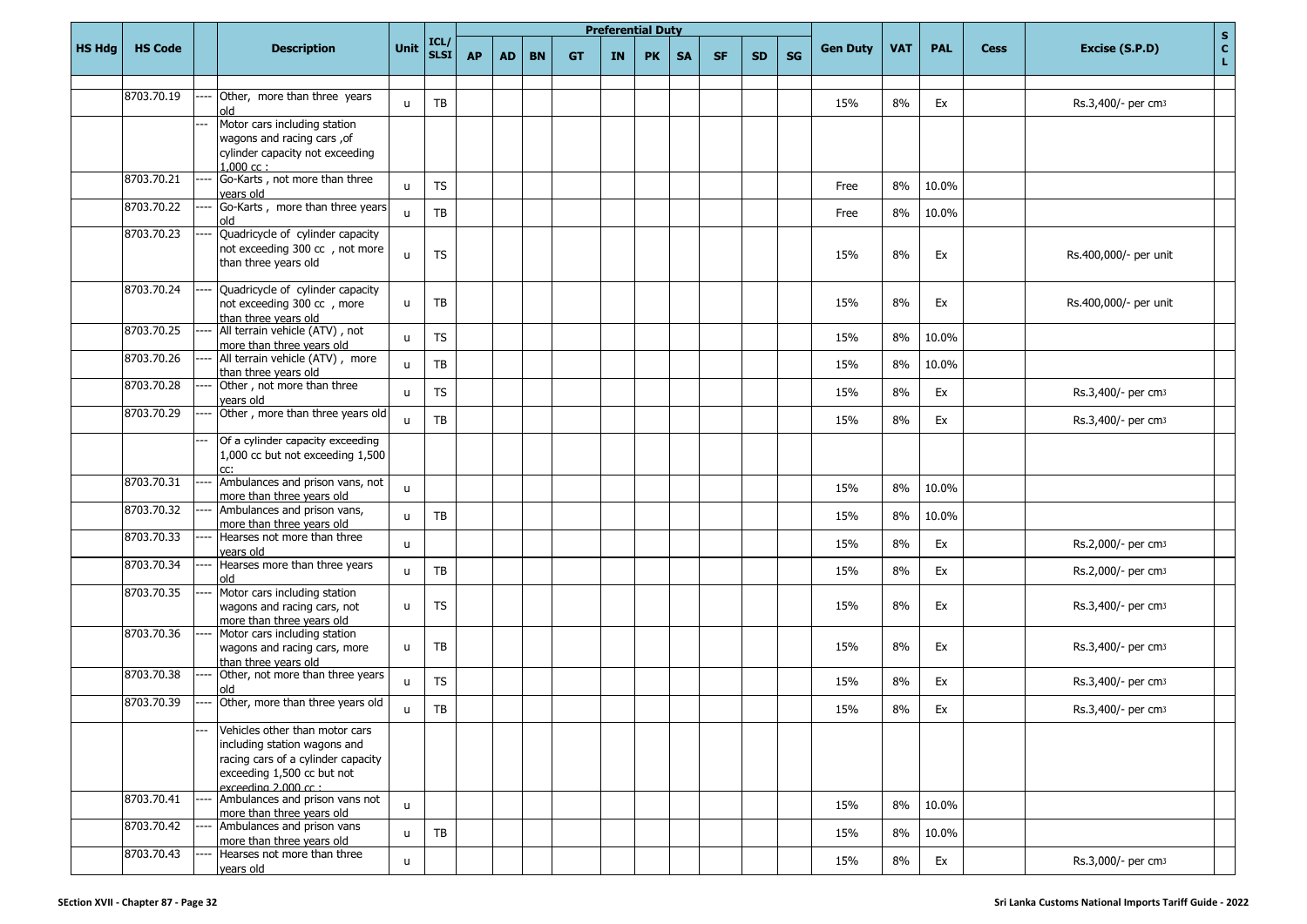|               |                |                                                                                                                                                         |              |                     |           |           |           |           | <b>Preferential Duty</b> |           |           |           |           |           |                 |            |            |             | $\mathbf S$                                    |
|---------------|----------------|---------------------------------------------------------------------------------------------------------------------------------------------------------|--------------|---------------------|-----------|-----------|-----------|-----------|--------------------------|-----------|-----------|-----------|-----------|-----------|-----------------|------------|------------|-------------|------------------------------------------------|
| <b>HS Hdg</b> | <b>HS Code</b> | <b>Description</b>                                                                                                                                      | Unit         | ICL/<br><b>SLSI</b> | <b>AP</b> | <b>AD</b> | <b>BN</b> | <b>GT</b> | <b>IN</b>                | <b>PK</b> | <b>SA</b> | <b>SF</b> | <b>SD</b> | <b>SG</b> | <b>Gen Duty</b> | <b>VAT</b> | <b>PAL</b> | <b>Cess</b> | $\mathbf{c}$<br>Excise (S.P.D)<br>$\mathbf{L}$ |
|               |                |                                                                                                                                                         |              |                     |           |           |           |           |                          |           |           |           |           |           |                 |            |            |             |                                                |
|               | 8703.70.44     | Hearses more than three years<br>old                                                                                                                    | $\mathbf{u}$ | <b>TB</b>           |           |           |           |           |                          |           |           |           |           |           | 15%             | 8%         | Ex         |             | Rs.3,000/- per cm3                             |
|               | 8703.70.48     | Other, not more than three<br>vears old                                                                                                                 | $\mathsf{u}$ | <b>TS</b>           |           |           |           |           |                          |           |           |           |           |           | 15%             | 8%         | Ex         |             | Rs.6,900/- per cm3                             |
|               | 8703.70.49     | Other, more than three years old                                                                                                                        | $\mathbf{H}$ | <b>TB</b>           |           |           |           |           |                          |           |           |           |           |           | 15%             | 8%         | Ex         |             | Rs.6,900/- per cm3                             |
|               |                | Motor cars including station<br>wagons and racing cars of a<br>cylinder capacity exceeding 1,500<br>cc but not exceeding 2,000 cc :                     |              |                     |           |           |           |           |                          |           |           |           |           |           |                 |            |            |             |                                                |
|               | 8703.70.51     | Of a cylinder capacity not<br>exceeding 1,600 cc, not more<br>than three years old                                                                      | u            | <b>TS</b>           |           |           |           |           |                          |           |           |           |           |           | 15%             | 8%         | Ex         |             | Rs.4,600/- per cm3                             |
|               | 8703.70.52     | Of a cylinder capacity not<br>exceeding 1,600 cc , more than<br>three vears old                                                                         | $\mathbf{u}$ | TB                  |           |           |           |           |                          |           |           |           |           |           | 15%             | 8%         | Ex         |             | Rs.4,600/- per cm3                             |
|               | 8703.70.53     | Of a cylinder capacity exceeding<br>1,600 cc, but not exceeding<br>1,800 cc, not more than three<br>vears old                                           | $\mathbf{u}$ | <b>TS</b>           |           |           |           |           |                          |           |           |           |           |           | 15%             | 8%         | Ex         |             | Rs.5,700/- per cm3                             |
|               | 8703.70.54     | Of a cylinder capacity exceeding<br>1,600 cc, but not exceeding<br>1,800 cc, more than three years<br>hlo                                               | $\mathbf{u}$ | TB                  |           |           |           |           |                          |           |           |           |           |           | 15%             | 8%         | Ex         |             | Rs.5,700/- per cm3                             |
|               | 8703.70.58     | Other, not more than three<br>vears old                                                                                                                 | $\mathbf{u}$ | <b>TS</b>           |           |           |           |           |                          |           |           |           |           |           | 15%             | 8%         | Ex         |             | Rs.6,900/- per cm3                             |
|               | 8703.70.59     | Other, more than three years old                                                                                                                        | $\mathbf{u}$ | TB                  |           |           |           |           |                          |           |           |           |           |           | 15%             | 8%         | Ex         |             | Rs.6,900/- per cm3                             |
|               |                | Vehicles other than motor cars<br>including station wagons and<br>racing cars of a cylinder capacity<br>exceeding 2,000 cc but not<br>exceeding 3000cc: |              |                     |           |           |           |           |                          |           |           |           |           |           |                 |            |            |             |                                                |
|               | 8703.70.61     | Ambulances and prison vans not<br>more than three years old                                                                                             | $\mathsf{u}$ |                     |           |           |           |           |                          |           |           |           |           |           | 15%             | 8%         | 10.0%      |             |                                                |
|               | 8703.70.62     | Ambulances and prison vans<br>more than three years old                                                                                                 | $\mathbf{u}$ | TB                  |           |           |           |           |                          |           |           |           |           |           | 15%             | 8%         | 10.0%      |             |                                                |
|               | 8703.70.63     | Hearses not more than three<br>years old                                                                                                                | $\mathbf{u}$ |                     |           |           |           |           |                          |           |           |           |           |           | 15%             | 8%         | Ex         |             | Rs.4,000/- per cm3                             |
|               | 8703.70.64     | Hearses more than three years<br>old                                                                                                                    | $\mathsf{u}$ | TB                  |           |           |           |           |                          |           |           |           |           |           | 15%             | 8%         | Ex         |             | Rs.4,000/- per cm3                             |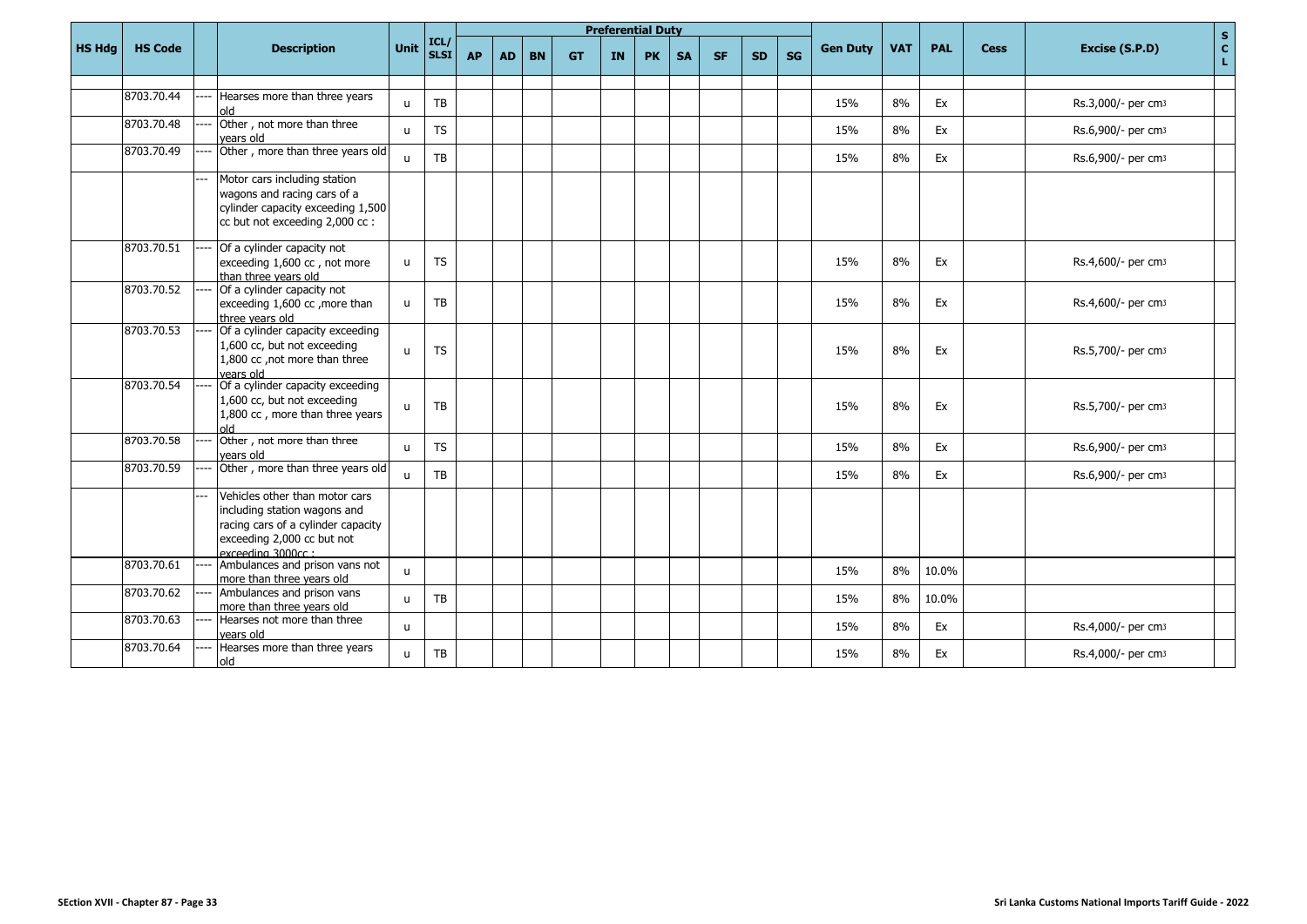|               |                |     |                                                                                                                                                                                                                                                                                       |              |                           |           |           |           |           |           | <b>Preferential Duty</b> |           |           |           |    |                 |            |            |             |                                                                                                                                                                                                                                                                     | $\mathbf S$       |
|---------------|----------------|-----|---------------------------------------------------------------------------------------------------------------------------------------------------------------------------------------------------------------------------------------------------------------------------------------|--------------|---------------------------|-----------|-----------|-----------|-----------|-----------|--------------------------|-----------|-----------|-----------|----|-----------------|------------|------------|-------------|---------------------------------------------------------------------------------------------------------------------------------------------------------------------------------------------------------------------------------------------------------------------|-------------------|
| <b>HS Hdg</b> | <b>HS Code</b> |     | <b>Description</b>                                                                                                                                                                                                                                                                    | Unit         | ICL,<br>SLSI <sup>I</sup> | <b>AP</b> | <b>AD</b> | <b>BN</b> | <b>GT</b> | <b>IN</b> | <b>PK</b>                | <b>SA</b> | <b>SF</b> | <b>SD</b> | SG | <b>Gen Duty</b> | <b>VAT</b> | <b>PAL</b> | <b>Cess</b> | Excise (S.P.D)                                                                                                                                                                                                                                                      | $\mathbf{C}$<br>L |
|               |                |     |                                                                                                                                                                                                                                                                                       |              |                           |           |           |           |           |           |                          |           |           |           |    |                 |            |            |             |                                                                                                                                                                                                                                                                     |                   |
|               | 8703.70.68     |     | Other, not more than three<br>vears old                                                                                                                                                                                                                                               | <b>u</b>     | <b>TS</b>                 |           |           |           |           |           |                          |           |           |           |    | 15%             | 8%         | Ex         |             | 2000 cm <sub>3</sub> <x≤2500cm<sub>3=Rs.7000/-<br/>per cm<sub>3</sub><br/>2500 cm<sub>3</sub><x≤2750cm<sub>3=Rs.8,000/-<br/>per cm<sub>3</sub><br/>2750 cm<sub>3</sub><x≤3000cm<sub>3=Rs9,000/-<br/>per cm<sub>3</sub></x≤3000cm<sub></x≤2750cm<sub></x≤2500cm<sub> |                   |
|               | 8703.70.69     |     | Other, more than three years old                                                                                                                                                                                                                                                      | u            | TB                        |           |           |           |           |           |                          |           |           |           |    | 15%             | 8%         | Ex         |             | 2000 cm <sub>3</sub> <x≤2500cm<sub>3=Rs.7000/-<br/>per cm<sub>3</sub><br/>2500 cm<sub>3</sub><x≤2750cm<sub>3=Rs.8,000/-<br/>per cm<sub>3</sub><br/>2750 cm<sub>3</sub><x≤3000cm<sub>3=Rs9,000/-<br/>per cm<sub>3</sub></x≤3000cm<sub></x≤2750cm<sub></x≤2500cm<sub> |                   |
|               |                | --- | Motor cars including station<br>wagons and racing cars of a<br>cylinder capacity exceeding 2,000<br>cc but not exceeding 3000cc:                                                                                                                                                      |              |                           |           |           |           |           |           |                          |           |           |           |    |                 |            |            |             |                                                                                                                                                                                                                                                                     |                   |
|               | 8703.70.71     |     | Vehicles for the transport of 7 or<br>more persons (adults) including<br>the driver, with non-monocoque<br>body bolted on ladder type heavy<br>duty chassis, with permanent<br>four-wheel drive capability, and a<br>total payload (of persons and<br>cargo) of over 800 kg, not more | $\mathbf{u}$ | <b>TS</b>                 |           |           |           |           |           |                          |           |           |           |    | 15%             | 8%         | Ex         |             | 2000 cm <sub>3</sub> <x≤2500cm<sub>3=Rs.7000/-<br/>per cm<sub>3</sub><br/>2500 cm<sub>3</sub><x≤2750cm<sub>3=Rs.8,000/-<br/>per cm<sub>3</sub><br/>2750 cm<sub>3</sub><x≤3000cm<sub>3=Rs9,000/-<br/>per cm<sub>3</sub></x≤3000cm<sub></x≤2750cm<sub></x≤2500cm<sub> |                   |
|               | 8703.70.72     |     | Motor-homes, specially equipped<br>for habitation (with sleeping,<br>cooking, toilet facilities etc), not<br>more than three years old                                                                                                                                                | u            | <b>TS</b>                 |           |           |           |           |           |                          |           |           |           |    | 15%             | Ex         | 10.0%      |             |                                                                                                                                                                                                                                                                     |                   |
|               | 8703.70.78     |     | Other, not more than three years<br>old                                                                                                                                                                                                                                               | $\mathbf{u}$ | $\overline{TS}$           |           |           |           |           |           |                          |           |           |           |    | 15%             | 8%         | Ex         |             | 2000 cm <sub>3</sub> <x≤2500cm<sub>3=Rs.7000/-<br/>per cm<sub>3</sub><br/>2500 cm<sub>3</sub><x≤2750cm<sub>3=Rs.8,000/-<br/>per cm<sub>3</sub><br/>2750 cm<sub>3</sub><x≤3000cm<sub>3=Rs9,000/-<br/>per cm<sub>3</sub></x≤3000cm<sub></x≤2750cm<sub></x≤2500cm<sub> |                   |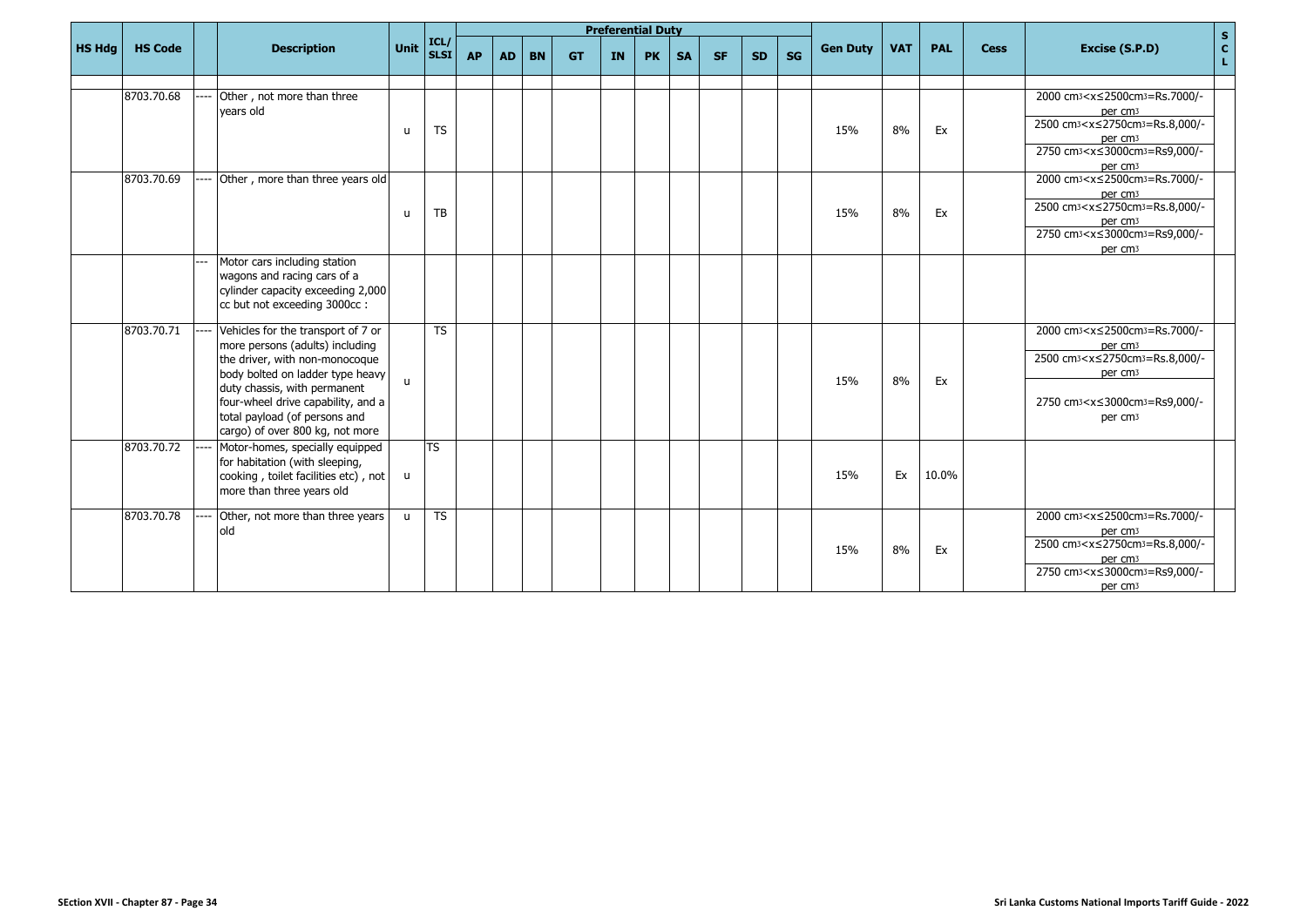|               |                |       |                                                                                                                                         |              |              |           |           |           |           |           | <b>Preferential Duty</b> |           |           |           |           |                 |            |            |             |                                                                                                                                                                                                                                                                     | $\mathbf{s}$                 |
|---------------|----------------|-------|-----------------------------------------------------------------------------------------------------------------------------------------|--------------|--------------|-----------|-----------|-----------|-----------|-----------|--------------------------|-----------|-----------|-----------|-----------|-----------------|------------|------------|-------------|---------------------------------------------------------------------------------------------------------------------------------------------------------------------------------------------------------------------------------------------------------------------|------------------------------|
| <b>HS Hdg</b> | <b>HS Code</b> |       | <b>Description</b>                                                                                                                      | <b>Unit</b>  | ICL/<br>SLSI | <b>AP</b> | <b>AD</b> | <b>BN</b> | <b>GT</b> | <b>IN</b> | <b>PK</b>                | <b>SA</b> | <b>SF</b> | <b>SD</b> | <b>SG</b> | <b>Gen Duty</b> | <b>VAT</b> | <b>PAL</b> | <b>Cess</b> | Excise (S.P.D)                                                                                                                                                                                                                                                      | $\mathbf{c}$<br>$\mathbf{L}$ |
|               |                |       |                                                                                                                                         |              |              |           |           |           |           |           |                          |           |           |           |           |                 |            |            |             |                                                                                                                                                                                                                                                                     |                              |
|               | 8703.70.79     |       | Other, more than three years old                                                                                                        | $\mathbf{u}$ | TB           |           |           |           |           |           |                          |           |           |           |           | 15%             | 8%         | Ex         |             | 2000 cm <sub>3</sub> <x≤2500cm<sub>3=Rs.7000/-<br/>per cm<sub>3</sub><br/>2500 cm<sub>3</sub><x≤2750cm<sub>3=Rs.8,000/-<br/>per cm<sub>3</sub><br/>2750 cm<sub>3</sub><x≤3000cm<sub>3=Rs9,000/-<br/>per cm<sub>3</sub></x≤3000cm<sub></x≤2750cm<sub></x≤2500cm<sub> |                              |
|               |                | $---$ | Vehicles other than motor cars<br>including station wagons and<br>racing cars of a cylinder capacity<br>exceeding 3000cc:               |              |              |           |           |           |           |           |                          |           |           |           |           |                 |            |            |             |                                                                                                                                                                                                                                                                     |                              |
|               | 8703.70.81     |       | Ambulances and prison vans not<br>more than three vears old                                                                             | $\mathsf{u}$ |              |           |           |           |           |           |                          |           |           |           |           | 15%             | 8%         | 10.0%      |             |                                                                                                                                                                                                                                                                     |                              |
|               | 8703.70.82     |       | Ambulances and prison vans<br>more than three years old                                                                                 | u            | TB           |           |           |           |           |           |                          |           |           |           |           | 15%             | 8%         | 10.0%      |             |                                                                                                                                                                                                                                                                     |                              |
|               | 8703.70.83     |       | Hearses not more than three<br>vears old                                                                                                | $\mathsf{u}$ |              |           |           |           |           |           |                          |           |           |           |           | 15%             | 8%         | Ex         |             | Rs.4,000/- per cm <sub>3</sub>                                                                                                                                                                                                                                      |                              |
|               | 8703.70.84     |       | Hearses more than three years<br>blo                                                                                                    | $\mathbf{u}$ | TB           |           |           |           |           |           |                          |           |           |           |           | 15%             | 8%         | Ex         |             | Rs.4,000/- per cm <sub>3</sub>                                                                                                                                                                                                                                      |                              |
|               | 8703.70.88     |       | Other, not more than three<br>vears old                                                                                                 | $\mathsf{u}$ | <b>TS</b>    |           |           |           |           |           |                          |           |           |           |           | 15%             | 8%         | Ex         |             | 3000 cm3 <x≤4000cm3=rs.10,000 -<br="">per cm<sub>3</sub><br/>4000 cm<sup>3</sup> &lt;= Rs.11,000/- per cm<sup>3</sup></x≤4000cm3=rs.10,000>                                                                                                                         |                              |
|               | 8703.70.89     |       | Other, more than three years old                                                                                                        | $\mathsf{u}$ | TB           |           |           |           |           |           |                          |           |           |           |           | 15%             | 8%         | Ex         |             | 3000 cm3 <x≤4000cm3=rs.10,000 -<br="">per cm<sub>3</sub><br/>4000 cm<sup>3</sup> &lt;= Rs.11,000/- per cm<sup>3</sup></x≤4000cm3=rs.10,000>                                                                                                                         |                              |
|               |                |       | Motor cars including station<br>wagons and racing cars of a<br>cylinder capacity exceeding<br>3000cc:                                   |              |              |           |           |           |           |           |                          |           |           |           |           |                 |            |            |             |                                                                                                                                                                                                                                                                     |                              |
|               | 8703.70.91     |       | Motor -homes, specially equipped<br>for habitation (with sleeping,<br>cooking, toilet facilities etc), not<br>more than three years old | u            | <b>TS</b>    |           |           |           |           |           |                          |           |           |           |           | 15%             | Ex         | 10.0%      |             |                                                                                                                                                                                                                                                                     |                              |
|               | 8703.70.98     |       | Other, not more than three years<br>old                                                                                                 | <b>u</b>     | <b>TS</b>    |           |           |           |           |           |                          |           |           |           |           | 15%             | 8%         | Ex         |             | 3000 cm <sub>3</sub> <x≤4000cm<sub>3=Rs.10,000/-<br/>per cm<sub>3</sub><br/>4000 cm<sup>3</sup> &lt;= Rs.11,000/- per cm<sup>3</sup></x≤4000cm<sub>                                                                                                                 |                              |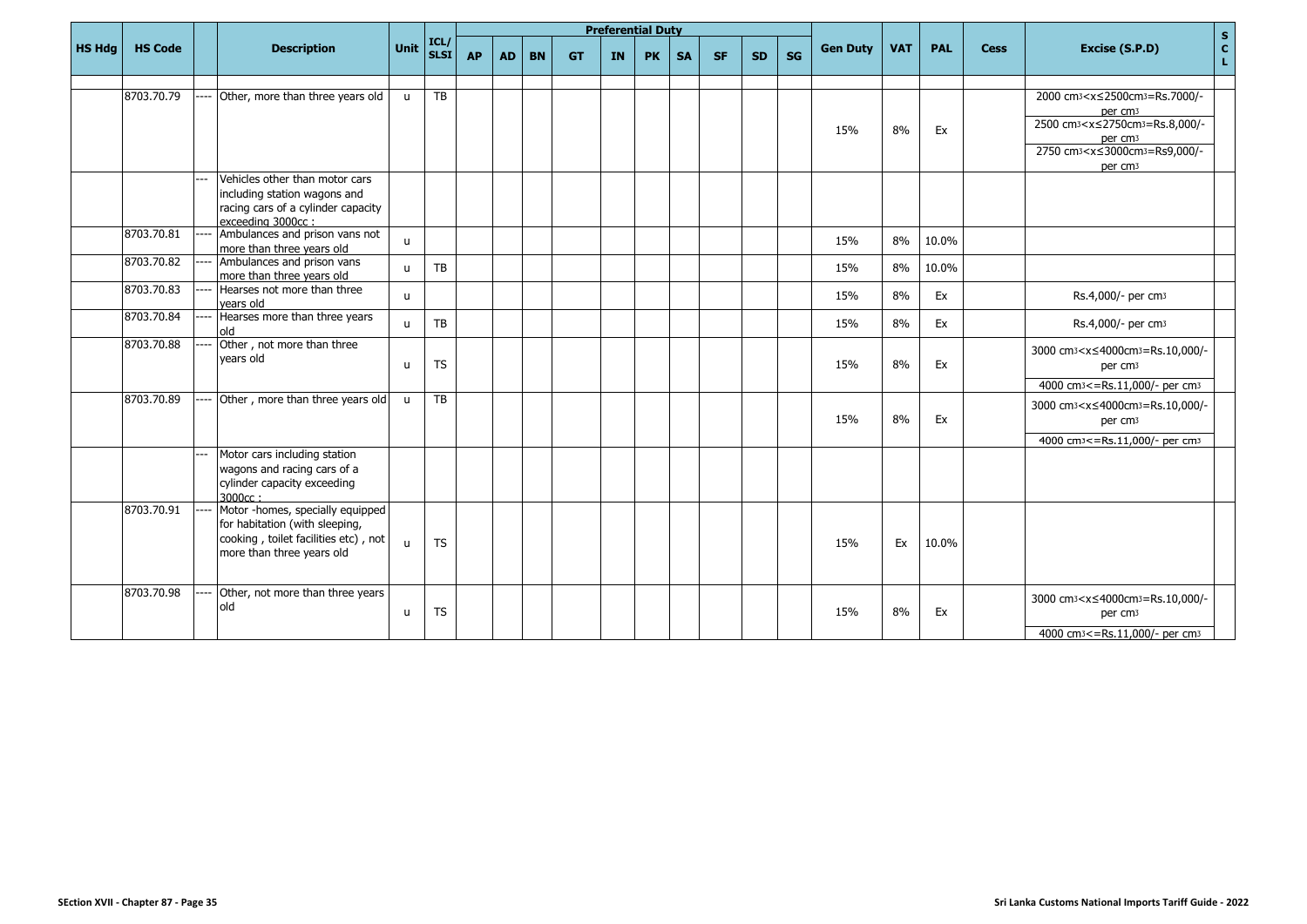|               |                |                                                                                                                                      |              |                     |           |           |           |           |    | <b>Preferential Duty</b> |           |           |           |    |                 |            |            |             | $\mathbf{s}$                                                                                                                                        |
|---------------|----------------|--------------------------------------------------------------------------------------------------------------------------------------|--------------|---------------------|-----------|-----------|-----------|-----------|----|--------------------------|-----------|-----------|-----------|----|-----------------|------------|------------|-------------|-----------------------------------------------------------------------------------------------------------------------------------------------------|
| <b>HS Hdg</b> | <b>HS Code</b> | <b>Description</b>                                                                                                                   | Unit         | ICL/<br><b>SLSI</b> | <b>AP</b> | <b>AD</b> | <b>BN</b> | <b>GT</b> | IN | <b>PK</b>                | <b>SA</b> | <b>SF</b> | <b>SD</b> | SG | <b>Gen Duty</b> | <b>VAT</b> | <b>PAL</b> | <b>Cess</b> | $\mathbf{C}$<br>Excise (S.P.D)<br>L.                                                                                                                |
|               |                |                                                                                                                                      |              |                     |           |           |           |           |    |                          |           |           |           |    |                 |            |            |             |                                                                                                                                                     |
|               | 8703.70.99     | Other, more than three years old                                                                                                     | $\mathsf{u}$ | TB                  |           |           |           |           |    |                          |           |           |           |    | 15%             | 8%         | Ex         |             | 3000 cm <sub>3</sub> <x≤4000cm<sub>3=Rs.10,000/-<br/>per cm<sub>3</sub><br/>4000 cm<sup>3</sup> &lt;= Rs.11,000/- per cm<sup>3</sup></x≤4000cm<sub> |
|               | 8703.80        | Other vehicles, with only electric<br>motor for propulsion:                                                                          |              |                     |           |           |           |           |    |                          |           |           |           |    |                 |            |            |             |                                                                                                                                                     |
|               |                | Electric auto-trishaws:                                                                                                              |              |                     |           |           |           |           |    |                          |           |           |           |    |                 |            |            |             |                                                                                                                                                     |
|               | 8703.80.11     | Not more than two years old                                                                                                          | $\mathbf{u}$ | <b>TS</b>           |           |           |           |           |    |                          |           |           |           |    | 15%             | 8%         | Ex         |             | Rs.7,500 per kW for not more than<br>one year old<br>Rs.10,000 per kW for other                                                                     |
|               | 8703.80.12     | More than two years old                                                                                                              | $\mathbf{u}$ | TB                  |           |           |           |           |    |                          |           |           |           |    | 15%             | 8%         | Ex         |             | Rs.15,000 per kW                                                                                                                                    |
|               |                | Other, powered by on board<br>accumulators charged solely by<br>electricity generated by on board<br>solar electricity panels:       |              |                     |           |           |           |           |    |                          |           |           |           |    |                 |            |            |             |                                                                                                                                                     |
|               | 8703.80.21     | Not more than 3 years old                                                                                                            | $\mathbf{u}$ | <b>TS</b>           |           |           |           |           |    |                          |           |           |           |    | 15%             | 8%         | Ex         |             | Rs.7,500 per kW for not more than<br>one year old<br>Rs.15,000 per kW for other                                                                     |
|               | 8703.80.22     | More than 3 years old                                                                                                                | $\mathbf{u}$ | <b>TB</b>           |           |           |           |           |    |                          |           |           |           |    | 15%             | 8%         | Ex         |             | Rs.20,000 per kW                                                                                                                                    |
|               |                | Other, powered by on board<br>accumulators charged by external<br>electric source (e.g. National<br>Grid), not more than 3 years old |              |                     |           |           |           |           |    |                          |           |           |           |    |                 |            |            |             |                                                                                                                                                     |
|               | 8703.80.31     | Capacity of motors not<br>exceeding 50kW                                                                                             | u            | <b>TS</b>           |           |           |           |           |    |                          |           |           |           |    | 15%             | 8%         | Ex         |             | Rs.7,500 per kW for not more than<br>one vear old<br>Rs.15,000 per kW for other                                                                     |
|               | 8703.80.32     | Capacity of motors exceeding<br>50kW, but not exceeding 100kW                                                                        | $\mathsf{u}$ | <b>TS</b>           |           |           |           |           |    |                          |           |           |           |    | 15%             | 8%         | Ex         |             | Rs.10,000 per kW for not more than<br>one year old<br>Rs.15,000 per kW for other                                                                    |
|               | 8703.80.33     | Capacity of motors exceeding<br>100kW, but not exceeding 200kW                                                                       | u            | $\overline{TS}$     |           |           |           |           |    |                          |           |           |           |    | 15%             | 8%         | Ex         |             | Rs.15,000 per kW for not more than<br>one vear old<br>Rs.25,000 per kW for otherr                                                                   |
|               | 8703.80.34     | Capacity of motors exceeding<br>200kW                                                                                                | u            | <b>TS</b>           |           |           |           |           |    |                          |           |           |           |    | 15%             | 8%         | Ex         |             | Rs.40,000 per kW for not more than<br>one year old<br>Rs.55,000 per kW for other                                                                    |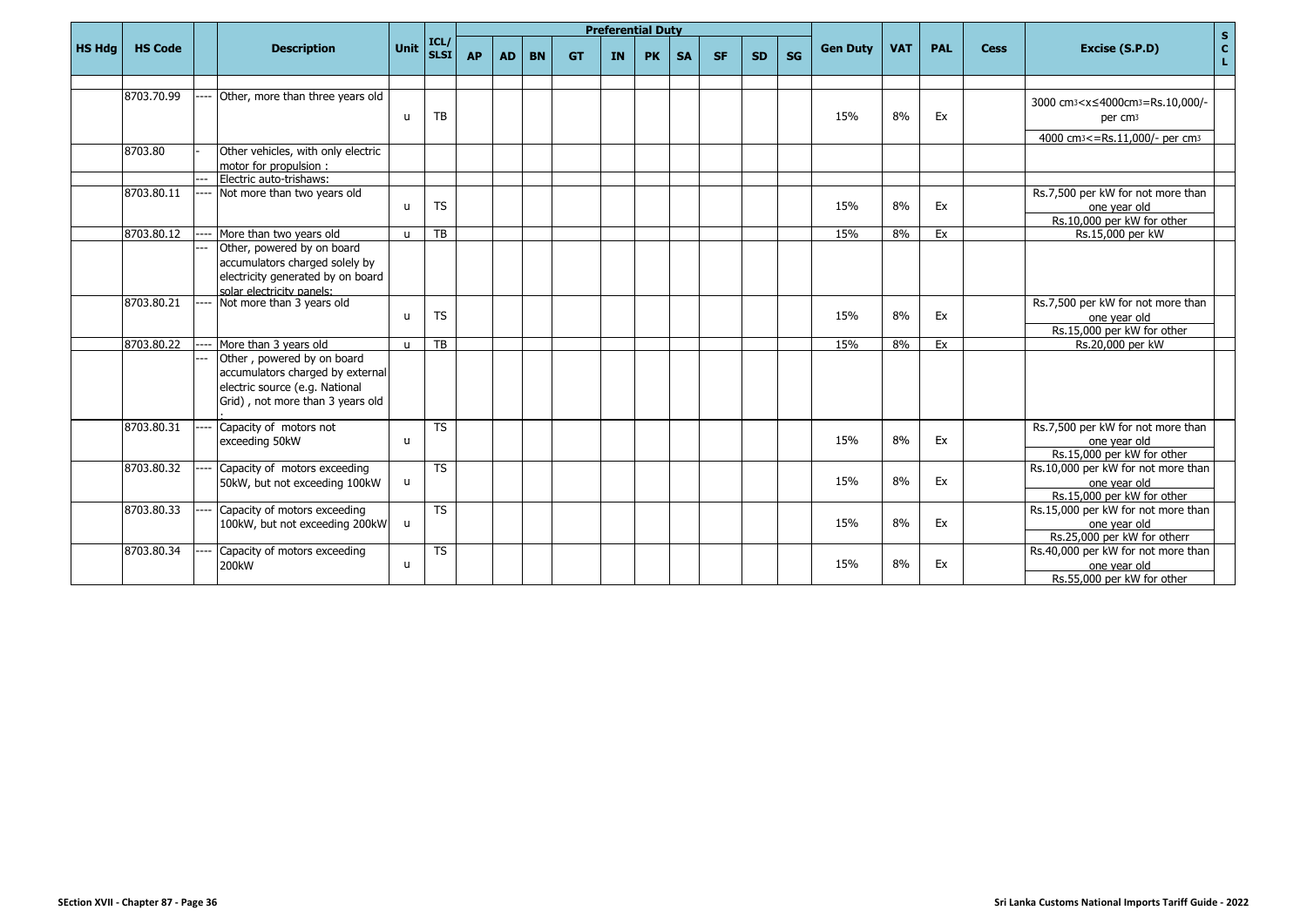|               |                |                                                                                                                                                                                                                                                                            |              |                                              |           |           |           |           | <b>Preferential Duty</b> |           |           |           |           |           |                 |            |            |             | $\mathbf{s}$                                                                     |
|---------------|----------------|----------------------------------------------------------------------------------------------------------------------------------------------------------------------------------------------------------------------------------------------------------------------------|--------------|----------------------------------------------|-----------|-----------|-----------|-----------|--------------------------|-----------|-----------|-----------|-----------|-----------|-----------------|------------|------------|-------------|----------------------------------------------------------------------------------|
| <b>HS Hdg</b> | <b>HS Code</b> | <b>Description</b>                                                                                                                                                                                                                                                         | Unit         | $\vert$ ICL/ $\vert$<br>$\vert$ SLSI $\vert$ | <b>AP</b> | <b>AD</b> | <b>BN</b> | <b>GT</b> | <b>IN</b>                | <b>PK</b> | <b>SA</b> | <b>SF</b> | <b>SD</b> | <b>SG</b> | <b>Gen Duty</b> | <b>VAT</b> | <b>PAL</b> | <b>Cess</b> | $\mathbf{C}$<br>Excise (S.P.D)<br>L                                              |
|               |                |                                                                                                                                                                                                                                                                            |              |                                              |           |           |           |           |                          |           |           |           |           |           |                 |            |            |             |                                                                                  |
|               |                | Other, driven by electric motors<br>powered by on board<br>accumulators charged by external<br>electric source (e.g. National<br>Grid), more than 3 years old:                                                                                                             |              |                                              |           |           |           |           |                          |           |           |           |           |           |                 |            |            |             |                                                                                  |
|               | 8703.80.41     | Capacity of motors not<br>exceeding 50kW                                                                                                                                                                                                                                   | $\mathbf{u}$ | TB                                           |           |           |           |           |                          |           |           |           |           |           | 15%             | 8%         | Ex         |             | Rs.20,000 per kW                                                                 |
|               | 8703.80.42     | Capacity of motors exceeding<br>50kW but not exceeding 100kW                                                                                                                                                                                                               | $\mathbf{u}$ | <b>TB</b>                                    |           |           |           |           |                          |           |           |           |           |           | 15%             | 8%         | Ex         |             | Rs.30,000 per kW                                                                 |
|               | 8703.80.43     | Capacity of motors exceeding<br>100kW but not exceeding 200kW                                                                                                                                                                                                              | u            | TB                                           |           |           |           |           |                          |           |           |           |           |           | 15%             | 8%         | Ex         |             | Rs.45,000 per kW                                                                 |
|               | 8703.80.44     | Capacity of motors exceeding<br>200kW                                                                                                                                                                                                                                      | $\mathbf{u}$ | <b>TB</b>                                    |           |           |           |           |                          |           |           |           |           |           | 15%             | 8%         | Ex         |             | Rs.60,000 per kW                                                                 |
|               |                | Other, powered by on board<br>accumulators charged by external<br>electric source (e.g. National<br>grid) and supported by an<br>internal combustion engine used<br>exclusively to generate electricity<br>by driving a generator on board,<br>not more than 3 years old : |              |                                              |           |           |           |           |                          |           |           |           |           |           |                 |            |            |             |                                                                                  |
|               | 8703.80.51     | Capacity of motors not<br>exceeding 50kW                                                                                                                                                                                                                                   | $\mathbf{u}$ | <b>TS</b>                                    |           |           |           |           |                          |           |           |           |           |           | 15%             | 8%         | Ex         |             | Rs.7,500 per kW for not more than<br>one year old<br>Rs.15,000 per kW for other  |
|               | 8703.80.52     | Capacity of motors exceeding<br>50kW, but not exceeding 100kW                                                                                                                                                                                                              | $\mathsf{u}$ | <b>TS</b>                                    |           |           |           |           |                          |           |           |           |           |           | 15%             | 8%         | Ex         |             | Rs.10,000 per kW for not more than<br>one year old<br>Rs.15,000 per kW for other |
|               | 8703.80.53     | Capacity of motors exceeding<br>100kW, but not exceeding 200kW                                                                                                                                                                                                             | $\mathsf{u}$ | <b>TS</b>                                    |           |           |           |           |                          |           |           |           |           |           | 15%             | 8%         | Ex         |             | Rs.15,000 per kW for Unregistered<br>(Brand New)<br>Rs.25,000 per kW for other   |
|               | 8703.80.54     | Capacity of motors exceeding<br>200 <sub>k</sub> W                                                                                                                                                                                                                         | $\mathbf{u}$ | <b>TS</b>                                    |           |           |           |           |                          |           |           |           |           |           | 15%             | 8%         | Ex         |             | Rs.40,000 per kW for not more than<br>one year old<br>Rs.55,000 per kW for other |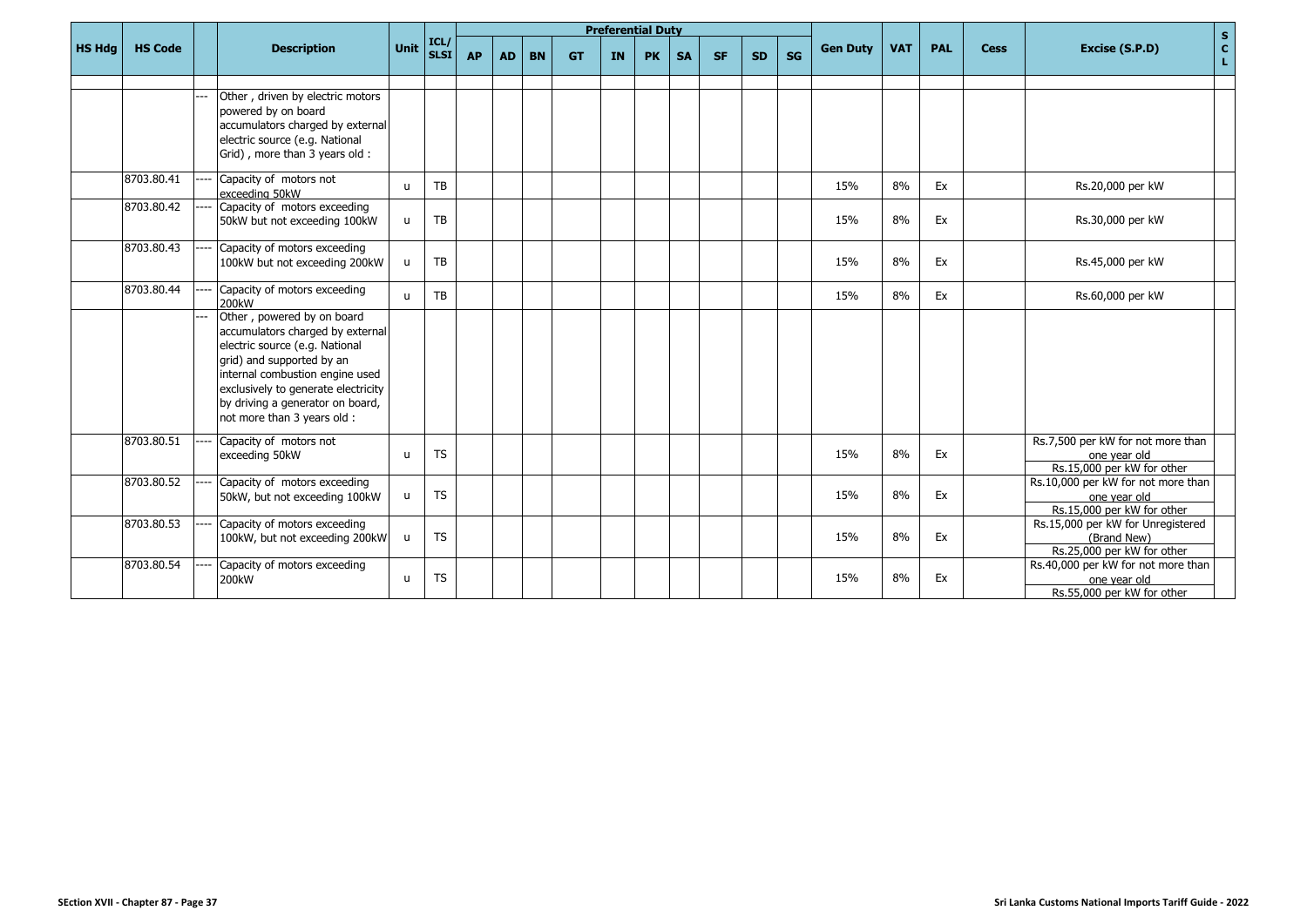|               |                |     |                                                                                                                                                                                                                                                                       |              |                        |           |           |           |           |    | <b>Preferential Duty</b> |           |           |           |    |                 |            |            |             | $\mathbf S$                                                                      |
|---------------|----------------|-----|-----------------------------------------------------------------------------------------------------------------------------------------------------------------------------------------------------------------------------------------------------------------------|--------------|------------------------|-----------|-----------|-----------|-----------|----|--------------------------|-----------|-----------|-----------|----|-----------------|------------|------------|-------------|----------------------------------------------------------------------------------|
| <b>HS Hdg</b> | <b>HS Code</b> |     | <b>Description</b>                                                                                                                                                                                                                                                    | <b>Unit</b>  | ICL/<br><b>SLSI</b>    | <b>AP</b> | <b>AD</b> | <b>BN</b> | <b>GT</b> | IN | <b>PK</b>                | <b>SA</b> | <b>SF</b> | <b>SD</b> | SG | <b>Gen Duty</b> | <b>VAT</b> | <b>PAL</b> | <b>Cess</b> | $\mathbf{C}$<br>Excise (S.P.D)<br>L.                                             |
|               |                |     |                                                                                                                                                                                                                                                                       |              |                        |           |           |           |           |    |                          |           |           |           |    |                 |            |            |             |                                                                                  |
|               |                |     | Other, powered by on board<br>accumulators charged by external<br>electric source (e.g. National<br>grid) and supported by an<br>internal combustion engine used<br>exclusively to generate electricity<br>by driving a generator on board<br>more than 3 years old : |              |                        |           |           |           |           |    |                          |           |           |           |    |                 |            |            |             |                                                                                  |
|               | 8703.80.61     |     | Capacity of motors not<br>exceeding 50kW                                                                                                                                                                                                                              | $\mathbf{H}$ | TB                     |           |           |           |           |    |                          |           |           |           |    | 15%             | 8%         | Ex         |             | Rs.20,000 per kW                                                                 |
|               | 8703.80.62     |     | Capacity of motors exceeding<br>50kW but not exceeding 100kW                                                                                                                                                                                                          | u            | <b>TB</b>              |           |           |           |           |    |                          |           |           |           |    | 15%             | 8%         | Ex         |             | Rs.30,000 per kW                                                                 |
|               | 8703.80.63     |     | Capacity of motors exceeding<br>100kW but not exceeding 200kW                                                                                                                                                                                                         | u            | TB                     |           |           |           |           |    |                          |           |           |           |    | 15%             | 8%         | Ex         |             | Rs.45,000 per kW                                                                 |
|               | 8703.80.64     |     | Capacity of motors exceeding<br>200kW                                                                                                                                                                                                                                 | $\mathbf{u}$ | TB                     |           |           |           |           |    |                          |           |           |           |    | 15%             | 8%         | Ex         |             | Rs.60,000 per kW                                                                 |
|               |                |     | Other:                                                                                                                                                                                                                                                                |              |                        |           |           |           |           |    |                          |           |           |           |    |                 |            |            |             |                                                                                  |
|               | 8703.80.71     |     | Not more than three years old                                                                                                                                                                                                                                         | $\mathbf{u}$ | <b>TS</b>              |           |           |           |           |    |                          |           |           |           |    | 15%             | 8%         | Ex         |             | Rs.40,000 per kW for not more than<br>one year old<br>Rs.55,000 per kW for other |
|               | 8703.80.72     |     | More than three years old                                                                                                                                                                                                                                             | $\mathbf{u}$ | TB                     |           |           |           |           |    |                          |           |           |           |    | 15%             | 8%         | Ex         |             | Rs.60,000 per kW                                                                 |
|               | 8703.90        |     | Other:                                                                                                                                                                                                                                                                |              |                        |           |           |           |           |    |                          |           |           |           |    |                 |            |            |             |                                                                                  |
|               |                | --- | Not more than three years old :                                                                                                                                                                                                                                       |              |                        |           |           |           |           |    |                          |           |           |           |    |                 |            |            |             |                                                                                  |
|               | 8703.90.11     |     | With wankel rotary engine                                                                                                                                                                                                                                             | $\mathbf{u}$ | TS                     |           |           |           |           |    |                          |           |           |           |    | 15%             | 8%         | Ex         |             | Rs.1,000,000 per unit                                                            |
|               | 8703.90.19     |     | Other                                                                                                                                                                                                                                                                 | $\mathsf{u}$ | $\overline{\text{TS}}$ |           |           |           |           |    |                          |           |           |           |    | 15%             | 8%         | Ex         |             | Rs.1,000,000 per unit                                                            |
|               |                |     | More than three years old                                                                                                                                                                                                                                             |              |                        |           |           |           |           |    |                          |           |           |           |    |                 |            |            |             |                                                                                  |
|               | 8703.90.21     |     | With wankel rotary engine                                                                                                                                                                                                                                             | $\mathbf{u}$ | TB                     |           |           |           |           |    |                          |           |           |           |    | 15%             | 8%         | Ex         |             | Rs.1,500,000 per unit                                                            |
|               | 8703.90.29     |     | Other                                                                                                                                                                                                                                                                 | $\mathbf{u}$ | TB                     |           |           |           |           |    |                          |           |           |           |    | 15%             | 8%         | Ex         |             | Rs.1,500,000 per unit                                                            |
|               |                |     |                                                                                                                                                                                                                                                                       |              |                        |           |           |           |           |    |                          |           |           |           |    |                 |            |            |             |                                                                                  |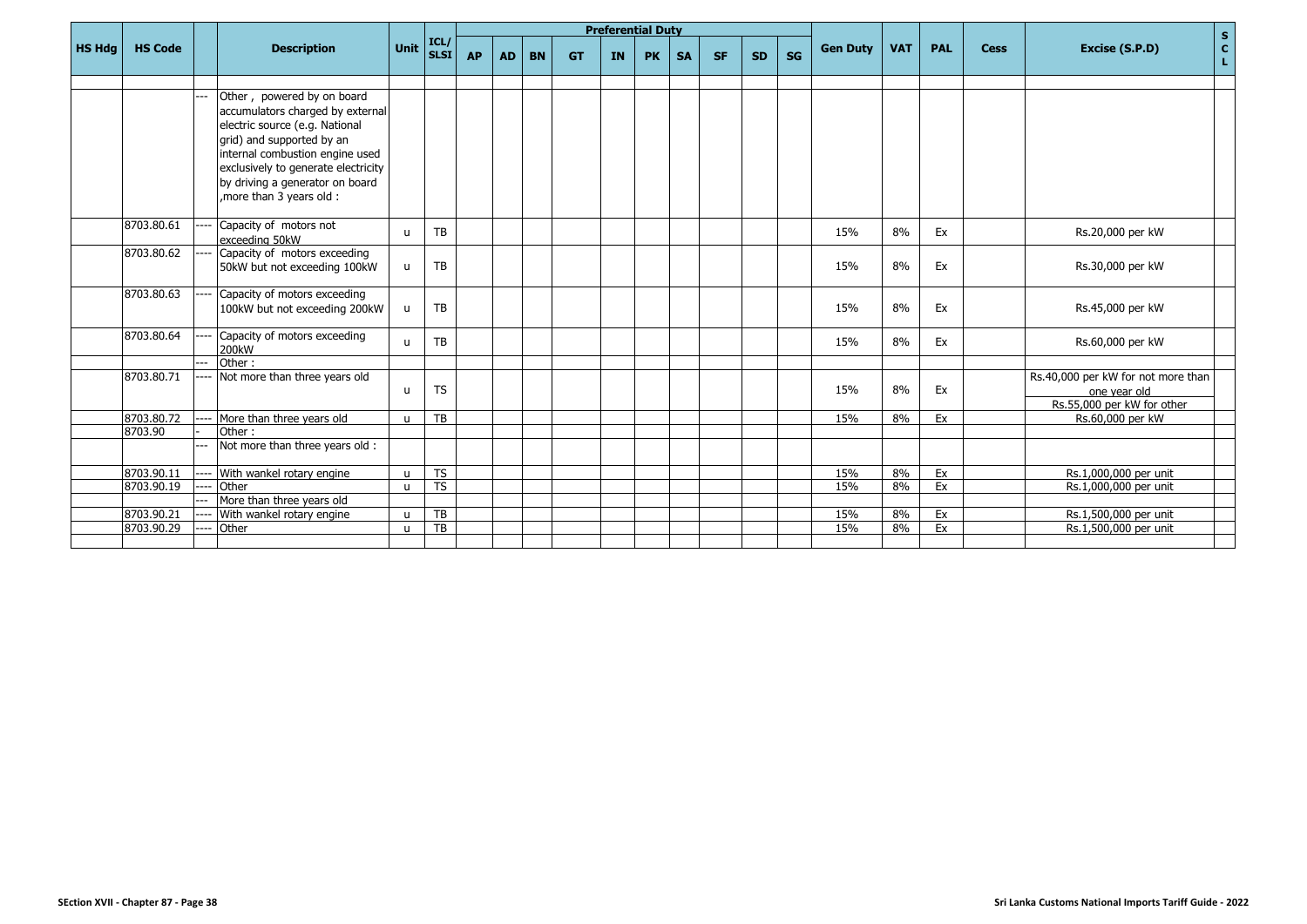|               |                |          |                                                                                                        |                              |              |           |           |           |           | <b>Preferential Duty</b> |           |           |           |           |           |                 |            |            |             | $\mathbf S$                  |
|---------------|----------------|----------|--------------------------------------------------------------------------------------------------------|------------------------------|--------------|-----------|-----------|-----------|-----------|--------------------------|-----------|-----------|-----------|-----------|-----------|-----------------|------------|------------|-------------|------------------------------|
| <b>HS Hdg</b> | <b>HS Code</b> |          | <b>Description</b>                                                                                     | Unit                         | ICL/<br>SLSI | <b>AP</b> | <b>AD</b> | <b>BN</b> | <b>GT</b> | IN                       | <b>PK</b> | <b>SA</b> | <b>SF</b> | <b>SD</b> | <b>SG</b> | <b>Gen Duty</b> | <b>VAT</b> | <b>PAL</b> | <b>Cess</b> | c <br>Excise (S.P.D)<br>L.   |
| 87.04         |                |          | Motor vehicles for the                                                                                 |                              |              |           |           |           |           |                          |           |           |           |           |           |                 |            |            |             |                              |
|               |                |          | transport of goods.                                                                                    |                              |              |           |           |           |           |                          |           |           |           |           |           |                 |            |            |             |                              |
|               | 8704.10.00     |          | Dumpers designed for off-<br>highway use                                                               | $\mathsf{u}$                 | <b>TS</b>    |           |           |           |           | Free                     | Free      |           | Free      | Free      | Free      | Free            | Ex         | 10.0%      |             |                              |
|               |                |          | Other, with compression-ignition<br>internal combustion piston engine<br>(diesel or semi-diesel) :     |                              |              |           |           |           |           |                          |           |           |           |           |           |                 |            |            |             |                              |
|               | 8704.21        |          | g.v.w. not exceeding 5 tonnes :                                                                        | $\mathsf{u}$                 |              |           |           |           |           |                          |           |           |           |           |           |                 |            |            |             |                              |
|               |                |          | Special purpose tankers/bowsers<br>and trucks:                                                         |                              |              |           |           |           |           |                          |           |           |           |           |           |                 |            |            |             |                              |
|               | 8704.21.11     |          | Tankers / bowsers with stainless<br>steel tanks for transport of milk,<br>not more than five years old | u                            | <b>TS</b>    |           |           |           | Free      |                          |           |           |           |           | Free      | Free            | Ex         | 10.0%      |             |                              |
|               | 8704.21.12     |          | Tankers / bowsers with stainless<br>steel tanks for transport of<br>milk, more than five years old     | u                            | <b>TB</b>    |           |           |           | Free      |                          |           |           |           |           | Free      | Free            | 8%         | 10.0%      |             |                              |
|               | 8704.21.13     |          | Garbage trucks equipped with<br>waste compacting mechanism,<br>not more than five vears old            | u                            |              |           |           |           |           |                          |           |           |           |           | Free      | Free            | Ex         | 10.0%      |             |                              |
|               | 8704.21.14     |          | Garbage trucks equipped with<br>waste compacting mechanism,<br>more than five years old                | u                            | ТB           |           |           |           |           |                          |           |           |           |           | Free      | Free            | Ex         | 10.0%      |             |                              |
|               | 8704.21.21     |          | Auto-trishaws:<br>Not more than four years old                                                         |                              | <b>TS</b>    |           |           |           |           |                          |           |           |           |           | Free      | Free            | 8%         | Ex         |             | Rs.375/- per cm3             |
|               | 8704.21.22     |          | More than four years old                                                                               | $\mathsf{u}$<br>$\mathsf{u}$ | TB           |           |           |           |           |                          |           |           |           |           | Free      | Free            | 8%         | Ex         |             | Rs.375/- per cm <sub>3</sub> |
|               |                |          | Chassis fitted with engines and                                                                        |                              |              |           |           |           |           |                          |           |           |           |           |           |                 |            |            |             |                              |
|               | 8704.21.31     |          | cabs<br>for vehicles of national<br>subdivision 8704.21.43, not more<br>than four years old            | u                            | <b>TS</b>    |           |           |           |           |                          |           |           |           |           |           | 15%             | Ex         | Ex         |             | Rs.500,000 per unit          |
|               | 8704.21.32     |          | for vehicles of national<br>subdivision 8704.21.44, more<br>than four years old                        | u                            | ТB           |           |           |           |           |                          |           |           |           |           |           | 15%             | Ex         | Ex         |             | Rs.1,000,000 per unit        |
|               | 8704.21.33     |          | for vehicles of national<br>subdivision 8704.21.51, not more<br>than four years old                    | u                            | <b>TS</b>    |           |           |           |           |                          |           |           |           |           |           | 15%             | Ex         | Ex         |             | Rs.500,000 per unit          |
|               | 8704.21.34     |          | for vehicles of national<br>subdivision 8704.21.52, more<br>than four years old                        | u                            | TB           |           |           |           |           |                          |           |           |           |           |           | 15%             | Ex         | Ex         |             | Rs.1,000,000 per unit        |
|               | 8704.21.35     | $\cdots$ | for vehicles of national<br>subdivision 8704.21.63, not more<br>than four years old                    | u                            | TS           |           |           |           |           |                          |           |           |           |           |           | 15%             | Ex         | Ex         |             | Rs.500,000 per unit          |
|               | 8704.21.36     |          | for vehicles of national<br>subdivision 8704.21.64, more<br>than four years old                        | u                            | TB           |           |           |           |           |                          |           |           |           |           |           | 15%             | Ex         | Ex         |             | Rs.1,000,000 per unit        |
|               | 8704.21.37     |          | for vehicles of national<br>subdivision 8704.21.67, not more<br>than four years old                    | u                            | <b>TS</b>    |           |           |           |           |                          |           |           |           |           |           | 15%             | Ex         | Ex         |             | Rs.1,400,000 per unit        |
|               | 8704.21.38     |          | for vehicles of national<br>subdivision 8704.21.68, more<br>than four vears old                        | u                            | ${\sf TB}$   |           |           |           |           |                          |           |           |           |           |           | 15%             | Ex         | Ex         |             | Rs.2,500,000 per unit        |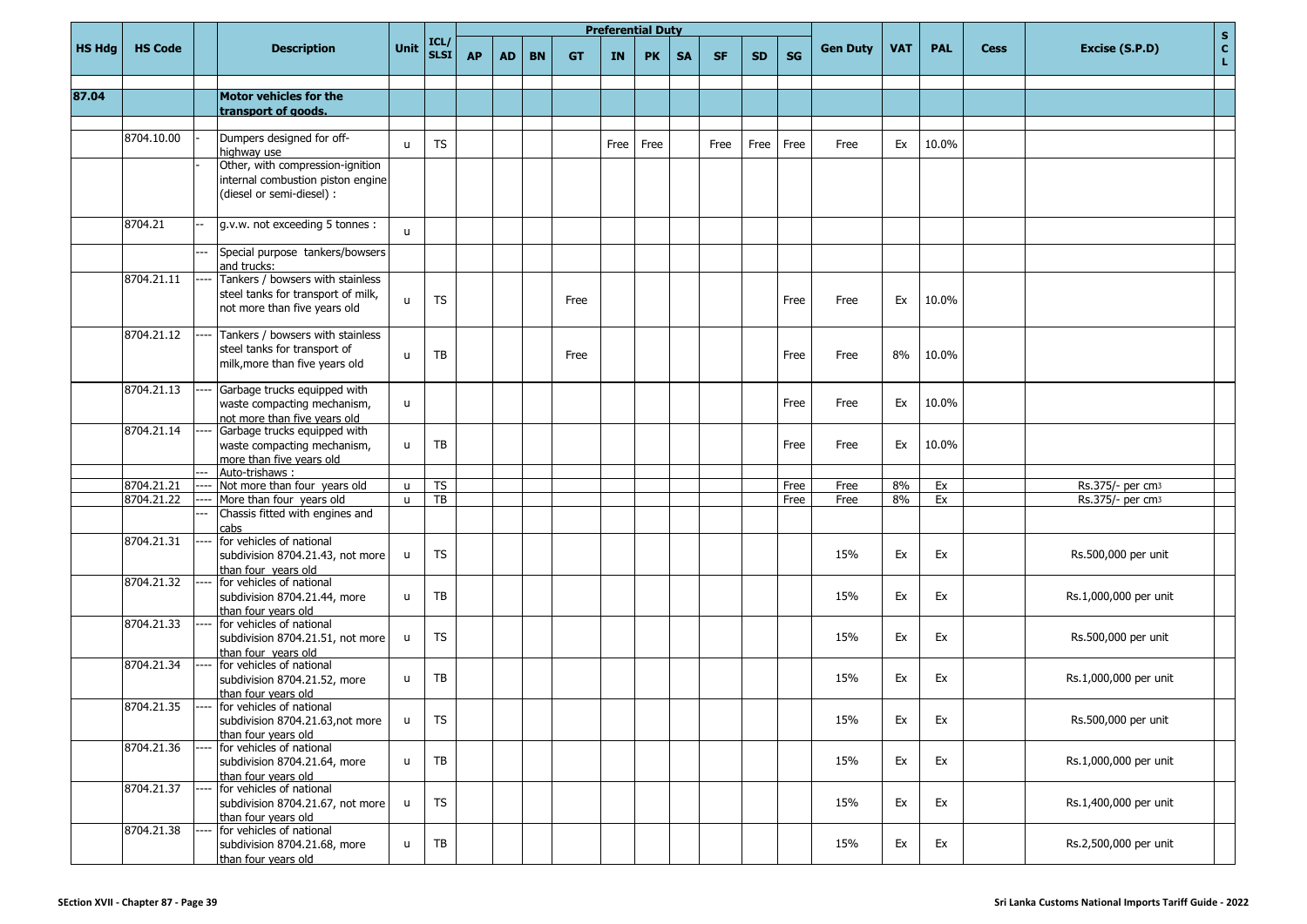|               |                |                                                                                                                                                                                                                                                                                                                                                                                                                                          |              |                    |           |           |           |           |    | <b>Preferential Duty</b> |           |           |           |           |                 |            |            |             | $\mathbf{s}$               |
|---------------|----------------|------------------------------------------------------------------------------------------------------------------------------------------------------------------------------------------------------------------------------------------------------------------------------------------------------------------------------------------------------------------------------------------------------------------------------------------|--------------|--------------------|-----------|-----------|-----------|-----------|----|--------------------------|-----------|-----------|-----------|-----------|-----------------|------------|------------|-------------|----------------------------|
| <b>HS Hdg</b> | <b>HS Code</b> | <b>Description</b>                                                                                                                                                                                                                                                                                                                                                                                                                       | Unit         | $\frac{ICL}{SLSI}$ | <b>AP</b> | <b>AD</b> | <b>BN</b> | <b>GT</b> | IN | <b>PK</b>                | <b>SA</b> | <b>SF</b> | <b>SD</b> | <b>SG</b> | <b>Gen Duty</b> | <b>VAT</b> | <b>PAL</b> | <b>Cess</b> | c <br>Excise (S.P.D)<br>L. |
|               |                | Vehicles with separate bodies for<br>cabin and for cargo area, the<br>cabin been designed for 3<br>persons (adults) or less, including<br>the driver, with no additional<br>space in the cabin that can be<br>converted for other uses, and<br>cargo carrying capacity of less<br>than 2000 kg, but excluding<br>those vehicles with an engine<br>compartment totally protruding<br>to the front of the vehicle from<br>the driving cab: |              |                    |           |           |           |           |    |                          |           |           |           |           |                 |            |            |             |                            |
|               | 8704.21.41     | Cargo carrying capacity of less<br>than 800kg, not more than four<br>years old                                                                                                                                                                                                                                                                                                                                                           | u            | TS                 |           |           |           |           |    |                          |           |           |           |           | 15%             | 8%         | Ex         |             | Rs.600,000 per unit        |
|               | 8704.21.42     | Cargo carrying capacity of less<br>than 800kg, more than four<br>vears old                                                                                                                                                                                                                                                                                                                                                               | u            | TB                 |           |           |           |           |    |                          |           |           |           |           | 15%             | 8%         | Ex         |             | Rs.1,000,000 per unit      |
|               | 8704.21.43     | Cargo carrying capacity of 800kg<br>or more, not more than four<br>vears old                                                                                                                                                                                                                                                                                                                                                             | u            | <b>TS</b>          |           |           |           |           |    |                          |           |           |           |           | 15%             | Ex         | Ex         |             | Rs.600,000 per unit        |
|               | 8704.21.44     | Cargo carrying capacity of 800kg<br>or more, more than four years<br>old                                                                                                                                                                                                                                                                                                                                                                 | u            | TB                 |           |           |           |           |    |                          |           |           |           |           | 15%             | Ex         | Ex         |             | Rs.1,000,000 per unit      |
|               |                | Vehicles with separate bodies for<br>cabin and cargo area, the cabin<br>been designed for 3 persons<br>(adults) or less, including the<br>driver, with no additional space in<br>the cabin that can be converted<br>for other uses, and cargo<br>carrying capacity of 2000 kg or<br>more:                                                                                                                                                |              |                    |           |           |           |           |    |                          |           |           |           |           |                 |            |            |             |                            |
|               | 8704.21.51     | Not more than four years old                                                                                                                                                                                                                                                                                                                                                                                                             | u            | <b>TS</b>          |           |           |           |           |    |                          |           |           |           |           | 15%             | Ex         | Ex         |             | Rs.1,000,000 per unit      |
|               | 8704.21.52     | More than four years old<br>Vehicles with separate bodies for<br>cabin and for cargo area, the<br>cabin been designed for 3<br>persons (adults) or less, including<br>the driver, with no additional<br>space in the cabin that can be<br>converted for other uses, and<br>cargo carrying capacity of less<br>than 2000 kg:                                                                                                              | $\mathsf{u}$ | TB                 |           |           |           |           |    |                          |           |           |           |           | 15%             | Ex         | Ex         |             | Rs.2,000,000 per unit      |
|               | 8704.21.61     | Vehicles fitted with front leaf<br>sprigs and Cargo carrying<br>capacity of less than 800kg, not<br>more than four years old                                                                                                                                                                                                                                                                                                             | u            | <b>TS</b>          |           |           |           |           |    |                          |           |           |           |           | 15%             | 8%         | Ex         |             | Rs.600,000 per unit        |
|               | 8704.21.62     | Vehicles fitted with front leaf<br>sprigs and Cargo carrying<br>capacity of less than 800kg,<br>more than four years old                                                                                                                                                                                                                                                                                                                 | u            | TB                 |           |           |           |           |    |                          |           |           |           |           | 15%             | 8%         | Ex         |             | Rs.1,000,000 per unit      |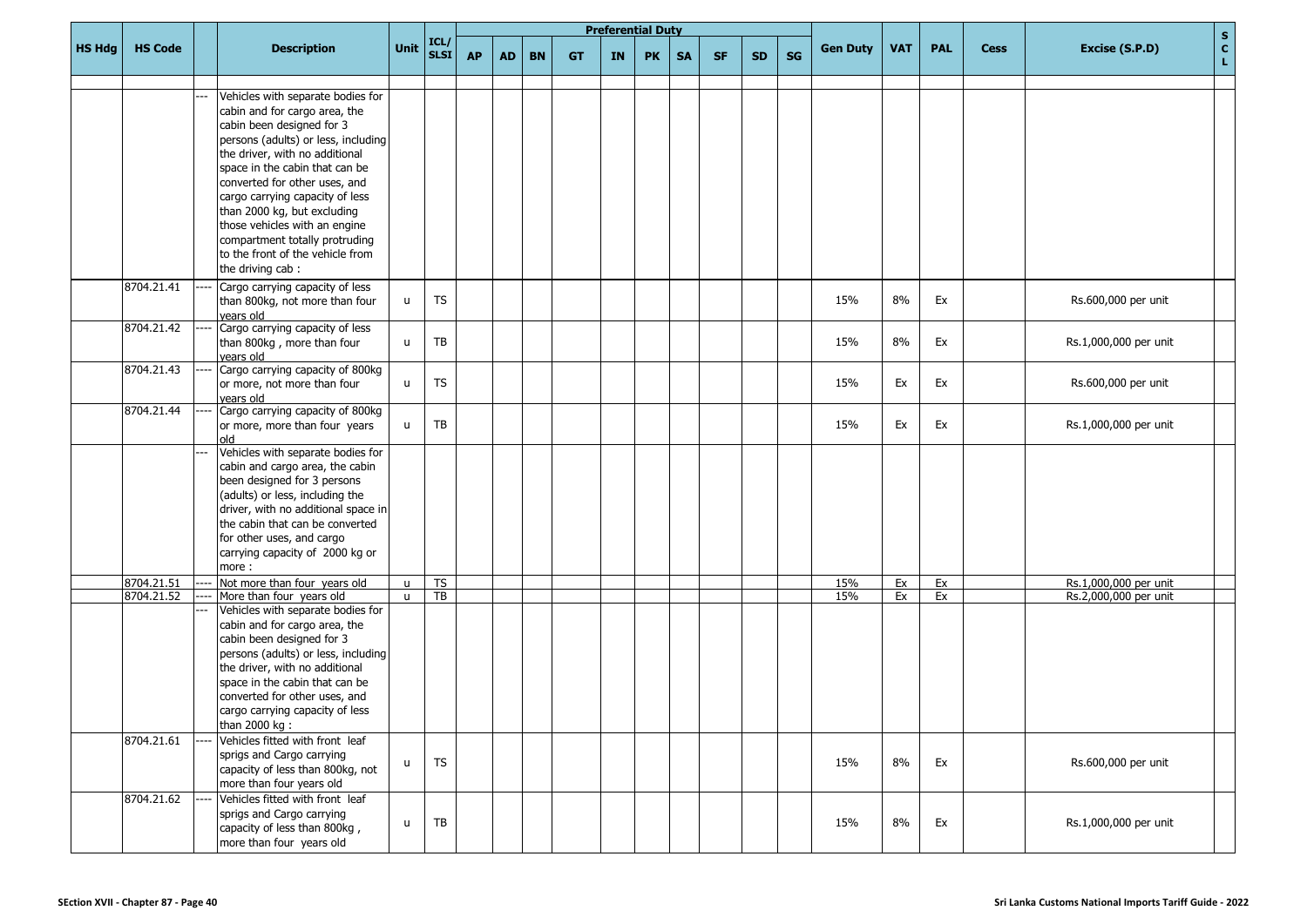|        |                |                                                                                                                            |                                                       |           |           |    |           |           |           | <b>Preferential Duty</b> |           |           |           |    |                 |            |            |             | $\mathbf{s}$                         |
|--------|----------------|----------------------------------------------------------------------------------------------------------------------------|-------------------------------------------------------|-----------|-----------|----|-----------|-----------|-----------|--------------------------|-----------|-----------|-----------|----|-----------------|------------|------------|-------------|--------------------------------------|
| HS Hdg | <b>HS Code</b> | <b>Description</b>                                                                                                         | $\vert$ Unit $\vert_{\text{SLSI}}^{\text{ICL/}}\vert$ |           | <b>AP</b> | AD | <b>BN</b> | <b>GT</b> | <b>IN</b> | <b>PK</b>                | <b>SA</b> | <b>SF</b> | <b>SD</b> | SG | <b>Gen Duty</b> | <b>VAT</b> | <b>PAL</b> | <b>Cess</b> | $\mathbf{C}$<br>Excise (S.P.D)<br>÷. |
|        |                |                                                                                                                            |                                                       |           |           |    |           |           |           |                          |           |           |           |    |                 |            |            |             |                                      |
|        | 8704.21.63     | Vehicles fitted with front leaf<br>sprigs and Cargo carrying<br>capacity of 800kg or more, not<br>more than four years old | $\mathbf{u}$                                          | <b>TS</b> |           |    |           |           |           |                          |           |           |           |    | 15%             | Ex         | Ex         |             | Rs.600,000 per unit                  |
|        | 8704.21.64     | Vehicles fitted with front leaf<br>sprigs and Cargo carrying<br>capacity of 800kg or more, more<br>than four years old     | $\mathsf{u}$                                          | TB        |           |    |           |           |           |                          |           |           |           |    | 15%             | Ex         | Ex         |             | Rs.1,000,000 per unit                |
|        | 8704.21.65     | Other Vehicles, Cargo carrying<br>capacity of less than 800kg, not<br>more than four years old                             | $\mathbf{u}$                                          | <b>TS</b> |           |    |           |           |           |                          |           |           |           |    | 15%             | Ex         | Ex         |             | Rs.1,500,000 per unit                |
|        | 8704.21.66     | Other Vehicles, Cargo carrying<br>capacity of less than 800kg,<br>more than four years old                                 | $\mathbf{u}$                                          | TB        |           |    |           |           |           |                          |           |           |           |    | 15%             | Ex         | Ex         |             | Rs.2,500,000 per unit                |
|        | 8704.21.67     | Other Vehicles, Cargo carrying<br>capacity of 800kg or more, not<br>more than four years old                               | $\mathsf{u}$                                          | <b>TS</b> |           |    |           |           |           |                          |           |           |           |    | 15%             | Ex         | Ex         |             | Rs.1,500,000 per unit                |
|        | 8704.21.68     | Other Vehicles, Cargo carrying<br>capacity of 800kg or more, more<br>than four years old                                   | u                                                     | TB        |           |    |           |           |           |                          |           |           |           |    | 15%             | Ex         | Ex         |             | Rs.2,500,000 per unit                |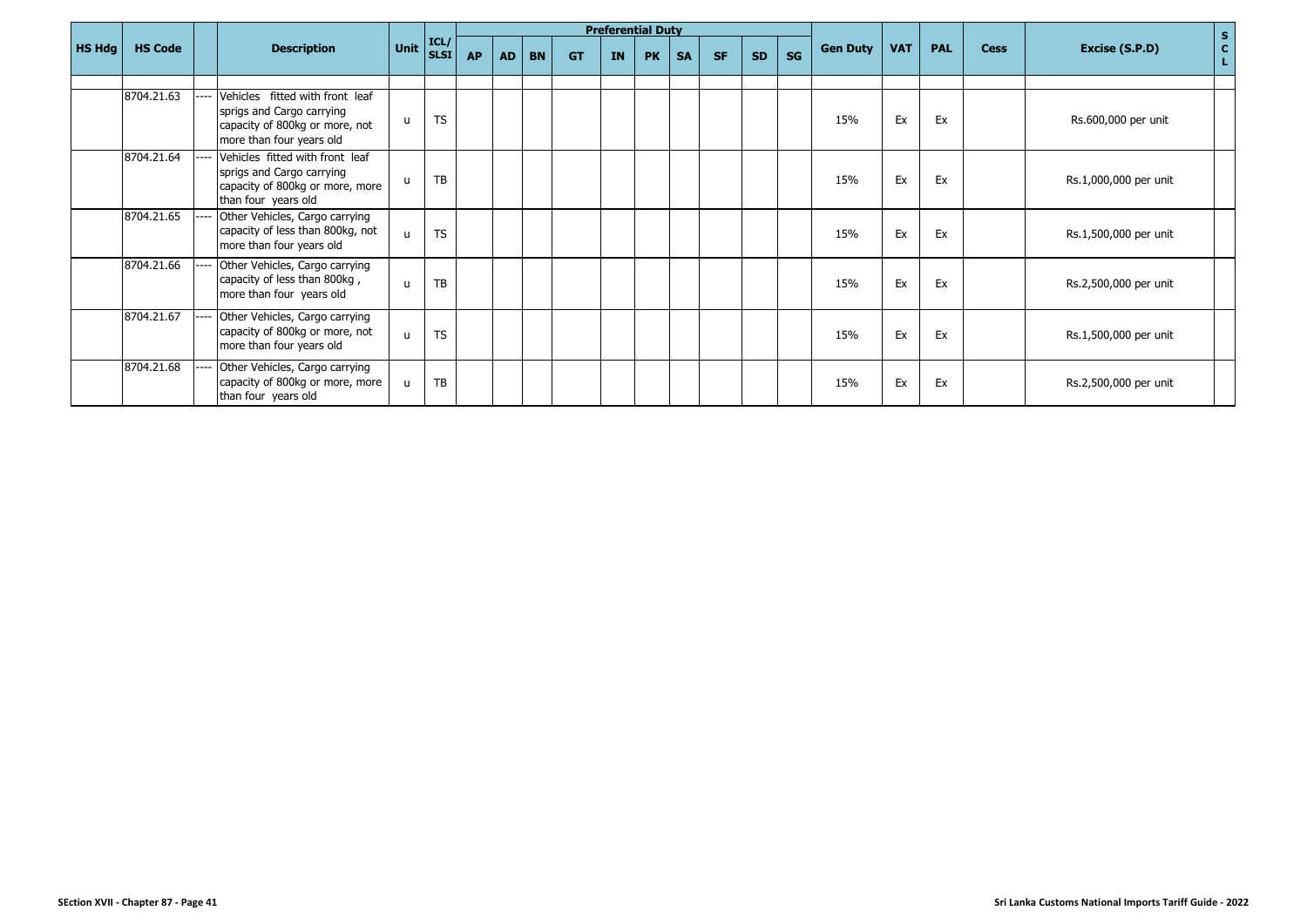|               |                          |      |                                                                   |              |                 |           |           |           |           |      | <b>Preferential Duty</b> |           |           |           |           |                 |            |            |             | $\mathbf S$                          |
|---------------|--------------------------|------|-------------------------------------------------------------------|--------------|-----------------|-----------|-----------|-----------|-----------|------|--------------------------|-----------|-----------|-----------|-----------|-----------------|------------|------------|-------------|--------------------------------------|
| <b>HS Hdg</b> | <b>HS Code</b>           |      | <b>Description</b>                                                | Unit         | ICL/<br>SLSI    | <b>AP</b> | <b>AD</b> | <b>BN</b> | <b>GT</b> | IN   | <b>PK</b>                | <b>SA</b> | <b>SF</b> | <b>SD</b> | <b>SG</b> | <b>Gen Duty</b> | <b>VAT</b> | <b>PAL</b> | <b>Cess</b> | $\mathbf{C}$<br>Excise (S.P.D)<br>L. |
|               |                          |      |                                                                   |              |                 |           |           |           |           |      |                          |           |           |           |           |                 |            |            |             |                                      |
|               |                          |      | Other vehicles with separate<br>bodies for cabin and cargo area,  |              |                 |           |           |           |           |      |                          |           |           |           |           |                 |            |            |             |                                      |
|               |                          |      | cabin been designed for six                                       |              |                 |           |           |           |           |      |                          |           |           |           |           |                 |            |            |             |                                      |
|               |                          |      | persons (adults) or less including                                |              |                 |           |           |           |           |      |                          |           |           |           |           |                 |            |            |             |                                      |
|               |                          |      | the driver, with no additional                                    |              |                 |           |           |           |           |      |                          |           |           |           |           |                 |            |            |             |                                      |
|               |                          |      | space in the cabin that can be                                    |              |                 |           |           |           |           |      |                          |           |           |           |           |                 |            |            |             |                                      |
|               |                          |      | converted for other use, and a                                    |              |                 |           |           |           |           |      |                          |           |           |           |           |                 |            |            |             |                                      |
|               |                          |      | cargo carrying capacity of 800 kg                                 |              |                 |           |           |           |           |      |                          |           |           |           |           |                 |            |            |             |                                      |
|               |                          |      | or more, but excluding those                                      |              |                 |           |           |           |           |      |                          |           |           |           |           |                 |            |            |             |                                      |
|               |                          |      | vehicles with an engine                                           |              |                 |           |           |           |           |      |                          |           |           |           |           |                 |            |            |             |                                      |
|               |                          |      | compartment totally protruding                                    |              |                 |           |           |           |           |      |                          |           |           |           |           |                 |            |            |             |                                      |
|               |                          |      | to the front of the vehicle from                                  |              |                 |           |           |           |           |      |                          |           |           |           |           |                 |            |            |             |                                      |
|               | 8704.21.71               |      | Not more than four years old                                      | u            | <b>TS</b>       |           |           |           |           |      |                          |           |           |           |           | 15%             | Ex         | Ex         |             | Rs.2,000,000 per unit                |
|               | 8704.21.72               |      | More than four years old                                          | $\mathsf{u}$ | TB              |           |           |           |           |      |                          |           |           |           |           | 15%             | Ex         | Ex         |             | Rs.2,500,000 per unit                |
|               |                          |      | Other:                                                            |              |                 |           |           |           |           |      |                          |           |           |           |           |                 |            |            |             |                                      |
|               | 8704.21.91               |      | Other vehicles with separate                                      |              |                 |           |           |           |           |      |                          |           |           |           |           |                 |            |            |             |                                      |
|               |                          |      | bodies for cabin and cargo area,<br>not more than four years old  | u            | <b>TS</b>       |           |           |           |           |      |                          |           |           |           |           | 15%             | Ex         | Ex         |             | Rs.5,000,000 per unit                |
|               |                          |      |                                                                   |              |                 |           |           |           |           |      |                          |           |           |           |           |                 |            |            |             |                                      |
|               | 8704.21.92               |      | Other vehicles with separate                                      |              |                 |           |           |           |           |      |                          |           |           |           |           |                 |            |            |             |                                      |
|               |                          |      | bodies for cabin and cargo area,                                  | u            | ТB              |           |           |           |           |      |                          |           |           |           |           | 15%             | Ex         | Ex         |             | Rs.6,000,000 per unit                |
|               |                          |      | more than four years old                                          |              |                 |           |           |           |           |      |                          |           |           |           |           |                 |            |            |             |                                      |
|               | 8704.21.93               |      | Other vehicles not more than                                      |              |                 |           |           |           |           |      |                          |           |           |           |           |                 |            |            |             |                                      |
|               |                          |      | our years old                                                     | u            | <b>TS</b>       |           |           |           |           |      |                          |           |           |           |           | 15%             | Ex         | Ex         |             | Rs.4,500,000 per unit                |
|               | 8704.21.99               |      | Other vehicles more than four                                     | $\mathsf{u}$ | TB              |           |           |           |           |      |                          |           |           |           |           | 15%             | Ex         | Ex         |             | Rs.6,000,000 per unit                |
|               |                          |      | vears old                                                         |              |                 |           |           |           |           |      |                          |           |           |           |           |                 |            |            |             |                                      |
|               | 8704.22                  |      | g.v.w. exceeding 5 tonnes but<br>not exceeding 20 tonnes :        |              |                 |           |           |           |           |      |                          |           |           |           |           |                 |            |            |             |                                      |
|               |                          |      | Tankers and bowsers with                                          |              |                 |           |           |           |           |      |                          |           |           |           |           |                 |            |            |             |                                      |
|               |                          |      | stainless steel tanks for transport                               |              |                 |           |           |           |           |      |                          |           |           |           |           |                 |            |            |             |                                      |
|               |                          |      | of milk and refrigerated trucks :                                 |              |                 |           |           |           |           |      |                          |           |           |           |           |                 |            |            |             |                                      |
|               |                          |      |                                                                   |              |                 |           |           |           |           |      |                          |           |           |           |           |                 |            |            |             |                                      |
|               | 8704.22.41<br>8704.22.42 | ---- | Not more than five years old<br>More than five years old but less | u            | <b>TS</b>       |           |           |           | Free      | Free | Free                     |           | Free      | Free      | Free      | Free            | Ex         | 10.0%      |             |                                      |
|               |                          |      | than ten years old                                                | u            | TS              |           |           |           | Free      | Free | Free                     |           | Free      | Free      | Free      | Free            | 8%         | Ex         |             | Rs.1,500,000 per unit                |
|               | 8704.22.43               |      | More than ten years old                                           | u            | TB              |           |           |           | Free      | Free | Free                     |           | Free      | Free      | Free      | Free            | 8%         | Ex         |             | Rs.3,000,000 per unit                |
|               |                          |      | Garbage trucks equipped with                                      |              |                 |           |           |           |           |      |                          |           |           |           |           |                 |            |            |             |                                      |
|               |                          |      | waste compacting mechanism. :                                     |              |                 |           |           |           |           |      |                          |           |           |           |           |                 |            |            |             |                                      |
|               | 8704.22.51               |      | Not more than five years old                                      | u            |                 |           |           |           | Free      | Free | Free                     |           | Free      | Free      | Free      | Free            | Ex         | 10.0%      |             |                                      |
|               | 8704.22.52               |      | More than five years old                                          | u            | TB              |           |           |           | Free      | Free | Free                     |           | Free      | Free      | Free      | Free            | 8%         | Ex         |             | Rs.125,000 per unit                  |
|               |                          |      | Other:                                                            |              |                 |           |           |           |           |      |                          |           |           |           |           |                 |            |            |             |                                      |
|               | 8704.22.61               | ---- | Not more than five years old                                      | $\mathsf{u}$ | <b>TS</b>       |           |           |           | Free      | Free | Free                     |           | Free      | Free      | Free      | Free            | 8%         | Ex         |             | Rs.1,000,000 per unit                |
|               | 8704.22.62               |      | More than five years old but less                                 | $\cup$       | TS              |           |           |           | Free      | Free | Free                     |           | Free      | Free      | Free      | Free            | 8%         | Ex         |             | Rs.2,500,000 per unit                |
|               |                          |      | than ten years old                                                |              |                 |           |           |           |           |      |                          |           |           |           |           |                 |            |            |             |                                      |
|               | 8704.22.63               | ---- | More than ten years old                                           | $\mathsf{u}$ | $\overline{TB}$ |           |           |           | Free      | Free | Free                     |           | Free      | Free      | Free      | Free            | 8%         | Ex         |             | Rs.4,000,000 per unit                |
|               | 8704.23                  |      | g.v.w. exceeding 20 tonnes :                                      |              |                 |           |           |           |           |      |                          |           |           |           |           |                 |            |            |             |                                      |
|               |                          |      | Tankers and bowsers with                                          |              |                 |           |           |           |           |      |                          |           |           |           |           |                 |            |            |             |                                      |
|               |                          |      | stainless steel tanks for transport                               |              |                 |           |           |           |           |      |                          |           |           |           |           |                 |            |            |             |                                      |
|               |                          |      | of milk and refrigerated trucks :                                 |              |                 |           |           |           |           |      |                          |           |           |           |           |                 |            |            |             |                                      |
|               |                          |      | Not more than five years old                                      |              | TS              |           |           |           |           |      | Free Free                |           |           | Free      | Free      |                 | 8%         | 10.0%      |             |                                      |
|               | 8704.23.51<br>8704.23.52 |      | More than five years old but less                                 | $\mathsf{u}$ |                 |           |           |           | Free      |      |                          |           | Free      |           |           | Free            |            |            |             |                                      |
|               |                          |      | than ten years old                                                | $\mathsf{u}$ | <b>TS</b>       |           |           |           | Free      | Free | Free                     |           | Free      | Free      | Free      | Free            | 8%         | Ex         |             | Rs.1,500,000 per unit                |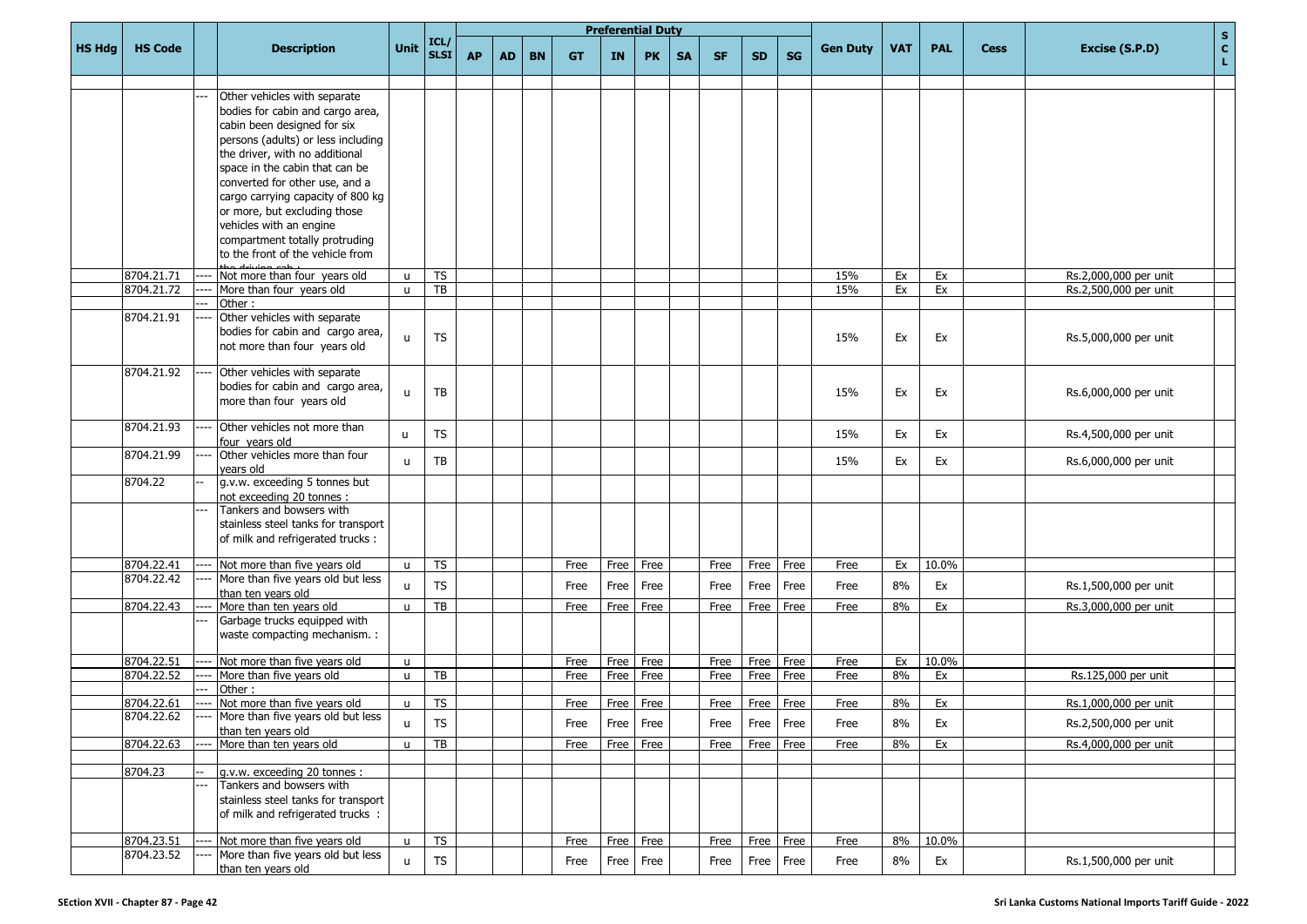|               |                |                                                                        |              |                          |           |           |           |           |           | <b>Preferential Duty</b> |           |           |           |           |                 |            |            |             | $\mathbf S$                          |
|---------------|----------------|------------------------------------------------------------------------|--------------|--------------------------|-----------|-----------|-----------|-----------|-----------|--------------------------|-----------|-----------|-----------|-----------|-----------------|------------|------------|-------------|--------------------------------------|
| <b>HS Hdg</b> | <b>HS Code</b> | <b>Description</b>                                                     | Unit         | ICL/<br>SLSI             | <b>AP</b> | <b>AD</b> | <b>BN</b> | <b>GT</b> | <b>IN</b> | <b>PK</b>                | <b>SA</b> | <b>SF</b> | <b>SD</b> | <b>SG</b> | <b>Gen Duty</b> | <b>VAT</b> | <b>PAL</b> | <b>Cess</b> | $\mathbf{c}$<br>Excise (S.P.D)<br>L. |
|               |                |                                                                        |              |                          |           |           |           |           |           |                          |           |           |           |           |                 |            |            |             |                                      |
|               | 8704.23.53     | <br>More than ten years old<br>Garbage trucks equipped with            | $\mathbf{u}$ | TB                       |           |           |           | Free      | Free      | Free                     |           | Free      | Free      | Free      | Free            | 8%         | Ex         |             | Rs.3,000,000 per unit                |
|               |                | waste compacting mechanism :                                           |              |                          |           |           |           |           |           |                          |           |           |           |           |                 |            |            |             |                                      |
|               |                |                                                                        |              |                          |           |           |           |           |           |                          |           |           |           |           |                 |            |            |             |                                      |
|               | 8704.23.61     | Not more than five years old                                           | u            |                          |           |           |           |           | Free      | Free                     |           | Free      | Free      | Free      | Free            | 8%         | 10.0%      |             |                                      |
|               | 8704.23.62     | More than five years old                                               | $\mathbf{H}$ | TB                       |           |           |           |           | Free      | Free                     |           | Free      | Free      | Free      | Free            | 8%         | Ex         |             | Rs.125,000 per unit                  |
|               |                | Other:                                                                 |              |                          |           |           |           |           |           |                          |           |           |           |           |                 |            |            |             |                                      |
|               | 8704.23.71     | Not more than five years old                                           | $\mathbf{u}$ | $\overline{\mathsf{TS}}$ |           |           |           |           | Free      | Free                     |           | Free      | Free      | Free      | Free            | 8%         | Ex         |             | Rs.1,000,000 per unit                |
|               | 8704.23.72     | More than five years old but less<br>than ten years old                | $\mathbf{u}$ | <b>TS</b>                |           |           |           |           | Free      | Free                     |           | Free      | Free      | Free      | Free            | 8%         | Ex         |             | Rs.2,500,000 per unit                |
|               | 8704.23.73     | More than ten years old                                                | $\mathsf{u}$ | $\overline{AB}$          |           |           |           |           | Free      | Free                     |           | Free      | Free      | Free      | Free            | 8%         | Ex         |             | Rs.4,000,000 per unit                |
|               |                | Other, with spark-ignition internal<br>combustion piston engine:       |              |                          |           |           |           |           |           |                          |           |           |           |           |                 |            |            |             |                                      |
|               | 8704.31        | g.v.w. not exceeding 5 tonnes :                                        |              |                          |           |           |           |           |           |                          |           |           |           |           |                 |            |            |             |                                      |
|               |                | Special purpose tankers/bowsers                                        |              |                          |           |           |           |           |           |                          |           |           |           |           |                 |            |            |             |                                      |
|               |                | and trucks:                                                            |              |                          |           |           |           |           |           |                          |           |           |           |           |                 |            |            |             |                                      |
|               | 8704.31.11     | Tankers / bowsers with stainless<br>steel tanks for transport of milk, |              |                          |           |           |           |           |           |                          |           |           |           |           |                 |            |            |             |                                      |
|               |                | not more than five years old                                           | $\mathbf{u}$ | <b>TS</b>                |           |           |           | Free      |           |                          |           |           |           | Free      | Free            | 8%         | 10.0%      |             |                                      |
|               | 8704.31.12     | Tankers / bowsers with stainless                                       |              |                          |           |           |           |           |           |                          |           |           |           |           |                 |            |            |             |                                      |
|               |                | steel tanks for transport of                                           | $\mathbf{u}$ | TB                       |           |           |           | Free      |           |                          |           |           |           | Free      | Free            | 8%         | 10.0%      |             |                                      |
|               |                | milk, more than five years old                                         |              |                          |           |           |           |           |           |                          |           |           |           |           |                 |            |            |             |                                      |
|               | 8704.31.13     | Garbage trucks equipped with                                           |              |                          |           |           |           |           |           |                          |           |           |           |           |                 |            |            |             |                                      |
|               |                | waste compacting mechanism,                                            | $\mathsf{u}$ | <b>TS</b>                |           |           |           |           |           |                          |           |           |           | Free      | Free            | Ex         | 10.0%      |             |                                      |
|               |                | not more than five years old                                           |              |                          |           |           |           |           |           |                          |           |           |           |           |                 |            |            |             |                                      |
|               | 8704.31.14     | Garbage trucks equipped with                                           |              |                          |           |           |           |           |           |                          |           |           |           |           |                 |            |            |             |                                      |
|               |                | waste compacting mechanism,                                            | $\mathsf{u}$ | <b>TB</b>                |           |           |           |           |           |                          |           |           |           | Free      | Free            | Ex         | 10.0%      |             |                                      |
|               |                | more than five years old                                               |              |                          |           |           |           |           |           |                          |           |           |           |           |                 |            |            |             |                                      |
|               |                | Auto-trishaws:                                                         |              |                          |           |           |           |           |           |                          |           |           |           |           |                 |            |            |             |                                      |
|               | 8704.31.21     | With two-stroke petrol engine                                          | $\mathsf{u}$ | TB                       |           |           |           |           |           |                          |           |           |           | Free      | Free            | 8%         | Ex         |             | Rs.500/- per cm3                     |
|               | 8704.31.22     | Other, not more than four years                                        | $\mathbf{u}$ | <b>TS</b>                |           |           |           |           |           |                          |           |           |           | Free      | Free            | 8%         | Ex         |             | Rs.500/- per cm <sub>3</sub>         |
|               | 8704.31.23     | old<br>Other, more than four years old                                 |              |                          |           |           |           |           |           |                          |           |           |           |           |                 |            |            |             |                                      |
|               |                | Chassis fitted with engines and                                        | $\mathbf{u}$ | <b>TB</b>                |           |           |           |           |           |                          |           |           |           | Free      | Free            | 8%         | Ex         |             | Rs.500/- per cm <sub>3</sub>         |
|               |                | cabs:                                                                  |              |                          |           |           |           |           |           |                          |           |           |           |           |                 |            |            |             |                                      |
|               | 8704.31.31     | for vehicles of national                                               |              |                          |           |           |           |           |           |                          |           |           |           |           |                 |            |            |             |                                      |
|               |                | subdivision 8704.31.43, not more                                       | <b>u</b>     | <b>TS</b>                |           |           |           |           |           |                          |           |           |           |           | 15%             | 8%         | Ex         |             | Rs.500,000 per unit                  |
|               | 8704.31.32     | than four years old<br>for vehicles of national                        |              |                          |           |           |           |           |           |                          |           |           |           |           |                 |            |            |             |                                      |
|               |                | subdivision 8704.31.44, more                                           | u            | TB                       |           |           |           |           |           |                          |           |           |           |           | 15%             | Ex         | Ex         |             | Rs.1,000,000 per unit                |
|               |                | than four years old                                                    |              |                          |           |           |           |           |           |                          |           |           |           |           |                 |            |            |             |                                      |
|               | 8704.31.33     | for vehicles of national                                               |              |                          |           |           |           |           |           |                          |           |           |           |           |                 |            |            |             |                                      |
|               |                | subdivision 8704.31.51, not more                                       | u            | <b>TS</b>                |           |           |           |           |           |                          |           |           |           |           | 15%             | 8%         | 10.0%      |             | Rs.500,000 per unit                  |
|               |                | than four years old                                                    |              |                          |           |           |           |           |           |                          |           |           |           |           |                 |            |            |             |                                      |
|               | 8704.31.34     | for vehicles of national<br>subdivision 8704.31.52, more               | u            | TB                       |           |           |           |           |           |                          |           |           |           |           | 15%             | Ex         | Ex         |             | Rs.1,000,000 per unit                |
|               |                | than four years old                                                    |              |                          |           |           |           |           |           |                          |           |           |           |           |                 |            |            |             |                                      |
|               | 8704.31.35     | for vehicles of national                                               |              |                          |           |           |           |           |           |                          |           |           |           |           |                 |            |            |             |                                      |
|               |                | subdivision 8704.31.63, not more                                       | u            | <b>TS</b>                |           |           |           |           |           |                          |           |           |           |           | 15%             | 8%         | Ex         |             | Rs.500,000 per unit                  |
|               |                | than four vears old                                                    |              |                          |           |           |           |           |           |                          |           |           |           |           |                 |            |            |             |                                      |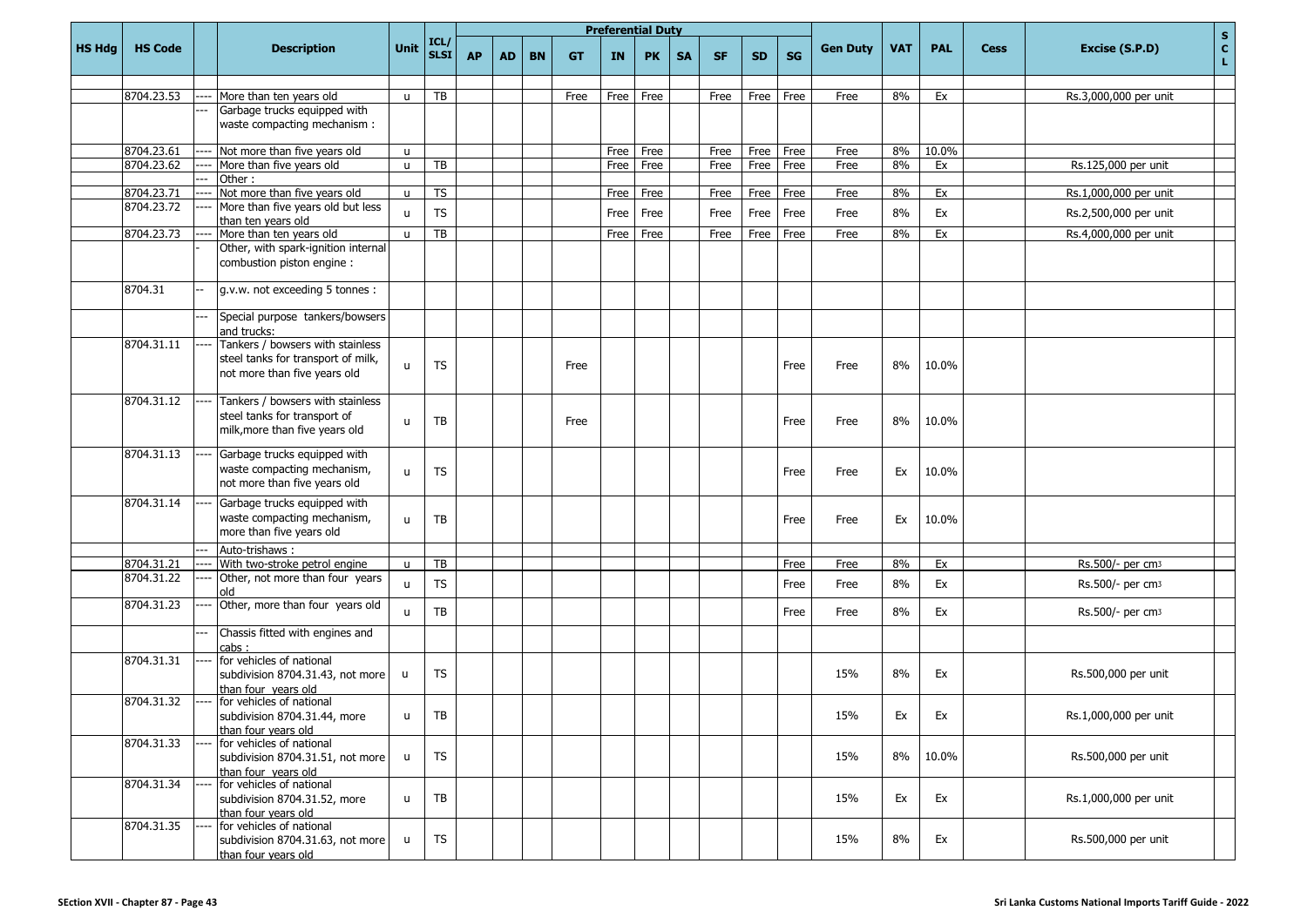|               |                |                                                                                                                                                                                                                                                                                                                                                                                                                                          |              |                     |           |           |           |           |    | <b>Preferential Duty</b> |           |           |           |    |                 |            |            |             |                                                               |
|---------------|----------------|------------------------------------------------------------------------------------------------------------------------------------------------------------------------------------------------------------------------------------------------------------------------------------------------------------------------------------------------------------------------------------------------------------------------------------------|--------------|---------------------|-----------|-----------|-----------|-----------|----|--------------------------|-----------|-----------|-----------|----|-----------------|------------|------------|-------------|---------------------------------------------------------------|
| <b>HS Hdg</b> | <b>HS Code</b> | <b>Description</b>                                                                                                                                                                                                                                                                                                                                                                                                                       | <b>Unit</b>  | ICL <br><b>SLSI</b> | <b>AP</b> | <b>AD</b> | <b>BN</b> | <b>GT</b> | IN | <b>PK</b>                | <b>SA</b> | <b>SF</b> | <b>SD</b> | SG | <b>Gen Duty</b> | <b>VAT</b> | <b>PAL</b> | <b>Cess</b> | $\begin{bmatrix} 5 \\ C \\ L \end{bmatrix}$<br>Excise (S.P.D) |
|               |                |                                                                                                                                                                                                                                                                                                                                                                                                                                          |              |                     |           |           |           |           |    |                          |           |           |           |    |                 |            |            |             |                                                               |
|               | 8704.31.36     | for vehicles of national<br>subdivision 8704.31.64, more<br>than four years old                                                                                                                                                                                                                                                                                                                                                          | $\mathsf{u}$ | TB                  |           |           |           |           |    |                          |           |           |           |    | 15%             | Ex         | Ex         |             | Rs.1,000,000 per unit                                         |
|               | 8704.31.37     | for vehicles of national<br>subdivision 8704.31.67, not more<br>than four vears old                                                                                                                                                                                                                                                                                                                                                      | u            | <b>TS</b>           |           |           |           |           |    |                          |           |           |           |    | 15%             | Ex         | Ex         |             | Rs.1,400,000 per unit                                         |
|               | 8704.31.38     | for vehicles of national<br>subdivision 8704.31.68, more<br>than four vears old                                                                                                                                                                                                                                                                                                                                                          | $\mathbf{u}$ | TB                  |           |           |           |           |    |                          |           |           |           |    | 15%             | Ex         | Ex         |             | Rs.2,500,000 per unit                                         |
|               |                | Vehicles with separate bodies for<br>cabin and for cargo area, the<br>cabin been designed for 3<br>persons (adults) or less, including<br>the driver, with no additional<br>space in the cabin that can be<br>converted for other uses, and<br>cargo carrying capacity of less<br>than 2000 kg, but excluding<br>those vehicles with an engine<br>compartment totally protruding<br>to the front of the vehicle from<br>the driving cab: |              |                     |           |           |           |           |    |                          |           |           |           |    |                 |            |            |             |                                                               |
|               | 8704.31.41     | Cargo carrying capacity of less<br>than 800kg, not more than four<br>vears old                                                                                                                                                                                                                                                                                                                                                           | u            | TS                  |           |           |           |           |    |                          |           |           |           |    | 15%             | 8%         | Ex         |             | Rs.600,000 per unit                                           |
|               | 8704.31.42     | Cargo carrying capacity of less<br>than 800kg, more than four<br>vears old                                                                                                                                                                                                                                                                                                                                                               | u            | TB                  |           |           |           |           |    |                          |           |           |           |    | 15%             | 8%         | Ex         |             | Rs.1,000,000 per unit                                         |
|               | 8704.31.43     | Cargo carrying capacity of 800kg<br>or more, not more than four<br>vears old                                                                                                                                                                                                                                                                                                                                                             | $\mathsf{u}$ | <b>TS</b>           |           |           |           |           |    |                          |           |           |           |    | 15%             | Ex         | Ex         |             | Rs.600,000 per unit                                           |
|               | 8704.31.44     | Cargo carrying capacity of 800kg<br>or more, more than four years<br>old                                                                                                                                                                                                                                                                                                                                                                 | u            | TB                  |           |           |           |           |    |                          |           |           |           |    | 15%             | Ex         | Ex         |             | Rs.1,000,000 per unit                                         |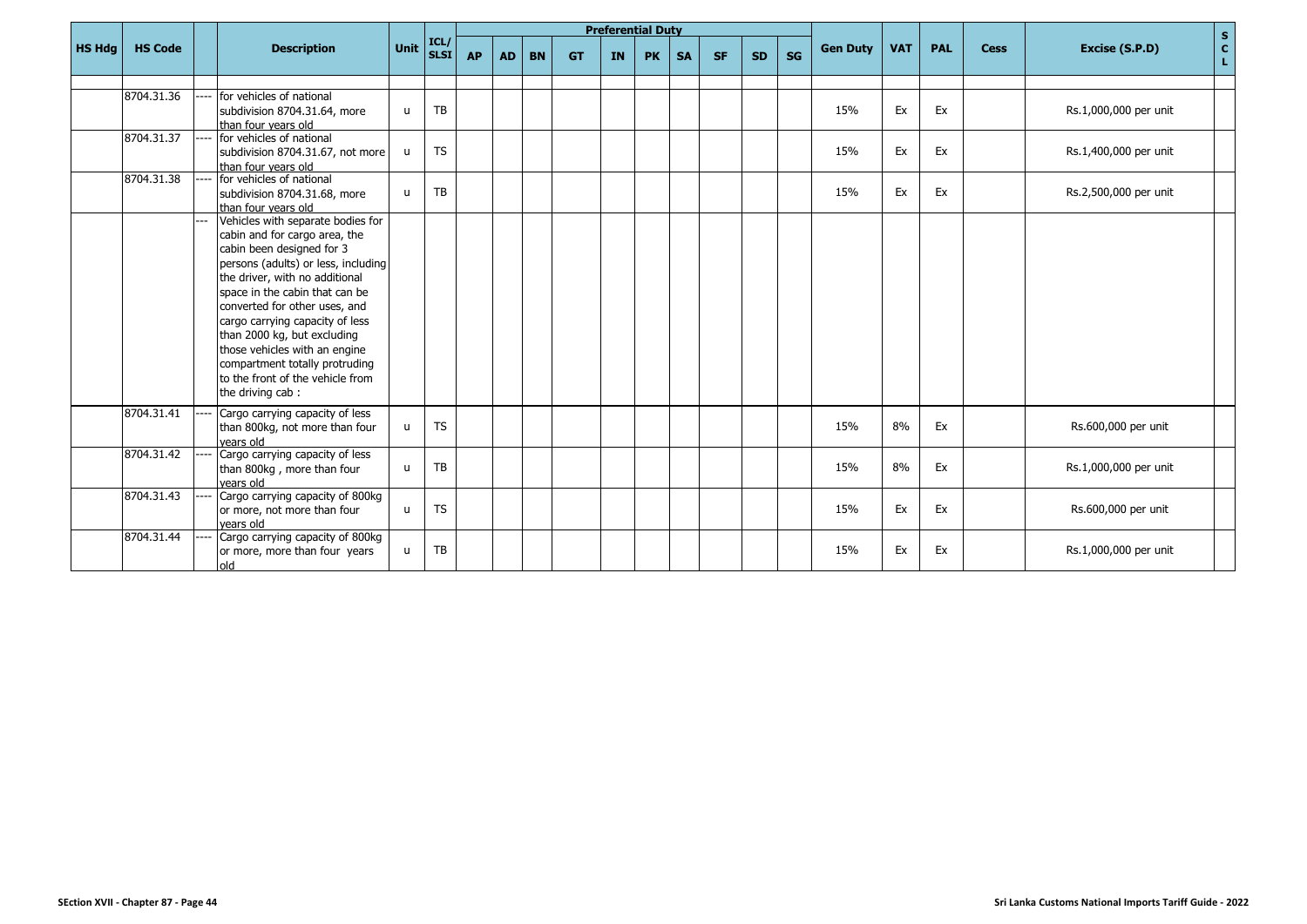|               |                |                                                             |              |              |           |           |           |           |           | <b>Preferential Duty</b> |           |           |           |           |                 |            |            |             | $\mathbf S$                                   |
|---------------|----------------|-------------------------------------------------------------|--------------|--------------|-----------|-----------|-----------|-----------|-----------|--------------------------|-----------|-----------|-----------|-----------|-----------------|------------|------------|-------------|-----------------------------------------------|
| <b>HS Hdg</b> | <b>HS Code</b> | <b>Description</b>                                          | <b>Unit</b>  | ICL/<br>SLSI | <b>AP</b> | <b>AD</b> | <b>BN</b> | <b>GT</b> | <b>IN</b> | <b>PK</b>                | <b>SA</b> | <b>SF</b> | <b>SD</b> | <b>SG</b> | <b>Gen Duty</b> | <b>VAT</b> | <b>PAL</b> | <b>Cess</b> | $\mathbf{c}$<br>Excise (S.P.D)<br>$\mathbf L$ |
|               |                |                                                             |              |              |           |           |           |           |           |                          |           |           |           |           |                 |            |            |             |                                               |
|               |                | Vehicles with separate bodies for                           |              |              |           |           |           |           |           |                          |           |           |           |           |                 |            |            |             |                                               |
|               |                | cabin and cargo area, cabin been                            |              |              |           |           |           |           |           |                          |           |           |           |           |                 |            |            |             |                                               |
|               |                | designed for three persons                                  |              |              |           |           |           |           |           |                          |           |           |           |           |                 |            |            |             |                                               |
|               |                | (adults) or less, including the                             |              |              |           |           |           |           |           |                          |           |           |           |           |                 |            |            |             |                                               |
|               |                | driver with no additional space in                          |              |              |           |           |           |           |           |                          |           |           |           |           |                 |            |            |             |                                               |
|               |                | the cabin that can be converted                             |              |              |           |           |           |           |           |                          |           |           |           |           |                 |            |            |             |                                               |
|               |                | for other uses and cargo carrying                           |              |              |           |           |           |           |           |                          |           |           |           |           |                 |            |            |             |                                               |
|               |                | capacity of 2000 kg or more:                                |              |              |           |           |           |           |           |                          |           |           |           |           |                 |            |            |             |                                               |
|               | 8704.31.51     | Not more than four years old                                | $\mathbf{u}$ | TS           |           |           |           |           |           |                          |           |           |           |           | 15%             | Ex         | Ex         |             | Rs.600,000 per unit                           |
|               | 8704.31.52     | More than four years old                                    | $\mathbf{u}$ | TB           |           |           |           |           |           |                          |           |           |           |           | 15%             | Ex         | Ex         |             | Rs.2,000,000 per unit                         |
|               |                | Vehicles with separate bodies for                           |              |              |           |           |           |           |           |                          |           |           |           |           |                 |            |            |             |                                               |
|               |                | cabin and for cargo area, the                               |              |              |           |           |           |           |           |                          |           |           |           |           |                 |            |            |             |                                               |
|               |                | cabin been designed for 3                                   |              |              |           |           |           |           |           |                          |           |           |           |           |                 |            |            |             |                                               |
|               |                | persons (adults) or less, including                         |              |              |           |           |           |           |           |                          |           |           |           |           |                 |            |            |             |                                               |
|               |                | the driver, with no additional                              |              |              |           |           |           |           |           |                          |           |           |           |           |                 |            |            |             |                                               |
|               |                | space in the cabin that can be                              |              |              |           |           |           |           |           |                          |           |           |           |           |                 |            |            |             |                                               |
|               |                | converted for other uses, and                               |              |              |           |           |           |           |           |                          |           |           |           |           |                 |            |            |             |                                               |
|               |                | cargo carrying capacity of less                             |              |              |           |           |           |           |           |                          |           |           |           |           |                 |            |            |             |                                               |
|               |                | than 2000 kg :                                              |              |              |           |           |           |           |           |                          |           |           |           |           |                 |            |            |             |                                               |
|               | 8704.31.61     | Vehicles fitted with front leaf                             |              |              |           |           |           |           |           |                          |           |           |           |           |                 |            |            |             |                                               |
|               |                | sprigs and Cargo carrying                                   |              |              |           |           |           |           |           |                          |           |           |           |           |                 |            |            |             |                                               |
|               |                | capacity of less than 800kg, not                            | $\mathsf{u}$ | <b>TS</b>    |           |           |           |           |           |                          |           |           |           |           | 15%             | 8%         | Ex         |             | Rs.600,000 per unit                           |
|               |                | more than four years old                                    |              |              |           |           |           |           |           |                          |           |           |           |           |                 |            |            |             |                                               |
|               | 8704.31.62     | Vehicles fitted with front leaf                             |              |              |           |           |           |           |           |                          |           |           |           |           |                 |            |            |             |                                               |
|               |                | sprigs and Cargo carrying                                   | $\mathsf{u}$ | ТB           |           |           |           |           |           |                          |           |           |           |           | 15%             | 8%         | Ex         |             | Rs.1,000,000 per unit                         |
|               |                | capacity of less than 800kg,                                |              |              |           |           |           |           |           |                          |           |           |           |           |                 |            |            |             |                                               |
|               |                | more than four vears old                                    |              |              |           |           |           |           |           |                          |           |           |           |           |                 |            |            |             |                                               |
|               | 8704.31.63     | Vehicles fitted with front leaf                             |              |              |           |           |           |           |           |                          |           |           |           |           |                 |            |            |             |                                               |
|               |                | sprigs and Cargo carrying                                   | $\mathbf{u}$ | <b>TS</b>    |           |           |           |           |           |                          |           |           |           |           | 15%             | Ex         | Ex         |             | Rs.600,000 per unit                           |
|               |                | capacity of 800kg or more, not                              |              |              |           |           |           |           |           |                          |           |           |           |           |                 |            |            |             |                                               |
|               | 8704.31.64     | more than four years old<br>Vehicles fitted with front leaf |              |              |           |           |           |           |           |                          |           |           |           |           |                 |            |            |             |                                               |
|               |                | sprigs and Cargo carrying                                   |              |              |           |           |           |           |           |                          |           |           |           |           |                 |            |            |             |                                               |
|               |                | capacity of 800kg or more, more                             | $\mathsf{u}$ | TB           |           |           |           |           |           |                          |           |           |           |           | 15%             | Ex         | Ex         |             | Rs.1,000,000 per unit                         |
|               |                | than four vears old                                         |              |              |           |           |           |           |           |                          |           |           |           |           |                 |            |            |             |                                               |
|               | 8704.31.65     | Other Vehicles, Cargo carrying                              |              |              |           |           |           |           |           |                          |           |           |           |           |                 |            |            |             |                                               |
|               |                | capacity of less than 800kg, not                            | u            | <b>TS</b>    |           |           |           |           |           |                          |           |           |           |           | 15%             | Ex         | Ex         |             | Rs.1,500,000 per unit                         |
|               |                | more than four years old                                    |              |              |           |           |           |           |           |                          |           |           |           |           |                 |            |            |             |                                               |
|               | 8704.31.66     | Other Vehicles, Cargo carrying                              |              |              |           |           |           |           |           |                          |           |           |           |           |                 |            |            |             |                                               |
|               |                | capacity of less than 800kg,                                | $\mathsf{u}$ | <b>TB</b>    |           |           |           |           |           |                          |           |           |           |           | 15%             | Ex         | Ex         |             | Rs.2,500,000 per unit                         |
|               |                | more than four years old                                    |              |              |           |           |           |           |           |                          |           |           |           |           |                 |            |            |             |                                               |
|               | 8704.31.67     | Other Vehicles, Cargo carrying                              |              | <b>TS</b>    |           |           |           |           |           |                          |           |           |           |           | 15%             | Ex         | Ex         |             |                                               |
|               |                | capacity of 800kg or more, not<br>more than four years old  | u            |              |           |           |           |           |           |                          |           |           |           |           |                 |            |            |             | Rs.1,500,000 per unit                         |
|               | 8704.31.68     | Other Vehicles, Cargo carrying                              |              |              |           |           |           |           |           |                          |           |           |           |           |                 |            |            |             |                                               |
|               |                | capacity of 800kg or more, more                             | u            | <b>TB</b>    |           |           |           |           |           |                          |           |           |           |           | 15%             | Ex         | Ex         |             | Rs.2,500,000 per unit                         |
|               |                | than four vears old                                         |              |              |           |           |           |           |           |                          |           |           |           |           |                 |            |            |             |                                               |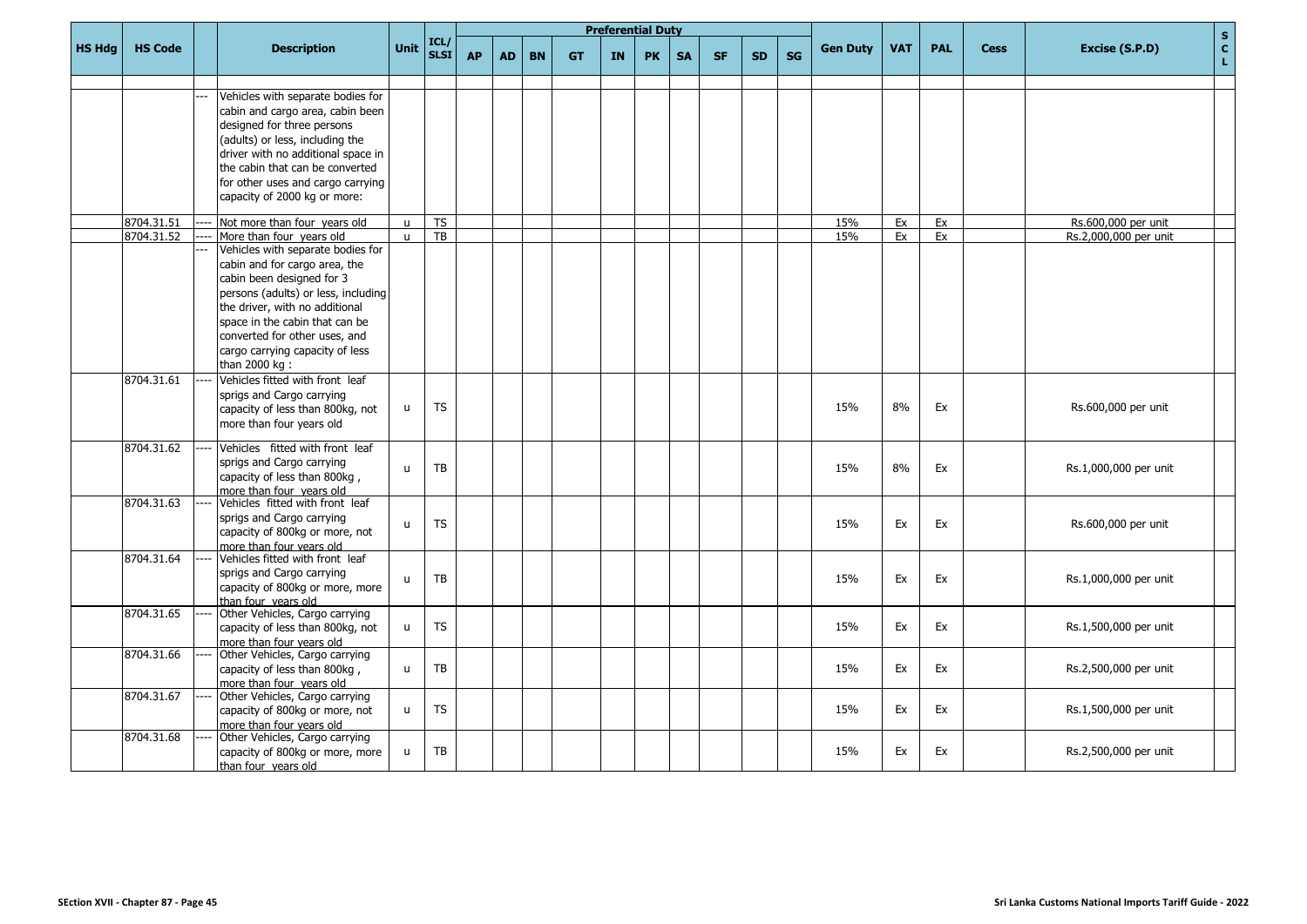|               |                |                                                                  |              |              |           |           |           |           | <b>Preferential Duty</b> |           |           |           |           |           |                 |            |            |             |                                                      |
|---------------|----------------|------------------------------------------------------------------|--------------|--------------|-----------|-----------|-----------|-----------|--------------------------|-----------|-----------|-----------|-----------|-----------|-----------------|------------|------------|-------------|------------------------------------------------------|
| <b>HS Hdg</b> | <b>HS Code</b> | <b>Description</b>                                               | <b>Unit</b>  | ICL/<br>SLSI | <b>AP</b> | <b>AD</b> | <b>BN</b> | <b>GT</b> | <b>IN</b>                | <b>PK</b> | <b>SA</b> | <b>SF</b> | <b>SD</b> | <b>SG</b> | <b>Gen Duty</b> | <b>VAT</b> | <b>PAL</b> | <b>Cess</b> | $\mathbf{s}$<br>$\mathbf{c}$<br>Excise (S.P.D)<br>L. |
|               |                |                                                                  |              |              |           |           |           |           |                          |           |           |           |           |           |                 |            |            |             |                                                      |
|               |                | Other vehicles with separate                                     |              |              |           |           |           |           |                          |           |           |           |           |           |                 |            |            |             |                                                      |
|               |                | bodies for cabin and cargo area,                                 |              |              |           |           |           |           |                          |           |           |           |           |           |                 |            |            |             |                                                      |
|               |                | cabin been designed for six                                      |              |              |           |           |           |           |                          |           |           |           |           |           |                 |            |            |             |                                                      |
|               |                | persons (adults) or less including                               |              |              |           |           |           |           |                          |           |           |           |           |           |                 |            |            |             |                                                      |
|               |                | the driver, with no additional<br>space in the cabin that can be |              |              |           |           |           |           |                          |           |           |           |           |           |                 |            |            |             |                                                      |
|               |                | converted for other use, and a                                   |              |              |           |           |           |           |                          |           |           |           |           |           |                 |            |            |             |                                                      |
|               |                | cargo carrying capacity of 800 kg                                |              |              |           |           |           |           |                          |           |           |           |           |           |                 |            |            |             |                                                      |
|               |                | or more, but excluding those                                     |              |              |           |           |           |           |                          |           |           |           |           |           |                 |            |            |             |                                                      |
|               |                | vehicles with an engine                                          |              |              |           |           |           |           |                          |           |           |           |           |           |                 |            |            |             |                                                      |
|               |                | compartment totally protruding                                   |              |              |           |           |           |           |                          |           |           |           |           |           |                 |            |            |             |                                                      |
|               |                | to the front of the vehicle from                                 |              |              |           |           |           |           |                          |           |           |           |           |           |                 |            |            |             |                                                      |
|               |                | the driving $\cosh \cdot$                                        |              |              |           |           |           |           |                          |           |           |           |           |           |                 |            |            |             |                                                      |
|               | 8704.31.71     | Not more than four years old                                     | $\mathbf{u}$ | <b>TS</b>    |           |           |           |           |                          |           |           |           |           |           | 15%             | Ex         | Ex         |             | Rs.1,750/- per cm3                                   |
|               | 8704.31.72     | More than four years old                                         | $\mathsf{u}$ | TB           |           |           |           |           |                          |           |           |           |           |           | 15%             | Ex         | Ex         |             | Rs.1,750/- per cm3                                   |
|               |                | Other:                                                           |              |              |           |           |           |           |                          |           |           |           |           |           |                 |            |            |             |                                                      |
|               | 8704.31.91     | Vehicles with separate bodies for                                |              |              |           |           |           |           |                          |           |           |           |           |           |                 |            |            |             |                                                      |
|               |                | cabin and cargo area, not more                                   | u            | <b>TS</b>    |           |           |           |           |                          |           |           |           |           |           | 15%             | Ex         | Ex         |             | Rs.5,000,000 per unit                                |
|               | 8704.31.92     | than four vears old<br>Vehicles with separate bodies for         |              |              |           |           |           |           |                          |           |           |           |           |           |                 |            |            |             |                                                      |
|               |                | cabin and cargo area, more than                                  | u            | TB           |           |           |           |           |                          |           |           |           |           |           | 15%             | Ex         | Ex         |             | Rs.6,000,000 per unit                                |
|               |                | four vears old                                                   |              |              |           |           |           |           |                          |           |           |           |           |           |                 |            |            |             |                                                      |
|               | 8704.31.93     | Other not more than four years                                   |              |              |           |           |           |           |                          |           |           |           |           |           |                 |            |            |             |                                                      |
|               |                | old                                                              | u            | <b>TS</b>    |           |           |           |           |                          |           |           |           |           |           | 15%             | Ex         | Ex         |             | Rs.1,750/- per cm3                                   |
|               | 8704.31.99     | Other more than four years old                                   |              | TB           |           |           |           |           |                          |           |           |           |           |           |                 | Ex         |            |             |                                                      |
|               |                |                                                                  | u            |              |           |           |           |           |                          |           |           |           |           |           | 15%             |            | Ex         |             | Rs.1,750/- per cm3                                   |
|               | 8704.32        | g.v.w. exceeding 5 tonnes :                                      |              |              |           |           |           |           |                          |           |           |           |           |           |                 |            |            |             |                                                      |
|               |                | Tankers and bowsers with                                         |              |              |           |           |           |           |                          |           |           |           |           |           |                 |            |            |             |                                                      |
|               |                | stainless steel tanks for transport                              |              |              |           |           |           |           |                          |           |           |           |           |           |                 |            |            |             |                                                      |
|               |                | of milk and refrigerated trucks :                                |              |              |           |           |           |           |                          |           |           |           |           |           |                 |            |            |             |                                                      |
|               | 8704.32.41     | Not more than five years old                                     | u            | <b>TS</b>    |           |           |           | Free      | Free                     | Free      |           | Free      | Free      | Free      | Free            | 8%         | 10.0%      |             |                                                      |
|               | 8704.32.42     | More than five years old but not                                 |              | <b>TS</b>    |           |           |           |           |                          |           |           |           |           | Free      |                 |            |            |             |                                                      |
|               |                | more than ten years old                                          | $\mathbf{u}$ |              |           |           |           | Free      | Free                     | Free      |           | Free      | Free      |           | Free            | 8%         | Ex         |             | Rs.1,500,000 per unit                                |
|               | 8704.32.43     | More than ten years old                                          | u            | TB           |           |           |           | Free      | Free                     | Free      |           | Free      | Free      | Free      | Free            | 8%         | Ex         |             | Rs.3,000,000 per unit                                |
|               |                | Garbage trucks equipped with                                     |              |              |           |           |           |           |                          |           |           |           |           |           |                 |            |            |             |                                                      |
|               |                | waste compacting mechanism :                                     |              |              |           |           |           |           |                          |           |           |           |           |           |                 |            |            |             |                                                      |
|               | 8704.32.51     | Not more than five years old                                     | u            | <b>TS</b>    |           |           |           |           | Free                     | Free      |           | Free      | Free      | Free      | Free            | 8%         | 10.0%      |             |                                                      |
|               | 8704.32.52     | More than five years old                                         | u            | TB           |           |           |           |           | Free                     | Free      |           | Free      | Free      | Free      | Free            | 8%         | Ex         |             | Rs.125,000 per unit                                  |
|               |                | Other:                                                           |              |              |           |           |           |           |                          |           |           |           |           |           |                 |            |            |             |                                                      |
|               | 8704.32.61     | Not more than five years old                                     | $\mathsf{u}$ | <b>TS</b>    |           |           |           |           | Free                     | Free      |           | 4%        | 1.5%      | Free      | Free            | 8%         | Ex         |             | Rs.1,000,000 per unit                                |
|               | 8704.32.62     | More than five years old but not                                 | u            | <b>TS</b>    |           |           |           |           | Free                     | Free      |           | 4%        | 1.5% Free |           | Free            | 8%         | Ex         |             | Rs.2,500,000 per unit                                |
|               |                | more than ten years old                                          |              |              |           |           |           |           |                          |           |           |           |           |           |                 |            |            |             |                                                      |
|               | 8704.32.63     | More than ten years old                                          | u            | TB           |           |           |           |           |                          | Free Free |           | 4%        | 1.5% Free |           | Free            | 8%         | Ex         |             | Rs.4,000,000 per unit                                |
|               | 8704.90        | Other:                                                           |              |              |           |           |           |           |                          |           |           |           |           |           |                 |            |            |             |                                                      |
|               | 8704.90.10     | Electric auto-trishaws not more<br>than five years old           | $\mathsf{u}$ | <b>TS</b>    |           |           |           |           |                          |           |           |           |           |           | 15%             | 8%         | Ex         |             | Rs.7,500/= per kW                                    |
|               | 8704.90.20     | Electric auto-trishaws more than                                 |              |              |           |           |           |           |                          |           |           |           |           |           |                 |            |            |             |                                                      |
|               |                | five years old                                                   | u            | TB           |           |           |           |           |                          |           |           |           |           |           | 15%             | 8%         | Ex         |             | Rs.7,500/= per kW                                    |
|               |                | Other electric, not more than five                               |              |              |           |           |           |           |                          |           |           |           |           |           |                 |            |            |             |                                                      |
|               |                | vears old                                                        |              |              |           |           |           |           |                          |           |           |           |           |           |                 |            |            |             |                                                      |
|               | 8704.90.31     | Capacity of motors not exceeding                                 | $\mathsf{u}$ | <b>TS</b>    |           |           |           |           |                          |           |           |           |           |           | 15%             | 8%         | Ex         |             | Rs.7,500/= per kW                                    |
|               |                | 50kW                                                             |              |              |           |           |           |           |                          |           |           |           |           |           |                 |            |            |             |                                                      |
|               | 8704.90.32     | Capacity of motors exceeding                                     |              | <b>TS</b>    |           |           |           |           |                          |           |           |           |           |           |                 | 8%         |            |             | $Rs.10,000/=$ per kW                                 |
|               |                | 50kW, but not exceeding 100kW                                    | u            |              |           |           |           |           |                          |           |           |           |           |           | 15%             |            | Ex         |             |                                                      |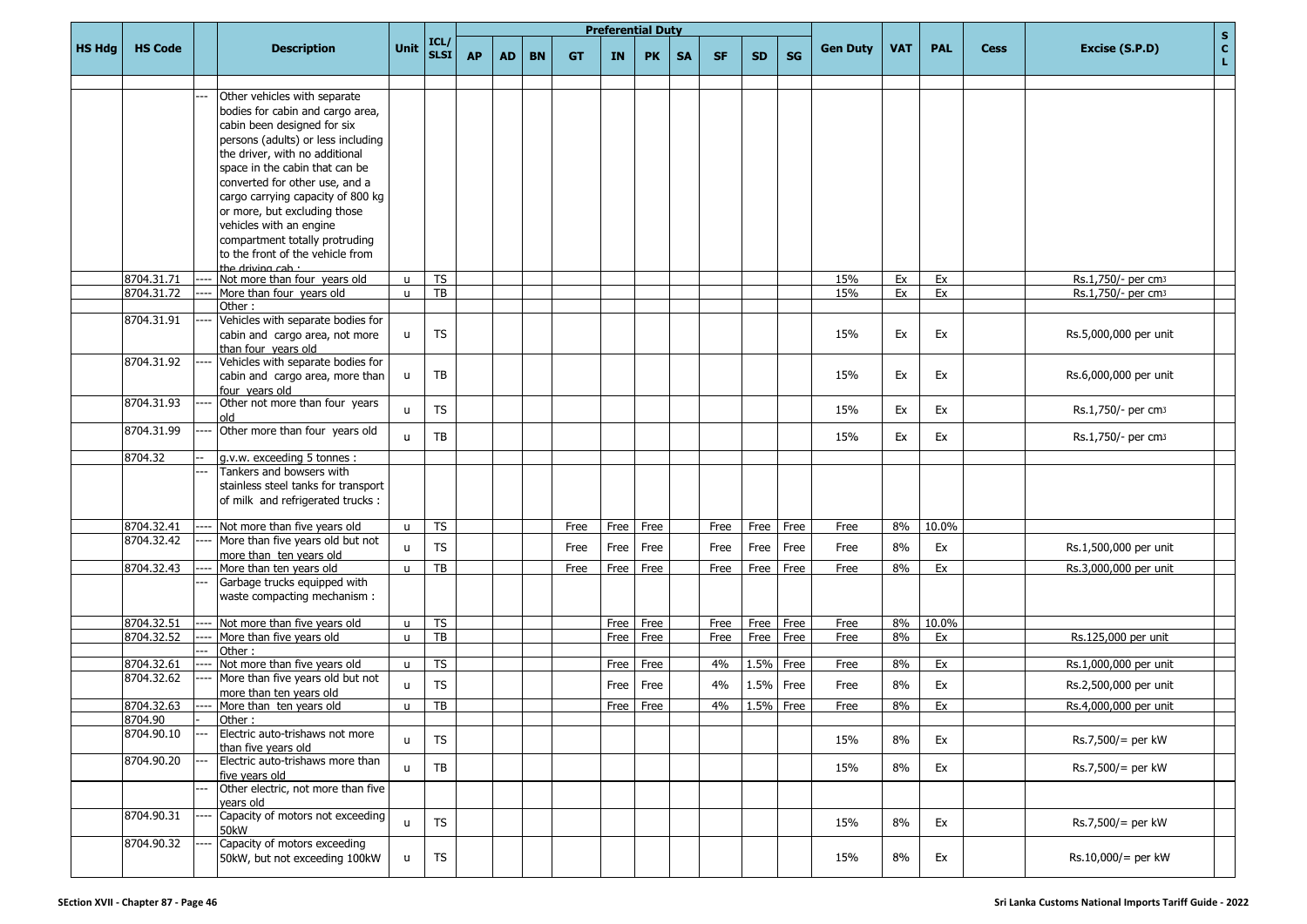|               |                       |     |                                                                                                                                                                                                                                                                                                                                  |              |                     |           |           |           |           | <b>Preferential Duty</b> |           |           |           |           |           |                 |            |            |             |                       | $\mathbf S$       |
|---------------|-----------------------|-----|----------------------------------------------------------------------------------------------------------------------------------------------------------------------------------------------------------------------------------------------------------------------------------------------------------------------------------|--------------|---------------------|-----------|-----------|-----------|-----------|--------------------------|-----------|-----------|-----------|-----------|-----------|-----------------|------------|------------|-------------|-----------------------|-------------------|
| <b>HS Hdg</b> | <b>HS Code</b>        |     | <b>Description</b>                                                                                                                                                                                                                                                                                                               | Unit         | ICL/<br><b>SLSI</b> | <b>AP</b> | <b>AD</b> | <b>BN</b> | <b>GT</b> | <b>IN</b>                | <b>PK</b> | <b>SA</b> | <b>SF</b> | <b>SD</b> | <b>SG</b> | <b>Gen Duty</b> | <b>VAT</b> | <b>PAL</b> | <b>Cess</b> | Excise (S.P.D)        | $\mathbf{c}$<br>L |
|               |                       |     |                                                                                                                                                                                                                                                                                                                                  |              |                     |           |           |           |           |                          |           |           |           |           |           |                 |            |            |             |                       |                   |
|               | 8704.90.33            |     | Capacity of motors exceeding<br>100kW, but not exceeding 200kW                                                                                                                                                                                                                                                                   | u            | <b>TS</b>           |           |           |           |           |                          |           |           |           |           |           | 15%             | 8%         | Ex         |             | $Rs.15,000/=$ per kW  |                   |
|               | 8704.90.34            |     | Capacity of motors exceeding<br>200kW                                                                                                                                                                                                                                                                                            | $\mathsf{u}$ | ${\sf TS}$          |           |           |           |           |                          |           |           |           |           |           | 15%             | 8%         | Ex         |             | $Rs.40,000/=$ per kW  |                   |
|               |                       |     | Other electric, more than five<br>vears old                                                                                                                                                                                                                                                                                      |              |                     |           |           |           |           |                          |           |           |           |           |           |                 |            |            |             |                       |                   |
|               | 8704.90.41            |     | Capacity of motors not exceeding<br>50 <sub>k</sub> W                                                                                                                                                                                                                                                                            | $\mathbf{u}$ | TB                  |           |           |           |           |                          |           |           |           |           |           | 15%             | 8%         | Ex         |             | $Rs.20,000/=$ per kW  |                   |
|               | 8704.90.42            |     | Capacity of motors exceeding<br>50kW, but not exceeding 100kW                                                                                                                                                                                                                                                                    | u            | TB                  |           |           |           |           |                          |           |           |           |           |           | 15%             | 8%         | Ex         |             | $Rs.30,000/=$ per kW  |                   |
|               | 8704.90.43            |     | Capacity of motors exceeding<br>100kW, but not exceeding 200kW                                                                                                                                                                                                                                                                   | $\mathsf{u}$ | TB                  |           |           |           |           |                          |           |           |           |           |           | 15%             | 8%         | Ex         |             | $Rs.45,000/=$ per kW  |                   |
|               | 8704.90.44            |     | Capacity of motors exceeding<br>200 <sub>k</sub> W                                                                                                                                                                                                                                                                               | $\mathbf{u}$ | TB                  |           |           |           |           |                          |           |           |           |           |           | 15%             | 8%         | Ex         |             | $Rs.60,000/=$ per kW  |                   |
|               | 8704.90.50            |     | Other, not more than five years<br>hlo                                                                                                                                                                                                                                                                                           | $\mathbf{u}$ | <b>TS</b>           |           |           |           |           |                          |           |           |           |           |           | 15%             | Ex         | Ex         |             | Rs.1,000,000 per unit |                   |
|               | 8704.90.60            |     | Other, more than five years old                                                                                                                                                                                                                                                                                                  | $\mathsf{u}$ | TB                  |           |           |           |           |                          |           |           |           |           |           | 15%             | Ex         | Ex         |             | Rs.1,500,000 per unit |                   |
| 87.05         |                       |     | Special purpose motor<br>vehicles, other than those<br>principally designed for the<br>transport of persons or goods<br>(for example, breakdown<br>lorries, crane lorries, fire<br>fighting vehicles, concrete-<br>mixer lorries, road sweeper<br>lorries, spraying lorries,<br>mobile workshops, mobile<br>radiological units). |              |                     |           |           |           |           |                          |           |           |           |           |           |                 |            |            |             |                       |                   |
|               |                       |     |                                                                                                                                                                                                                                                                                                                                  |              |                     |           |           |           |           |                          |           |           |           |           |           |                 |            |            |             |                       |                   |
|               | 8705.10               |     | Crane lorries :                                                                                                                                                                                                                                                                                                                  |              |                     |           |           |           |           |                          |           |           |           |           |           |                 |            |            |             |                       |                   |
|               | 8705.10.10            |     | Not more than ten years old                                                                                                                                                                                                                                                                                                      | $\mathbf{u}$ |                     |           |           |           |           | Free                     | Free      |           | Free      |           | Free      | Free            | Ex         | 10.0%      |             |                       |                   |
|               | 8705.10.20<br>8705.20 |     | More than ten years old<br>Mobile drilling derricks :                                                                                                                                                                                                                                                                            | $\mathbf{u}$ | <b>TB</b>           |           |           |           |           | Free                     | Free      |           | Free      |           | Free      | Free            | Ex         | 10.0%      |             |                       |                   |
|               | 8705.20.10            |     | Not more than seven years old                                                                                                                                                                                                                                                                                                    | $\mathsf{u}$ |                     |           |           |           |           | Free                     | Free      |           | Free      |           | Free      | Free            | Ex         | 10.0%      |             |                       |                   |
|               | 8705.20.20            | --- | More than seven years old                                                                                                                                                                                                                                                                                                        | $\mathsf{u}$ | TB                  |           |           |           |           |                          | Free Free |           | Free      |           | Free      | Free            | Ex         | 10.0%      |             |                       |                   |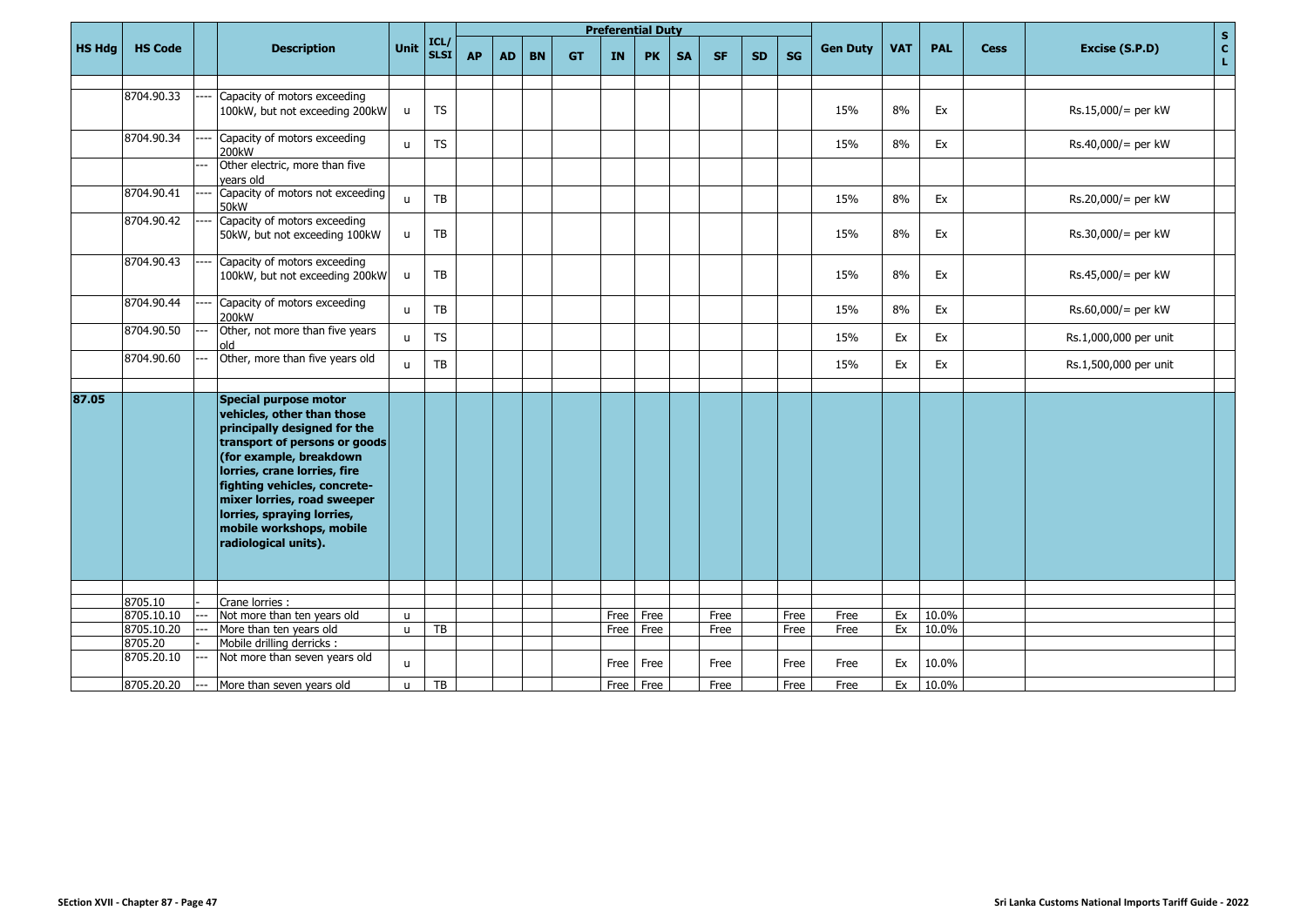|               |                |                                                                                      |                              |                     |           |           |           |           |              | <b>Preferential Duty</b> |           |              |              |              |                 |            |                |             | $\mathbf{s}$                         |
|---------------|----------------|--------------------------------------------------------------------------------------|------------------------------|---------------------|-----------|-----------|-----------|-----------|--------------|--------------------------|-----------|--------------|--------------|--------------|-----------------|------------|----------------|-------------|--------------------------------------|
| <b>HS Hdg</b> | <b>HS Code</b> | <b>Description</b>                                                                   | Unit                         | ICL/<br><b>SLSI</b> | <b>AP</b> | <b>AD</b> | <b>BN</b> | <b>GT</b> | IN           | <b>PK</b>                | <b>SA</b> | <b>SF</b>    | <b>SD</b>    | <b>SG</b>    | <b>Gen Duty</b> | <b>VAT</b> | <b>PAL</b>     | <b>Cess</b> | $\mathbf{C}$<br>Excise (S.P.D)<br>L. |
|               |                |                                                                                      |                              |                     |           |           |           |           |              |                          |           |              |              |              |                 |            |                |             |                                      |
|               | 8705.30        | Fire fighting vehicles :                                                             |                              |                     |           |           |           |           |              |                          |           |              |              |              |                 |            |                |             |                                      |
|               | 8705.30.10     | Not more than seven years old                                                        | $\mathbf{u}$                 |                     |           |           |           |           | Free         | Free                     |           | Free         | Free         | Free         | Free            | Ex         | 10.0%          |             |                                      |
|               | 8705.30.20     | More than seven years old                                                            | $\mathbf{u}$                 | TB                  |           |           |           |           | Free         | Free                     |           | Free         | Free         | Free         | Free            | 8%         | 10.0%          |             |                                      |
|               | 8705.40        | Concrete-mixer lorries :                                                             |                              |                     |           |           |           |           |              |                          |           |              |              |              |                 |            |                |             |                                      |
|               | 8705.40.10     | Not more than ten years old                                                          | $\mathbf{u}$                 |                     |           |           |           |           | Free         | Free                     |           | Free         |              | Free         | Free            | Ex         | 10.0%          |             |                                      |
|               | 8705.40.20     | <br>More than ten years old                                                          | $\mathbf{u}$                 | TB                  |           |           |           |           | Free         | Free                     |           | Free         |              | Free         | Free            | Ex         | 10.0%          |             |                                      |
|               | 8705.90        | Other:                                                                               |                              |                     |           |           |           |           |              |                          |           |              |              |              |                 |            |                |             |                                      |
|               |                | Gully bowzers equipped with<br>suction pumps for extracting<br>sewage water /wastes: |                              |                     |           |           |           |           |              |                          |           |              |              |              |                 |            |                |             |                                      |
|               | 8705.90.21     | Not more than seven years old                                                        |                              |                     |           |           |           |           |              |                          |           |              |              |              |                 |            |                |             |                                      |
|               | 8705.90.22     | More than seven years old                                                            | $\mathsf{u}$<br>$\mathsf{u}$ | TB                  |           |           |           |           | Free<br>Free | Free<br>Free             |           | Free<br>Free | Free<br>Free | Free<br>Free | Free<br>Free    | Ex<br>Con  | 10.0%<br>10.0% |             |                                      |
|               |                | Concrete pump trucks:                                                                |                              |                     |           |           |           |           |              |                          |           |              |              |              |                 |            |                |             |                                      |
|               | 8705.90.31     | Not more than ten years old                                                          | $\mathsf{u}$                 |                     |           |           |           |           | Free         | Free                     |           | Free         | Free         | Free         | Free            | 8%         | 10.0%          |             |                                      |
|               | 8705.90.32     | More than ten years old                                                              | $\mathsf{u}$                 | TB                  |           |           |           |           | Free         | Free                     |           | Free         | Free         | Free         | Free            | 8%         | 10.0%          |             |                                      |
|               |                | Mobile Workshops                                                                     |                              |                     |           |           |           |           |              |                          |           |              |              |              |                 |            |                |             |                                      |
|               | 8705.90.41     | Modified vehicles of heading<br>87.02, not more than three years<br>bla              | $\mathsf{u}$                 | <b>TS</b>           |           |           |           | Free      | Free         | Free                     |           | Free         | Free         | Free         | Free            | 8%         | 10.0%          |             | Rs.4,500,000 per unit                |
|               | 8705.90.42     | Modified vehicles of heading<br>87.02, more than three years old                     | $\mathbf{u}$                 | L.                  |           |           |           | Free      | Free         | Free                     |           | Free         | Free         | Free         | Free            | 8%         | 10.0%          |             | Rs.6,000,000 per unit                |
|               | 8705.90.43     | Modified vehicles of heading<br>87.03, not more than three years<br>hlo              | $\mathsf{u}$                 | <b>TS</b>           |           |           |           | Free      | Free         | Free                     |           | Free         | Free         | Free         | Free            | 8%         | 10.0%          |             | Rs.11,000 per cm3                    |
|               | 8705.90.44     | Modified vehicles of heading<br>87.03, more than three years old                     | $\mathsf{u}$                 | L                   |           |           |           | Free      | Free         | Free                     |           | Free         | Free         | Free         | Free            | 8%         | 10.0%          |             | Rs.11,000 per cm3                    |
|               | 8705.90.45     | Modified vehicles of heading<br>87.04, not more than three years<br>hlo              | $\mathbf{u}$                 | <b>TS</b>           |           |           |           | Free      | Free         | Free                     |           | Free         | Free         | Free         | Free            | 8%         | 10.0%          |             | Rs.4,500,000 per unit                |
|               | 8705.90.46     | Modified vehicles of heading<br>87.04, more than three years old                     | $\mathsf{u}$                 | L                   |           |           |           | Free      | Free         | Free                     |           | Free         | Free         | Free         | Free            | 8%         | 10.0%          |             | Rs.6,000,000 per unit                |
|               | 8705.90.47     | Other, not more than seven years<br>blo                                              | $\mathbf{u}$                 | <b>TS</b>           |           |           |           | Free      | Free         | Free                     |           | Free         | Free         | Free         | Free            | 8%         | 10.0%          |             | Rs.1,000,000 per unit                |
|               | 8705.90.48     | Other, more than seven years old                                                     | $\mathbf{u}$                 | L                   |           |           |           | Free      | Free         | Free                     |           | Free         | Free         | Free         | Free            | 8%         | 10.0%          |             | Rs.2,500,000 per unit                |
|               |                | Other, Modified vehicles of<br>heading 87.02, 87.03 and 87.04                        |                              |                     |           |           |           |           |              |                          |           |              |              |              |                 |            |                |             |                                      |
|               | 8705.90.51     | Modified vehicles of heading<br>87.02, not more than three years<br>hlo              | $\mathsf{u}$                 | <b>TS</b>           |           |           |           | Free      | Free         | Free                     |           | Free         | Free         | Free         | Free            | 8%         | 10.0%          |             | Rs.4,500,000 per unit                |
|               | 8705.90.52     | Modified vehicles of heading<br>87.02, more than three years old                     | u                            | $\mathsf{L}$        |           |           |           | Free      | Free         | Free                     |           | Free         | Free         | Free         | Free            | 8%         | 10.0%          |             | Rs.6,000,000 per unit                |
|               | 8705.90.53     | Modified vehicles of heading<br>87.03, not more than three years<br>blo              | u                            | <b>TS</b>           |           |           |           | Free      | Free         | Free                     |           | Free         | Free         | Free         | Free            | 8%         | 10.0%          |             | Rs.11,000 per cm3                    |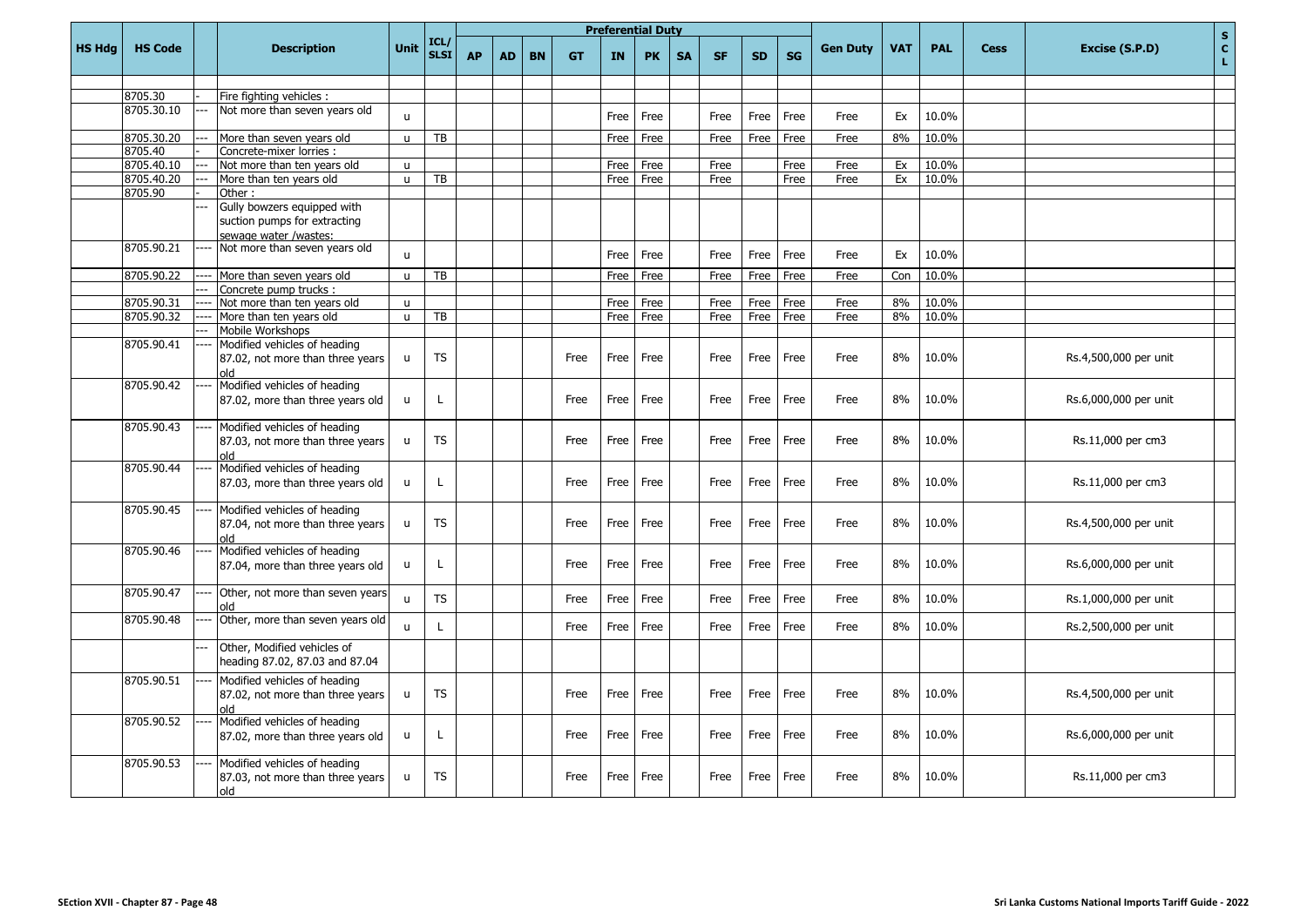|               |                |                                                                                                                                                            |              |                     |           | <b>Preferential Duty</b> |           |           |           |           |           |           |           |           |                                  |            |            |             | $\mathbf S$                          |
|---------------|----------------|------------------------------------------------------------------------------------------------------------------------------------------------------------|--------------|---------------------|-----------|--------------------------|-----------|-----------|-----------|-----------|-----------|-----------|-----------|-----------|----------------------------------|------------|------------|-------------|--------------------------------------|
| <b>HS Hdg</b> | <b>HS Code</b> | <b>Description</b>                                                                                                                                         | Unit         | ICL/<br><b>SLSI</b> | <b>AP</b> | <b>AD</b>                | <b>BN</b> | <b>GT</b> | <b>IN</b> | <b>PK</b> | <b>SA</b> | <b>SF</b> | <b>SD</b> | <b>SG</b> | <b>Gen Duty</b>                  | <b>VAT</b> | <b>PAL</b> | <b>Cess</b> | $\mathbf{c}$<br>Excise (S.P.D)<br>L. |
|               | 8705.90.54     | Modified vehicles of heading<br>87.03, more than three years old                                                                                           | $\mathsf{u}$ | I.                  |           |                          |           | Free      | Free      | Free      |           | Free      | Free      | Free      | Free                             | 8%         | 10.0%      |             | Rs.11,000 per cm3                    |
|               | 8705.90.55     | Modified vehicles of heading<br>87.04, not more than three years<br>hlo                                                                                    | $\mathsf{u}$ | <b>TS</b>           |           |                          |           | Free      | Free      | Free      |           | Free      | Free      | Free      | Free                             | 8%         | 10.0%      |             | Rs.4,500,000 per unit                |
|               | 8705.90.56     | Modified vehicles of heading<br>87.04, more than three years old                                                                                           | $\mathsf{u}$ | $\mathbf{I}$        |           |                          |           | Free      | Free      | Free      |           | Free      | Free      | Free      | Free                             | 8%         | 10.0%      |             | Rs.6,000,000 per unit                |
|               | 8705.90.91     | Other:<br>g. v. w. not exceeding 4 tonnes,<br>not more than seven years old                                                                                | $\mathbf{u}$ | <b>TS</b>           |           |                          |           |           | Free      | Free      |           | Free      | Free      | Free      | Free                             | 8%         | Ex         |             | Rs.1,500,000 per unit                |
|               | 8705.90.92     | (except Aerial Platform<br>Trucks)<br>g. v. w. not exceeding 4 tonnes,                                                                                     |              |                     |           |                          |           |           |           |           |           |           |           |           |                                  |            |            |             |                                      |
|               |                | more than seven years old                                                                                                                                  | u            | TB                  |           |                          |           |           | Free      | Free      |           | Free      | Free      | Free      | Free                             | 8%         | Ex         |             | Rs.2,500,000 per unit                |
|               | 8705.90.93     | g. v. w. exceeding 4 tonnes, not<br>more than seven years old<br>(except Aerial Platform<br>Trucks)                                                        | $\mathsf{u}$ | <b>TS</b>           |           |                          |           |           | Free      | Free      |           | Free      | Free      | Free      | Free                             | 8%         | 10.0%      |             |                                      |
|               | 8705.90.94     | g. v. w. exceeding 4 tonnes,<br>more than seven years old                                                                                                  | $\mathbf{u}$ | L/TS                |           |                          |           |           | Free      | Free      |           | Free      | Free      | Free      | Free                             | 8%         | 10.0%      |             |                                      |
| 87.06         |                | <b>Chassis fitted with engines,</b><br>for the motor vehicles of<br>heading 87.01 to 87.05.                                                                |              |                     |           |                          |           |           |           |           |           |           |           |           |                                  |            |            |             |                                      |
|               | 8706.00.10     | New chassis fitted with engines<br>for motor vehicles of heading<br>87.02, for the transport of twenty<br>eight or more passengers<br>including the driver | $\mathsf{u}$ |                     | Free      |                          |           |           |           |           |           |           |           | Free      | Free                             | 8%         | Ex         |             | Rs.1,000,000 per unit                |
|               | 8706.00.20     | New chassis fitted with engines<br>for other motor vehicles of<br>heading 87.02                                                                            | $\mathbf{u}$ |                     | 7.5%      |                          |           |           |           |           |           |           |           |           | 15%                              | 8%         | Ex         |             | Rs.1,000,000 per unit                |
|               | 8706.00.30     | New chassis fitted with engines<br>for motor vehicles of heading<br>8704.21, 8704.22, 8704.23,<br>8704.31 and 8704.32 with a<br>g.v.w. of 3,000 kg or more | $\mathsf{u}$ |                     |           |                          |           |           |           |           |           |           |           | Free      | Free                             | 8%         | Ex         |             | Rs.1,000,000 per unit                |
|               | 8706.00.40     | Other new chassis fitted with<br>engines for other motor vehicles                                                                                          | $\mathsf{u}$ |                     |           |                          |           |           |           |           |           |           |           |           | 15%                              | 8%         | Ex         |             | Rs.2,000,000 per unit                |
|               | 8706.00.50     | Used chassis fitted with engines                                                                                                                           | $\mathbf{u}$ | <b>TB</b>           |           |                          |           |           |           |           |           |           |           |           | 15% or<br>Rs.218,000<br>per Unit | 8%         | Ex         |             | Rs.2,000,000 per unit                |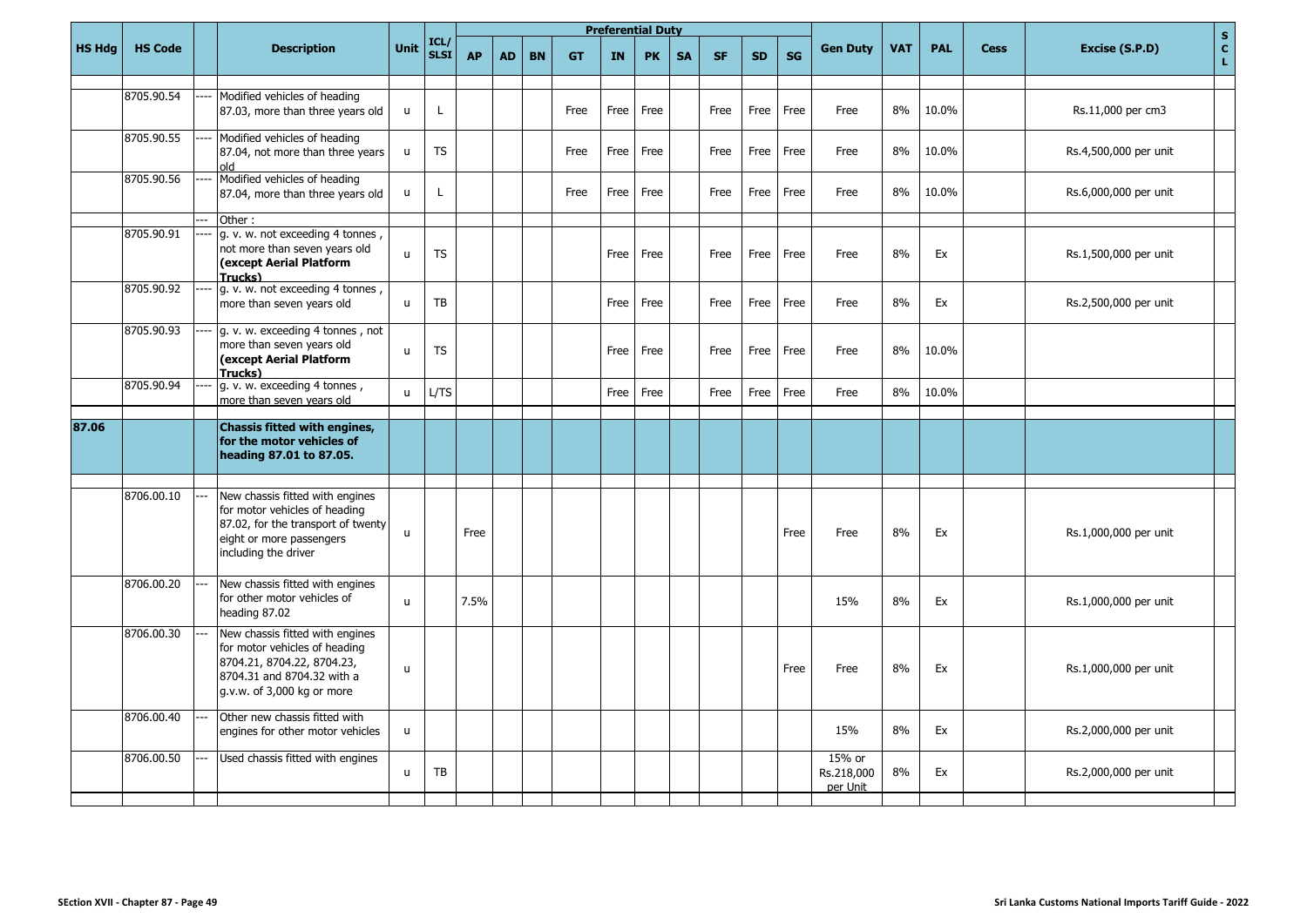|               |                       |     |                                                                                                                                                                                                                                        |              |                     |           |           |           | <b>Preferential Duty</b> |           |           |           |           |           |           |                 |            |            |             | $\mathbf{s}$                                 |
|---------------|-----------------------|-----|----------------------------------------------------------------------------------------------------------------------------------------------------------------------------------------------------------------------------------------|--------------|---------------------|-----------|-----------|-----------|--------------------------|-----------|-----------|-----------|-----------|-----------|-----------|-----------------|------------|------------|-------------|----------------------------------------------|
| <b>HS Hdg</b> | <b>HS Code</b>        |     | <b>Description</b>                                                                                                                                                                                                                     | <b>Unit</b>  | ICL/<br><b>SLSI</b> | <b>AP</b> | <b>AD</b> | <b>BN</b> | <b>GT</b>                | <b>IN</b> | <b>PK</b> | <b>SA</b> | <b>SF</b> | <b>SD</b> | <b>SG</b> | <b>Gen Duty</b> | <b>VAT</b> | <b>PAL</b> | <b>Cess</b> | $\tilde{\mathbf{c}}$<br>Excise (S.P.D)<br>L. |
| 87.07         |                       |     | <b>Bodies (including cabs), for</b><br>the motor vehicles of<br>headings 87.01 to 87.05.                                                                                                                                               |              |                     |           |           |           |                          |           |           |           |           |           |           |                 |            |            |             |                                              |
|               | 8707.10               |     | For the vehicles of heading 87.03                                                                                                                                                                                                      |              |                     |           |           |           |                          |           |           |           |           |           |           |                 |            |            |             |                                              |
|               | 8707.10.10            |     | Used <b>vehicle</b> bodies fully<br>equipped with fittings and<br>accessories                                                                                                                                                          | $\mathsf{u}$ | <b>TB</b>           |           |           |           |                          |           |           |           |           |           |           | 15%             | 8%         | Ex         |             | Rs.1,000,000 per unit                        |
|               | 8707.10.20            |     | Other vehicle bodies fully<br>equipped with fittings and<br>accessories                                                                                                                                                                | $\mathsf{u}$ | <b>TB</b>           |           |           |           |                          |           |           |           |           |           |           | 15%             | 8%         | Ex         |             | Rs.800,000 per unit                          |
|               | 8707.10.30            |     | Used vehicle bodies fully<br>equipped with fittings and<br>accessories excluding seats and<br>upholsterv                                                                                                                               | $\mathsf{u}$ | TB                  |           |           |           |                          |           |           |           |           |           |           | 15%             | 8%         | Ex         |             | Rs.900,000 per unit                          |
|               | 8707.10.40            |     | Other vehicle bodies fully<br>equipped with fittings and<br>accessories excluding seats and<br>upholstery                                                                                                                              | $\mathsf{u}$ | <b>TB</b>           |           |           |           |                          |           |           |           |           |           |           | 15%             | 8%         | Ex         |             | Rs.700,000 per unit                          |
|               | 8707.10.50            |     | Rough coated , bare body frame<br>with /without doors, bonnet and<br>boot lid                                                                                                                                                          | $\mathsf{u}$ | TB                  |           |           |           |                          |           |           |           |           |           |           | 15%             | 8%         | Ex         |             | Rs.300,000 per unit                          |
|               | 8707.10.60            |     | Used bare body frame with<br>/without doors, bonnet and boot<br>hil                                                                                                                                                                    | u            | TB                  |           |           |           |                          |           |           |           |           |           |           | 15%             | 8%         | Ex         |             | Rs.1,000,000 per unit                        |
|               | 8707.10.90            | --- | Other                                                                                                                                                                                                                                  | $\mathsf{u}$ | TB                  |           |           |           |                          |           |           |           |           |           |           | 15%             | 8%         | Ex         |             | Rs.1,000,000 per unit                        |
|               | 8707.90<br>8707.90.10 |     | Other:<br>Bodies and cabs incorporating<br>attachments left over in the<br>process of separating same from<br>the main vehicle by cutting, but<br>not meriting classification<br>elsewhere by virtue of those left<br>over attachments | $\mathbf{u}$ | <b>TB</b>           |           |           |           |                          |           |           |           |           |           |           | 15%             | 8%         | Ex         |             | Rs.1,000,000 per unit                        |
|               | 8707.90.20            |     | Other, for the motor vehicles of<br>heading 87.02, for the transport<br>of 25 or more persons including<br>the driver                                                                                                                  | u            | <b>TS</b>           |           |           |           |                          |           |           |           |           |           | Free      | Free            | 8%         | 10.0%      |             |                                              |
|               | 8707.90.30            |     | Other, for the vehicles of sub-<br>heading 8701.20 and the vehicles<br>of heading 87.04, of a g.v.w.<br>exceeding 3,000kg                                                                                                              | u            | <b>TS</b>           |           |           |           |                          |           |           |           |           |           | Free      | Free            | 8%         | 10.0%      |             |                                              |
|               |                       |     | Other, bodies for the vehicles of<br>10 or more persons but less than<br>25 of heading 87.02 including the<br>driver                                                                                                                   |              |                     |           |           |           |                          |           |           |           |           |           |           |                 |            |            |             |                                              |
|               | 8707.90.41            |     | Used bodies fully equipped with<br>fittings and accessories                                                                                                                                                                            | $\mathsf{u}$ | TB                  |           |           |           |                          |           |           |           |           |           |           | 15%             | 8%         | Ex         |             | Rs.1,000,000 per unit                        |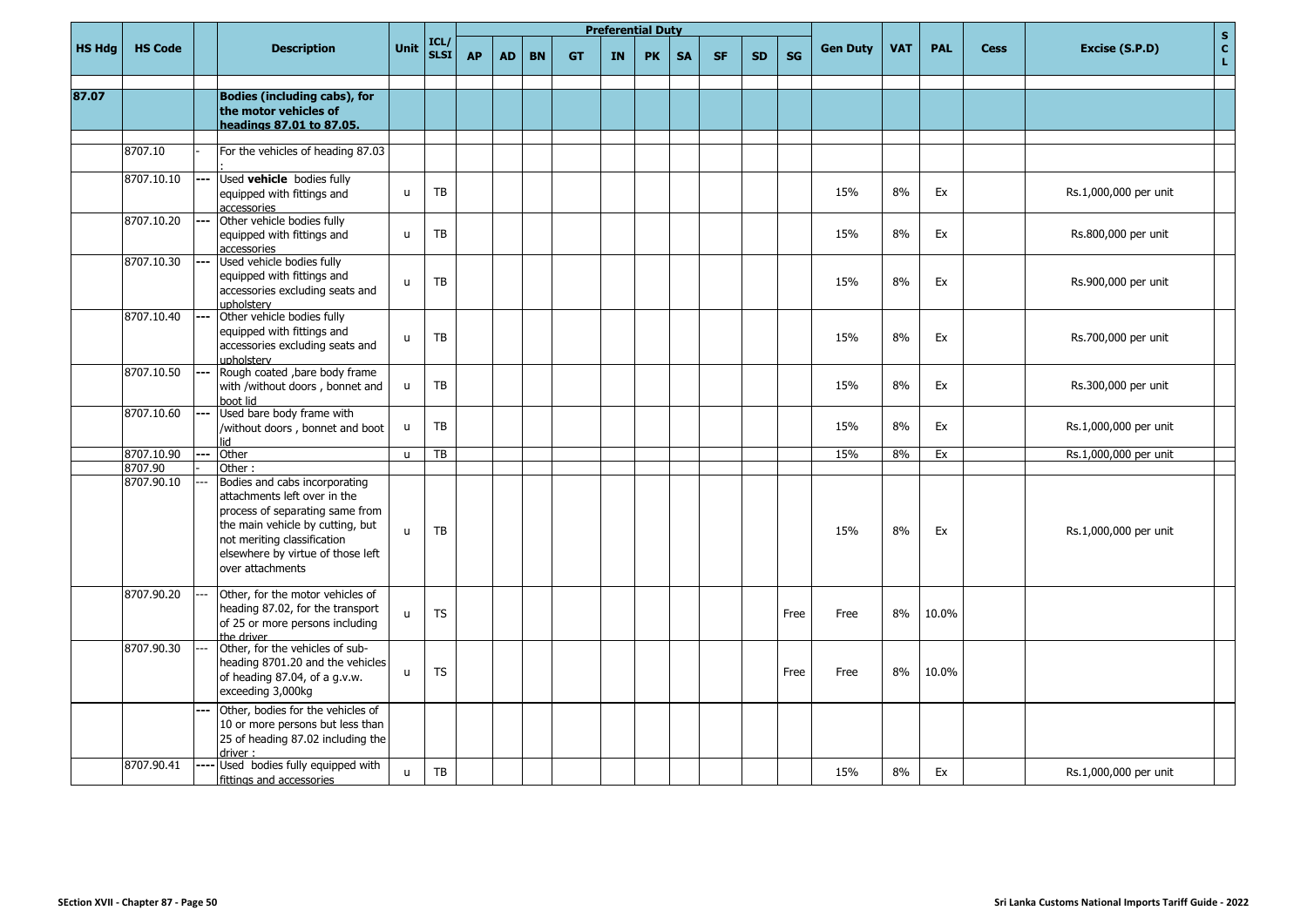|               |                       |     |                                                                                                                                             |              |                    |           |           |           |           |      | <b>Preferential Duty</b> |           |                                          |                                    |    |                                        |            |            |                                           |                                     | S                  |
|---------------|-----------------------|-----|---------------------------------------------------------------------------------------------------------------------------------------------|--------------|--------------------|-----------|-----------|-----------|-----------|------|--------------------------|-----------|------------------------------------------|------------------------------------|----|----------------------------------------|------------|------------|-------------------------------------------|-------------------------------------|--------------------|
| <b>HS Hdg</b> | <b>HS Code</b>        |     | <b>Description</b>                                                                                                                          | Unit         | ICL<br><b>SLSI</b> | <b>AP</b> | <b>AD</b> | <b>BN</b> | <b>GT</b> | IN   | <b>PK</b>                | <b>SA</b> | <b>SF</b>                                | <b>SD</b>                          | SG | <b>Gen Duty</b>                        | <b>VAT</b> | <b>PAL</b> | <b>Cess</b>                               | Excise (S.P.D)                      | $\mathbf{c}$<br>L. |
|               | 8707.90.42            |     | Other vehicle bodies fully<br>equipped with fittings and<br>accessories                                                                     | $\mathsf{u}$ | TB                 |           |           |           |           |      |                          |           |                                          |                                    |    | 15%                                    | 8%         | Ex         |                                           | Rs.800,000 per unit                 |                    |
|               | 8707.90.43            |     | Used vehicle bodies fully<br>equipped with fittings and<br>accessories excluding seats and<br>upholsterv                                    | $\mathsf{u}$ | TB                 |           |           |           |           |      |                          |           |                                          |                                    |    | 15%                                    | 8%         | Ex         |                                           | Rs.900,000 per unit                 |                    |
|               | 8707.90.44            |     | Other vehicle bodies fully<br>equipped with fittings and<br>accessories excluding seats and<br>upholsterv                                   | $\mathsf{u}$ | TB                 |           |           |           |           |      |                          |           |                                          |                                    |    | 15%                                    | 8%         | Ex         |                                           | Rs.700,000 per unit                 |                    |
|               | 8707.90.48            |     | Rough coated , bare body frame<br>with /without doors, bonnet and<br>boot lid                                                               | u            | TB                 |           |           |           |           |      |                          |           |                                          |                                    |    | 15%                                    | 8%         | Ex         |                                           | Rs.300,000 per unit                 |                    |
|               | 8707.90.49            |     | <b>Used</b> bare body frame with<br>/without doors, bonnet and boot                                                                         | u            | TB                 |           |           |           |           |      |                          |           |                                          |                                    |    | 15%                                    | 8%         | Ex         |                                           | Rs.1,000,000 per unit               |                    |
|               | 8707.90.90            | --- | Other                                                                                                                                       | $\mathsf{u}$ | TB                 |           |           |           |           |      |                          |           |                                          |                                    |    | 15%                                    | 8%         | Ex         |                                           | Rs.1,000,000 per unit               |                    |
|               |                       |     |                                                                                                                                             |              |                    |           |           |           |           |      |                          |           |                                          |                                    |    |                                        |            |            |                                           |                                     |                    |
| 87.08         |                       |     | <b>Parts and accessories of the</b><br>motor vehicles of headings<br>87.01 to 87.05.                                                        |              |                    |           |           |           |           |      |                          |           |                                          |                                    |    |                                        |            |            |                                           |                                     |                    |
|               | 8708.10.00            |     | Bumpers and parts thereof                                                                                                                   | kg           |                    |           |           |           |           | Free | Free                     |           | 5%                                       | 5%                                 |    | 15%                                    | 8%         | 10.0%      |                                           |                                     |                    |
|               |                       |     | Other parts and accessories of<br>bodies (including cabs) :                                                                                 |              |                    |           |           |           |           |      |                          |           |                                          |                                    |    |                                        |            |            |                                           |                                     |                    |
|               | 8708.21.00            |     | Safety seat belts                                                                                                                           | kq           |                    |           |           |           |           | Free | Free                     |           | 5%                                       | 5%                                 |    | 15%                                    | 8%         | 10.0%      |                                           |                                     |                    |
|               | 8708.29<br>8708.29.10 |     | Other:<br>"Cut-portions" of bodies and cabs                                                                                                 | kg           | TB                 |           |           |           |           |      |                          |           | 5% or Rs.20,000<br>per cut portion<br>5% | 5% or Rs.20,000<br>per cut portion |    | 15% or<br>Rs.60,000 per<br>cut portion | 8%         | Ex         | 15% or<br>Rs.60,000<br>per cut<br>portion | ă<br>Rs.300,000/- pe<br>cut portion |                    |
|               | 8708.29.90            |     | Other                                                                                                                                       |              |                    |           |           |           |           | Free |                          |           | 5%                                       | 5%                                 |    | 15%                                    | 8%         | 10.0%      | 15%                                       |                                     |                    |
|               | 8708.30.00            |     | Brakes and servo-brakes; parts<br>thereof                                                                                                   | kg           |                    |           |           |           |           | Free | Free                     |           | 5%                                       | 5%                                 |    | 15%                                    | 8%         | 10.0%      | 15%                                       |                                     |                    |
|               | 8708.40.00            |     | Gear boxes and parts thereof                                                                                                                |              |                    |           |           |           |           | Free | Free                     |           | 5%                                       | 5%                                 |    | 15%                                    | 8%         | 10.0%      | 15%                                       |                                     |                    |
|               | 8708.50.00            |     | Drive-axles with differential,<br>whether or not provided with<br>other transmission components,<br>and non-driving axles; parts<br>thereof | kg           |                    |           |           |           |           | Free | Free                     |           | 5%                                       | 5%                                 |    | 15%                                    | 8%         | 10.0%      | 15%                                       |                                     |                    |
|               | 8708.70               |     | Road wheels and parts and<br>accessories thereof:                                                                                           |              |                    |           |           |           |           |      |                          |           |                                          |                                    |    |                                        |            |            |                                           |                                     |                    |
|               | 8708.70.10            |     | Rims fitted with tyres, showing<br>signs of wear                                                                                            | kg           | TB                 |           |           |           |           |      |                          |           | 5%                                       | 5%                                 |    | 15%                                    | 8%         | 10.0%      | 15%                                       |                                     |                    |
|               | 8708.70.20            |     | Other, rims fitted with tyres                                                                                                               | kg           |                    |           |           |           |           |      |                          |           | 5%                                       | 5%                                 |    | 15%                                    | 8%         | 10.0%      | 15%                                       |                                     |                    |
|               | 8708.70.90            |     | Other                                                                                                                                       | kg           |                    |           |           |           |           |      |                          |           | 5%                                       | 5%                                 |    | 15%                                    | 8%         | 10.0%      | 15%                                       |                                     |                    |
|               | 8708.80.00            |     | Suspension systems and parts<br>thereof (including shock-<br>absorbers)<br>Other parts and accessories :                                    | kg           |                    |           |           |           |           |      | Free Free                |           | 5%                                       | 5%                                 |    | 15%                                    | 8%         | 10.0%      | 15%                                       |                                     |                    |
|               | 8708.91               |     | Radiators and parts thereof :                                                                                                               |              |                    |           |           |           |           |      |                          |           |                                          |                                    |    |                                        |            |            |                                           |                                     |                    |
|               |                       |     |                                                                                                                                             |              |                    |           |           |           |           |      |                          |           |                                          |                                    |    |                                        |            |            |                                           |                                     |                    |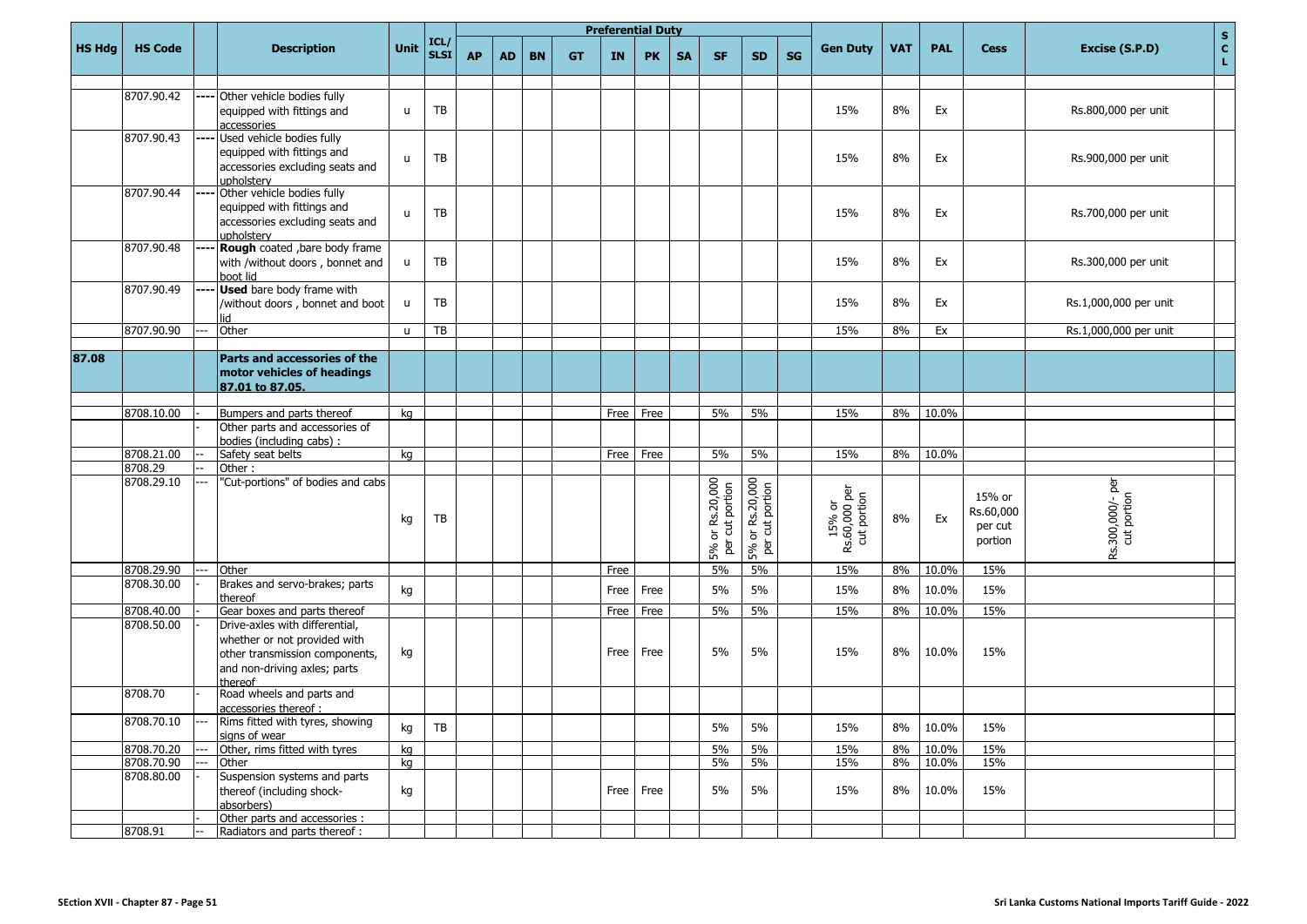|               |                |     |                                                                                                                                                               |      |                     |                                       |           |           |           |           | <b>Preferential Duty</b> |           |                                                                                                    |                            |           |                                      |            |            |                                                                         | $\mathbf{s}$                                  |
|---------------|----------------|-----|---------------------------------------------------------------------------------------------------------------------------------------------------------------|------|---------------------|---------------------------------------|-----------|-----------|-----------|-----------|--------------------------|-----------|----------------------------------------------------------------------------------------------------|----------------------------|-----------|--------------------------------------|------------|------------|-------------------------------------------------------------------------|-----------------------------------------------|
| <b>HS Hdg</b> | <b>HS Code</b> |     | <b>Description</b>                                                                                                                                            | Unit | ICL/<br><b>SLSI</b> | <b>AP</b>                             | <b>AD</b> | <b>BN</b> | <b>GT</b> | <b>IN</b> | <b>PK</b>                | <b>SA</b> | <b>SF</b>                                                                                          | <b>SD</b>                  | <b>SG</b> | <b>Gen Duty</b>                      | <b>VAT</b> | <b>PAL</b> | <b>Cess</b>                                                             | $\mathbf{c}$<br>Excise (S.P.D)<br>$\mathbf L$ |
|               |                |     |                                                                                                                                                               |      |                     |                                       |           |           |           |           |                          |           |                                                                                                    |                            |           |                                      |            |            |                                                                         |                                               |
|               | 8708.91.10     |     | Radiators                                                                                                                                                     | kg   |                     |                                       |           |           |           |           |                          |           | 5% or Rs.385/-<br>per unit                                                                         | 5% or Rs.385/-<br>per unit |           | 15% or Rs.<br>1100/- per unit        | 8%         | 10.0%      | 40% or<br>Rs.2400<br>per unit                                           |                                               |
|               | 8708.91.20     |     | Radiator cores                                                                                                                                                | kg   |                     |                                       |           |           |           |           |                          |           | 5%                                                                                                 | 5%                         |           | or Rs. 875/-<br>per unit<br>15%      | 8%         | 10.0%      | 40% or<br>Rs.1920<br>per unit                                           |                                               |
|               | 8708.91.90     |     | Other                                                                                                                                                         | kg   |                     |                                       |           |           |           |           |                          |           | 5%                                                                                                 | 5%                         |           | 15%                                  | 8%         | 10.0%      | 40%                                                                     |                                               |
|               | 8708.92.00     |     | Silencers (mufflers) and exhaust<br>pipes: parts thereof                                                                                                      | kg   |                     |                                       |           |           |           |           |                          |           | 5%                                                                                                 | 5%                         |           | 15%                                  | 8%         | 10.0%      | 15%                                                                     |                                               |
|               | 8708.93.00     |     | Clutches and parts thereof                                                                                                                                    | kg   |                     |                                       |           |           |           | Free      | Free                     |           | 5%                                                                                                 | 5%                         |           | 15%                                  | 8%         | 10.0%      | 15%                                                                     |                                               |
|               | 8708.94.00     |     | Steering wheels, steering<br>columns and steering boxes;<br>parts thereof                                                                                     | kg   |                     |                                       |           |           |           | Free      | Free                     |           | 5%                                                                                                 | 5%                         |           | 15%                                  | 8%         | 10.0%      | 15%                                                                     |                                               |
|               | 8708.95.00     |     | Safety airbags with inflater<br>system; parts thereof                                                                                                         | kg   |                     |                                       |           |           |           |           |                          |           |                                                                                                    |                            |           | 15%                                  | 8%         | 10.0%      | 15%                                                                     |                                               |
|               | 8708.99        |     | Other:                                                                                                                                                        |      |                     |                                       |           |           |           |           |                          |           |                                                                                                    |                            |           |                                      |            |            |                                                                         |                                               |
|               | 8708.99.10     | --- | New chassis not fitted with<br>engines, but with or without<br>fittings for motor vehicles of<br>heading 87.02 and 87.04 with a<br>g.v.w. of 3,000 kg or more | kg   |                     |                                       |           |           |           |           |                          |           |                                                                                                    |                            | Free      | Free                                 | 8%         | 10.0%      |                                                                         |                                               |
|               | 8708.99.20     |     | Other new chassis not fitted with<br>engines, but with or without<br>fittinas                                                                                 | kg   |                     |                                       |           |           |           |           |                          |           |                                                                                                    |                            |           | 15%                                  | 8%         | 10.0%      | 30%                                                                     |                                               |
|               | 8708.99.30     |     | Other used chassis not fitted with<br>engines, but with or without<br>fittinas                                                                                | kg   | TB                  |                                       |           |           |           |           |                          |           |                                                                                                    |                            |           | 15%                                  | 8%         | 10.0%      | 30%                                                                     |                                               |
|               | 8708.99.40     |     | "Cut-portions" of motor vehicles                                                                                                                              | kg   | TB                  | 13.5% or Rs.99,000<br>per cut portion |           |           |           |           |                          |           | Rs.185,000<br>cut portion<br>$\overleftarrow{\mathtt{o}}$<br>25.2%<br>$\overleftarrow{\mathbf{g}}$ |                            |           | 15% or Rs.110,000<br>per cut portion | 8%         | Ex         | or Rs.110,000<br>r cut portion<br>$\overleftarrow{\mathrm{o}}$<br>15% c | Rs.300,000/- per cut<br>portion               |
|               | 8708.99.90     | --- | Other                                                                                                                                                         | kg   |                     |                                       |           |           |           |           |                          |           |                                                                                                    |                            |           | 15%                                  | 8%         | 10.0%      | 15%                                                                     |                                               |
|               |                |     |                                                                                                                                                               |      |                     |                                       |           |           |           |           |                          |           |                                                                                                    |                            |           |                                      |            |            |                                                                         |                                               |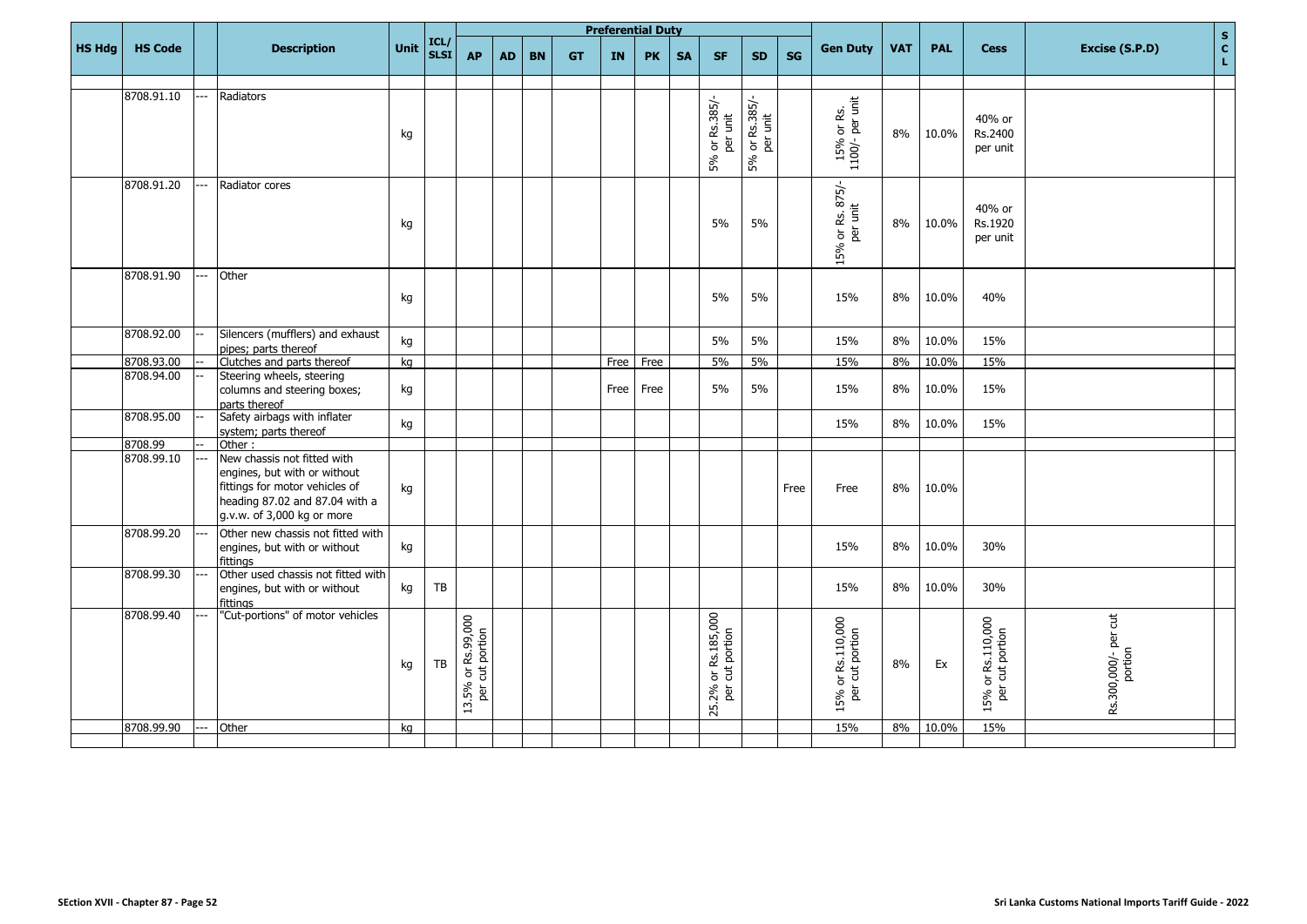|               |                       |                                                                                                                                                                                                                                                                                                            |              |                     |           |           |           |           | <b>Preferential Duty</b> |           |           |           |           |           |                 |            |            |             |                                | ${\sf s}$         |
|---------------|-----------------------|------------------------------------------------------------------------------------------------------------------------------------------------------------------------------------------------------------------------------------------------------------------------------------------------------------|--------------|---------------------|-----------|-----------|-----------|-----------|--------------------------|-----------|-----------|-----------|-----------|-----------|-----------------|------------|------------|-------------|--------------------------------|-------------------|
| <b>HS Hdg</b> | <b>HS Code</b>        | <b>Description</b>                                                                                                                                                                                                                                                                                         | Unit         | ICL/<br><b>SLSI</b> | <b>AP</b> | <b>AD</b> | <b>BN</b> | <b>GT</b> | <b>IN</b>                | <b>PK</b> | <b>SA</b> | <b>SF</b> | <b>SD</b> | <b>SG</b> | <b>Gen Duty</b> | <b>VAT</b> | <b>PAL</b> | <b>Cess</b> | Excise (S.P.D)                 | $\mathbf{c}$<br>L |
| 87.09         |                       | Works trucks, self-propelled,<br>not fitted with lifting or<br>handling equipment, of the<br>type used in factories,<br>warehouses, dock areas or<br>airports, for short distance<br>transport of goods; tractors<br>of the type used on railway<br>station platforms; parts of<br>the foregoing vehicles. |              |                     |           |           |           |           |                          |           |           |           |           |           |                 |            |            |             |                                |                   |
|               |                       | Vehicles:                                                                                                                                                                                                                                                                                                  |              |                     |           |           |           |           |                          |           |           |           |           |           |                 |            |            |             |                                |                   |
|               | 8709.11.00            | Electrical                                                                                                                                                                                                                                                                                                 | $\mathsf{u}$ |                     |           |           |           |           |                          |           |           | 5%        | 4.5%      |           | 15%             | 8%         | 10.0%      |             |                                |                   |
|               | 8709.19.00            | Other                                                                                                                                                                                                                                                                                                      | $\mathsf{u}$ |                     |           |           |           |           |                          |           |           |           |           |           | 15%             | 8%         | 10.0%      |             |                                |                   |
|               | 8709.90.00            | Parts                                                                                                                                                                                                                                                                                                      | kg           |                     |           |           |           |           |                          |           |           |           |           |           | 15%             | 8%         | 10.0%      |             |                                |                   |
|               |                       |                                                                                                                                                                                                                                                                                                            |              |                     |           |           |           |           |                          |           |           |           |           |           |                 |            |            |             |                                |                   |
| 87.10         | 8710.00.00            | <b>Tanks and other armoured</b><br>fighting vehicles, motorised,<br>whether or not fitted with<br>weapons, and parts of such<br>vehicles.                                                                                                                                                                  | $\mathsf{u}$ |                     |           |           |           |           |                          |           |           | 5%        | 4.5%      |           | 15%             | 8%         | 10.0%      |             |                                |                   |
| 87.11         |                       | <b>Motorcycles (including</b><br>mopeds) and cycles fitted<br>with an auxiliary motor, with<br>or without side-cars; side-<br>cars.                                                                                                                                                                        |              |                     |           |           |           |           |                          |           |           |           |           |           |                 |            |            |             |                                |                   |
|               |                       |                                                                                                                                                                                                                                                                                                            |              |                     |           |           |           |           |                          |           |           |           |           |           |                 |            |            |             |                                |                   |
|               | 8711.10               | With reciprocating internal<br>combustion piston engine of a<br>cylinder capacity not exceeding<br>$50 \text{ cc}$ :                                                                                                                                                                                       |              |                     |           |           |           |           |                          |           |           |           |           |           |                 |            |            |             |                                |                   |
|               | 8711.10.10            | Not more than three years old                                                                                                                                                                                                                                                                              | $\mathsf{u}$ | <b>TS</b>           |           |           |           |           | Free                     | Free      |           | 4%        | 1.5%      | Free      | Free            | Ex         | Ex         |             | Rs.575/- per cm3               |                   |
|               | 8711.10.20<br>8711.20 | More than three years old<br>With reciprocating internal<br>combustion piston engine of a<br>cylinder capacity exceeding 50 cc<br>but not exceeding 250 cc :                                                                                                                                               | $\mathsf{u}$ | TB                  |           |           |           |           | Free                     | Free      |           | 4%        | 1.5%      | Free      | Free            | Ex         | Ex         |             | Rs.100,000 per unit            |                   |
|               | 8711.20.10            | Exceeding 50 cc but not<br>exceeding 200 cc, not more than<br>three vears old                                                                                                                                                                                                                              | $\mathsf{u}$ | <b>TS</b>           |           |           |           |           | Free                     | Free      |           | 4%        | 1.5%      | Free      | Free            | Ex         | Ex         |             | Rs.1,150/- per cm3             |                   |
|               | 8711.20.20            | Exceeding 50 cc but not<br>exceeding 200 cc, more than<br>three years old                                                                                                                                                                                                                                  | $\mathsf{u}$ | TB                  |           |           |           |           | Free                     | Free      |           | 4%        | 1.5%      | Free      | Free            | Ex         | Ex         |             | Rs.300,000 per unit            |                   |
|               | 8711.20.30            | Other, not more than three years<br>bla                                                                                                                                                                                                                                                                    | $\mathsf{u}$ | <b>TS</b>           |           |           |           |           | Free                     | Free      |           | 4%        | 1.5%      | Free      | Free            | Ex         | Ex         |             | Rs.1,725/- per cm <sub>3</sub> |                   |
|               | 8711.20.40            | Other, more than three years old                                                                                                                                                                                                                                                                           | $\mathsf{u}$ | TB                  |           |           |           |           | Free                     | Free      |           | 4%        | 1.5%      | Free      | Free            | Ex         | Ex         |             | Rs.500,000 per unit            |                   |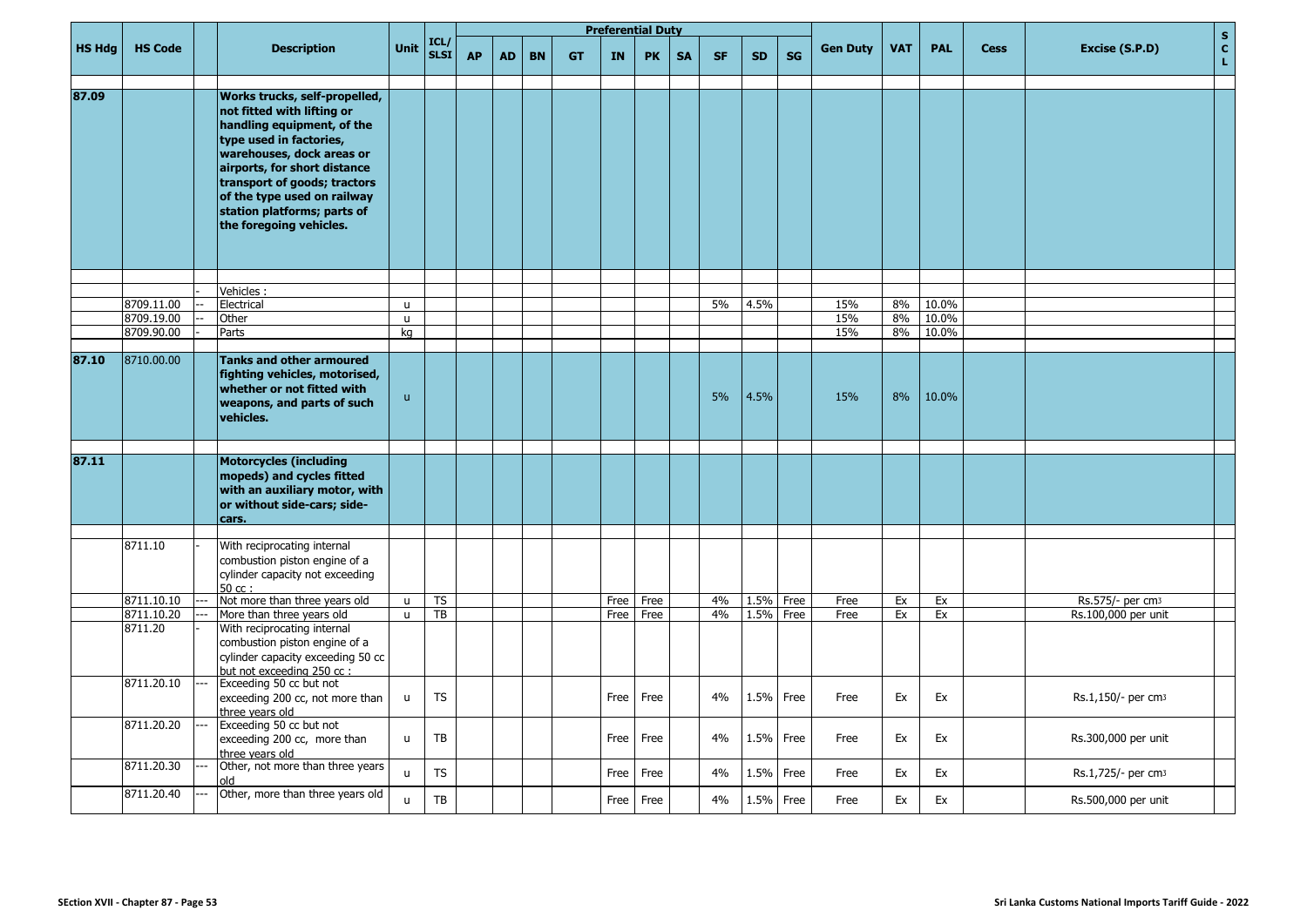|               |                |       |                                                                                                                                  |              |                     |           |           |           |           |           | <b>Preferential Duty</b> |           |           |           |           |                 |            |            |             | $\mathbf S$                          |
|---------------|----------------|-------|----------------------------------------------------------------------------------------------------------------------------------|--------------|---------------------|-----------|-----------|-----------|-----------|-----------|--------------------------|-----------|-----------|-----------|-----------|-----------------|------------|------------|-------------|--------------------------------------|
| <b>HS Hdg</b> | <b>HS Code</b> |       | <b>Description</b>                                                                                                               | <b>Unit</b>  | ICL/<br><b>SLSI</b> | <b>AP</b> | <b>AD</b> | <b>BN</b> | <b>GT</b> | <b>IN</b> | <b>PK</b>                | <b>SA</b> | <b>SF</b> | <b>SD</b> | <b>SG</b> | <b>Gen Duty</b> | <b>VAT</b> | <b>PAL</b> | <b>Cess</b> | $\mathbf{C}$<br>Excise (S.P.D)<br>L. |
|               |                |       |                                                                                                                                  |              |                     |           |           |           |           |           |                          |           |           |           |           |                 |            |            |             |                                      |
|               | 8711.30        |       | With reciprocating internal<br>combustion piston engine of a<br>cylinder capacity exceeding 250<br>cc but not exceeding 500 cc : |              |                     |           |           |           |           |           |                          |           |           |           |           |                 |            |            |             |                                      |
|               | 8711.30.10     |       | Exceeding 250 cc but not<br>exceeding 350 cc, not more than<br>three vears old                                                   | $\mathsf{u}$ | <b>TS</b>           |           |           |           |           | Free      | Free                     |           | 4%        | 1.5%      | Free      | Free            | Ex         | Ex         |             | Rs.1,725/- per cm3                   |
|               | 8711.30.20     |       | Exceeding 250 cc but not<br>exceeding 350 cc, more than<br>three vears old                                                       | $\mathsf{u}$ | TB                  |           |           |           |           | Free      | Free                     |           | 4%        | 1.5%      | Free      | Free            | Ex         | Ex         |             | Rs.800,000 per unit                  |
|               | 8711.30.30     |       | Exceeding 350 cc but not<br>exceeding 450 cc, not more than<br>three vears old                                                   | $\mathsf{u}$ | <b>TS</b>           |           |           |           |           | Free      | Free                     |           | 4%        | 1.5%      | Free      | Free            | Ex         | Ex         |             | Rs.2,300/- per cm <sub>3</sub>       |
|               | 8711.30.40     |       | Exceeding 350 cc but not<br>exceeding 450 cc, more than<br>three vears old                                                       | $\mathbf{u}$ | <b>TB</b>           |           |           |           |           | Free      | Free                     |           | 4%        | 1.5%      | Free      | Free            | Ex         | Ex         |             | Rs.1,500,000 per unit                |
|               | 8711.30.50     |       | Other, not more than three years<br>old                                                                                          | $\mathbf{u}$ | <b>TS</b>           |           |           |           |           | Free      | Free                     |           | 4%        | 1.5%      | Free      | Free            | Ex         | Ex         |             | Rs.2,300/- per cm <sub>3</sub>       |
|               | 8711.30.60     |       | Other, more than three years old                                                                                                 | $\mathbf{u}$ | <b>TB</b>           |           |           |           |           | Free      | Free                     |           | 4%        | 1.5%      | Free      | Free            | Ex         | Ex         |             | Rs.1,500,000 per unit                |
|               | 8711.40        |       | With reciprocating internal<br>combustion piston engine of a<br>cylinder capacity exceeding 500<br>cc but not exceeding 800 cc : |              |                     |           |           |           |           |           |                          |           |           |           |           |                 |            |            |             |                                      |
|               | 8711.40.10     |       | Not more than three years old                                                                                                    | u            | <b>TS</b>           |           |           |           |           | Free      | Free                     |           | 4%        | 1.5%      | Free      | Free            | Ex         | Ex         |             | Rs.2,875/- per cm3                   |
|               | 8711.40.20     |       | More than three years old                                                                                                        | $\mathbf{u}$ | TB                  |           |           |           |           | Free      | Free                     |           | 4%        | 1.5%      | Free      | Free            | Ex         | Ex         |             | Rs.2,500,000 per unit                |
|               | 8711.50        |       | With reciprocating internal<br>combustion piston engine of a<br>cylinder capacity exceeding 800                                  |              |                     |           |           |           |           |           |                          |           |           |           |           |                 |            |            |             |                                      |
|               | 8711.50.10     |       | Exceeding 800 cc but not<br>exceedig 1000 cc, not more than<br>three vears old                                                   | $\mathsf{u}$ | <b>TS</b>           |           |           |           |           | Free      | Free                     |           | 4%        | 1.5%      | Free      | Free            | Ex         | Ex         |             | Rs.2,875/- per cm3                   |
|               | 8711.50.20     |       | Exceeding 800 cc but not<br>exceedig 1000 cc, more than<br>three vears old                                                       | $\mathsf{u}$ | TB                  |           |           |           |           | Free      | Free                     |           | 4%        | 1.5%      | Free      | Free            | Ex         | Ex         |             | Rs.3,000,000 per unit                |
|               | 8711.50.30     |       | Other, not more than three years<br>old                                                                                          | $\mathbf{u}$ | <b>TS</b>           |           |           |           |           | Free      | Free                     |           | 4%        | 1.5%      | Free      | Free            | Ex         | Ex         |             | Rs.3,450/- per cm3                   |
|               | 8711.50.40     |       | Other, more than three years old                                                                                                 | $\mathbf{u}$ | <b>TB</b>           |           |           |           |           | Free      | Free                     |           | 4%        | 1.5%      | Free      | Free            | Ex         | Ex         |             | Rs.4,000,000 per unit                |
|               | 8711.60        |       | With electric motor for<br>propulsion:                                                                                           |              |                     |           |           |           |           |           |                          |           |           |           |           |                 |            |            |             |                                      |
|               | 8711.60.10     | $---$ | Not more than three years old                                                                                                    | $\mathsf{u}$ | <b>TS</b>           |           |           |           |           | Free      | Free                     |           | Free      | Free      | Free      | Free            | 8%         | Ex         |             | Rs.7,500 per kW                      |
|               |                |       | except motor cycles which are<br>used for disable mobility                                                                       | $\mathsf{u}$ |                     |           |           |           |           | Free      | Free                     |           | Free      | Free      | Free      | Free            | 8%         | Ex         |             | Rs.7,500 per kW                      |
|               | 8711.60.20     |       | More than three years old                                                                                                        | $\mathsf{u}$ | TB                  |           |           |           |           | Free      | Free                     |           | Free      | Free      | Free      | Free            | 8%         | Ex         |             | Rs.15,000 per kW                     |
|               | 8711.90.00     |       | Other                                                                                                                            | $\mathbf{u}$ | <b>TS</b>           |           |           |           |           | Free      | Free                     |           | 4%        | 1.5%      | Free      | Free            | 8%         | 10.0%      |             |                                      |
|               |                |       |                                                                                                                                  |              |                     |           |           |           |           |           |                          |           |           |           |           |                 |            |            |             |                                      |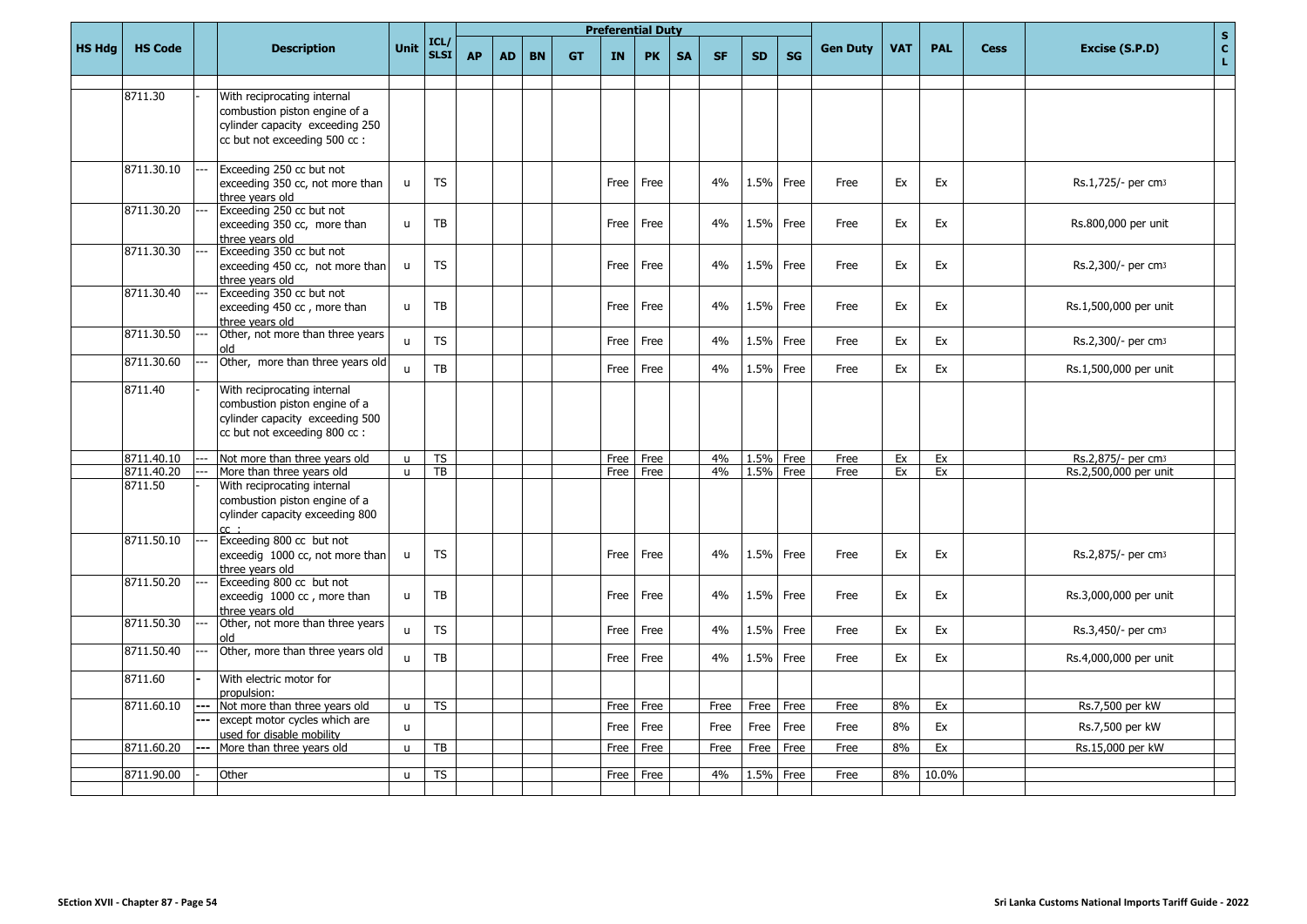|               |                          |                                                                                                               |              |                     |                             |           |           |           |      | <b>Preferential Duty</b> |           |                                                       |                                |           |                                                |            |            |                                   |                | $\mathbf S$        |
|---------------|--------------------------|---------------------------------------------------------------------------------------------------------------|--------------|---------------------|-----------------------------|-----------|-----------|-----------|------|--------------------------|-----------|-------------------------------------------------------|--------------------------------|-----------|------------------------------------------------|------------|------------|-----------------------------------|----------------|--------------------|
| <b>HS Hdg</b> | <b>HS Code</b>           | <b>Description</b>                                                                                            | Unit         | ICL/<br><b>SLSI</b> | <b>AP</b>                   | <b>AD</b> | <b>BN</b> | <b>GT</b> | IN   | <b>PK</b>                | <b>SA</b> | <b>SF</b>                                             | <b>SD</b>                      | <b>SG</b> | <b>Gen Duty</b>                                | <b>VAT</b> | <b>PAL</b> | <b>Cess</b>                       | Excise (S.P.D) | $\mathbf{c}$<br>L. |
|               |                          |                                                                                                               |              |                     |                             |           |           |           |      |                          |           |                                                       |                                |           |                                                |            |            |                                   |                |                    |
| 87.12         |                          | <b>Bicycles and other cycles</b><br>(including delivery tricycles),<br>not motorised.                         |              |                     |                             |           |           |           |      |                          |           |                                                       |                                |           |                                                |            |            |                                   |                |                    |
|               |                          |                                                                                                               |              |                     |                             |           |           |           |      |                          |           |                                                       |                                |           |                                                |            |            |                                   |                |                    |
|               | 8712.00.10<br>8712.00.20 | Delivery tricycles<br>Used bicycle                                                                            | $\mathsf{u}$ | <b>TS</b>           |                             |           |           |           |      |                          |           |                                                       |                                |           | 15%                                            | 8%         | 10.0%      |                                   |                |                    |
|               |                          |                                                                                                               | $\mathsf{u}$ | <b>TS</b>           |                             |           |           |           |      |                          |           |                                                       |                                |           | $15%$ or<br>Rs.2000/=<br>per unit              | 8%         | 10.0%      | 15% or<br>$Rs.2000/=$<br>per unit |                |                    |
|               | 8712.00.90               | Other (Sports and Racing Bicycles<br>only)                                                                    | $\mathsf{u}$ | <b>TS</b>           |                             |           |           |           |      |                          |           |                                                       |                                |           | 15% or<br>Rs.2000<br>per unit                  | 8%         | 10.0%      | 15% or<br>$Rs.2000/=$<br>per unit |                |                    |
|               |                          | Other                                                                                                         |              |                     |                             |           |           |           |      |                          |           |                                                       |                                |           |                                                |            |            |                                   |                |                    |
| 87.13         |                          | <b>Carriages for disabled</b><br>persons, whether or not<br>motorised or otherwise<br>mechanically propelled. |              |                     |                             |           |           |           |      |                          |           |                                                       |                                |           |                                                |            |            |                                   |                |                    |
|               | 8713.10.00               | Not mechanically propelled                                                                                    | $\mathsf{u}$ |                     |                             |           |           |           | Free | Free                     |           | Free                                                  | Free                           | Free      | Free                                           | Ex         | Ex         |                                   |                |                    |
|               | 8713.90.00               | Other                                                                                                         | $\mathsf{u}$ |                     |                             |           |           |           | Free | Free                     |           | Free                                                  | Free                           | Free      | Free                                           | Ex         | Ex         |                                   |                |                    |
|               |                          |                                                                                                               |              |                     |                             |           |           |           |      |                          |           |                                                       |                                |           |                                                |            |            |                                   |                |                    |
| 87.14         |                          | <b>Parts and accessories of</b><br>vehicles of headings 87.11 to<br>87.13.                                    |              |                     |                             |           |           |           |      |                          |           |                                                       |                                |           |                                                |            |            |                                   |                |                    |
|               | 8714.10                  | Of motorcycles (including<br>mopeds):                                                                         |              |                     |                             |           |           |           |      |                          |           |                                                       |                                |           |                                                |            |            |                                   |                |                    |
|               | 8714.10.10               | Frames, with or without frount<br>folk                                                                        | kg           | TB                  |                             |           |           |           | Free | Free                     |           | 4%                                                    | 1.5%                           | Free      | Free                                           | 8%         | 10.0%      |                                   |                |                    |
|               | 8714.10.90               | Other<br>Of carriages for disabled persons                                                                    | kg           |                     |                             |           |           |           | Free | Free                     |           | 4%                                                    | 1.5%                           | Free      | Free                                           | 8%         | 10.0%      |                                   |                |                    |
|               | 8714.20.00               | Other:                                                                                                        | kg           |                     |                             |           |           |           | Free | Free                     |           | Free                                                  | Free                           | Free      | Free                                           | 8%         | 10.0%      |                                   |                |                    |
|               | 8714.91                  | Frames and forks, and parts<br>thereof:                                                                       |              |                     |                             |           |           |           |      |                          |           |                                                       |                                |           |                                                |            |            |                                   |                |                    |
|               | 8714.91.10               | <b>Bicycle frames</b>                                                                                         | kg           |                     |                             |           |           |           |      | Free                     |           |                                                       |                                |           | 15%                                            | 8%         | 10.0%      |                                   |                |                    |
|               | 8714.91.20<br>8714.91.90 | Front forks<br>Other                                                                                          | kg<br>ka     |                     |                             |           |           |           |      | Free                     |           |                                                       |                                | Free      | 15%<br>15%                                     | 8%         | 10.0%      |                                   |                |                    |
|               | 8714.92                  | Wheel rims and spokes :                                                                                       |              |                     |                             |           |           |           |      | Free                     |           |                                                       |                                |           |                                                | 8%         | 10.0%      |                                   |                |                    |
|               | 8714.92.10               | Wheel rims                                                                                                    | kg           |                     | 14.25% or Rs.157/<br>per Kg |           |           |           | Free | Free                     |           | èĭ<br>Rs.55/-<br>Κg<br>$\overleftarrow{\sigma}$<br>5% | 5% or Rs.50/-<br>per Kg<br>4.5 |           | or Rs.165/-<br>per Kg<br>يو<br>15 <sup>o</sup> | 8%         | 10.0%      |                                   |                |                    |
|               | 8714.92.90               | Other                                                                                                         | kg           |                     | Free                        |           |           |           |      | Free Free                |           | 4%                                                    | 1.5%                           | Free      | Free                                           | 8%         | 10.0%      |                                   |                |                    |
|               | 8714.93.00               | Hubs, other than coaster braking<br>hubs and hub brakes, and free-<br>wheel sprocket-wheels                   | kg           |                     |                             |           |           |           |      | Free Free                |           | 4%                                                    | 1.5% Free                      |           | Free                                           | 8%         | 10.0%      |                                   |                |                    |
|               | 8714.94.00               | Brakes, including coaster braking<br>hubs and hub brakes, and parts<br>thereof                                | kg           |                     |                             |           |           |           |      | Free Free                |           | 4%                                                    | 1.5% Free                      |           | Free                                           | 8%         | 10.0%      |                                   |                |                    |
|               | 8714.95.00               | Saddles                                                                                                       | $\mathsf{u}$ |                     |                             |           |           |           |      | Free                     |           |                                                       |                                |           | 15%                                            |            | 8% 10.0%   |                                   |                |                    |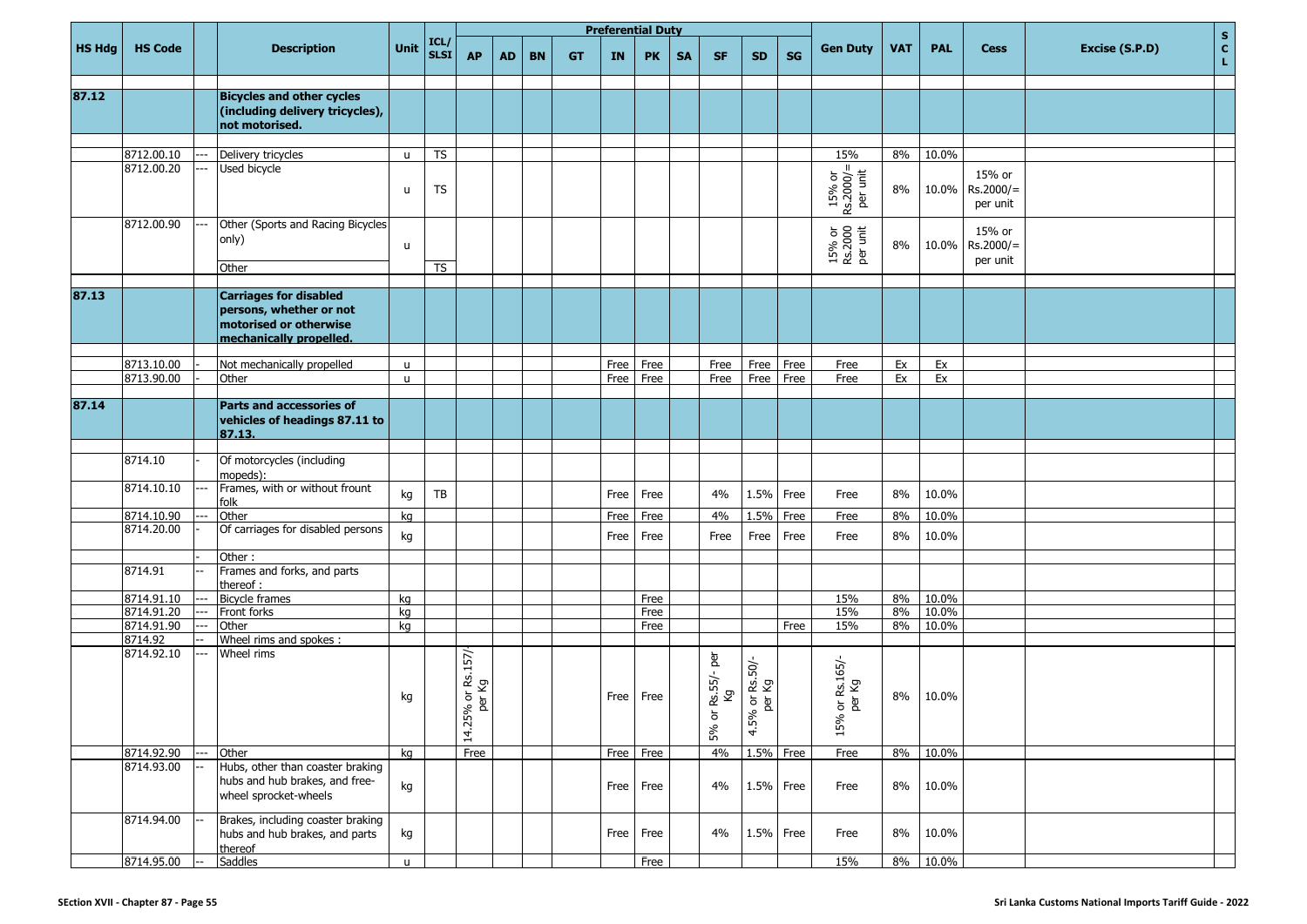|               |                       |       |                                                                                              |                              |              |           |           |           |           | <b>Preferential Duty</b> |           |           |           |           |           |                 |            |            |             | $\mathbf S$                          |
|---------------|-----------------------|-------|----------------------------------------------------------------------------------------------|------------------------------|--------------|-----------|-----------|-----------|-----------|--------------------------|-----------|-----------|-----------|-----------|-----------|-----------------|------------|------------|-------------|--------------------------------------|
| <b>HS Hdg</b> | <b>HS Code</b>        |       | <b>Description</b>                                                                           | Unit                         | ICL/<br>SLSI | <b>AP</b> | <b>AD</b> | <b>BN</b> | <b>GT</b> | <b>IN</b>                | <b>PK</b> | <b>SA</b> | <b>SF</b> | <b>SD</b> | <b>SG</b> | <b>Gen Duty</b> | <b>VAT</b> | <b>PAL</b> | <b>Cess</b> | $\mathbf{c}$<br>Excise (S.P.D)<br>L. |
|               |                       |       |                                                                                              |                              |              |           |           |           |           |                          |           |           |           |           |           |                 |            |            |             |                                      |
|               | 8714.96.00            |       | Pedals and crank-gear, and parts<br>thereof                                                  | kg                           |              |           |           |           |           | Free                     | Free      |           | 4%        | 1.5%      | Free      | Free            | 8%         | 10.0%      |             |                                      |
|               | 8714.99.00            |       | Other:                                                                                       |                              |              |           |           |           |           |                          |           |           |           |           |           |                 |            |            |             |                                      |
|               | 8714.99.10            |       | Mudguards                                                                                    | kg                           |              |           |           |           |           |                          | Free      |           |           |           |           | 15%             | 8%         | 10.0%      |             |                                      |
|               | 8714.99.20            |       | Chain stays                                                                                  | kg                           |              |           |           |           |           |                          | Free      |           |           |           |           | 15%             | 8%         | 10.0%      |             |                                      |
|               | 8714.99.30            |       | Seat stays                                                                                   | kg                           |              |           |           |           |           |                          | Free      |           |           |           |           | 15%             | 8%         | 10.0%      |             |                                      |
|               |                       |       | Other:                                                                                       |                              |              |           |           |           |           |                          |           |           |           |           |           |                 |            |            |             |                                      |
|               | 8714.99.91            |       | Bicycle rims or wheels, fitted with<br>new tyres, with or without tubes                      | kg                           |              |           |           |           |           |                          | Free      |           | 13.5%     |           |           | 15%             | 8%         | 10.0%      | 25%         |                                      |
|               | 8714.99.92            | ----  | Bicycle rims or wheels, fitted with<br>tyres showing signs of wear, with<br>or without tubes | kg                           |              |           |           |           |           |                          | Free      |           | 13.5%     |           |           | 15%             | 8%         | 10.0%      | 25%         |                                      |
|               | 8714.99.99            | ----  | Other                                                                                        | kg                           |              |           |           |           |           |                          | Free      |           | 13.5%     |           |           | 15%             | 8%         | 10.0%      | 15%         |                                      |
|               |                       |       |                                                                                              |                              |              |           |           |           |           |                          |           |           |           |           |           |                 |            |            |             |                                      |
| 87.15         | 8715.00.00            |       | <b>Baby carriages and parts</b><br>thereof.                                                  | kg                           |              |           |           |           |           |                          |           |           |           |           |           | 15%             | 8%         | 10.0%      | 15%         |                                      |
| 87.16         |                       |       | <b>Trailers and semi-trailers;</b>                                                           |                              |              |           |           |           |           |                          |           |           |           |           |           |                 |            |            |             |                                      |
|               |                       |       | other vehicles, not<br>mechanically propelled; parts<br>thereof.                             |                              |              |           |           |           |           |                          |           |           |           |           |           |                 |            |            |             |                                      |
|               |                       |       |                                                                                              |                              |              |           |           |           |           |                          |           |           |           |           |           |                 |            |            |             |                                      |
|               | 8716.10               |       | Trailers and semi-trailers of the<br>caravan type, for housing or<br>camping:                |                              |              |           |           |           |           |                          |           |           |           |           |           |                 |            |            |             |                                      |
|               | 8716.10.10            | $---$ | Not more than five years old                                                                 | $\mathsf{u}$                 |              |           |           |           |           |                          |           |           |           |           | Free      | Free            | 8%         | 10.0%      |             |                                      |
|               | 8716.10.20            |       | More than five years old                                                                     | $\mathsf{u}$                 | TB           |           |           |           |           |                          |           |           |           |           |           | 15%             | 8%         | 10.0%      |             |                                      |
|               | 8716.20               |       | Self-loading or self-unloading<br>trailers and semi-trailers for<br>agricultural purposes :  |                              |              |           |           |           |           |                          |           |           |           |           |           |                 |            |            |             |                                      |
|               | 8716.20.10            |       | Not more than five years old                                                                 | u                            |              |           |           |           |           |                          |           |           |           |           |           | 15%             | 8%         | 10.0%      |             |                                      |
|               | 8716.20.20            |       | More than five years old                                                                     | $\mathsf{u}$                 | TB           |           |           |           |           |                          |           |           |           |           |           | 15%             | 8%         | 10.0%      |             |                                      |
|               |                       |       | Other trailers and semi-trailers                                                             |                              |              |           |           |           |           |                          |           |           |           |           |           |                 |            |            |             |                                      |
|               |                       |       | for the transport of goods:                                                                  |                              |              |           |           |           |           |                          |           |           |           |           |           |                 |            |            |             |                                      |
|               | 8716.31               |       | Tanker trailers and tanker semi-<br>trailers :                                               |                              |              |           |           |           |           |                          |           |           |           |           |           |                 |            |            |             |                                      |
|               | 8716.31.10            |       | Not more than five years old                                                                 | u                            |              |           |           |           |           |                          |           |           |           |           |           | 15%             | 8%         | 10.0%      |             |                                      |
|               | 8716.31.20            |       | More than five years old                                                                     | $\mathsf{u}$                 | <b>TB</b>    |           |           |           |           |                          |           |           |           |           |           | 15%             | 8%         | 10.0%      |             |                                      |
|               | 8716.39               |       | Other:                                                                                       |                              |              |           |           |           |           |                          |           |           |           |           |           |                 |            |            |             |                                      |
|               | 8716.39.10            |       | Not more than three years old                                                                | u                            |              |           |           |           |           |                          |           |           |           |           |           | 15%             | 8%         | 10.0%      | 15%         |                                      |
|               | 8716.39.20<br>8716.40 |       | More than three years old<br>Other trailers and semi-trailers:                               | $\mathsf{u}$                 | TB           |           |           |           |           |                          |           |           |           |           |           | 15%             | 8%         | 10.0%      | 15%         |                                      |
|               | 8716.40.10            |       | --- Not more than five years old                                                             |                              |              |           |           |           |           |                          |           |           |           |           |           |                 | 8%         | 10.0%      | 10%         |                                      |
|               | 8716.40.20            | ---   | More than five years old                                                                     | $\mathsf{u}$<br>$\mathsf{u}$ | TB           |           |           |           |           |                          |           |           |           |           |           | 15%<br>15%      | 8%         | 10.0%      | 10%         |                                      |
|               | 8716.80               |       | Other vehicles :                                                                             |                              |              |           |           |           |           |                          |           |           |           |           |           |                 |            |            |             |                                      |
|               | 8716.80.20            | ---   | Wheelbarrows                                                                                 | $\mathsf{u}$                 |              |           |           |           |           |                          |           |           |           |           |           | 15%             | 8%         | 10.0%      | 15%         |                                      |
|               | 8716.80.30            | ---   | Other not more than five years<br>old                                                        | $\mathsf{u}$                 |              |           |           |           |           |                          |           |           |           |           |           | 15%             | 8%         | 10.0%      |             |                                      |
|               | 8716.80.40            |       | Other more than five years old                                                               | u                            | TB           |           |           |           |           |                          |           |           |           |           |           | 15%             | 8%         | 10.0%      |             |                                      |
|               | 8716.90               |       | Parts:                                                                                       |                              |              |           |           |           |           |                          |           |           |           |           |           |                 |            |            |             |                                      |
|               | 8716.90.10            |       | For wheelbarrows                                                                             | kg                           |              |           |           |           |           |                          | Free Free |           | 5%        | 5%        |           | 15%             | 8%         | 10.0%      | 15%         |                                      |
|               | 8716.90.90            | ---   | Others                                                                                       | kg                           |              |           |           |           |           |                          | Free Free |           | 4%        |           | 1.5% Free | Free            | 8%         | 10.0%      |             |                                      |
|               |                       |       |                                                                                              |                              |              |           |           |           |           |                          |           |           |           |           |           |                 |            |            |             |                                      |
|               | cm <sub>3</sub><br>kW |       | - cubic centimeter of the engine<br>- kilowatt of the motor power of the engine              |                              |              |           |           |           |           |                          |           |           |           |           |           |                 |            |            |             |                                      |